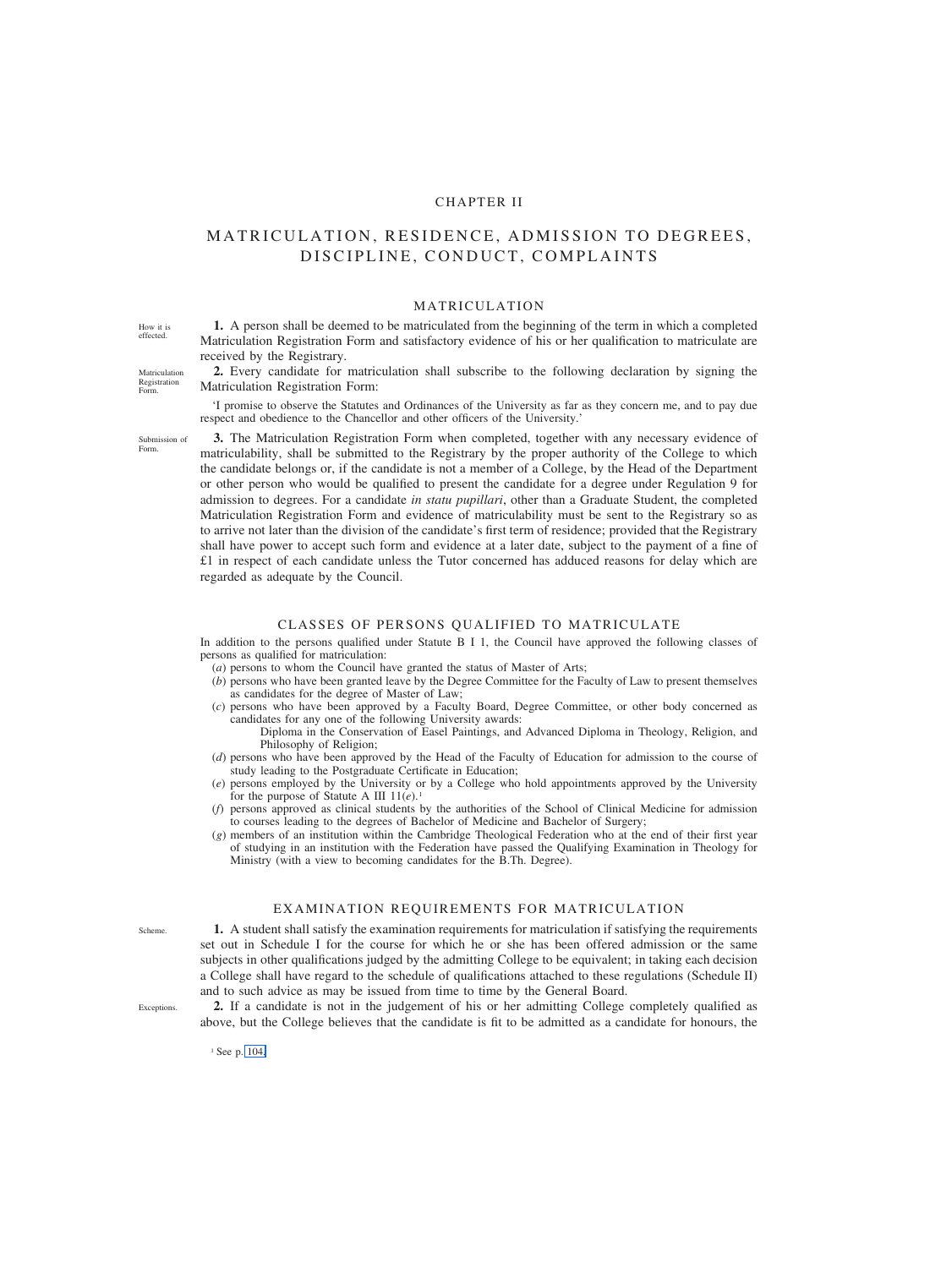College may deem the candidate to be qualified. In taking such a decision a College shall have regard to such advice as is issued from time to time by the General Board.

**3.** A College shall supply such information about compliance with the examination requirements for matriculation or about a decision taken under Regulation 2 in the report of a student or students admitted as the General Board shall require in any particular instance or generally.

**4.** The General Board shall have the authority to amend the Schedules to these regulations.

Amendment of Schedules.

# *SCHEDULE I*

### EXAMINATION REQUIREMENTS FOR MATRICULATION

(subject to amendment by the General Board under Regulation 4)

1. In order to be admitted, candidates must show evidence of a broad educational background and good standards of literacy and numeracy.<sup>1</sup> A high standard of performance in three General Certificate of Education (GCE) A level subjects (or equivalent) is normally required. The University does not have any formal requirement for any particular subjects in the General Certificate of Secondary Education (GCSE), save for those indicated in section 2 below.

2. Eligibility to matriculate for admission to the following Triposes shall require a pass in the subject(s) specified:

| <b>Tripos</b>                               | Subject                                                                                                                                                                                                                                                                                                                                               |  |  |
|---------------------------------------------|-------------------------------------------------------------------------------------------------------------------------------------------------------------------------------------------------------------------------------------------------------------------------------------------------------------------------------------------------------|--|--|
|                                             | GCE A Level (or equivalent) unless otherwise indicated                                                                                                                                                                                                                                                                                                |  |  |
| Classical (direct entry to Part IA)         | Greek or Latin                                                                                                                                                                                                                                                                                                                                        |  |  |
| Computer Science                            | <b>Mathematics</b>                                                                                                                                                                                                                                                                                                                                    |  |  |
| Economics                                   | <b>Mathematics</b>                                                                                                                                                                                                                                                                                                                                    |  |  |
| Education                                   | The subject within the Tripos in which the candidate intends to specialize                                                                                                                                                                                                                                                                            |  |  |
| Engineering                                 | Physics and Mathematics (and Chemistry for those intending to take the<br>Chemical Engineering Tripos via the Engineering Tripos); or Mathematics<br>and a suitable vocational qualification in an engineering discipline; or<br>Physics and the Level 3 Certificate in Mathematics for Engineering as<br>part of the Advanced Diploma in Engineering |  |  |
| English                                     | English Literature or combined English Language/Literature                                                                                                                                                                                                                                                                                            |  |  |
| Mathematical                                | Mathematics and (at least at AS Level) Further Mathematics                                                                                                                                                                                                                                                                                            |  |  |
| Medical Sciences and Veterinary<br>Sciences | GCSEs – Double Award Science and Mathematics or single award Biology<br>and Physics and Mathematics                                                                                                                                                                                                                                                   |  |  |
| Modern and Medieval Languages               | At least one of the two languages intended in the Tripos                                                                                                                                                                                                                                                                                              |  |  |
| Music                                       | Music or an appropriate alternative qualification such as Associated Board<br>Grade VIII Theory                                                                                                                                                                                                                                                       |  |  |
| <b>Natural Sciences</b>                     | Two from Biology, Physics, Chemistry, and Mathematics                                                                                                                                                                                                                                                                                                 |  |  |

# *SCHEDULE II*

# EXAMINATION REQUIREMENTS FOR MATRICULATION: QUALIFYING AWARDS (subject to amendment by the General Board under Regulation 4)

*Qualifications awarded by UK public examining bodies* GCE: A level (and AS) **GCSE** Advanced Diploma Higher Diploma Scottish Certificate of Education Welsh Baccalaureate Cambridge Pre-U Other qualifications of comparable standard awarded by UK public examination bodies (e.g. IGCSE; vocational A levels)

Other qualifications issued by UK public examining bodies (e.g. Certificate of Proficiency in English (Cambridge Assessment), IELTS

<sup>1</sup> GCSE passes at grade C and above in English Language and in a Mathematics or Science Subject would normally satisfy these requirements, as would an appropriate level of attainment in other qualifications such as the Scottish Certificate of Education or the European and International Baccalaureates.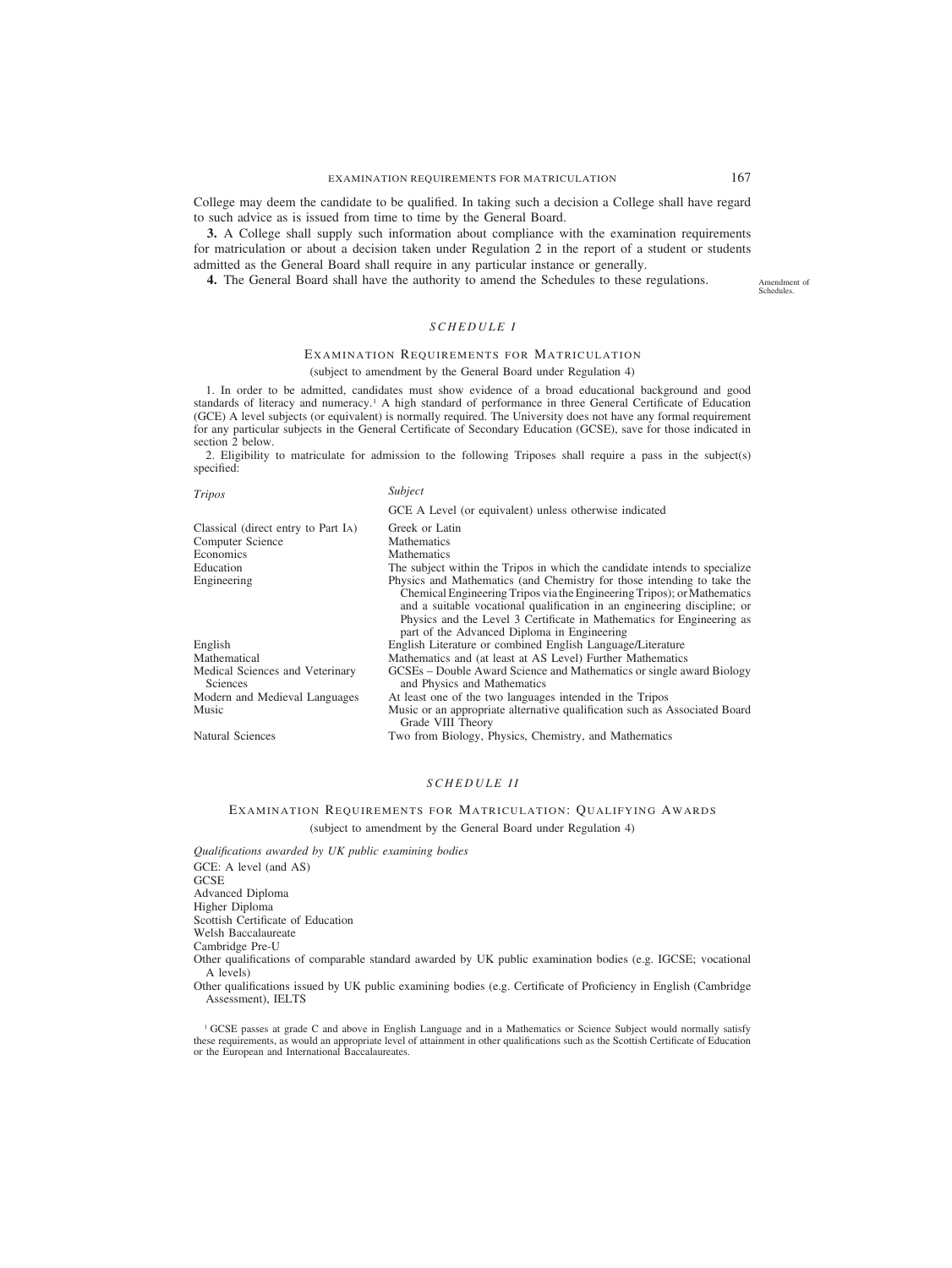### <span id="page-2-0"></span>*Other Member States of the European Union*

Normal secondary leaving examination and awards, qualifying the holder for admission to university in the country of issue (e.g. French Baccalaureate, German Abitur) European Baccalaureate

*Other European countries* Equivalent qualifications to the above

# *International qualifications* International Baccalaureate

#### *Other countries*

Qualifications judged by the admitting College to be substantially equivalent to the above (e.g. US Scholastic Aptitude Test, including Advanced Placement)

# RESIGNATION OF MEMBERSHIP OF THE UNIVERSITY

If any matriculated person wishes to resign her or his membership of the University in accordance with Statute B I 2 and so informs the Registrary, and if the Council deems the reasons given sufficient and decides to allow such resignation, that person's name shall be removed from the list of members of the University at the next publication of the list, and any name so removed shall be reinstated only in accordance with a subsequent decision of the Council which shall not be taken until a period of five years has elapsed from the date of removal. The name of any matriculated person which under this section is removed from the list of members of the University shall if such person is a member of the Senate be removed also from the register of the Senate in accordance with the provisions of Statute A I 7.

**Stat. B I.**

# AFFILIATED STUDENTS

## *Amended by Graces 2 and 3 of 6 December 2017*

**1.** Any person who before matriculation in the University of Cambridge has received or become qualified to receive a degree from another institution of higher education shall be entitled, on or after matriculation, to be approved as an Affiliated Student, provided that

- (*a*) on becoming qualified for the degree he or she had been a member of one or more such institutions for not less than three academical years;
- (*b*) the degree has been approved for the purpose by the Council of the University.
- **2.** In particular cases the Council may approve as an Affiliated Student
- (*a*) a member or former member of an institution of higher education who does not fulfil the requirements of Regulation 1;
- *or* (*b*) an adult student of exceptional qualifications who is specially recommended by the Strategic Committee of the Institute of Continuing Education, provided that the student has followed courses of study in adult education classes for at least four years, of which three years shall have been spent in University extra-mural classes, or distributed between such classes and an institution of full-time higher education.

**3.** The Council may, on the recommendation of the General Board, approve as Affiliated Students a cohort of members of an institution of higher education who do not fulfil the requirements of Regulation 1.1

**4.** Application for approval as an Affiliated Student other than as a cohort under Regulation 3 shall be made on a student's behalf by his or her Tutor to the Registrary, and shall be accompanied by evidence of the student's qualification for such approval. Such application may be made at any time after the student has been provisionally accepted for admission to a College but not later than the end of the student's first term of residence. Approval of a student as an Affiliated Student shall have effect from the beginning of his or her first term of residence.

**5.** A person approved as an Affiliated Student shall be deemed to have satisfied the examination requirements for matriculation. For the purposes of the regulations for Triposes and the regulations for degrees other than the Ph.D., M.Sc., M.Litt., M.Phil., M.A.St., M.Res., M.Fin., and M.B.A. Degrees,

<sup>1</sup> The Council has approved the following cohort: students from the University of Hong Kong in accordance with a memorandum of understanding dated 20 June 2017.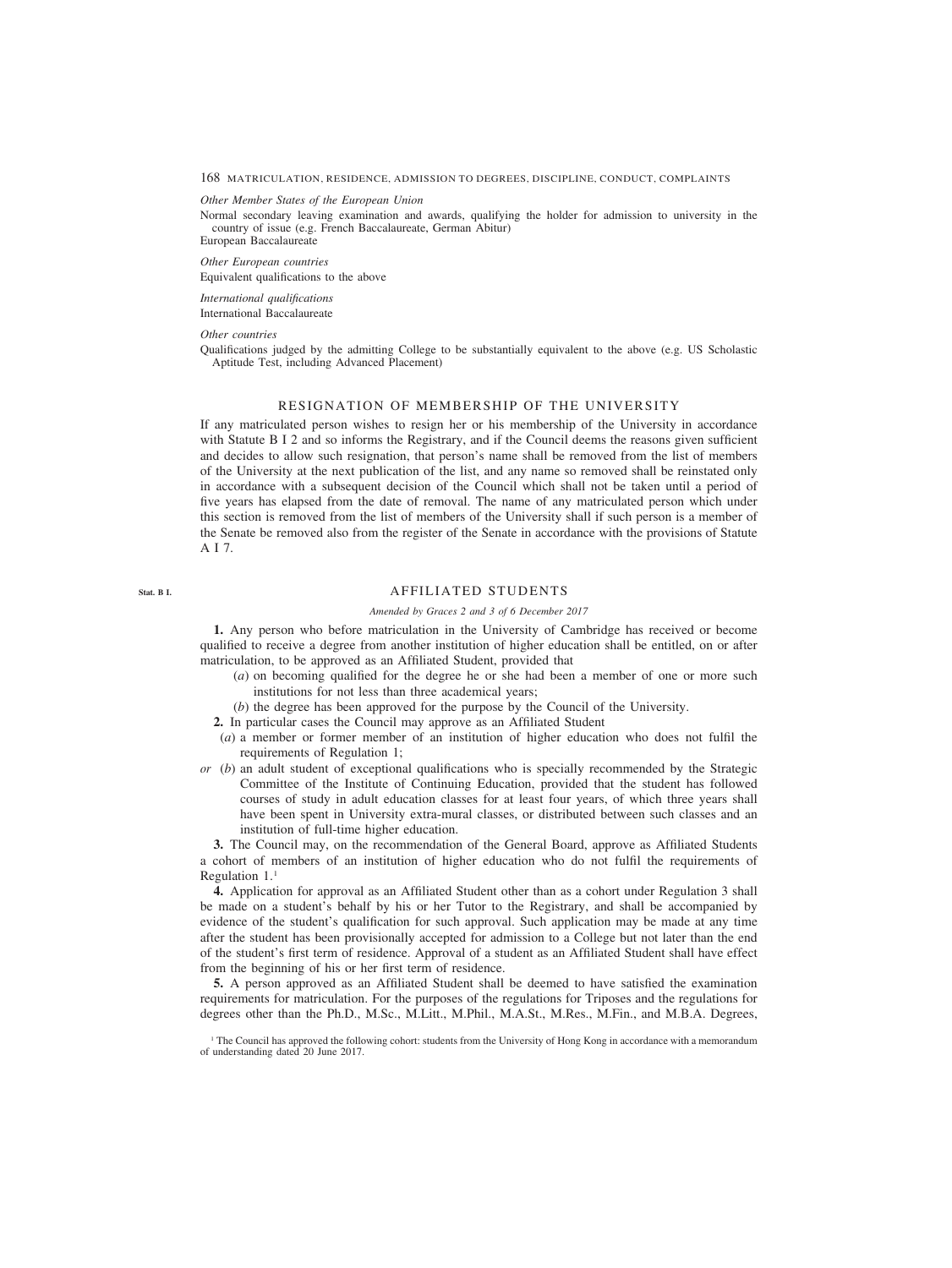an Affiliated Student's first term of actual residence shall be reckoned as his or her fourth term of residence and he or she shall be deemed to have kept by residence the three terms preceding the first term of actual residence.

**6.** In the application of the regulations for Ordinary B.A. Degree an Affiliated Student shall be deemed to have the equivalent of one Part I Honours Examination.

**7.** Provided always that (unless otherwise prescribed below for a particular Tripos) no student shall take Part II of any Tripos as his or her first Honours Examination later than the sixth term after the first term of actual residence, an Affiliated Student shall have the following privileges:

# *Anglo-Saxon, Norse, and Celtic*

If the Faculty Board of English allow it in a particular case, leave to take Part II of the Anglo-Saxon, Norse, and Celtic Tripos under the same conditions as if he or she had previously obtained honours in another Honours Examination, with or without the further privilege of taking the examination in the second term after the student's first term of actual residence.

# *Archaeology*

If the Faculty Board of Human, Social, and Political Sciences allow it in a particular case, leave to take Part IIA of the Archaeology Tripos in the second term after the student's first term of actual residence.

# *Asian and Middle Eastern Studies*

If the Faculty Board of Asian and Middle Eastern Studies allow it in a particular case, *either*

- (i) leave to take Part IB of the Asian and Middle Eastern Studies Tripos in the second term after the student's first term of residence, *or*
- (ii) leave to take Part II of the Asian and Middle Eastern Studies Tripos in the eighth term after the student's first term of residence.

# *Chemical Engineering*

- If the Chemical Engineering and Biotechnology Syndicate allow it in a particular case, *either*
- (i) leave to take Part I of the Chemical Engineering Tripos in the second term after the student's first term of actual residence without having previously obtained honours in an Honours Examination, *or*
- (ii) leave to take Part IIA of the Chemical Engineering Tripos under the same conditions as if the student had previously obtained honours in Part I of that Tripos, with or without the further privilege of taking the examination in the second term after his or her first term of actual residence.

# *Classics*

*Either*

- (i) the right to take Part II of the Classical Tripos under Regulation 24 not earlier than the fifth term after the student's first term of actual residence without having previously obtained honours in an Honours Examination, *or*
- (ii) if the Faculty Board of Classics allow it in a particular case, leave to take Part II of the Classical Tripos under Regulation 23 in the second term after the student's first term of actual residence without having previously obtained honours in an Honours Examination.

### *Computer Science*

If the Faculty Board of Computer Science and Technology allow it in a particular case, leave to take Part IB of the Computer Science Tripos in the second term after the student's first term of actual residence or Part II of the Computer Science Tripos in the second term after the student's first term of actual residence without having previously obtained honours in an Honours Examination.

### *Economics*

If the Faculty Board of Economics allow it in a particular case, leave to take Part IIA of the Economics Tripos not earlier than the second term after the student's first term of actual residence under the same conditions as if he or she had previously obtained honours in Part I of the Tripos.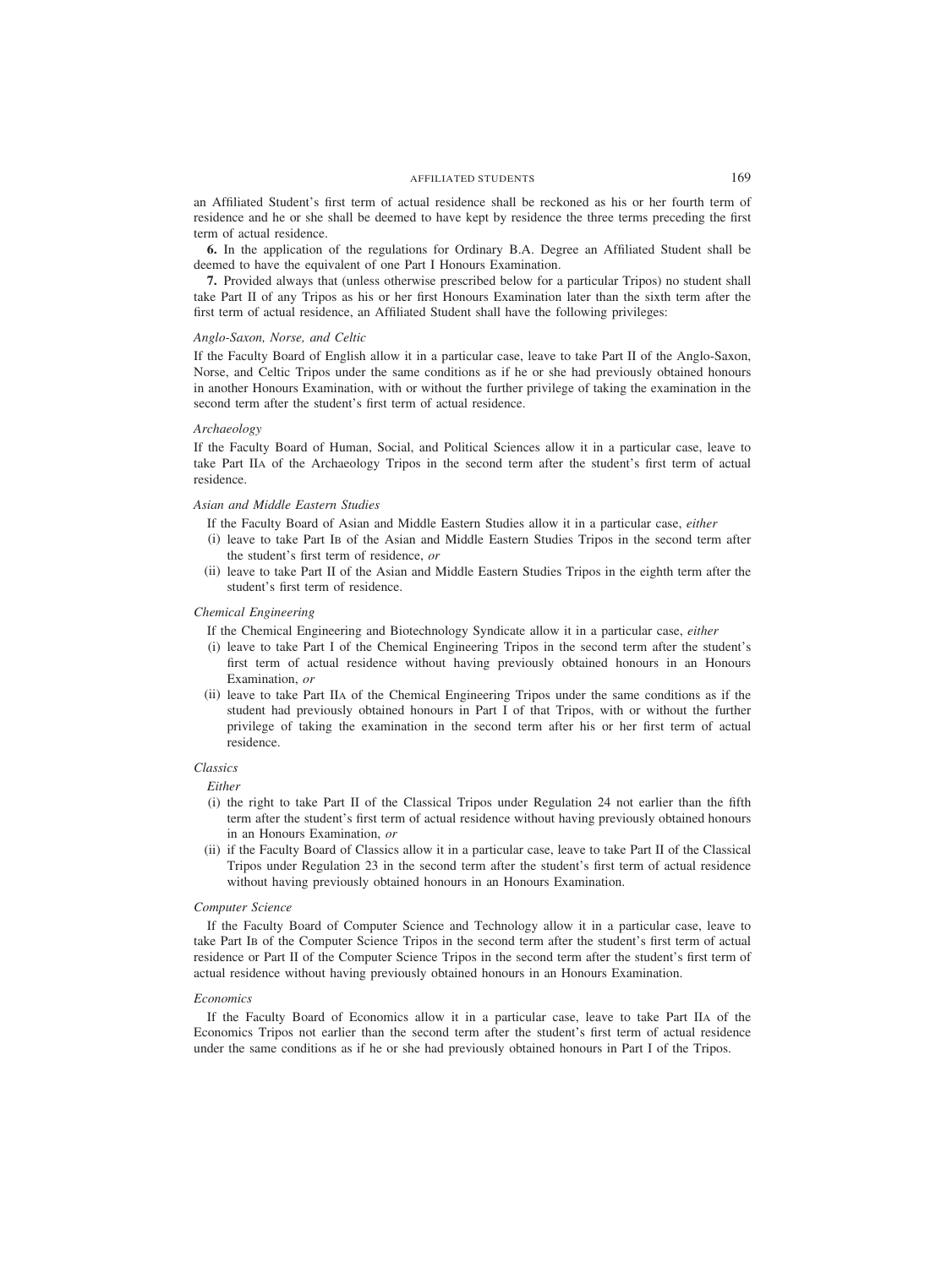# *Education*

If the Faculty Board of Education allow it in a particular case, leave to take Part II of the Education Tripos not earlier than the fifth term after the student's first term of actual residence without having previously obtained honours in an Honours Examination.

# *Engineering*

If the Faculty Board of Engineering allow it in a particular case, *either*

- (i) leave to take Part IB of the Engineering Tripos in the second term after the student's first term of actual residence;
- (ii) leave to take Part IIA of the Engineering Tripos in the second term after the student's first term of actual residence without having previously obtained honours in an Honours Examination, *or*
- (iii) leave to take Part IIB of the Engineering Tripos under the same conditions as if the student had previously obtained honours in Part IIA of that Tripos, with or without the further privilege of taking the examination in the second term after his or her first term of actual residence.

# *English*

The right to take in the second term after the student's first term of actual residence the Preliminary Examination for Part II of the English Tripos; and the right to take in the fifth term after the student's first term of actual residence Part II of the English Tripos, subject to the regulations for that Part which apply to Affiliated Students.

# *Geography*

If the Faculty Board of Earth Sciences and Geography allow it in a particular case, *either*

- (i) leave to take Part IB of the Geographical Tripos in the second term after the student's first term of actual residence without having previously obtained honours in an Honours Examination, *or*
- (ii) leave to take Part II of the Geographical Tripos under the same conditions as if he or she had previously obtained honours in another Honours Examination, with or without the further privilege of taking the examination in the second term after the student's first term of actual residence.

# *History*

*Either*

- (i) the right to take Part I of the Historical Tripos in the fifth term after the student's first term of actual residence, *or*
- (ii) the right to take Part II of the Historical Tripos either in the second term or in the fifth term after the student's first term of actual residence under the same conditions as if he or she had previously obtained honours in another Honours Examination.

# *History of Art*

The right to take Part IIA of the History of Art Tripos in the second term after the student's first term of actual residence and to take Part IIB of the Tripos in the fifth term after the student's first term of actual residence, under the same conditions as if he or she had previously obtained Honours in another Honours Examination.

# *Human, Social, and Political Sciences*

If the Faculty Board of Human, Social, and Political Sciences allow it in a particular case, leave to take Part IIA of the Human, Social, and Political Sciences Tripos in the second term after the student's first term of actual residence.

# *Land Economy*

If the Board of Land Economy allow it in a particular case, *either*

- (i) leave to take Part IB of the Land Economy Tripos in the second term after the student's first term of actual residence without having previously obtained honours in an Honours Examination, *or*
- (ii) leave to take Part II of the Land Economy Tripos in the fifth term after the student's first term of actual residence without having previously obtained honours in another Honours Examination.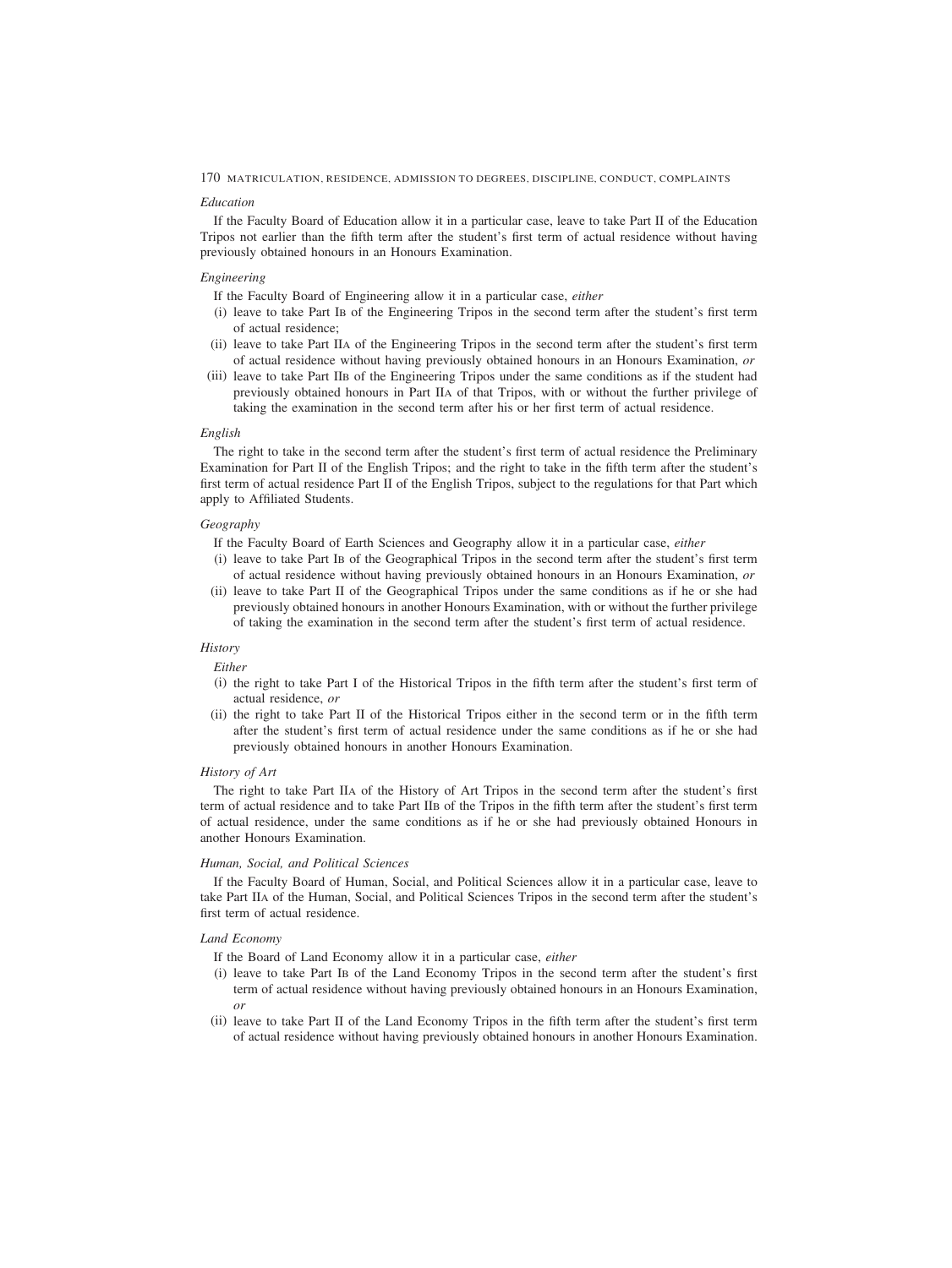# AFFILIATED STUDENTS 171

# *Linguistics*

The right to take Part IIA of the Linguistics Tripos in the second term after the student's first term of actual residence and to take Part IIB not earlier than the fifth term after the student's first term of actual residence, under the same conditions as if he or she had previously obtained honours in another Honours Examination.

## *Management Studies*

If the Faculty Board of Business and Management allow it in a particular case, leave to take the Management Studies Tripos under the same conditions as if he or she had previously obtained honours in another Honours Examination, with or without the further privilege of taking the examination in the second term after the student's first term of actual residence.

# *Mathematics*

# *Either*

- (i) the right to take Part IB of the Mathematical Tripos in the second term after the student's first term of actual residence without having previously obtained honours in an Honours Examination, *or*
- (ii) if the Faculty Board of Mathematics allow it in a particular case, leave to take Part II of the Mathematical Tripos in the second term after the student's first term of actual residence without having previously obtained honours in an Honours Examination.

## *Modern and Medieval Languages*

- (*a*) The right to take Part II of the Modern and Medieval Languages Tripos under Regulation 24(*d*) not earlier than the fifth term after the student's first term of actual residence.
- (*b*) If the Faculty Board of Modern and Medieval Languages allow it in a particular case, leave to take Part II of the Modern and Medieval Languages Tripos under Regulation 24(*e*) in the second term after the student's first term of actual residence.

# *Music*

The right to take Part IB of the Music Tripos in the second term after the student's first term of actual residence without having previously obtained honours in an Honours Examination.

# *Natural Sciences*

*Either*

- (i) the right to take Part IB of the Natural Sciences Tripos in the second term after the student's first term of actual residence without having previously obtained honours in an Honours Examination, *or*
- (ii) if the Faculty Board or comparable authority concerned with the subject that the student desires to offer allow it in a particular case, leave to take the Preliminary Examination for Part II of the Natural Sciences Tripos.

## *Philosophy*

*Either*

- (i) the right to take Part IB of the Philosophy Tripos in the second term after the student's first term of actual residence, *or*
- (ii) the right to take Part II of the Philosophy Tripos either in the second term or in the fifth term after the student's first term of actual residence under the same conditions as if he or she had previously obtained honours in another Honours Examination.

# *Theology, Religion, and Philosophy of Religion*

The right to take Part IIA of the Theology, Religion, and Philosophy of Religion Tripos under Regulation 24 in the second term after the student's first term of actual residence and to take Part IIB of the Theology, Religion, and Philosophy of Religion Tripos under Regulation 27 in the fifth term after the student's first term of actual residence without having previously obtained honours in an Honours Examination.

**8.** Any application for leave which a student may wish to seek under the provisions of Regulation 7 shall be made, not later than the end of the student's first term of residence, through a Tutor to the Registrary, who shall transmit it to the Faculty Board or Syndicate concerned.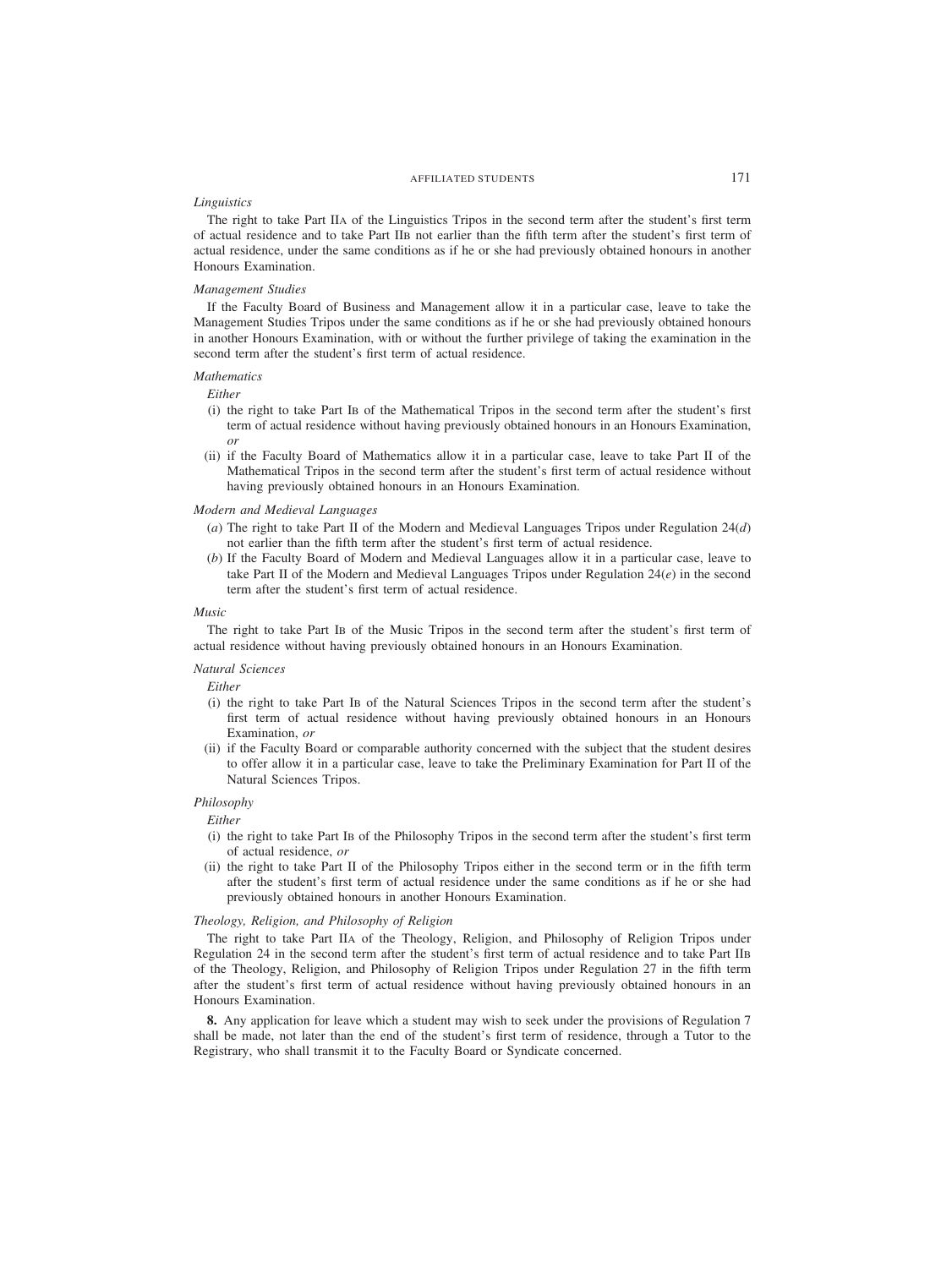A Faculty Board may delegate its functions under Regulation 7 to the Degree Committee for the Faculty, and shall inform the Registrary of the period of any such delegation.

**9.** All or any of the privileges of Affiliation (that is to say, the privileges which under this Ordinance may be granted to Affiliated Students) may be granted by the Council to any particular applicant who is a member or former member of an institution engaged in the education of adult students, although the requirements of this Ordinance have not been fulfilled.

# STATUS OF BACHELOR OF ARTS

**1.** A Graduate Student who is not a graduate of the University and has not the status of Master of Arts shall, so long as he or she is registered as a Graduate Student, have the status of Bachelor of Arts.

**2.** The Council may grant the status of Bachelor of Arts to a person resident in the University who does not qualify for that status under Regulation 1 and who

- (*a*) holds a degree of another university, or a qualification deemed by the Council to be equivalent to a degree, and
- (*b*) has attained the age of twenty-one years, and
- (*c*) has been recommended by the Head of a College or a Tutor of a College and is certified to have been admitted to the College;

provided that

- (i) such a person, if not already matriculated as a member of the University, shall be so matriculated at the first opportunity after the grant of that status;
- (ii) the grant shall be for a period specified in each case, and may be revoked by the Council at any time.
- **3.** A possessor of the status of Bachelor of Arts
- (*a*) shall have the same privileges as a Bachelor of Arts with regard to the Libraries and Museums of the University, and the Botanic Garden;
- (*b*) shall be entitled to wear the B.A. gown without strings, but not the hood.

**4.** A possessor of the status of Bachelor of Arts shall not be a candidate for any examination leading to the degree of Bachelor of Arts or Bachelor of Music.

# STATUS OF MASTER OF ARTS

### *Amended by Grace 4 of 4 July 2018*

**1.** A Graduate Student or other person who has previously had the status of Bachelor of Arts shall, on attaining the age of twenty-four years, have the status of Master of Arts for so long as he or she is not of standing to proceed to the degree of Master of Arts.

**2.** The Council may grant the status of Master of Arts to any of the following if they have attained the age of twenty-four years and have not proceeded to the degree of Master of Arts or any higher degree:

- (*a*) a University officer during his or her tenure of office, or a person holding a post in the University Press specially designated under Statute J 7;
- (*b*) a Fellow of a College during his or her tenure of a Fellowship;
- (*c*) a person employed by the University who holds an appointment approved by the University for the purpose of Statute A III  $11(e)$  during his or her tenure of the appointment;<sup>1</sup>
- (*d*) the Commandant and the Adjutant for the time being of the University Air Squadron, the University Officers Training Corps, and the University Royal Naval Unit;
- (*e*) a person who holds a degree of another university, or a qualification deemed by the Council to be equivalent to a degree, and who has been recommended by the Head of a College or a Tutor of a College and is certified to have been appointed to a College office, or admitted to the College;
- (*f*) a graduate of another university or a visiting scholar working in the University, or in an institution connected with the University recognized for this purpose by the Council, who is recommended

<sup>1</sup> See p. 104.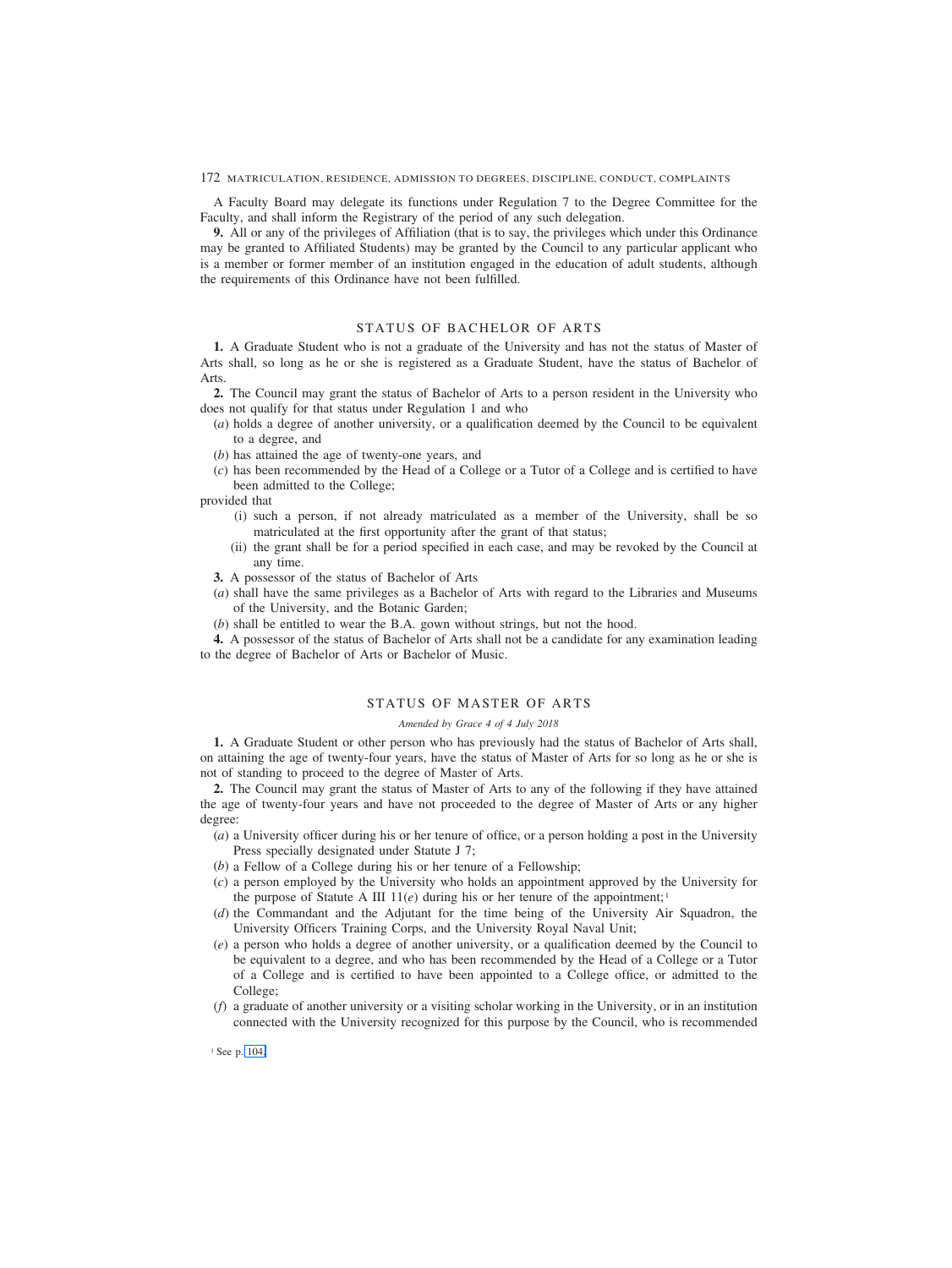by the Chair of a Faculty Board or the Head of a Department as an appropriate person for the grant of this status;<sup>1</sup>

provided that

- (i) such a person, if not already matriculated as a member of the University, shall be so matriculated at the first opportunity after the grant of this status;
- (ii) a grant made under subsection (*e*) or subsection (*f*) above shall be for a period specified in each case, and may be revoked by the Council at any time.

**3.** A possessor of the status of Master of Arts:

- (*a*) shall have the same privileges as a Master of Arts with regard to the Libraries (other than the University Library), the Museums, and the Botanic Garden of the University;
- (*b*) shall be entitled to wear the M.A. gown without strings, but not the hood;
- (*c*) for the purpose of keeping terms by residence, may certify his or her own residence;
- [(*d*) shall not be subject to the regulations for motor vehicles or the regulations for bicycles and boats.]2

**4.** A possessor of the status of Master of Arts shall not be a candidate for any examination leading to the degree of Bachelor of Arts or Bachelor of Music.

# INCORPORATION

1. A person who is a graduate of the University of Oxford or the University of Dublin (Trinity conditions. College) may be admitted by incorporation to a degree which in the opinion of the Council is equivalent to the highest degree which either of those Universities has conferred upon him or her, provided that the person concerned:

- (*a*) has been matriculated as a member of the University;
- (*b*) has attained the age of twenty-four years (unless in a particular case the Council see fit to grant exemption from this provision);
- (*c*) has satisfied the Council that the qualifications required for the Oxford or Dublin degree in question included residence as well as the passing of examinations or the performance of other exercises;
- (*d*) has been admitted to a University office or a Headship or a Fellowship (other than an Honorary Fellowship) of a College, or holds a post in the University Press specially designated under Statute J 7 or is a Head-elect or designate of a College;

provided also that if the person concerned holds a University office or a designated post in the University Press or a Fellowship of a College, which on initial appointment or election did not carry tenure to the retiring age, he or she already has held a University office or offices, or such a post or posts in the University Press, or a Fellowship or Fellowships (other than an Honorary Fellowship) of a College or of different Colleges, or any combination of these, for a total period, which need not be continuous, of at least three years.

2. Each application by or on behalf of a candidate for admission to a degree by incorporation shall Applications. state:

- (*a*) the candidate's full name and date of birth;
- (*b*) the name of the College, if any, to which he or she has been admitted or approved for admission;
- (*c*) the University office, College Headship, or College Fellowship that he or she holds;
- (*d*) evidence of the degree conferred by the University of Oxford or Dublin in respect of which application is made;

and shall be sent to the Registrary.

**3.** The standing of a person admitted to a degree by incorporation shall be reckoned from the date standing. of his or her corresponding Oxford or Dublin degree.

4. A candidate for a degree who has kept one or more terms by residence at the University of Allowance of Oxford or the University of Dublin (Trinity College) shall be allowed not more than the same number terms. of terms towards the terms required to be kept for the Cambridge degree, if the Council are satisfied

<sup>1</sup> For the purpose of this regulation the term 'Chair of a Faculty Board' shall be taken to include the Chair of a Board, Syndicate, or other body responsible for a University institution, and the term 'Head of a Department' shall be taken to include the Director of a Sub-department or a Centre of Studies. The Council have agreed that the institutions recognized for the purpose of granting M.A. status under Regulation 2(*f*) shall include all the institutions recognized from time to time by the General Board for the purpose of Regulation 5(4)(*a*) of the regulations for the use of the University Library (see p. 668).

<sup>&</sup>lt;sup>2</sup> The text in square brackets will be rescinded subject to the approval by Her Majesty in Council of the amendments of Statute approved by Grace 4 of 4 July 2018.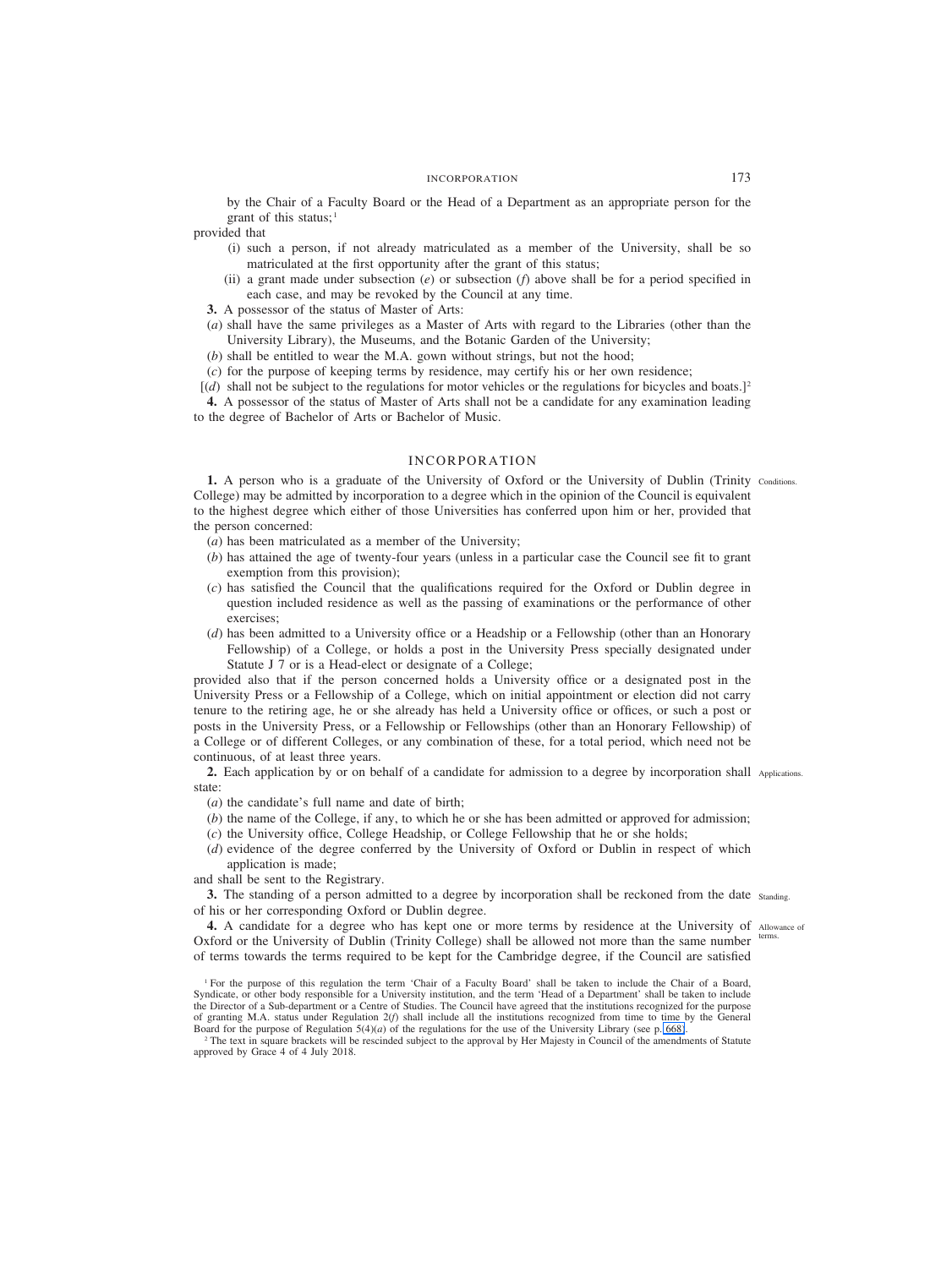that for each term so allowed he or she has resided, according to the requirements of the University of Oxford or Dublin, for not less than fifty-six days of term.

**5.** If a student is so allowed a term or terms previous to the term in which he or she became a member of the University, that student's standing shall be reckoned from the beginning of the first term in which he or she was a member of the University of Oxford or of Dublin (Trinity College).

# TERMS AND LONG VACATION

**1.** There shall be three terms in the year, called respectively the Michaelmas Term, the Lent Term, and the Easter Term. The University shall determine the days on which each term shall begin and end, provided that the three terms shall together include two hundred and twenty-seven days at least.

**2.** The University libraries, laboratories, and museums shall be closed, and lectures shall not be given, on Good Friday.

**3.** The University shall determine from time to time by Ordinance what portion of each term, being not less than three-fourths, shall constitute full term.

**4.** The term 'academical year' shall mean the year beginning on the first day of the Michaelmas Term.

# DATES OF TERM AND FULL TERM

**1.** The Michaelmas Term shall begin on 1 October and shall consist of eighty days, ending on 19 December. The Lent Term shall begin on 5 January and shall consist of eighty days, ending on 25 March or in any leap year on 24 March. The Easter Term shall begin on 10 April and shall consist of seventy days ending on 18 June, provided that in any year in which Full Easter Term begins on or after 22 April the Easter Term shall begin on 17 April and end on 25 June.

**2.** Full Term shall consist of three-fourths of the whole term reckoned from the first day of Full Term as hereinafter determined.

**3.** The dates on which Full Terms begin and end shall be as shown in the table appended to these regulations.

**4.** The portion of each term during which students shall be required to reside in order to keep the Portion of term to be kept.

term shall be three-fourths. **5.** Except as may be provided by the Ordinances relating to a particular institution, the term in First term of

which a person who is required to keep certain terms by residence first resides in accordance with Regulation 3 or 4 for the Residence and Precincts of the University, as the case may be, shall be accounted that person's first term of residence whether he or she keeps the term, or is allowed it, or not.

**6.** For the purposes of admissibility to examinations or competitions, or of the payment of emoluments of Studentships, Scholarships, and the like, a term allowed by the Council shall be reckoned as a term kept.

**7.** The Council shall have the same power to allow terms of residence to candidates for Diplomas and Certificates as they have under the regulations for Allowances to Candidates for Examinations in respect of candidates for degrees.

**8.** A course of instruction given during the Long Vacation shall not occupy more than four weeks. Except with the approval of the Council on the recommendation of the General Board, no such course given within the Precincts of the University shall begin earlier than the second Monday after General Admission or end later than the sixth Saturday after the Saturday of General Admission.

Allowance of terms not kept by residence

residence.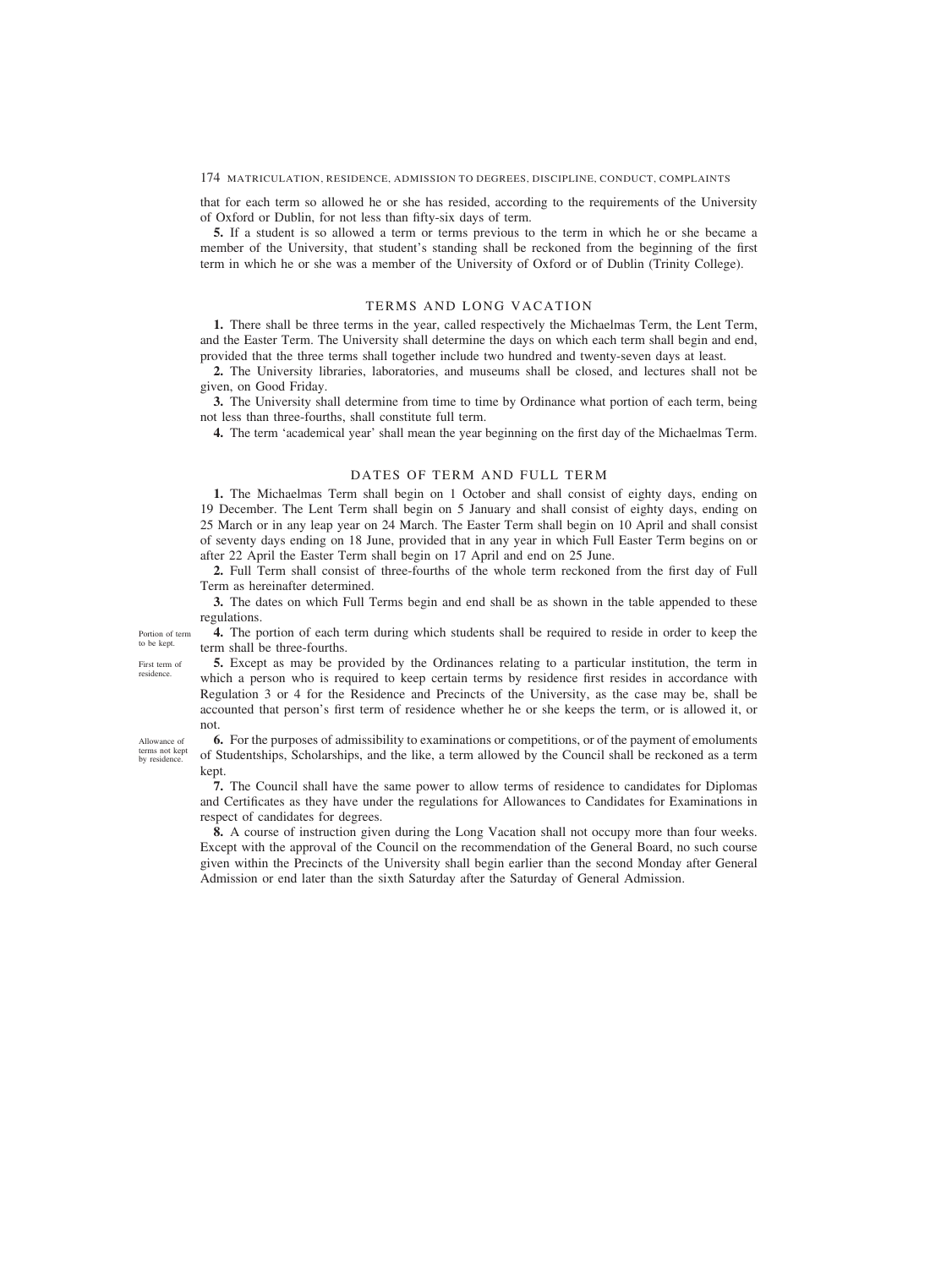|             | begins<br>Oct. | Full Mich. Term<br>ends<br>Dec. | begins<br>Jan. | <b>Full Lent Term</b><br>ends<br>March | Easter  | begins<br>Apr. | <b>Full Easter Term</b><br>ends<br>June | General<br>Admission<br>June |
|-------------|----------------|---------------------------------|----------------|----------------------------------------|---------|----------------|-----------------------------------------|------------------------------|
| Year        | Tu.            | Fri.                            | Tu.            | Fri.                                   | Day     | Tu.            | Fri.                                    | Wed.-Sat.                    |
| $2017 - 18$ | 3              |                                 | 16             | 16                                     | 1 Apr.  | 24             | 15                                      | 27/28/29/30                  |
| $2018 - 19$ | 2              | 30 Nov.                         | 15             | 15                                     | 21 Apr. | 23             | 14                                      | 26/27/28/29                  |
| $2019 - 20$ | 8              | 6                               | 14             | 13                                     | 12 Apr. | 21             | 12                                      | 24/25/26/27                  |
| $2020 - 21$ | 6              | $\overline{4}$                  | 19             | 19                                     | 4 Apr.  | 27             | 18                                      | 30/1/2/3 July                |
| $2021 - 22$ | 5              | 3                               | 18             | 18                                     | 17 Apr. | 26             | 17                                      | 29/30/1/2 July               |
| $2022 - 23$ | $\overline{4}$ | $\overline{2}$                  | 17             | 17                                     | 9 Apr.  | 25             | 16                                      | 28/29/30/1 July              |
| $2023 - 24$ | 3              | 1                               | 16             | 15                                     | 31 Mar. | 23             | 14                                      | 26/27/28/29                  |
| $2024 - 25$ | 8              | 6                               | 21             | 21                                     | 20 Apr. | 29             | 20                                      | $2/3/4/5$ July               |
| $2025 - 26$ | $\overline{7}$ | 5                               | 20             | 20                                     | 5 Apr.  | 28             | 19                                      | 1/2/3/4 July                 |
| $2026 - 27$ | 6              | $\overline{4}$                  | 19             | 19                                     | 28 Mar. | 27             | 18                                      | 30/1/2/3 July                |
| $2027 - 28$ | 5              | 3                               | 18             | 17                                     | 16 Apr. | 25             | 16                                      | 28/29/30/1 July              |
| 2028-29     | 3              | 1                               | 16             | 16                                     | 1 Apr.  | 24             | 15                                      | 27/28/29/30                  |
| $2029 - 30$ | $\overline{2}$ | 30 Nov.                         | 15             | 15                                     | 21 Apr. | 23             | 14                                      | 26/27/28/29                  |

# **NOTICE**

When application is made for the allowance of a single term the Council will require to be satisfied that the applicant has kept by actual residence as much as practicable of Full Term in the term applied for.

If the student commenced residence later than the commencement of Full Term in the term applied for, the reason must be stated in the application.

The Council request that any application for the allowance of a second term may be accompanied by a repetition of particulars concerning the term previously allowed. Apart from very exceptional circumstances the Council will not allow a second term unless a good part of the two terms has been kept.

# RESIDENCE AND PRECINCTS OF THE UNIVERSITY

# *Amended by Grace 4 of 25 July 2018*

**1.** A person who is required by Statute, Ordinance or Regulation to keep certain terms by Residence Terms of shall be deemed to have kept a term by residence if he or she has resided within the University residence. Precincts during such part (being not less than three-fourths) of that term, and in such manner, as the University may prescribe by Ordinance. The University may prescribe by Ordinance areas in and about Cambridge (not necessarily within the University Precincts) within which terms of residence may be kept by specified classes of person, and the University may delegate the power to determine that terms of residence may be kept in exceptional cases elsewhere than within the University Precincts or the prescribed areas. The terms 'reside', 'residence', and 'University Precincts' shall have the meanings ascribed to them in this Ordinance.

2. The Precincts of the University shall be the area within a boundary defined as extending three Boundaries for miles from Great St Mary's Church, measured in a straight line, and as including Madingley Hall and keeping terms. such other places about Cambridge as may from time to time be determined by Grace, or by such authority as may be provided by Grace, whether generally or with respect to particular persons or classes of persons.

**3.** A person keeping terms by residence who is pursuing a course leading to the LL.M., M.A.St., M.C.L., M.Eng., M.Sci., M.Math., Vet.M.B., Mus.B., B.A., or B.Th. Degree, or the M.B., B.Chir. Degrees (if pursuing his or her clinical studies in the University) shall reside within the Precincts of the University

(*a*) in the College<sup>1</sup> of which he or she is a member, or in a building provided and controlled by that College as a hostel;

<sup>1</sup> Or Approved Society.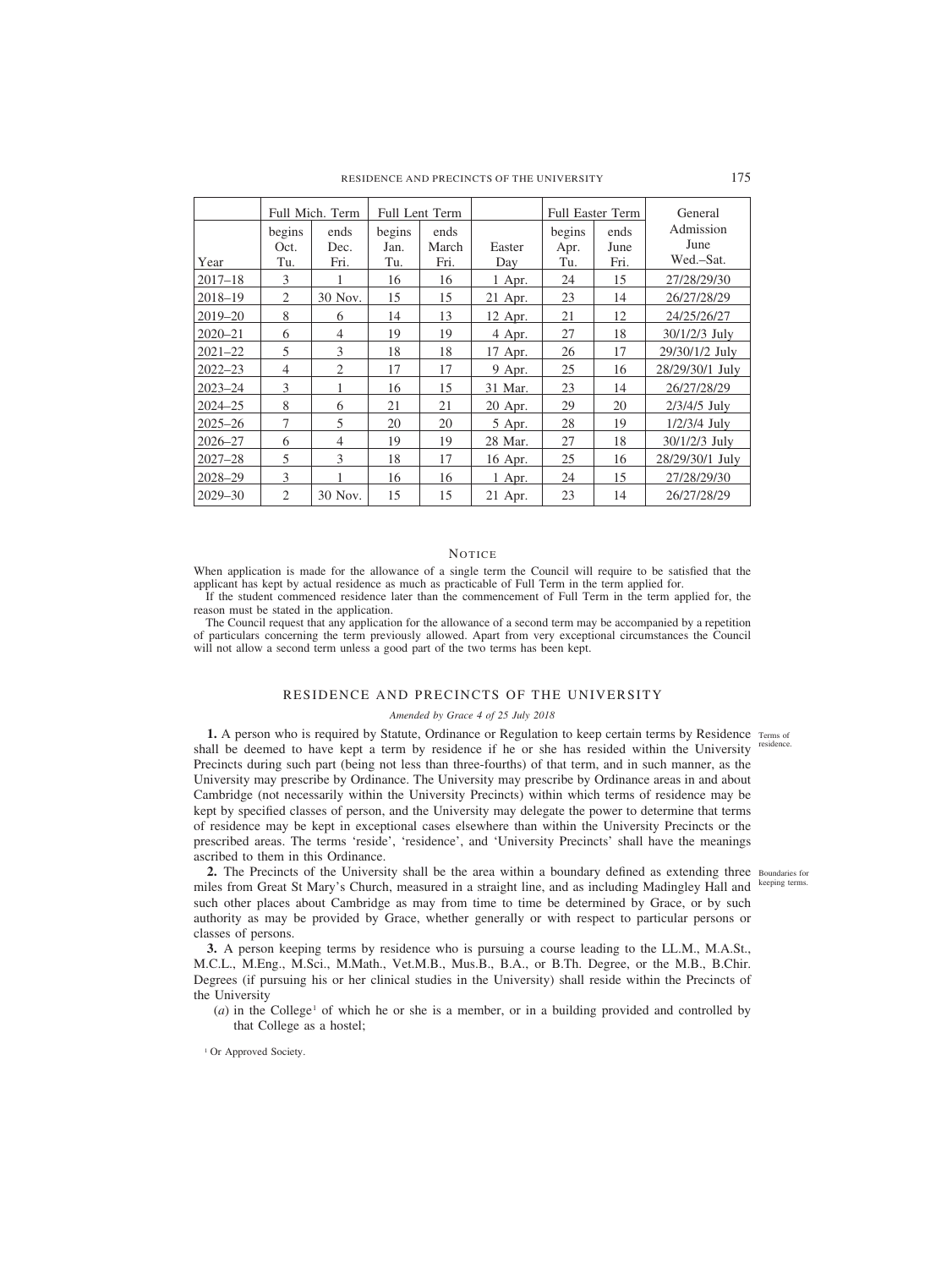- 176 MATRICULATION, RESIDENCE, ADMISSION TO DEGREES, DISCIPLINE, CONDUCT, COMPLAINTS
- *or* (*b*) in any of the following places which shall be recognized as houses of residence for such number of students in each case as the Council, after consultation with the Accommodation Syndicate, may from time to time determine: Margaret Beaufort Institute, Institute for Orthodox Christian Studies, Ridley Hall, Wesley House, Westcott House, and Westminster College;
- $or$  (*c*) with the permission of his or her College,<sup>1</sup> in other accommodation within the Precincts of the University, not being part of any College; provided that, before granting such permission, the College authorities must be satisfied with the arrangements for observing the normal conditions of residence;
- *or* (*d*) in any hospital or nursing home within the precincts of the University, or in any University Hospital, Associate Teaching Hospital or Associate Teaching General Practice;
- *or* (*e*) in exceptional circumstances, and for grave cause approved by the student's College, in some other place outside the Precincts of the University.

**4.** A person keeping terms by residence who is pursuing a course leading to a qualification of the University other than a degree or degrees specified in Regulation 3, or who is a registered Graduate Student pursuing a course that is not leading to a qualification of the University, or who is the possessor of the status of Master of Arts, shall not be subject to the conditions of place prescribed by that regulation but shall reside in the area within a boundary defined as extending ten miles from Great St Mary's Church, measured in a straight line; provided that in exceptional circumstances, and for grave cause approved by the Board of Graduate Studies in the case of a Graduate Student or otherwise by the student's College, such a person may be granted permission to reside outside that area.

**5.** Residence shall be reckoned by days. No person keeping terms by residence shall be considered to have resided during any day unless he or she has resided during some part of such day and of the following night and has complied with such other conditions of residence, if any, as may be required by the authorities of his or her College; provided that a part of the day on which such a person completes his or her residence for the term may be counted as a day of residence.

**6.** For the purpose of reckoning residence the day shall be held to extend from 6 a.m. to midnight.

**7.** In circumstances which interfere with the normal tenor of residence of a large number of students, the Council may grant allowances of terms, in addition to the allowances hereinbefore provided, to students who fulfil such conditions as the Council may specify.

**8.** Residence shall be certified to the University under the hand of the Head of the College to which the student belongs. Certificate of

**9.** Save as may otherwise be provided for,<sup>2</sup>

- (*a*) no one shall be admitted to the degree of Bachelor of Medicine or Surgery, or Master of Advanced Study or Accounting or Business Administration (having followed a one-year or twoyear integrated course of study prescribed by Ordinance) or Finance or Law or Research, or to the degrees of Master of Letters or Science or Philosophy, or Doctor of Philosophy having followed a full-time course, or to the degree of Doctor of Business or Engineering, unless he or she has kept three terms at least by residence;
- (*b*) no one shall be admitted to the degree of Bachelor of Theology for Ministry unless he or she has kept five terms at least by residence;
- (*c*) no one shall be admitted to the degree of Bachelor of Arts or Music or Veterinary Medicine unless he or she has kept nine terms at least by residence;
- (*d*) no one shall be admitted to the degree of Master of Engineering or Mathematics or Natural Sciences unless he or she has kept twelve terms at least by residence.

**10.** A Graduate Student may be granted in respect of work done in the University before matriculation an allowance of not more than three terms towards the three terms required to be kept under paragraph 8(*a*) above for any of the degrees of Master of Letters or Master of Science or Doctor of Business or Doctor of Engineering or Doctor of Philosophy, and an allowance of not more than one term towards the number of terms required to be kept for the degree of Master of Philosophy which requires a twoyear course of study.

Days of residence.

residence.

<sup>&</sup>lt;sup>1</sup> Or Approved Society.

<sup>&</sup>lt;sup>2</sup> See also the regulations for Affiliated Students (p. [168\)](#page-2-0).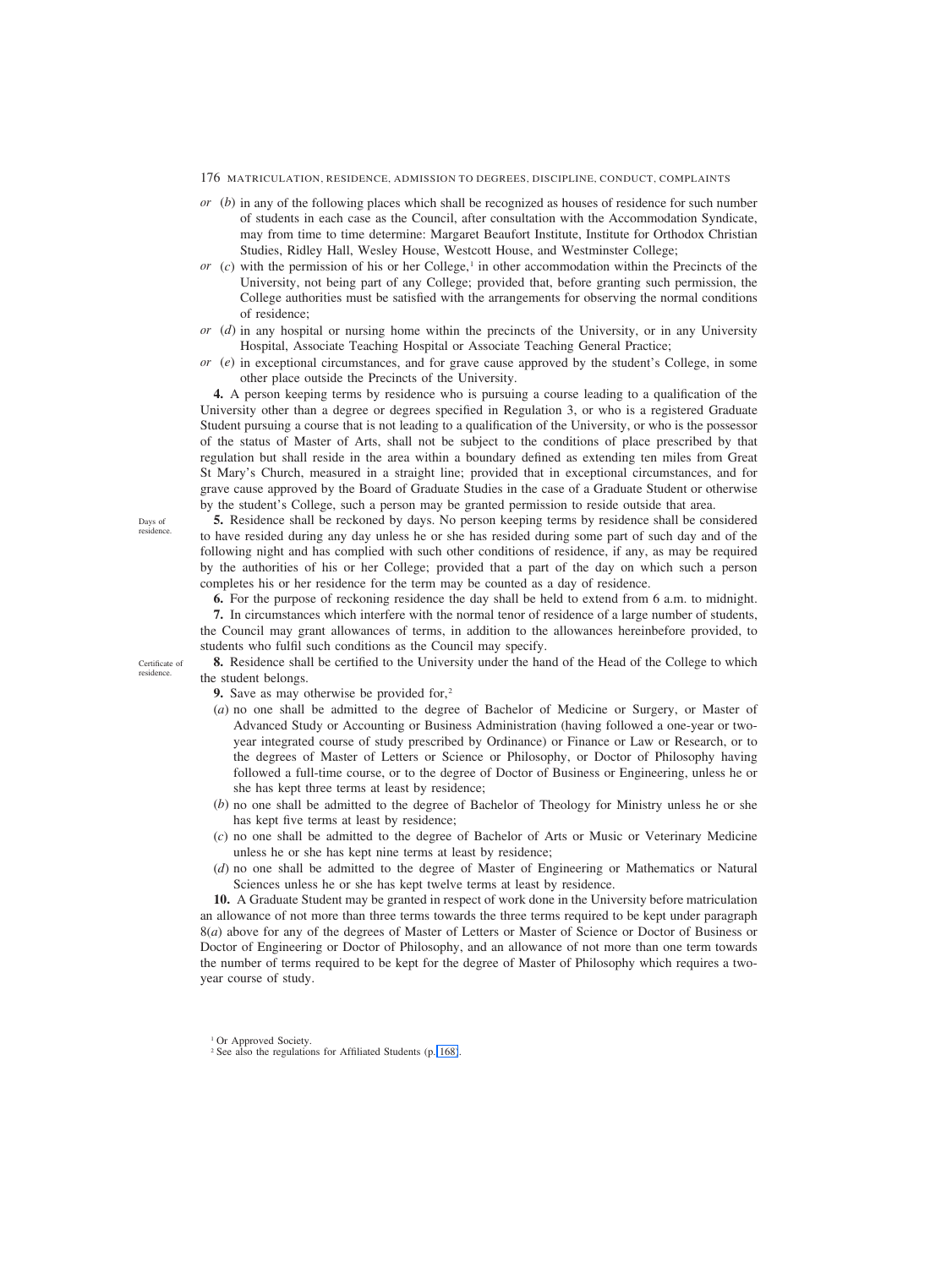# ADMISSION TO DEGREES 177

# ADMISSION TO DEGREES

# **SUPPLICATS**

**1.** Every Supplicat, that is to say, every Grace for a complete degree not conferred under Statute Form of B II 2, shall be in the form prescribed from time to time by the Council, and shall be signed by the <sup>Supplicats.</sup> Head or Praelector or the deputy for the Head or Praelector of the applicant's College; provided that, if the applicant is a University officer who is not a member of any College, the Supplicat shall be signed by the Chair of the Faculty Board or the Head of the Department or other institution to which the applicant's office is assigned.

2. Except as hereinafter provided no degree shall be conferred unless a Supplicat and certificate of submission of terms (if necessary) have been sent to the Registrary so as to arrive not later than 10 a.m. on the  $\frac{\text{Supplicats and}}{\text{certificates of}}$ morning of the day next but seven before that on which the degree is to be conferred, or, if a degree <sup>terms.</sup> is to be conferred on a day of General Admission, not later than 10 a.m. on the morning of the day next but ten before that day.

**3.** Notwithstanding that the provisions of Regulation 2 have not been satisfied, a degree may be conferred at any Congregation provided that the necessary documents have been received by the Registrary in time for proper consideration, and provided that a fine of  $\pounds 1$  shall be paid in addition to the degree fee, if any. A fine shall not be charged in respect of a candidate who needs to keep the current term in order to qualify for the degree but has not done so on the day preceding the day on which the Supplicat is due to be received by the Registrary; provided that the Supplicat has been received at the proper time together with a statement of the reason for the delay in submitting the certificate of terms.

**4.** No degree shall be conferred upon any person unless *either*

- (*a*) a Grace has been approved by the Regent House authorizing the conferment of the degree, of  $\frac{Gr_{\text{arces and}}}{Supplicats \text{ to } s}$ which due notice has been given in accordance with Regulation 20 of the regulations for Graces the Regent and Congregations of the Regent House; *or*
- (*b*) a Supplicat in the prescribed form has been sent to the Registrary in accordance with Regulation 2 or 3 of these regulations and the conferment of the degree has been approved in the manner hereinafter provided.

No person shall be admitted in absence to the title of a degree, nor shall any person be admitted to a complete degree in absence unless this has been requested in the Supplicat or in the application for a degree conferred under Statute B II 2.

**5.** No degree for which residence is required as a qualification shall be conferred on any person certificate of unless the Head of the person's College or the deputy for the Head has certified to the Registrary that that person has kept the residence required. terms.

**6.** No Grace for a degree or for the title of a degree shall be in force longer than one calendar year Time limit. from the date of its approval.

**7.** One hour and a half before the time appointed for each Congregation at which any degree is to be conferred (other than a degree for whose conferment a Grace has been approved by, or will at that Congregation be submitted to, the Regent House) the Registrary shall cause to be posted on a board in the Schools Arcade a list of names of persons whose Supplicats have been received and who are certified by the Registrary to have done all that is required of them by the Statutes and Ordinances and to be qualified to proceed on that day to the degrees for which they have applied. If any member of the Regent House informs the Vice-Chancellor in writing, not later than an hour after the posting of the list, that he or she intends to *non placet* the conferment of a degree upon any person named in the list, the Vice-Chancellor shall cause that person's name to be struck out from the list. At the Congregation the conferment of the degrees set out in the Registrary's list upon the persons named therein shall be proposed to the Regent House in the following collective formula:

*Supplicant reverentiis vestris viri mulieresque* –––––1 *quorum nomina juxta senaculum in porticu proposuit hodie Registrarius nec delevit Procancellarius* (or *Procancellaria*) *ut gradum quisque quem rite petivit assequatur.*

Submission of<br>Graces and

<sup>&</sup>lt;sup>1</sup> When this formula is used at each Congregation on the days of General Admission, at this point of the formula will be inserted the name of the College or names of the group of Colleges (e.g. 'Collegii Regalis et Collegii Sanctae et Individuae *Trinitatis*') whose candidates are about to be presented, and the words '*viri mulieresque*' and '*quorum*' will be adapted as necessary.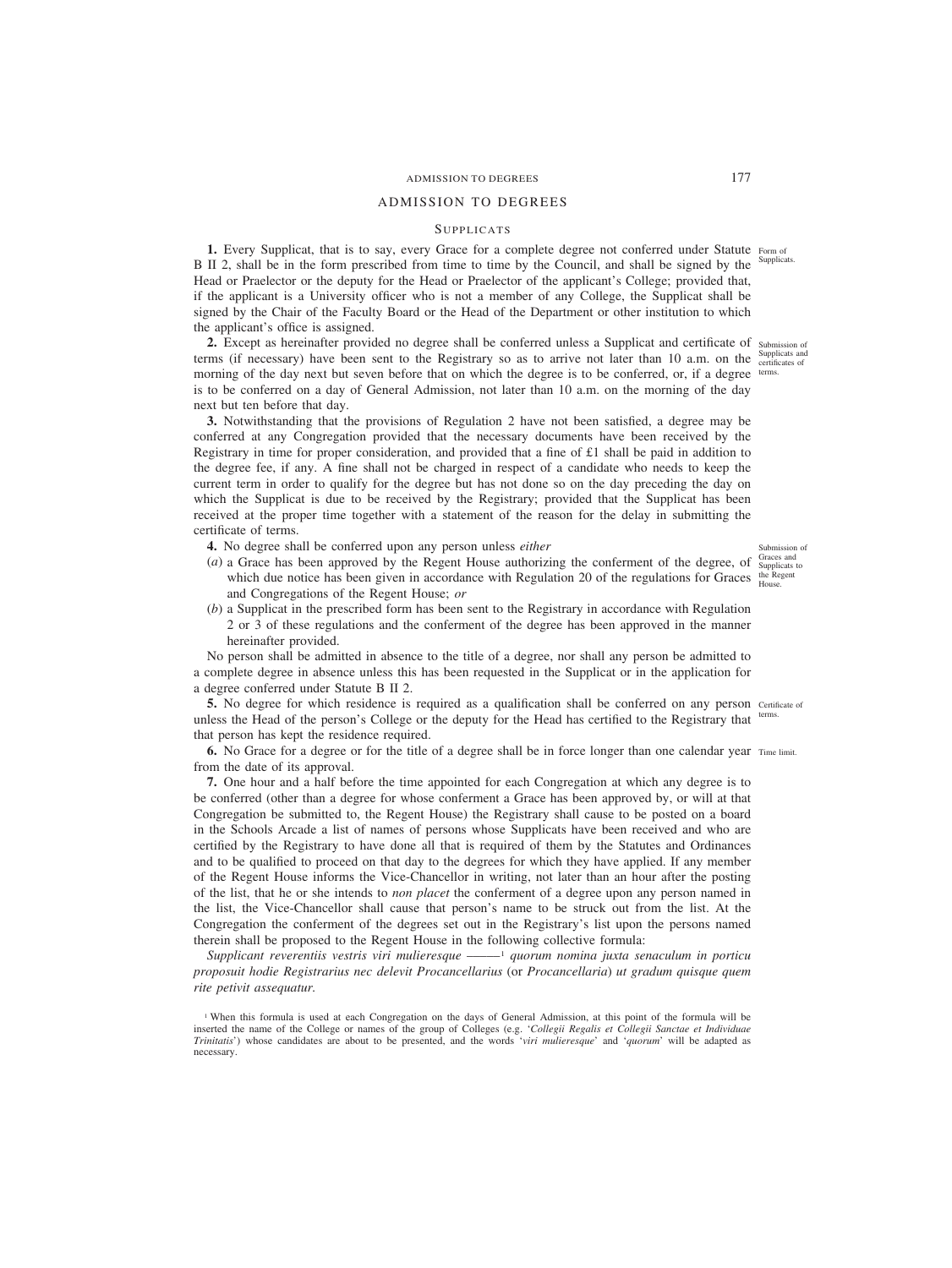**8.** Where the Vice-Chancellor, having received written notice of *non placet*, has, in accordance with Regulation 7 above, caused the name of the person in respect of whom that notice is given to be struck out from the Registrary's list, the degree in respect of which notice of *non placet* has been given shall not be conferred upon that person unless a Grace to that effect has been submitted to and approved by the Regent House after the giving of due notice in accordance with Regulation 20 of the regulations for Graces and Congregations of the Regent House.

**9.** The following are exceptions, in whole or in part, to the above regulations:

- (*a*) (i) Women upon whom, before 27 April 1948 the title of a degree has been conferred shall be deemed to have been admitted to the corresponding degree on the date of the diploma conferring the title of the degree, provided always that any such woman who shall apply through her College to the Registrary to be admitted to the degree in person shall be so admitted on payment of a fee to be determined by the University.
	- (ii) Any woman qualified before 27 April 1948 to receive the title of a degree who has not received it shall be entitled to be admitted to the corresponding degree.
	- (iii) Residence kept by members of Girton College or of Newnham College before 27 April 1948 shall be deemed to be residence kept for the purposes of Statute or Ordinance.
- (*b*) Any person who satisfied the Examiners for the LL.B. Examination before 1 October 1982 may,
	- (i) if he or she has already proceeded to the degree of Bachelor of Law, apply to the Registrary through her or his College for the redesignation of the degree as Master of Law, *or*
	- (ii) if he or she has not already proceeded to the degree of Bachelor of Law, supplicate instead for the degree of Master of Law.

On receipt of an application under (i) above the Registrary shall issue a certificate of redesignation and shall amend the University's records accordingly.

# PRESENTATION AND ADMISSION OF CANDIDATES FOR DEGREES

**10.** Recipients of titular degrees conferred under Statute A II 14 and candidates for complete degrees, if they are admitted to their degrees after presentation in person, shall be presented in the order prescribed in Regulations 11–13 by the persons specified in the following sub-paragraphs  $(a)-(g)$ ; provided that By whom candidates are to be presented.

- (i) no one shall be presented by a person who is not a member of the Senate;
- (ii) in exceptional circumstances the Vice-Chancellor or other person presiding at the Congregation may authorize presentation by a deputy for the person specified in the appropriate sub-paragraph below.
- (*a*) Recipients of titular degrees shall be presented by the Orator, who shall make a speech in presenting each person.
- (*b*) Candidates for the degree of M.A. conferred under Statute B II  $2(a)$ , or for the degrees of Ph.D. or M.A. by incorporation, who are not members of Colleges, and candidates for the degrees of Sc.D. or Litt.D. by incorporation, shall be presented by the Head of the Department or by the Chair or Secretary of the Board, Syndicate, Faculty Board, or other body under whose supervision they are working, or, if they hold a University office assigned to one of the central administrative offices, by the Registrary.
- (*c*) Candidates for the degrees of D.D. or B.D., LL.D., Med.Sc.D., and Mus.D., shall be presented by the Regius Professors of Divinity, Law, and Physic, and the Professor of Music, respectively, or by their deputies, the deputy being required to be a Doctor in the same Faculty as the Professor, or, for the degree of Mus.D., the Chair of the Faculty Board of Music.
- (*d*) Candidates for the degrees of Sc.D. or Litt.D. (other than candidates for those degrees by incorporation) shall be presented by the Chair of the Degree Committee which has recommended them for the degree, or by a Doctor of Science or of Letters (as the case may be) deputed by the Chair.
- (*e*) Candidates for the degree of M.Chir. shall be presented by the Regius Professor of Physic, or by a Doctor of Medicine or Master of Surgery deputed by the Professor.
- (*f*) Candidates for the degrees of M.D. and Vet.M.D. shall be presented by the Chair of the Degree Committee for the Faculties of Clinical Medicine and Veterinary Medicine, or by a Doctor of Medicine, Science, or Veterinary Medicine deputed by the Chair.

Exceptions.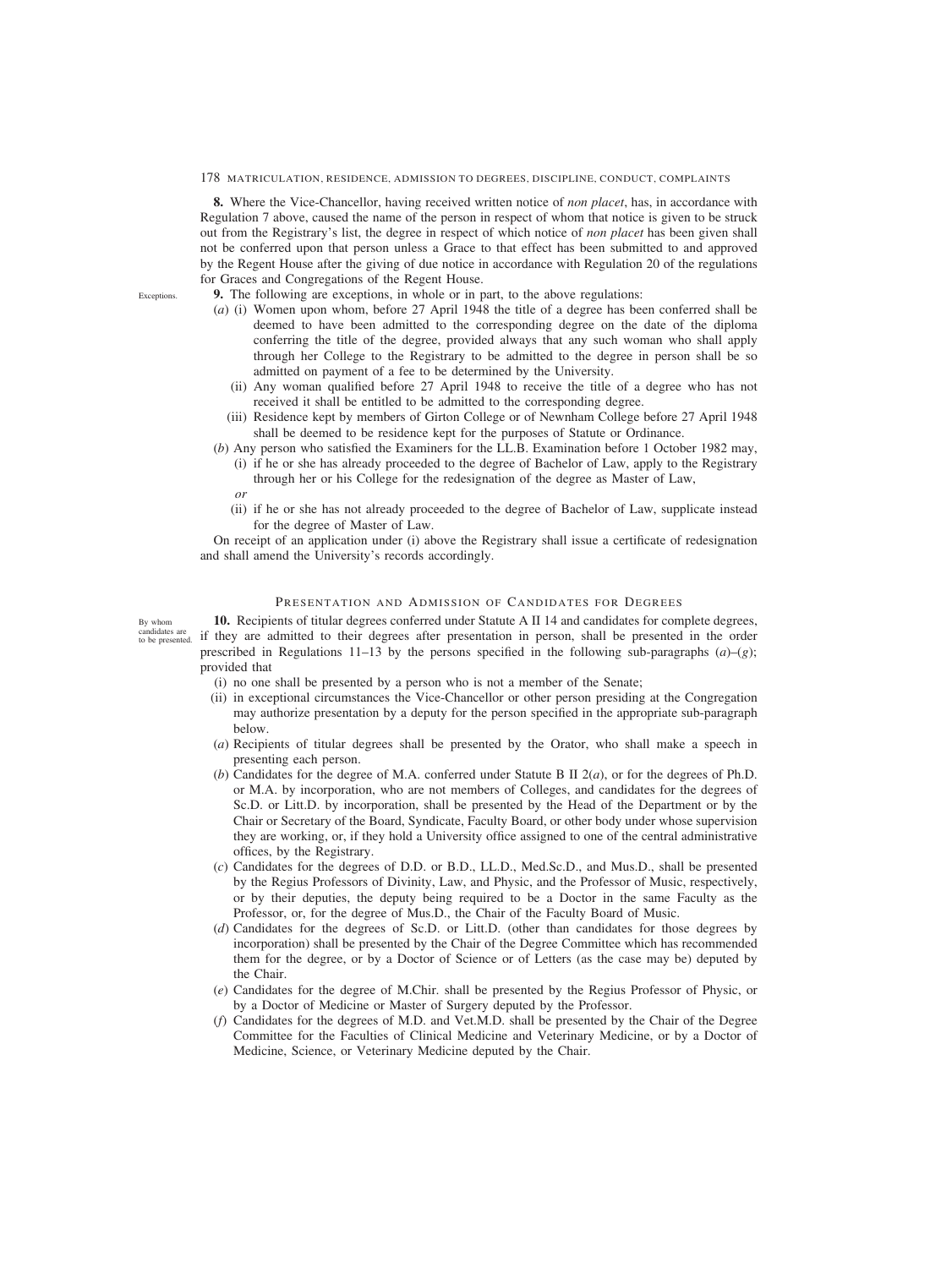(*g*) Candidates for other degrees shall be presented by the Praelectors of their Colleges. In any case of doubt the Vice-Chancellor shall decide by whom a candidate is to be presented.

11. At each Congregation for the conferment of degrees the various degrees shall be conferred, order of subject to the provisions of Regulation 15, in an order corresponding to the order of seniority of  $_{\text{and}}^{\text{presentation}}$ graduates; provided that conferment.

- (*a*) every titular degree shall be conferred before any complete degree is conferred;
- (*b*) all degrees for which candidates are presented under Regulation 10(*b*)–(*f*) shall be conferred before any candidates are presented by Praelectors of Colleges under Regulation  $10(g)$ ;
- (*c*) candidates for the degree of M.A. under Statute B II  $2(a)$  or for any degree by incorporation M.A. under under Statute B II  $2(b)$ , whether they are presented under Regulation  $10(b)$  or under Regulation  $10(g)$ , shall be presented before other candidates are presented under the same regulations for the same degree;
- (*d*) the approval at a Congregation of the collective formula prescribed in Regulation 7 shall, in the case of each person referred to in the formula who is not presented in person at that Congregation, constitute the conferment of the degree and admission to the degree for which he or she is a candidate (other than a title of a degree).

**12.** All the candidates to be presented for degrees under Regulation  $10(g)$  who are members of the Presentation by same College shall be presented by the Praelector of that College before any candidate for a degree is presented by the Praelector of any College which follows it in the order of Colleges prescribed in Regulation 13; provided that the Vice-Chancellor shall have power to order that, at any Congregation other than a Congregation for General Admission to Degrees, all the candidates for the same degree shall be presented by the Praelector of each College in turn before any candidate is presented for the degree which next follows it in the order of seniority of graduates. **Praelectors** 

13. Except as provided by Regulation 16, the order of Colleges shall be King's College, Trinity order of College, St John's College, followed by the other Colleges specified in Statute G I 1 in order of their Colleges. foundation, followed by the Colleges recognized under Statute G in order of their recognition.

14. Every year the Wednesday, Thursday, Friday, and Saturday in the week next but one following General the last week of Full Easter Term shall be days of General Admission to Degrees. On each day of General Admission there shall be one or more Congregations for General Admission to Degrees at such hours as the Vice-Chancellor shall appoint.

- **15.** The following provisions shall apply to Congregations for General Admission to Degrees:
- (*a*) except with the approval of the Vice-Chancellor, no degree other than that of B.Th., B.A., Vet.M.B., or the degree of M.Eng. or M.Sci. or M.Math. if conferred with the B.A. degree in a single admission, may be conferred at a Congregation for General Admission to Degrees;<sup>1,2</sup>
- (*b*) a candidate proceeding to the degree of M.Eng. or M.Sci. or M.Math., and to the degree of B.A. at the same Congregation shall be presented for the two degrees together.

**16.** The assignment of Colleges to each of the several Congregations for General Admission shall be determined by the Council from time to time in consultation with the Colleges; provided that, except with the consent of the Colleges concerned, the assignment shall not be such as to change the order of Colleges which is prescribed in Regulation 13.

Statute B II 2.

Admission.

<sup>&</sup>lt;sup>1</sup> No person qualifying for the M.Eng. Degree on the basis of performance in an examination taken in 1989 or an earlier year may proceed to the degree, either in person or in absence, at a Congregation for General Admission to Degrees (see Grace 31 of 11 December 1991).

<sup>&</sup>lt;sup>2</sup> No person qualifying for either the M.Math. Degree or the M.A.St. Degree on the basis of examination performance before 2011 shall be permitted to proceed to the degree, either in person or in absence, at a Congregation for General Admission to Degrees.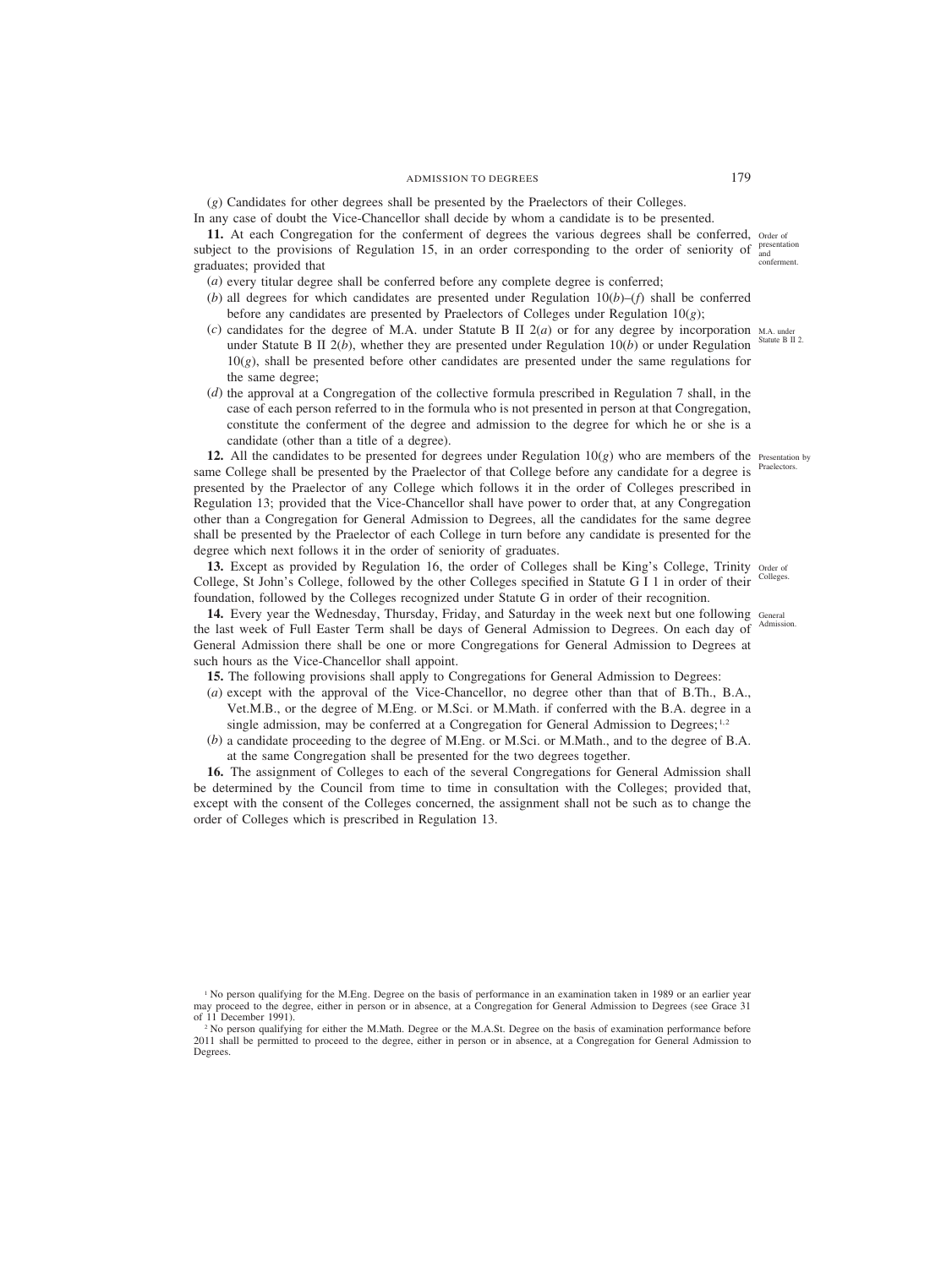# FORMS OF PRESENTATION FOR DEGREES

**1.** Subject to the provisions of Regulation 2 concerning shortened forms of presentation, the following formulae shall be used by Praelectors and other persons in presenting candidates for degrees:

#### *For the degree of Bachelor of Arts, Medicine, Music, Surgery, Theology for Ministry, or Veterinary Medicine* B.A. etc.

Dignissime domine, Domine Procancellarie,<sup>1</sup> et tota Academia, praesento vobis

 $(for a man)$  hunc virum, quem scio tam moribus quam doctrina esse idoneum<sup>2</sup> or<br>(for a woman)

hanc mulierem, quam scio tam moribus quam doctrina esse idoneam<sup>2</sup> ad gradum assequendum...; <sup>3</sup> idque tibi fide mea praesto totique Academiae.

#### *For the degree of Master of Arts, Advanced Study, Business Administration, Corporate Law, Education, Engineering, Finance, Accounting, Law, Letters, Mathematics, Music, Natural Sciences, Philosophy, Research, Science, Studies, or Surgery* M.A. etc.

Dignissime domine, Domine Procancellarie,<sup>1</sup> et tota Academia, praesento vobis

 $(for a man)$  hunc virum, quem scio tam moribus quam doctrina esse idoneum<sup>2</sup> ⎨ *or*

 $($ for a woman) hanc mulierem, quam scio tam moribus quam doctrina esse idoneam<sup>2</sup> ad gradum assequendum...; <sup>3</sup> idque tibi fide mea praesto totique Academiae.

*For the degrees of Master of Engineering or Natural Sciences or Mathematics and Bachelor of Arts when candidates are presented for the two degrees together* M.Eng. or M.Sci. or M.Math. with

Dignissime domine, Domine Procancellarie,<sup>1</sup> et tota Academia, praesento vobis

 $(for a man)$  hunc virum, quem scio tam moribus quam doctrina esse idoneum<sup>2</sup> ⎨ *or*

 $($ for a woman) hanc mulierem, quam scio tam moribus quam doctrina esse idoneam<sup>2</sup> ad gradus assequendos Magistri in Ingeniaria (*or* Scientiis Naturalibus *or* Mathematica) necnon Baccalaurei in Artibus; idque tibi fide mea praesto totique Academiae.

#### *For the degree of Master of Arts under Statute B II 2* M.A. under Stat. B II 2.

Dignissime domine, Domine Procancellarie,<sup>1</sup> et tota Academia, praesento vobis

(for a man) hunc virum, ut, habita officii ad quod admissus est ratione, co-optetur in ordinem Magistrorum in Artibus. or<br>(for a woman)

hanc mulierem, ut habita officii ad quod admissa est ratione, co-optetur in ordinem Magistrorum in Artibus.

<sup>2</sup> Other forms of words are to be used as follows:

 $\begin{bmatrix} \frac{1}{2} & \frac{1}{2} & \frac{1}{2} & \frac{1}{2} & \frac{1}{2} & \frac{1}{2} & \frac{1}{2} & \frac{1}{2} & \frac{1}{2} & \frac{1}{2} & \frac{1}{2} & \frac{1}{2} & \frac{1}{2} & \frac{1}{2} & \frac{1}{2} & \frac{1}{2} & \frac{1}{2} & \frac{1}{2} & \frac{1}{2} & \frac{1}{2} & \frac{1}{2} & \frac{1}{2} & \frac{1}{2} & \frac{1}{2} & \frac{1}{2} & \frac{1}{2} & \frac{1}{2$  $\frac{1}{2}$ 

B.A. Degree.

 $\frac{1}{2}$  $\overline{a}$ 

- *or* hos viros et hanc mulierem, quos scio tam moribus quam doctrina esse idoneos
- *or* hunc virum et has mulieres, quos scio tam moribus quam doctrina esse idoneos
- *or* hunc virum et hanc mulierem, quos scio tam moribus quam doctrina esse idoneos

<sup>3</sup> The words appropriate to the particular degree are to be inserted here. See the Schedule to these regulations.

<sup>1</sup> This form of words is to be used when the person presiding at the Congregation (the Vice-Chancellor or duly appointed deputy) is a man. Other forms of words are to be used as follows:

When the person presiding at the Congregation (the Vice-Chancellor or duly appointed deputy) is a woman: Dignissima domina, Domina Procancellaria,...

When the Chancellor is presiding the word 'Cancellarie' (for a man) or 'Cancellaria' (for a woman) is used instead of 'Procancellarie'.

<sup>(</sup>for two or more men) hos viros, quos scio tam moribus quam doctrina esse idoneos (for two or more women) has mulieres, quas scio tam moribus quam doctrina esse idone has mulieres, quas scio tam moribus quam doctrina esse idoneas (for a group consisting of men and women) hos viros et has mulieres, quos scio tam moribus quam doctrina esse idoneos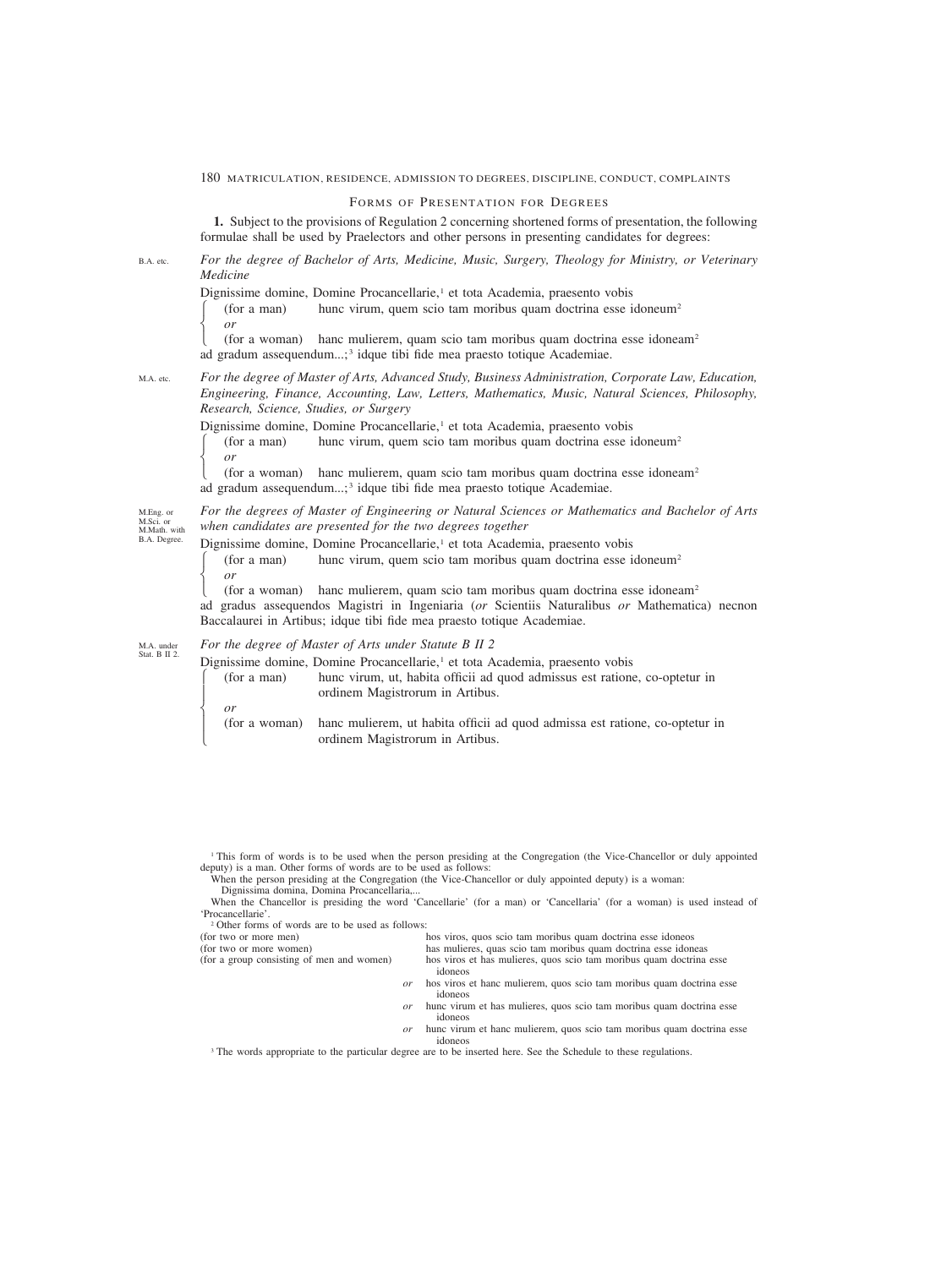*For the degree of Bachelor or Doctor of Divinity*

Dignissime domine, Domine Procancellarie,<sup>1</sup> et tota Academia, praesento vobis ⎧ (for a man) reverendum hunc virum, quem scio tam moribus quam doctrina esse idoneum or<br>(for a woman)

reverendam hanc mulierem, quam scio tam moribus quam doctrina esse idoneam

ad gradum assequendum...; <sup>2</sup> idque tibi fide mea praesto totique Academiae.

|                                                                                          | For the degree of Doctor of Business, Education, Engineering, Law, Letters, Medical Science, Medicine, Bus.D. Ed.D. |                |
|------------------------------------------------------------------------------------------|---------------------------------------------------------------------------------------------------------------------|----------------|
| Music, Philosophy, Science, or Veterinary Medicine                                       |                                                                                                                     |                |
| Dignissime domine, Domine Procancellarie, <sup>1</sup> et tota Academia, praesento vobis |                                                                                                                     |                |
|                                                                                          | hunc virum, quem scio tam moribus quam doctrina esse idoneum<br>(for a man)                                         | Sc.D. Vet.M.D. |

⎩ (for a woman) hanc mulierem, quam scio tam moribus quam doctrina esse idoneam ad gradum assequendum...; <sup>2</sup> idque tibi fide mea praesto totique Academiae.

### *For a degree by incorporation*

⎨ *or*

 $\frac{1}{2}$  $\overline{a}$ 

 $\frac{1}{2}$  $\overline{\mathfrak{c}}$ 

Dignissime domine, Domine Procancellarie,<sup>1</sup> et tota Academia, praesento vobis (for a man) hunc virum, ut in nostra Academia incorporetur et sit eodem gradu quo est incorporation.

| пога шап) | nunc virum, ut in nostra Academia incorporetur et sit eodem gradu quo est                  |
|-----------|--------------------------------------------------------------------------------------------|
|           | apud $s$ uos $\frac{3}{2}$                                                                 |
|           |                                                                                            |
|           | (for a woman) hanc mulierem, ut in nostra Academia incorporetur et sit eodem gradu quo est |

For the title of a degree, *honoris causa*

apud  $s$ uos... $3$ 

Dignissime domine, Domine Procancellarie,<sup>1</sup> et tota Academia, praesento vobis ⎧ (for a man) egregium hunc virum, ut honoris causa habeat titulum gradus...2 ⎨ *or* (for a woman) egregiam hanc mulierem, ut honoris causa habeat titulum gradus...<sup>2</sup>

**2.** When presenting two or more groups of candidates for the same degree, a Praelector shall use one of the following formulae for each group after the first:

| (for a man)           | Hunc etiam praesento et de hoc idem vobis praesto.                        |
|-----------------------|---------------------------------------------------------------------------|
| (for two or more men) | Hos etiam praesento et de his idem vobis praesto.                         |
| (for a woman)         | Hanc etiam praesento et de hac idem vobis praesto.                        |
|                       | (for two or more women) Has etiam praesento et de his idem vobis praesto. |

# FORMS OF ADMISSION TO DEGREES

**1.** Subject to the provisions of Regulation 2, the following formulae shall be used by the Chancellor, or by the Vice-Chancellor, or by a duly appointed deputy, in admitting candidates to degrees or to the titles of degrees:

# *For the degree of Master of Arts under Statute B II 2*

Auctoritate mihi commissa admitto te in ordinem Magistrorum in Artibus, in nomine Patris et Filii et Spiritus Sancti. Stat. B II 2.

<sup>1</sup> This form of words is to be used when the person presiding at the Congregation (the Vice-Chancellor or duly appointed deputy) is a man. Other forms of words are to be used as follows:

When the person presiding at the Congregation (the Vice-Chancellor or duly appointed deputy) is a woman:

Dignissima domina, Domina Procancellaria,...

When the Chancellor is presiding the word 'Cancellarie' (for a man) or 'Cancellaria' (for a woman) is used instead of 'Procancellarie'.

<sup>2</sup> The words appropriate to the particular degree are to be inserted here. See the Schedule to these regulations.

<sup>3</sup> The word appropriate to the candidate's previous degree is to be inserted here, as follows:<br>For a graduate of the University of Oxford Oxonienses

For a graduate of the University of Oxford Oxonienses<br>
For a graduate of Trinity College. Dublin Dublinenses

For a graduate of Trinity College, Dublin

B.D. D.D.

Degree by

Titular degree.

M.A. under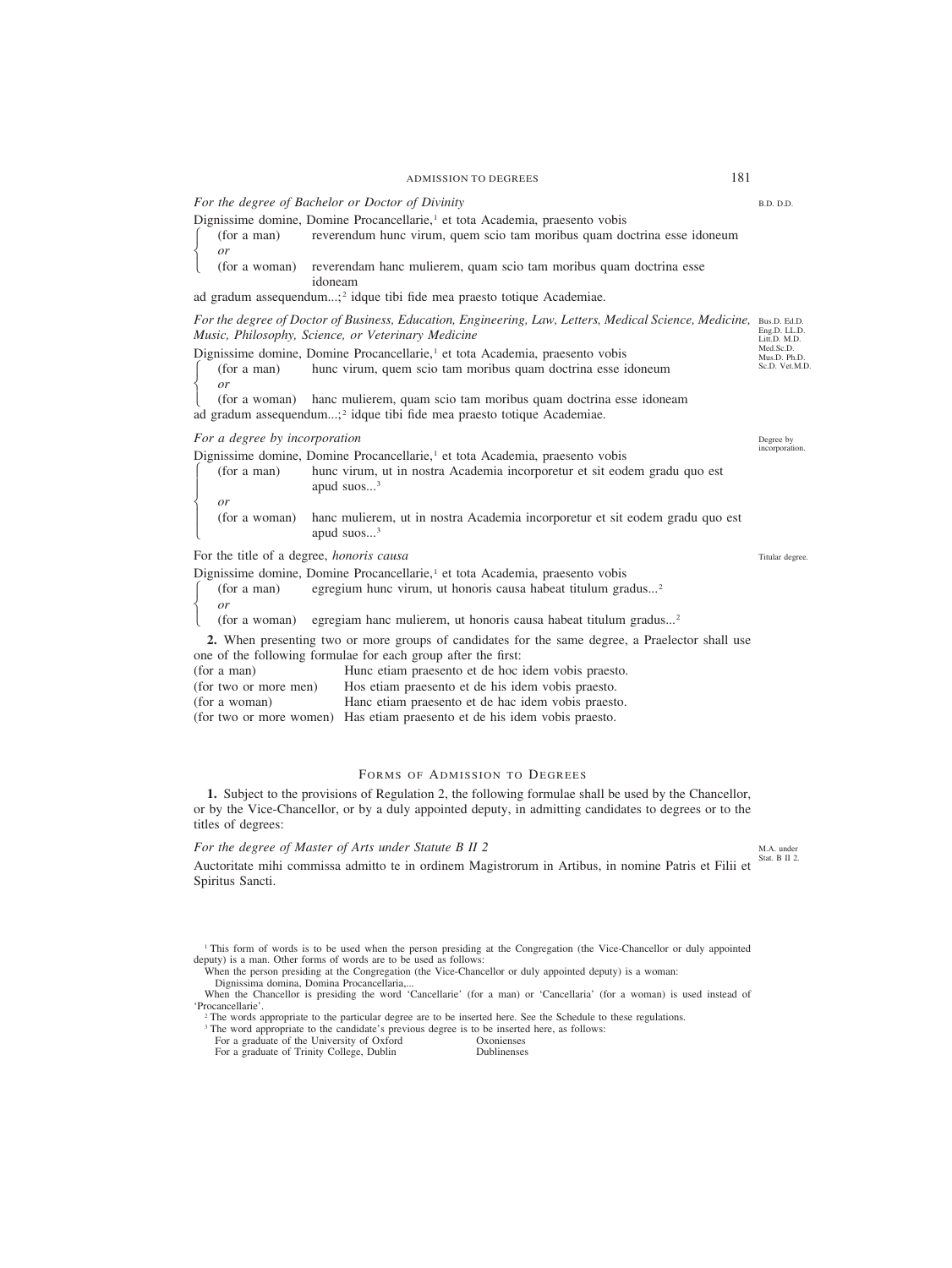*For a degree by incorporation* Degree by

Auctoritate mihi commissa admitto te ad gradum...<sup>1</sup> ut in nostra Academia incorporeris et sis eodem gradu quo es apud tuos...,<sup>2</sup> in nomine Patris et Filii et Spiritus Sancti. incorporation.

#### *For the title of a degree honoris causa* Titular degree.

Auctoritate mihi commissa admitto te honoris causa ad titulum gradus...,<sup>1</sup> in nomine Patris et Filii et Spiritus Sancti.

M.Eng. or M.Sci. or M.Math. with B.A. Degree

*For the degrees of Master of Engineering or Natural Sciences or Mathematics and Bachelor of Arts when the two degrees are conferred together*

Auctoritate mihi commissa admitto te ad gradus Magistri in Ingeniaria (*or* Scientiis Naturalibus *or* Mathematica) necnon Baccalaurei in Artibus, in nomine Patris et Filii et Spiritus Sancti.

#### *For all other degrees* All other degrees.

Auctoritate mihi commissa admitto te ad gradum...,<sup>1</sup> in nomine Patris et Filii et Spiritus Sancti.

- **2.** The person conferring degrees is authorized, at his or her discretion,
- (*a*) to vary the formulae given in Regulation 1 by omitting the words 'in nomine Patris et Filii et Spiritus Sancti' or replacing them with the words 'in nomine Dei';
- (*b*) in admitting candidates to any degree, except for a doctoral degree or the degrees of B.D., M.Chir. or the M.A. under Statute B II 2, to use one of the following shortened formulae, as appropriate:
	- In eodem nomine te etiam admitto ad gradum (*or* gradus)...<sup>1</sup>
	- Te etiam admitto ad gradum (*or* gradus)...<sup>1</sup>
	- Te etiam admitto ad eundem gradum (*or* ad eosdem gradus)

# *SCHEDULE*

The words appropriate to the particular degree are to be inserted in the formulae for presentation for degrees and admission to degrees, as follows:

| For the B.D. Degree     | Baccalaurei in Sacra Theologia            |
|-------------------------|-------------------------------------------|
| For the M.B. Degree     | Baccalaurei in Medicina                   |
| For the Vet.M.B. Degree | Baccalaurei in Veterinaria Medicina       |
| For the Mus.B. Degree   | Baccalaurei in Musica                     |
| For the B.A. Degree     | Baccalaurei in Artibus                    |
| For the B.Th. Degree    | Baccalaurei in Theologia Pastorali        |
| For the M.Chir. Degree  | Magistri in Chirurgia                     |
| For the M.A. Degree     | Magistri in Artibus                       |
| For the LL.M. Degree    | Magistri in Jure                          |
| For the M.Sc. Degree    | Magistri in Scientiis                     |
| For the M.Litt. Degree  | Magistri in Litteris                      |
| For the M.Phil. Degree  | Magistri in Philosophia                   |
| For the M.Eng. Degree   | Magistri in Ingeniaria                    |
| For the M.B.A. Degree   | Magistri in Negotiis Administrandis       |
| For the M.Fin. Degree   | Magistri in Re Pecuniaria                 |
| For the M.Acc. Degree   | Magistri in Arte Ratiocinandi             |
| For the M.Ed. Degree    | Magistri in Educatione                    |
| For the M.Sci. Degree   | Magistri in Scientiis Naturalibus         |
| For the M.St. Degree    | Magistri in Studiis                       |
| For the M.Res. Degree   | Magistri in Arte Vestigandi               |
| For the M.Math. Degree  | Magistri in Mathematica                   |
| For the M.A.St. Degree  | Magistri in Studio Ampliore               |
| For the M.Mus. Degree   | Magistri in Musica                        |
| For the M.C.L. Degree   | Magistri in Jure Negotiationis Societatum |
| For the D.D. Degree     | Doctoris in Sacra Theologia               |
| For the LL.D. Degree    | Doctoris in Jure                          |
| For the M.D. Degree     | Doctoris in Medicina                      |
| For the Sc.D. Degree    | Doctoris in Scientiis                     |
|                         |                                           |

<sup>1</sup> The words appropriate to the particular degree are to be inserted here. See the Schedule to these regulations.

<sup>2</sup> The word appropriate to the candidate's previous degree is to be inserted here, as follows:<br>For a graduate of the University of Oxford Oxonienses

For a graduate of the University of Oxford Oxonienses<br>
For a graduate of Trinity College. Dublin<br>
Dublinenses For a graduate of Trinity College, Dublin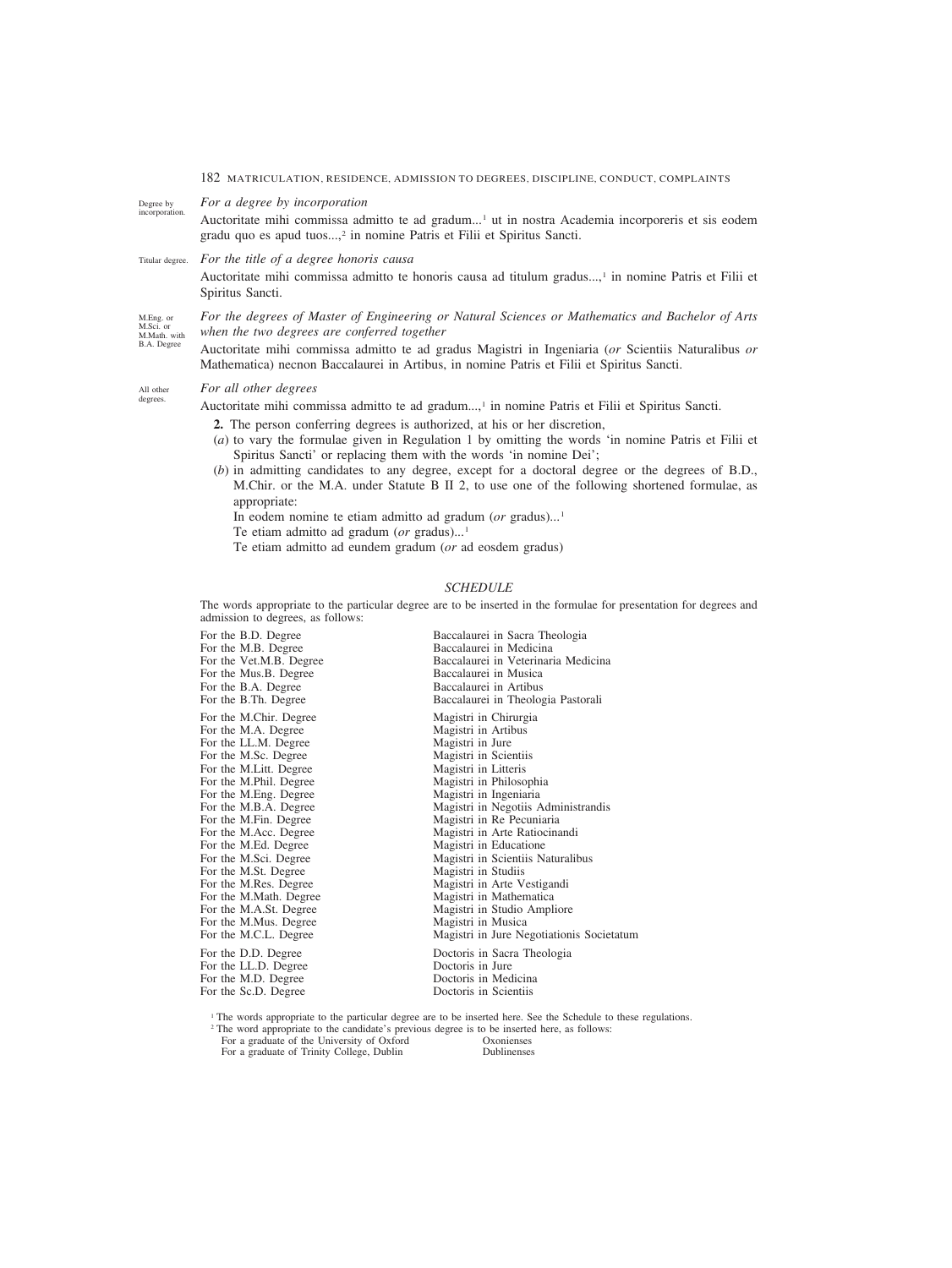For the Litt.D. Degree Doctoris in Litteris<br>For the Mus.D. Degree Doctoris in Musica For the Mus.D. Degree<br>For the Vet.M.D. Degree For the Bus.D. Degree Doctoris in Negotiis<br>For the Eng.D. Degree Doctoris in Ingeniaria For the Eng.D. Degree<br>For the Ed.D. Degree For the Ed.D. Degree Doctoris in Educatione<br>For the Med.Sc.D. Degree Doctoris in Scientiis M

For the Vet.M.D. Degree Doctoris in Veterinaria Medicina<br>For the Ph.D. Degree Doctoris in Philosophia Doctoris in Philosophia<br>Doctoris in Negotiis Doctoris in Scientiis Medicinis

# ORDER OF SENIORITY OF GRADUATES

**1.** The order of seniority of graduates shall be as follows

The Chancellor The Vice-Chancellor The High Steward The Deputy High Steward The Commissary The Pro-Vice-Chancellors Heads of Colleges The Regius Professor of Divinity The Regius Professor of Civil Law The Regius Professor of Physic The Regius Professor of Hebrew The Regius Professor of Greek The Regius Professor of History The Regius Professor of Botany The Regius Professor of Engineering Professors, the Orator, the Registrary, the Librarian, the Director of the Fitzwilliam Museum, if Doctors, in the order of their complete degrees Doctors of Divinity Doctors of Law Doctors of Medicine<sup>1</sup> Doctors of Medical Science Doctors of Science and Doctors of Letters Doctors of Music The Orator The Registrary The Librarian Professors, the Director of the Fitzwilliam Museum, if not Doctors, in the order of their appointment Members of the Council Bachelors of Divinity Doctors of Medicine2 Doctors of Veterinary Medicine Doctors of Philosophy Doctors of Engineering Doctors of Business Doctors of Education Masters of Surgery Masters of Arts Masters of Law Masters of Corporate Law Masters of Science and Masters of Letters Masters of Research Masters of Philosophy Masters of Music Masters of Mathematics Masters of Advanced Study Masters of Engineering Masters of Business Administration Masters of Finance Masters of Accounting Masters of Education Masters of Natural Sciences Masters of Studies Bachelors of Medicine Bachelors of Surgery Bachelors of Law Bachelors of Veterinary Medicine Bachelors of Music Bachelors of Arts Bachelors of Education Bachelors of Theology for Ministry

**2.** Of two persons holding the same or an equal degree, he or she shall be the senior who was admitted to the degree on the earlier day.3

**3.** Of two persons admitted to the same or an equal degree on the same day, he or she shall be the senior who was the senior in virtue of any degree previously held; or, if neither of them was previously senior to the other, he or she whose surname comes before the other's in alphabetical order.<sup>3</sup>

**4.** For the purpose of determining seniority among Bachelors of Arts, the days of General Admission in the Easter Term shall be counted as one and the same day.

<sup>1</sup> Persons who proceeded to this degree before 1 March 2014.

<sup>2</sup> Persons who proceeded to this degree after 1 March 2014.

<sup>3</sup> For the purpose of determining the seniority of a woman upon whom the title of a degree was conferred before women became eligible for complete degrees of the University, the date of the Diploma conferring the title of the degree is deemed to be the day on which she was admitted to that degree.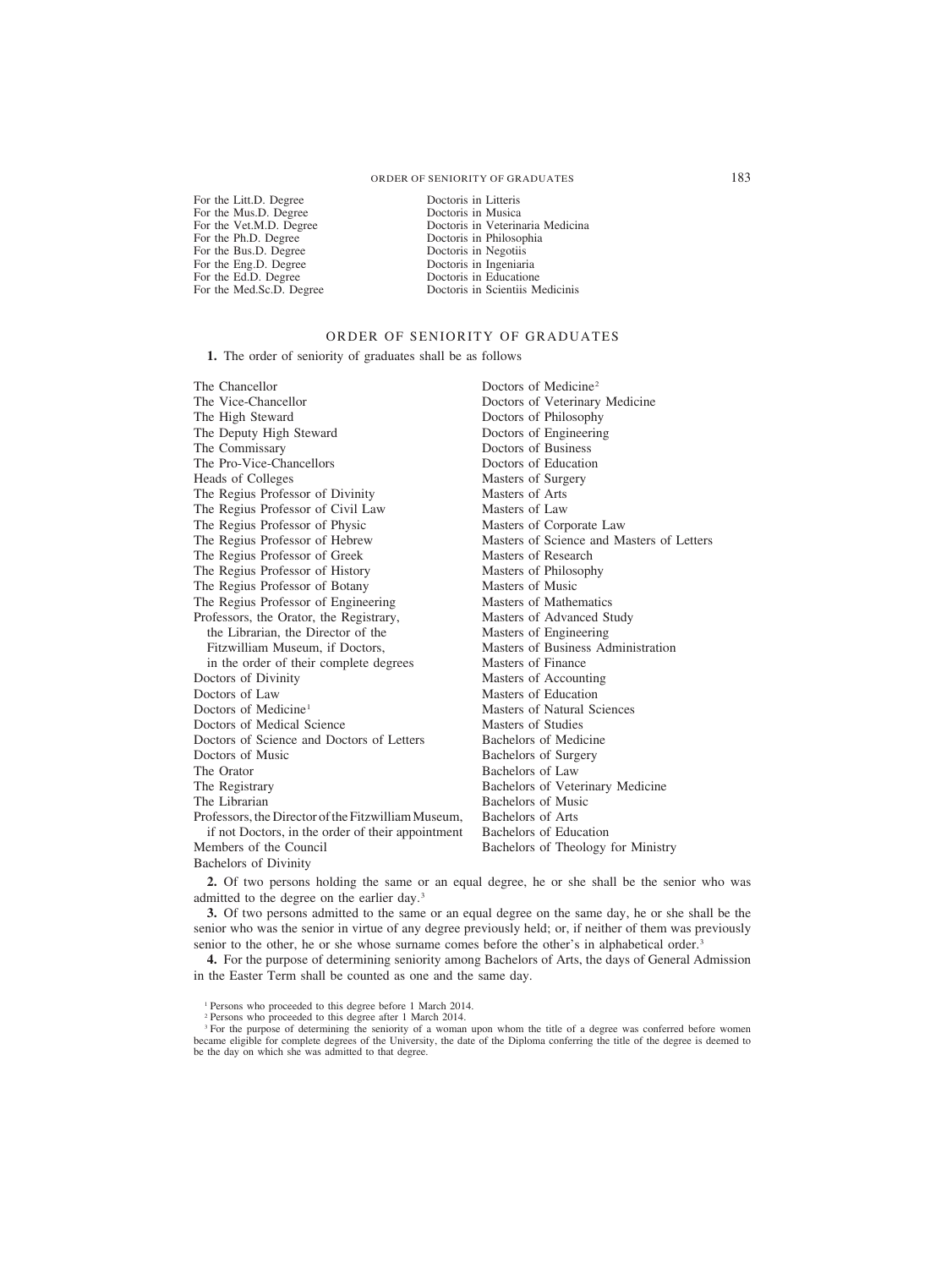**5.** In processions the following conventions shall be observed:

- (*a*) the Esquire Bedells precede the Chancellor and the Vice-Chancellor;
- (*b*) the Vice-Chancellor is accompanied by the Registrary and followed immediately by the Proctors;
- (*c*) in a procession before the conferment of honorary degrees the Vice-Chancellor is accompanied also by the Orator;

provided that the Vice-Chancellor, after consulting the Proctors, shall have power to vary the order of any procession, subject to giving notice on each occasion of any intended variation in the normal order.

# ACADEMICAL DRESS

# GENERAL

**1.** Members of the University *in statu pupillari* shall be required to wear the academical dress appropriate to their status in this University when attending University ceremonies in the University Church or in the Senate-House, and at all other times at which the Vice-Chancellor may by public notice direct that academical dress be worn.

**2.** Members of the University not *in statu pupillari* shall wear the academical dress appropriate to their respective degrees of this University in the University Church, the Senate-House, and the Schools, and generally on public occasions and at official meetings, and on all other occasions on which the Vice-Chancellor may by public notice request that academical dress be worn.

**3.** The Doctors in the several Faculties shall wear their festal gowns in public on Christmas Day, Easter Day, Ascension Day, Whitsunday, Trinity Sunday, All Saints' Day, on the day appointed for the Commemoration of Benefactors, on the days of General Admission to Degrees, and on all other occasions on which the Vice-Chancellor may by public notice request that festal gowns be worn.

**4.** Notwithstanding the foregoing regulations, on the occasions specified in Regulation 3 any member of the University who holds a degree of another university or degree-awarding institution may wear the academical dress appropriate to that degree; save that this provision shall not apply to the Chancellor, the Vice-Chancellor, the High Steward, the Deputy High Steward, the Commissary, the Proctors, the Registrary, or the Esquire Bedells, or to a deputy for any of those officers, or to any person presenting or being presented for a degree of the University.

**5.** A Proctor or a deputy for a Proctor or an Esquire Bedell, when carrying out the duties of his or her office, shall wear the academical dress of a Master of Arts.

**6.** The senior Esquire Bedell shall be familiar with all details of academical dress of the University and shall draw the Vice-Chancellor's attention to unauthorized variations.

**7.** Drawings of hoods and gowns of the University, and specimens of the proper materials and colours, shall be kept by the Registrary.

**8.** Notwithstanding the regulations for academical dress which follow, a member of the University, other than a Proctor or a deputy for a Proctor or an Esquire Bedell when carrying out the duties of his or her office, may continue to wear any academical dress of the University which when he or she first wore it conformed to the practice of the time.

# BLACK GOWNS

D.D.: a full-sleeved gown, or alternatively the M.A. gown, either of which should have a looped cord and a button at the back and should be worn with a black silk scarf;

LL.D.: a gown with square-ended sleeves slit vertically above the arm-slits and sewn across below them, wings on the shoulders, and a flap-collar at the back;

M.D.1 or Med.Sc.D.: a gown with square-ended sleeves sewn across below the arm-slits and a flapcollar at the back, trimmed with a single row of Doctors' lace down each front and round the collar, across each sleeve at the bottom and above the arm-slit, and with two vertical rows from the centre of the arm-slit to the shoulder;

Sc.D.: the M.A. gown but with a single row of Doctors' lace placed horizontally above each arm-slit;

Wearing of academical dress by those *in statu pupillari*.

Wearing of academical dress by those not *in statu pupillari*.

Scarlet days.

The Proctors and Esquire Bedells.

**Processions** 

<sup>1</sup> For persons awarded the degree before 1 March 2014.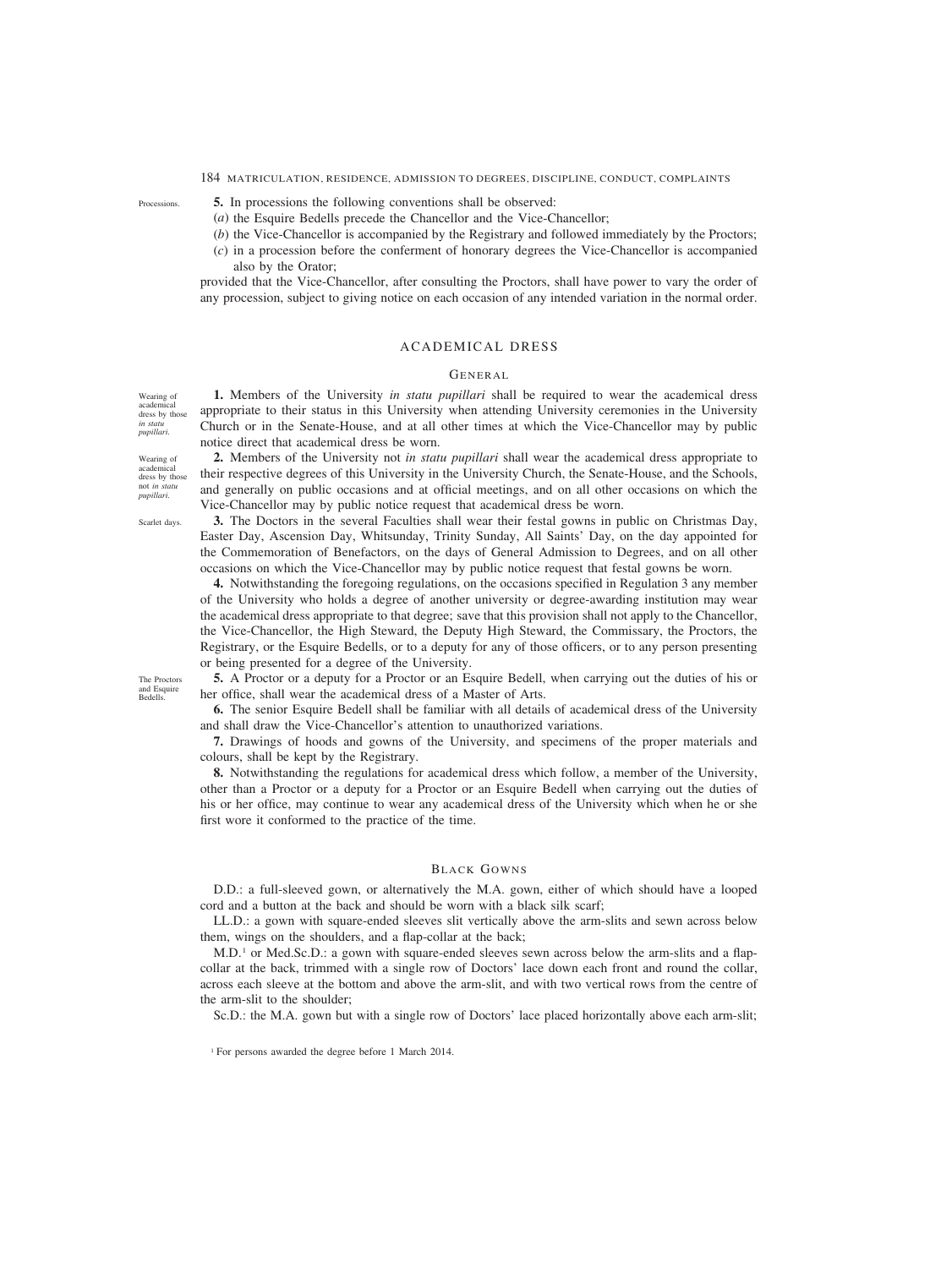Litt.D.: the M.A. gown but with a single row of Doctors' lace placed vertically above each arm-slit; Mus.D.: the M.D. gown but with a double row of Doctors' lace on the lower part of the collar; B.D.: the M.A. gown but with a looped cord and a button on the back as on the D.D. gown;

M.D.<sup>1</sup>: the Ph.D. gown; Vet.M.D.: the Ph.D. gown;

Ph.D.: the M.A. gown but with Doctors' lace, four inches (10 cm) in length, placed horizontally above each arm-slit, the bottom edge of the lace being three inches (7.5 cm) from the edge of the opening;

Bus.D.: the Ph.D. gown;

Eng.D.: the Ph.D. gown;

Ed.D.: the Ph.D. gown but with four buttons placed in a horizontal row above the Doctors lace;

M.Chir.: the M.A. gown but with three rows of single black silk cord across the sleeve above each arm-slit, showing a space of half an inch (1.25 cm) between row and row, the first row being threeeighths of an inch (1 cm) above the opening;

M.A.: a silk or stuff gown with glove sleeves, having horizontal slits to free the arm, and with strings; LL.M.: the M.Chir. gown but with two rows of single cord across the sleeve;

M.C.L.: the LL.M. gown;

M.Mus.: the M.A. gown but with three buttons joined by cords forming a triangle, two buttons on the upper edge of each arm-slit, five inches (12.5 cm) apart, the third in the middle five inches (12.5 cm) above the slit;

M.Sc.: the M.A. gown but with three buttons placed horizontally, two-and-a-half inches (6.25 cm) apart and joined by a cord, along each arm-slit;

M.Litt.: the M.Sc. gown but with the buttons and cord placed vertically;

M.Res.: the M.Phil. gown but with the buttons joined by two vertical cords;

M.Phil.: the M.A. gown but with a vertical cord from the centre of the arm-slit to the shoulder and with one button at the top of the cord and one button at the bottom of the cord on each sleeve;

M.Math.: the M.A. gown but with a circle of cord on the sleeve with a button in the centre;

M.A.St.: the M.A. gown but with a double circle of cord on the sleeve with a button in the centre; M.Eng.: the M.A. gown but with a circle of cord on the sleeve with a button in the centre;

M.B.A.: the M.A. gown but with four buttons joined by cords forming a square on the upper edge of each arm-slit;

M.Fin. and M.Acc.: the M.A. gown but with four buttons joined by cords forming a diamond on the upper edge of each arm slit;

M.Ed.: the M.A. gown but with five buttons joined by cords forming a cross on the upper edge of each arm-slit;

M.Sci.: the M.A. gown but with a circle of cord on the sleeve with a button in the centre;

M.St.: the M.A. gown but with five buttons joined by cords forming a cross on the upper edge of each arm-slit;

M.B.: a gown of black silk or stuff, shorter than the M.A. gown, with open sleeves, not slit but turned back to form a triangle bisected by one black cord about five inches (12.5 cm) long with a button at the top of the cord, and with strings;

B.Chir.: the M.B. gown but having on each sleeve three parallel cords half an inch (1.25 cm) apart, with a button at the top of each cord;

B.A.: a stuff gown like the M.B. gown, with open sleeves not turned up with a cord but slit vertically from the shoulders and caught together at the bottom of the slit;

LL.B.: the M.B. gown but having on each sleeve two parallel cords, with a button at the top of each cord;

Mus.B.: the M.B. gown but on each sleeve one cord and button, with another button on each side of the sleeve at the corner of the triangle formed by the turned-back piece of sleeve;

Vet.M.B.: the M.B. gown but with two buttons placed vertically one at the top and one at the bottom of the cord on each sleeve;

B.Ed.: the B.A. gown but having on each sleeve four parallel cords about one inch (2.5 cm) apart and five inches (12.5 cm) long with a button at the top of each cord;

B.Th.: the B.A. gown but with a looped cord and a button on the back as on the B.D. gown;

<sup>1</sup> For persons awarded the degree after 1 March 2014.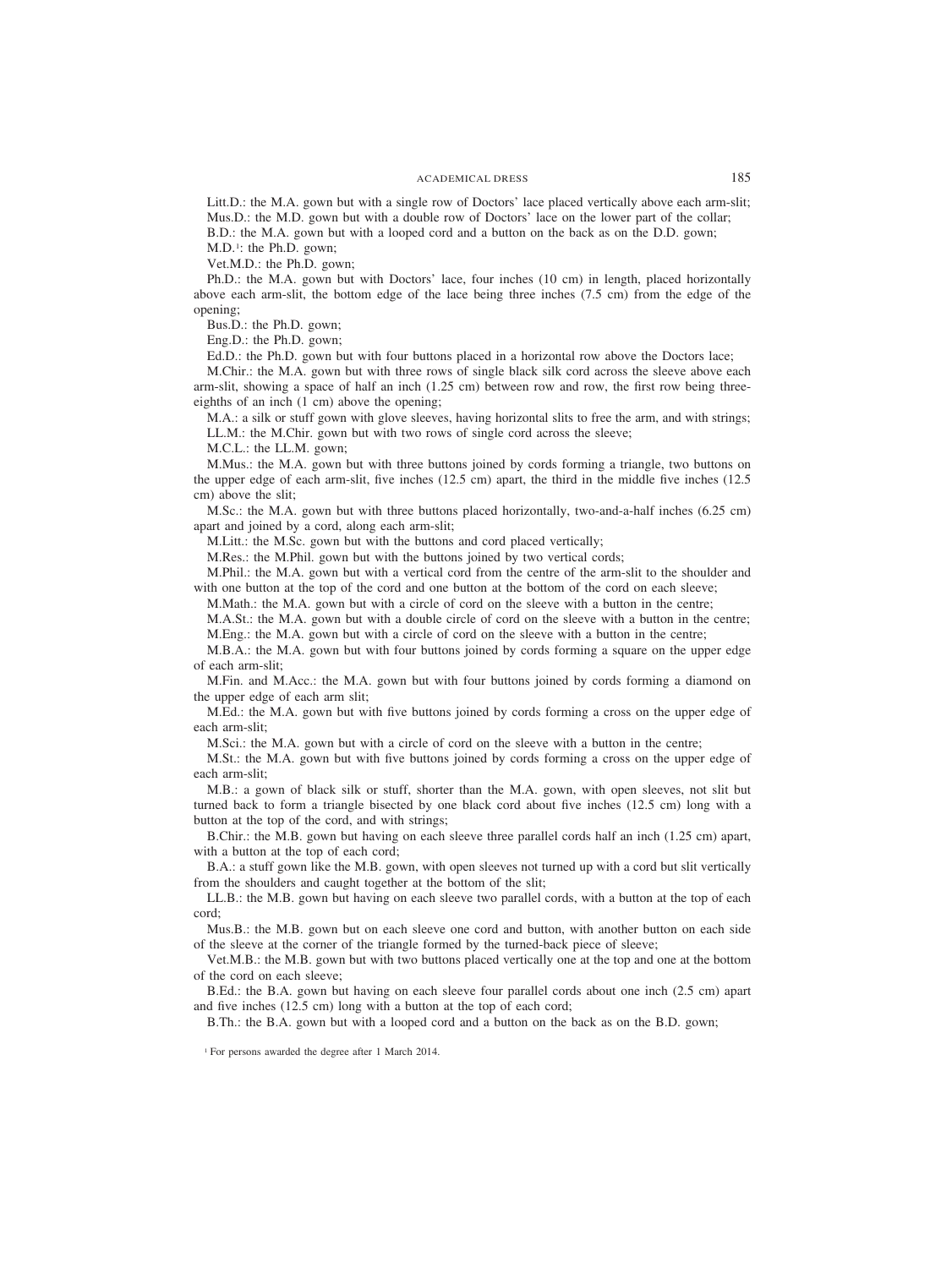Possessor of the status of Master of Arts: the M.A. gown but without the strings;

Possessor of the status of Bachelor of Arts: the B.A. gown but without the strings.

Undergraduates' gowns shall reach to the knees.

The buttons of black gowns are of 26-line flat black twill-mohair; the cords are of  $\frac{1}{8}$  black 'silk', and twisted double except in the M.Chir. and LL.M. gowns.

### $H$ OODS<sup>1</sup>

Doctor, other than M.D.,<sup>2</sup> Vet.M.D., Ph.D., Bus.D., Eng.D. or Ed.D.: of the same material as the festal gown, lined with the same material as the lining of the gown;

B.D.: of black corded silk lined with black silk;

M.D.2 : the Ph.D. hood but with a part lining of mid-cherry silk four inches (10 cm) deep;

Vet.M.D.: of black corded silk lined with scarlet cloth, the hood part-lined with mid-cherry silk, four inches (10 cm) deep;

Ph.D.: of black corded silk lined with scarlet cloth;

Bus.D.: of black corded silk lined with dark green silk, the hood part-lined with scarlet cloth, four inches (10 cm) deep;

Eng.D.: of black corded silk lined with bronze silk, the hood part-lined with scarlet cloth, four inches (10 cm) deep;

Ed.D.: of black corded silk lined with light blue silk, the hood part-lined with scarlet cloth, four inches (10 cm) deep;

M.Chir.: of black corded silk lined with mid-cherry silk;

M.A.: of black corded silk lined with white silk;

LL.M.: of black corded silk lined with light-cherry silk;

M.C.L.: the LL.M. hood but with a part lining of white silk four inches (10 cm) deep;

M.Mus.: of black corded silk lined with dark-cherry satin;

M.Sc.: of black cloth lined with pink silk shot with light blue;

M.Litt.: of black cloth lined with scarlet silk;

M.Res.: of black cloth lined with dark plum red silk;

M.Phil.: of black cloth lined with blue silk;

M.Math.: of black cloth lined with slate blue silk;

M.A.St.: of black cloth lined with gold silk;

M.Eng.: of black cloth lined with bronze silk;

M.B.A.: of black cloth lined with dark green silk;

M.Fin.: of black cloth lined with light green silk;

M.Acc.: the M.Fin. hood but with a part lining of white silk four inches (10 cm) deep;

M.Ed.: of black corded silk lined with light blue silk;

M.Sci.: of black corded silk lined with pink silk shot with light blue;

M.St.: of black corded silk lined with yellow silk;

M.B.: the hood and tippet of mid-cherry silk, the hood part-lined with white fur and the tippet edged with white fur;

B.Chir.: the M.B. hood but with no fur edging to the tippet;

B.A.: of black stuff, part-lined with white fur, the tippet edged with white fur; *or*, *until further order*, of black stuff, part-lined with white, the tippet edged with white;

LL.B.: the M.B. hood and tippet but of light-cherry silk;

Mus.B.: the M.B. hood and tippet, but of dark-cherry satin;

Vet.M.B.: the M.B. hood but with an edging of white fur, two inches wide (5 cm), to the tippet;

B.Ed.: of black stuff, part-lined with blue silk and an edging of white fur, the tippet edged with white fur;

B.Th.: of black stuff, lined with black silk, the tippet edged with white fur.

The neckband of a hood is of the outer colour, with no edging of the lining material. The corners of tippets are square.

<sup>1</sup> The fur used for Bachelors' hoods is artificial fur.

<sup>2</sup> For persons awarded the degree after 1 March 2014.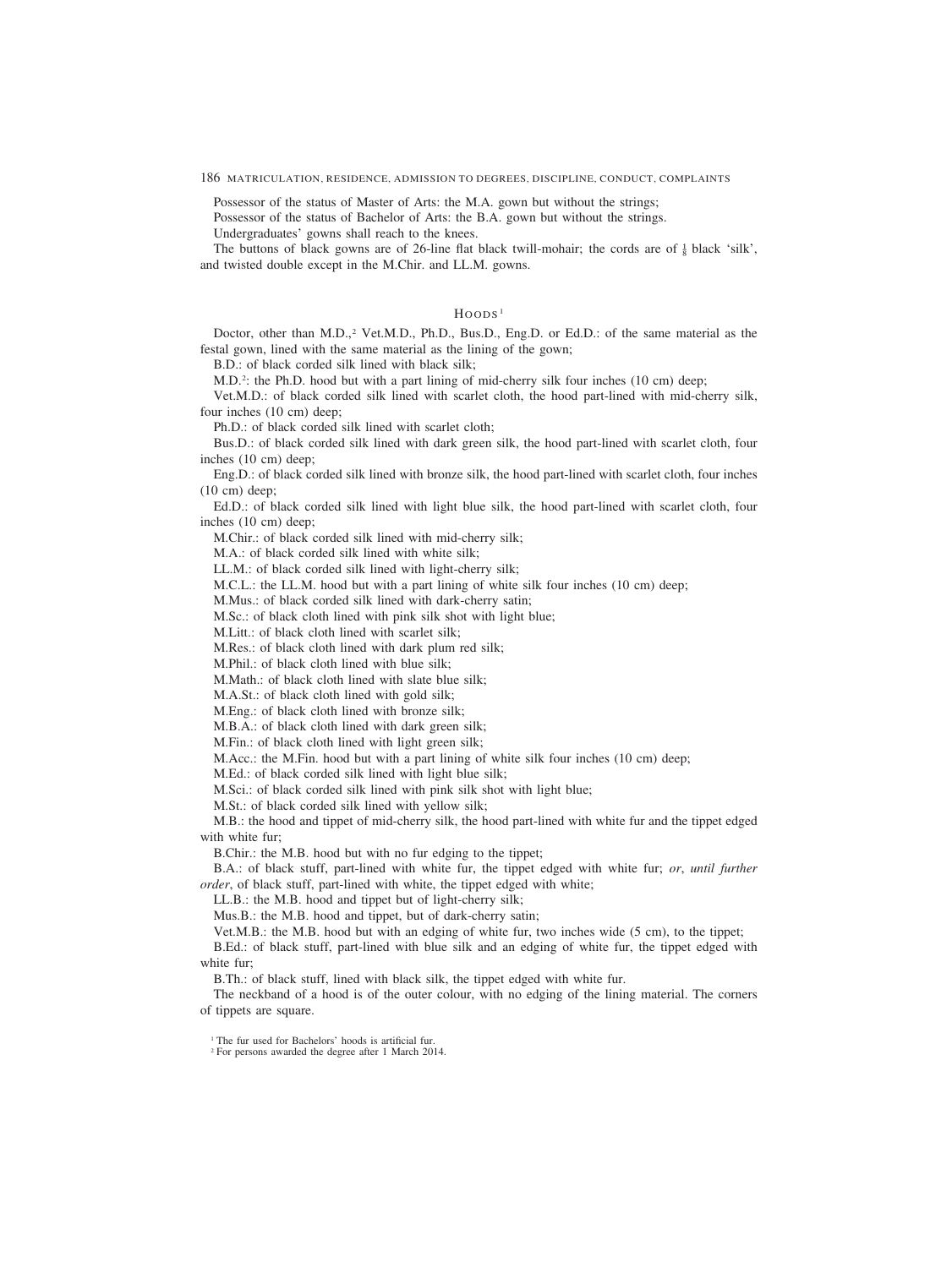# ACADEMICAL DRESS 187

# FESTAL GOWNS

D.D.: a gown of scarlet cloth lined with dove-coloured silk, that is silk of a turquoise-blue shot with rose-pink; at the back and on each sleeve a black button (22-line flat silk) and  $\frac{1}{8}$  black twisted cord; black strings: under this gown a black silk cassock should be worn;

LL.D.: a gown of scarlet cloth lined with light-cherry silk; scarlet buttons and cords and strings;

M.D.1 or Med.Sc.D.: a similar gown lined with mid-cherry silk;

Sc.D.: a similar gown lined with pink silk shot with light blue;

Litt.D.: a similar gown lined with scarlet silk to match the cloth;

Mus.D.: a gown of cream damask, lined with dark-cherry satin, having short wide sleeves; the buttons, cords, and strings to match the satin;

M.D.2 : the Ph.D. festal gown;

Vet.M.D.: the Ph.D. festal gown;

Ph.D.: the silk M.A. gown but with a facing of scarlet cloth, four inches (10 cm) wide, the full length of the front or the Ph.D. black gown but with a facing of scarlet cloth, four inches (10 cm) wide, the full length of the front;

Bus.D.: the Ph.D. festal gown;

Eng.D.: the Ph.D. festal gown;

Ed.D.: the Ed.D. black gown but with a facing of scarlet cloth, four inches (10 cm) wide the full length of the front.

## **HEADDRESSES**

With a festal gown, for a Doctor of Divinity a black velvet cap, for a Doctor in another Faculty a wide-brimmed round velvet bonnet with gold string and tassels: provided that a Doctor, when taking part in ceremonial in the Senate-House, may with the festal gown wear the square cap;

with all other gowns, for residents the square cap: provided that an undergraduate shall wear either the square cap or no headdress.

# DRESS AT GRADUATION

**1.** Any person presenting a candidate for a doctorate other than the M.D., Vet.M.D., Ph.D., Bus.D., Eng.D., Ed.D., or for the degree of B.D., wears a cope.<sup>3</sup>

**2.** All persons presenting for degrees wear dark clothes with their academical dress.

**3.** A person being admitted to the title of a degree *honoris causa* wears the gown of the degree without a hood.

**4.** A person being admitted to a degree by incorporation or to the degree of M.A. under Statute B II 2 wears the gown and hood of the degree that he or she is to receive.

**5.** A graduate of the University being admitted to a degree wears the gown and hood of the highest degree that he or she has received from the University.

**6.** A possessor of the status of B.A. or M.A. who is not a graduate of the University and who is being admitted to a degree, other than the degree of M.A. under Statute B II 2 or a degree by incorporation, shall wear the gown appropriate to his or her status, and the hood of the degree, or of the higher of the two degrees, that he or she is to receive.

**7.** An undergraduate being admitted to a degree wears an undergraduate gown, and the hood of the degree, or of the higher of the two degrees, that he or she is to receive.

**8.** All persons being admitted to degrees wear dark clothes with their academical dress. Persons wearing a dinner jacket or lounge suit wear white ties and bands.

**9.** The Proctors shall have power, on request from a person who is to present a graduand for a degree, to grant the presenter or the graduand dispensation from Regulation 2 or 8 concerning dress at graduation as appropriate, and also, if necessary, to grant such a person dispensation from the regulations concerning headdresses; provided that the Proctors shall be satisfied in every case that there are reasonable grounds for granting such dispensation.

<sup>1</sup> For persons awarded the degree before 1 March 2014.

<sup>2</sup> For persons awarded the degree after 1 March 2014.

<sup>&</sup>lt;sup>3</sup> Three copes of different lengths are kept in the Senate-House for the use of persons presenting for degrees.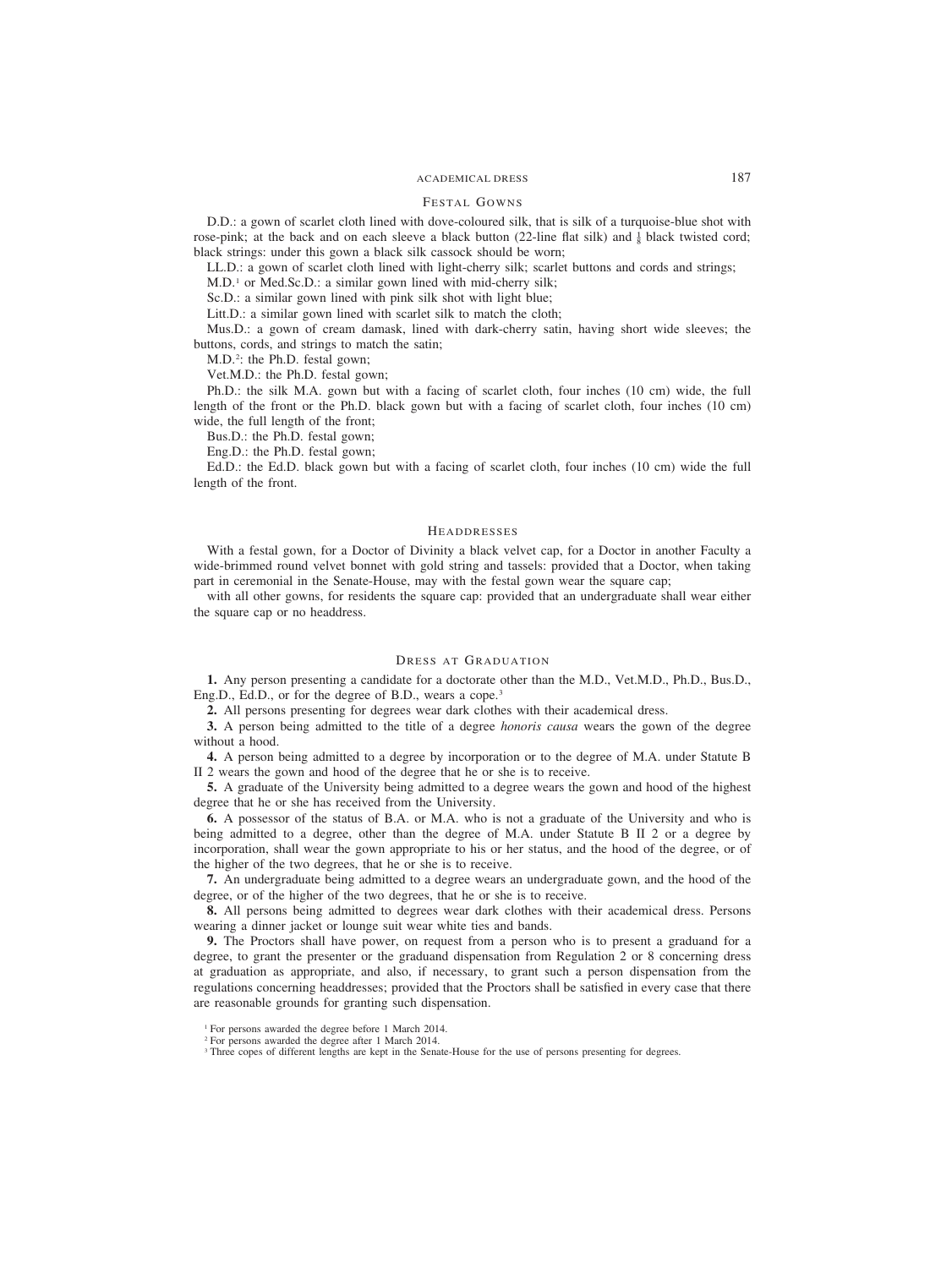# ADDRESSES TO THE SOVEREIGN AND FORMAL LETTERS TO OTHER UNIVERSITIES

**1.** The presentation of an address to the Sovereign shall require approval by the University. The text of such an address shall be approved by the Council.

**2.** An address to the Sovereign shall be presented by the Chancellor, provided that, if the Chancellor is absent, or if the office of Chancellor is vacant, it shall be presented by the Vice-Chancellor.

**3.** The Chancellor shall be accompanied in the presentation of an address by the Esquire Bedells and by a deputation consisting of the Vice-Chancellor, the Orator, the Proctors, and the Registrary, together with not more than six other members of the University nominated by the Vice-Chancellor; provided that the Vice-Chancellor shall not be required to nominate additional members to the deputation on a particular occasion.

**4.** The presentation of a formal letter to another university or similar institution shall require approval by the University. The text of such a letter shall also be approved by the University.

# SERMONS AND COMMEMORATIONS

**1.** The service for the Commemoration of Benefactors<sup>1</sup> shall be held each year on the first Sunday in November, except in any year in which this day is appointed as Remembrance Sunday when the Service shall be held on either the preceding or the following Sunday as determined by the Select Preachers Syndicate.

**2.** It shall be the duty of the Lady Margaret's Preacher to preach at the service.

**3.** The annual Ramsden Sermon, founded by Mrs Ramsden through J. H. Markland, Esq., is to be delivered on such Sunday of Full Term and by such preacher as the Vice-Chancellor for the time being shall appoint, upon the subject of Church Extension overseas, especially within the Commonwealth of Nations.

4. The sermon at Mere's Commemoration<sup>2</sup> shall be preached on the first Tuesday in Full Easter Term.

**5.** The arrangement of the seats in the University Church at all University services shall be entrusted to the Vice-Chancellor. Mary's Church.

### CAMBRIDGE UNIVERSITY STUDENTS' UNION

### *Amended by Grace 5 of 25 July 2018*

**1.** There shall be a Cambridge University Students' Union, which shall be an association of members of the University who are pursuing a course of study or research in the University.

**2.** The constitution of Cambridge University Students' Union shall provide for the objects of the Union to be:

- (*a*) the advancement of education of students at the University of Cambridge for the public benefit by:
	- (i) promoting the interests and welfare of students at the University of Cambridge during their course of study and representing, supporting, and advising students;
	- (ii) being the recognized representative channel between students and the University of Cambridge and any other external bodies; *and*
	- (iii) providing social, cultural, sporting, and recreational activities and forums for discussions and debate for the personal development of its students; *and*
- (*b*) the promotion of equality of opportunity in education for the public benefit by in particular:
	- (i) promoting access to, and success at, the University of Cambridge and its affiliated institutions; *and*
	- (ii) encouraging access to the University of Cambridge for applicants from backgrounds underrepresented in the collegiate University.

<sup>1</sup> The Form of Service for the Commemoration of Benefactors is published by the University Press. Copies are available in Great St Mary's Church on the day of the Commemoration.

<sup>2</sup> See *Endowments*, 1904, pp. 19, 20. This sermon is preached either by the Vice-Chancellor or by a preacher nominated by the Vice-Chancellor.

Objects of **CUSU** 

Benefactors.

Commemoration of

Preacher. Ramsden Sermon.

Mere's Commemoration.

Great St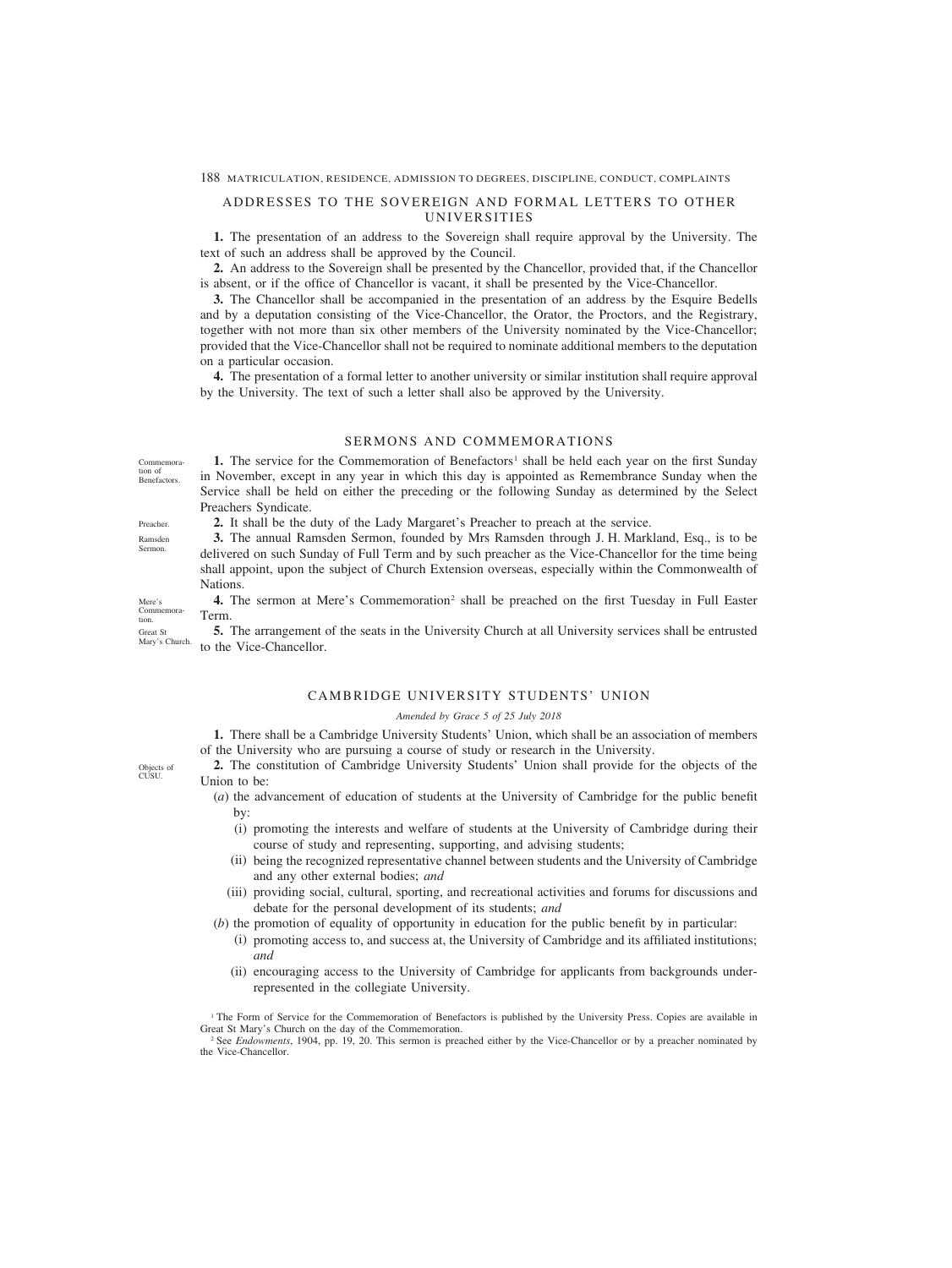**3.** No amendment of the constitution of Cambridge University Students' Union to give effect to a Amendments. change in the objects of the Union shall have effect unless Regulation 2 has been amended by the University. No other amendment of the constitution of Cambridge University Students' Union shall have effect unless approval has been given by the Council.

4. The Council shall have discretion to provide financial assistance to Cambridge University Students' Financial Union. assistance.

**5.** The President of Cambridge University Students' Union shall be the principal financial officer of Estimates of the Union and shall be accountable to the Council for the financial management of the Union (in  $\frac{1}{expenditure}$ addition to his or her accountability and responsibility under the provisions of the constitution of the Union). In the Michaelmas Term of each academical year the President shall submit to the Council estimates of the Union's income and expenditure for the Union's next financial year.

**6.** Before the division of the Lent Term in each academical year the President of Cambridge Accounts. University Students' Union shall provide the Council with the audited accounts of the Union for the Union's previous financial year.

**7.** The offices of President shall be defined, and not more than four other officers of Cambridge Offices. University Students' Union designated for the purpose by the Council may be defined, as major offices for the purposes of Section  $22(2)(d)$  of the Education Act 1994; the offices of Women's Officer and Disabled Students' Officer shall not be so defined. The General Board shall have discretion to make an allowance under Regulation 1(*b*) for Allowances to Candidates for Examinations, where necessary, for the President, all or any of the four designated officers, the Women's Officer, and the Disabled Students' Officer, of Cambridge University Students' Union, on the application of a Tutor of the respective College.

8. The Council shall have discretion to maintain a working relationship with Cambridge University Relations with Students' Union in the manner described in their Notice dated 26 November 1979.<sup>1</sup> Council.

**9.** Cambridge University Students' Union shall be recognized by the Council as an organization representing junior members of the University, in University as distinct from College matters, subject to the conditions set out in these regulations.

10. Any member of the Union who wishes to resign membership in a particular academical year Resignation. shall be entitled to do so by giving notice in writing, on a prescribed form, to the Registrary. The Registrary shall inform the President of the resignation, and the President shall forthwith delete the name of the person from any electoral roll or register of the Union, with immediate effect. Such resignation shall be effective for the remainder of the academical year, and such person shall not be regarded as represented by the Union under the provisions of these regulations. A person who has exercised this right, and who holds an office of the Union, or membership of any committee or other body in the Union, shall thereby vacate it.

**11.** If a complaint by a member of the Union, or a person who would be entitled to be a member Complaints. if he or she had not exercised the right of resignation under Regulation 10, cannot be satisfactorily resolved by the officers of the Union, the complainant may refer the complaint to the Junior Proctor, who shall seek the opinion of the appropriate officer or officers of the Union, shall investigate the matter, and shall report on it in writing in such terms as he or she considers appropriate, indicating his or her finding as to whether or not the complaint is upheld, giving such reasons as he or she thinks fit, and stating provisionally what remedy, if any, he or she proposes. Notice of such findings and of any provisional remedy shall be sent by the Junior Proctor to the President or other appropriate officer of the Union, to the complainant, and to the Registrary. The Junior Proctor shall consider any representations made by these persons and shall then confirm, modify, or withdraw his or her findings and provisional remedy. Any remedy so confirmed, whether or not after modification, shall be executed without delay. The final decision of the Junior Proctor shall be notified to the Vice-Chancellor and those to whom the provisional decision was notified. Any functions of the Junior Proctor under this regulation may be delegated by that officer to another Proctor or Pro-Proctor.

12. The President of the Union shall submit to the Council each year in the Michaelmas Term an Elections. electoral scheme for the conduct of elections in the Union in the remainder of the academical year. The scheme shall provide for the appointment, subject to confirmation by the Council, of returning officers, and for the Council to receive from the returning officers a report on the conduct of each election.

<sup>1</sup> See *Reporter*, 1979–80, p. 146.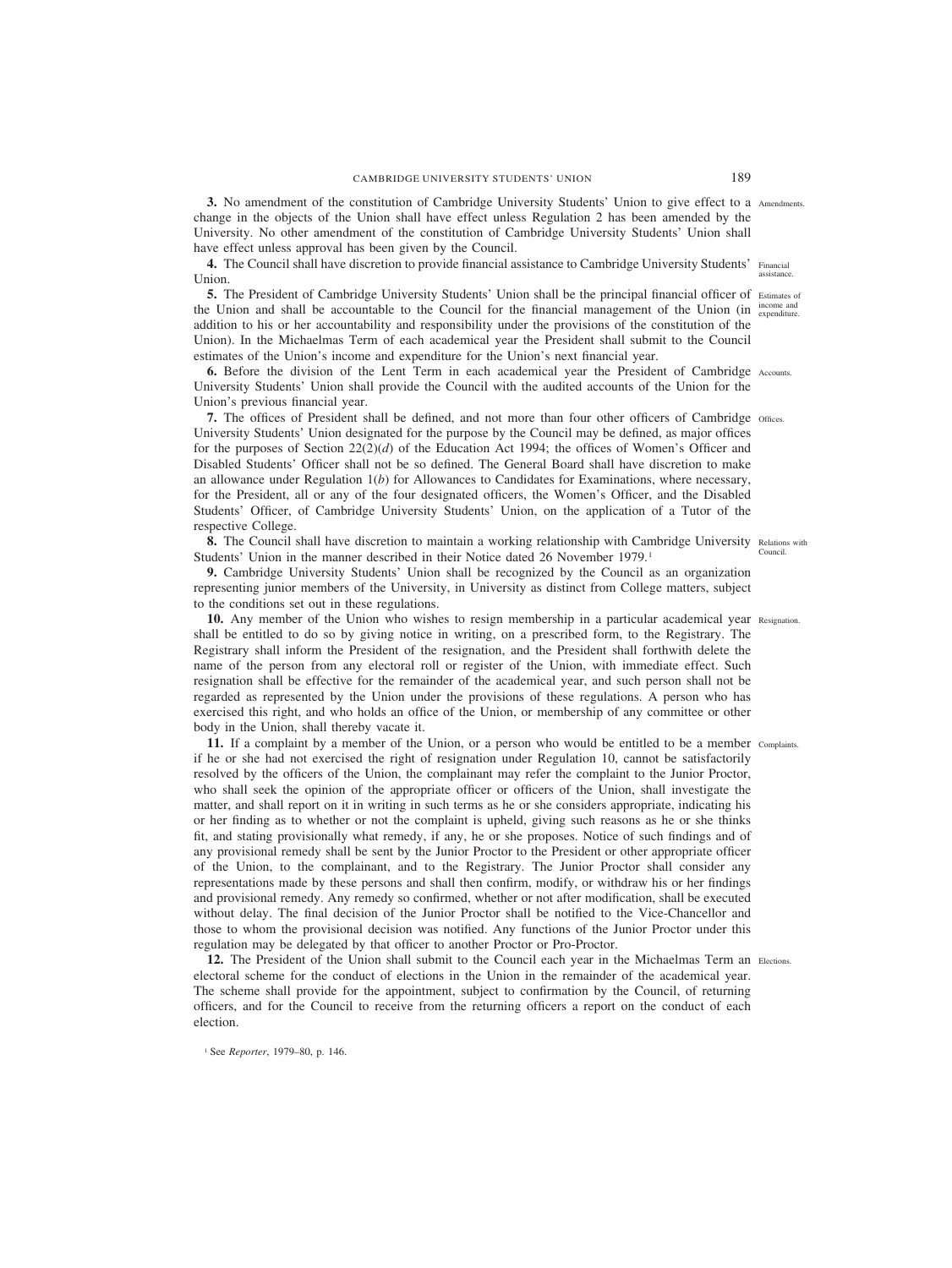# GRADUATE UNION

**1.** There shall be a Graduate Union, which shall be an association of members of the University who are pursuing in the University a course of graduate study or research, as defined by the constitution of the Union.

- **2.** The constitution of the Graduate Union shall provide for the objects of the Union to be:
- the advancement of education of graduate students at the University and any other persons who are members of the Union by:
	- (*a*) promoting the interests and welfare of graduate students and other members of the Union, and providing support and advice to them;
	- (*b*) being a recognized representative channel between graduate students (other than those who are not members of the Union) and the University and bodies external to the University; and
	- (*c*) providing social, cultural, sporting, and recreational activities and forums for discussions and debate for the personal development of graduate students and any other persons who are members of the Union,

and 'graduate students' shall mean any individual who is formally matriculated and registered for an approved graduate or postgraduate programme provided by the University, all undergraduates of the University who are in their fourth or higher year of residence, or who are formally registered for an approved programme of study provided by the University and are 21 years of age or over at the commencement of their course of study, and any student who is a member of the institutions belonging to the Cambridge Theological Federation or any successor body.

**3.** No amendment of the constitution of the Graduate Union to give effect to a change in the objects of the Union shall have effect unless Regulation 2 has been amended by the University. No other amendment of the constitution of the Union shall have effect unless approval has been given by the Council.

**4.** The Council shall have discretion to provide financial assistance to the Graduate Union.

**5.** The President of the Graduate Union shall be the principal financial officer of the Union and shall be accountable to the Council for the financial management of the Union (in addition to his or her accountability and responsibility under the provisions of the constitution of the Union). In the Michaelmas Term of each academical year the President shall submit to the Council estimates of the Union's income and expenditure for the Union's next financial year.

**6.** Before the division of the Lent Term in each academical year the President of the Graduate Union shall provide the Council with the audited accounts of the Union for the Union's previous financial year.

**7.** The office of President of the Graduate Union shall be defined as a major office for the purposes of Section 22(2)(*d*) of the Education Act 1994.

**8.** The Council shall have discretion to maintain a working relationship with the Graduate Union in the manner described in their Notice dated 26 November 1979.<sup>1</sup>

**9.** The Graduate Union shall be recognized by the Council as an organization representing junior members of the University who are graduate students, in University as distinct from College matters, subject to the conditions set out in these regulations.

**10.** Any member of the Union who wishes to resign membership in a particular academical year shall be entitled to do so by giving notice in writing, on a prescribed form, to the Registrary. The Registrary shall inform the President of the resignation, and the President shall forthwith delete the name of the person from any electoral roll or register of the Union, with immediate effect. Such resignation shall be effective for the remainder of the academical year, and such person shall not be regarded as represented by the Union under the provisions of these regulations. A person who has exercised this right, and who holds an office of the Union, or membership of any committee or other body in the Union, shall thereby vacate it.

**Complaints** 

**11.** If a complaint by a member of the Union, or a person who would be entitled to be a member if he or she had not exercised the right of resignation under Regulation 10, cannot be satisfactorily resolved by the officers of the Union, the complainant may refer the complaint to the Junior Proctor, who shall seek the opinion of the appropriate officer or officers of the Union, shall investigate the matter, and shall report on it in writing in such terms as he or she considers appropriate, indicating his or her finding as to whether or not the complaint is upheld, giving such reasons as he or she thinks

<sup>1</sup> See *Reporter*, 1979–80, p. 146.

Objects of Graduate Union.

assistance. Estimates of income and expenditure.

Financial

**Amendments** 

**Accounts** 

President.

Relations with Council.

Resignation.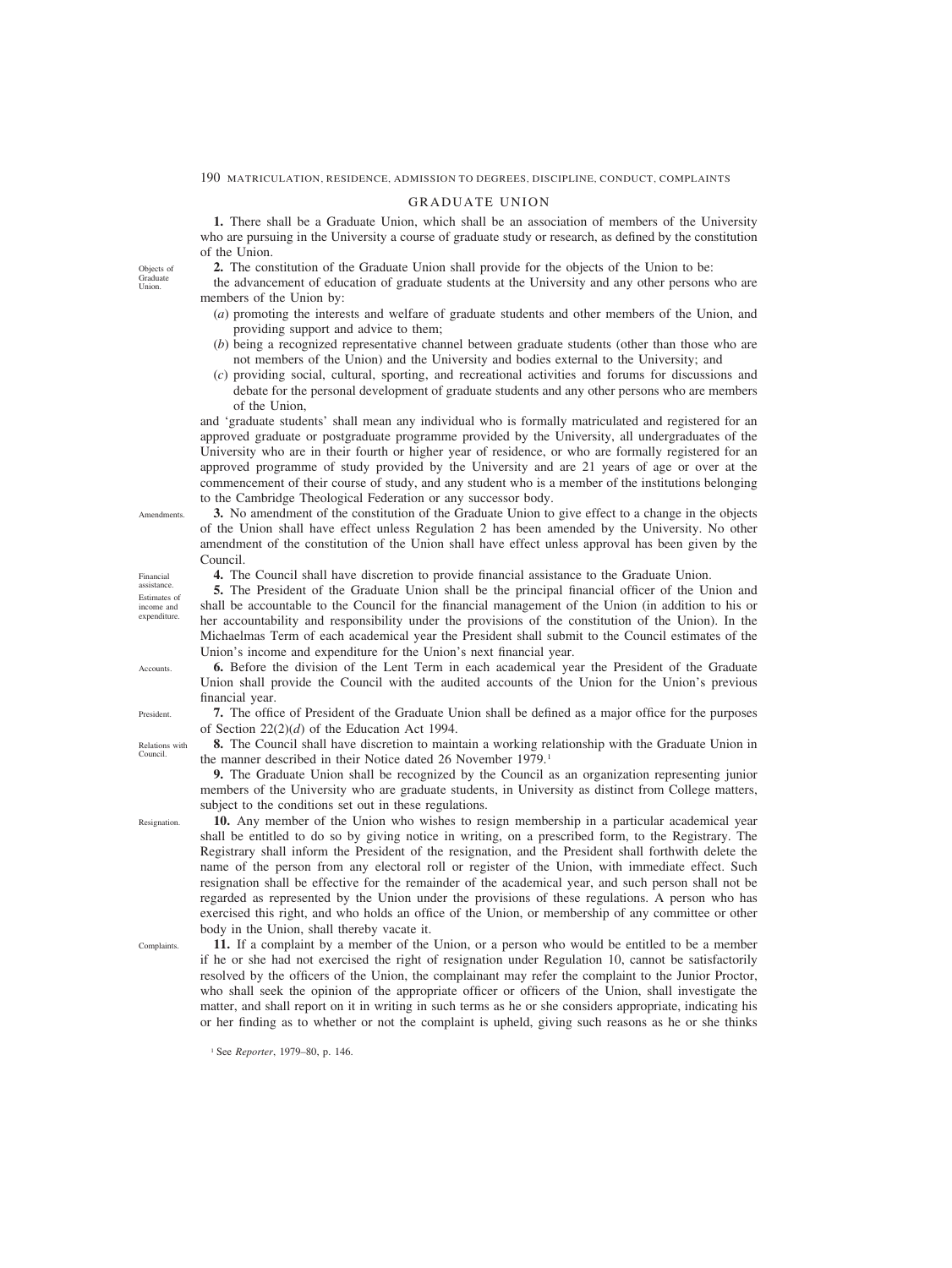# GRADUATE UNION 191

fit, and stating provisionally what remedy, if any, he or she proposes. Notice of such findings and of any provisional remedy shall be sent by the Junior Proctor to the President or other appropriate officer of the Union, to the complainant, and to the Registrary. The Junior Proctor shall consider any representations made by these persons and shall then confirm, modify, or withdraw his or her findings and provisional remedy. Any remedy so confirmed, whether or not after modification, shall be executed without delay. The final decision of the Junior Proctor shall be notified to the Vice-Chancellor and those to whom the provisional decision was notified. Any functions of the Junior Proctor under this regulation may be delegated by that officer to another Proctor or Pro-Proctor.

**12.** The President of the Union shall submit to the Council each year in the Michaelmas Term an Elections.electoral scheme for the conduct of elections in the Union in the remainder of the academical year. The scheme shall provide for the appointment, subject to confirmation by the Council, of returning officers, and for the Council to receive from the returning officers a report on the conduct of each election.

# CODE OF PRACTICE IN RESPECT OF STUDENT UNIONS ISSUED UNDER SECTION 22 OF THE EDUCATION ACT 1994<sup>1</sup>

1. Section 22 of the Education Act 1994 places a number of responsibilities on governing bodies of universities (as defined by section 21, sub-section 5). Sub-section 3 of that section provides that every governing body shall prepare and issue, and where necessary revise, a code of practice as to the manner in which the requirements of sub-sections 1 and 2 are to be carried into effect in relation to any students' union for students of the establishment, setting out in relation to each of the requirements details of the arrangements made to secure its observance. The present code of practice is issued by the Council in respect of Cambridge University Students' Union (CUSU) and Cambridge University Graduate Union.

#### *General duty of governing bodies*

2. Sub-section 1 requires the governing body to take 'such steps as are reasonably practicable to secure that any students' union for students of the establishment operates in a fair and democratic manner and is accountable for its finances'. This requirement is fulfilled through compliance with the requirements of the Ordinances for each union, with the provisions of the present code of practice, and with the constitutions of the two unions.

### *Particular requirements of the Act*

3. Sub-section 2 requires governing bodies to take 'such steps as are reasonably practicable to secure that the following requirements are observed by or in relation to any students' union for students of the establishment'. These detailed requirements are dealt with below.

(*a*) *Written constitution*: Unions should have a written constitution.

Both CUSU and the Graduate Union have written constitutions.

(*b*) *Constitutions to be approved by the governing body and to be reviewed by it*. The provisions of unions' constitutions are to be subject to the approval of the governing body of the university and to review by it at intervals of not more than five years.

The constitutions of CUSU and the Graduate Union were reviewed on their recognition by the University and on subsequent occasions when amendments have been proposed; the constitution or standing orders for each union require amendments of the objects clause to be approved by Grace, and require the Council to approve other amendments to the constitutions. The constitutions of the two unions are reviewed in the Easter Term each year by the Council, acting through their Committee for the Supervision of the Student Unions (CCSSU).

(*c*) *Opting out*. A student should have the right not to be a member of a union or in the case of a representative body which is not an association to signify that he or she does not wish to be represented by it and students who exercise that right should not be unfairly disadvantaged with regard to the provision of services or otherwise by reason of their having done so.

The constitution of each union provides for students to opt out of membership. The standing orders for each union include detailed provision governing resignation by members; a form for this purpose may be obtained from the University Offices, The Old Schools, or from the officers of either union. The Council has been informed that the unions would nevertheless wish to continue to make their services available to students who choose not formally to be members and the Council has made it a condition of University funding of the two unions that this should be so. Payments should normally continue to be made by College student unions to CUSU or the Graduate Union as the case may be in relation to any student who has opted out of membership.

(*d*) *Election to major union offices*. The Act provides that appointment to major union offices should be by election in a secret ballot in which all members are entitled to vote.

The constitution or standing orders for each union indicate which sabbatical offices are to be regarded as major union offices and the constitution for each union requires that election to these offices is by secret ballot.

<sup>1</sup> Amended by Notice (*Reporter*, 6469, 2016–17, p. 588).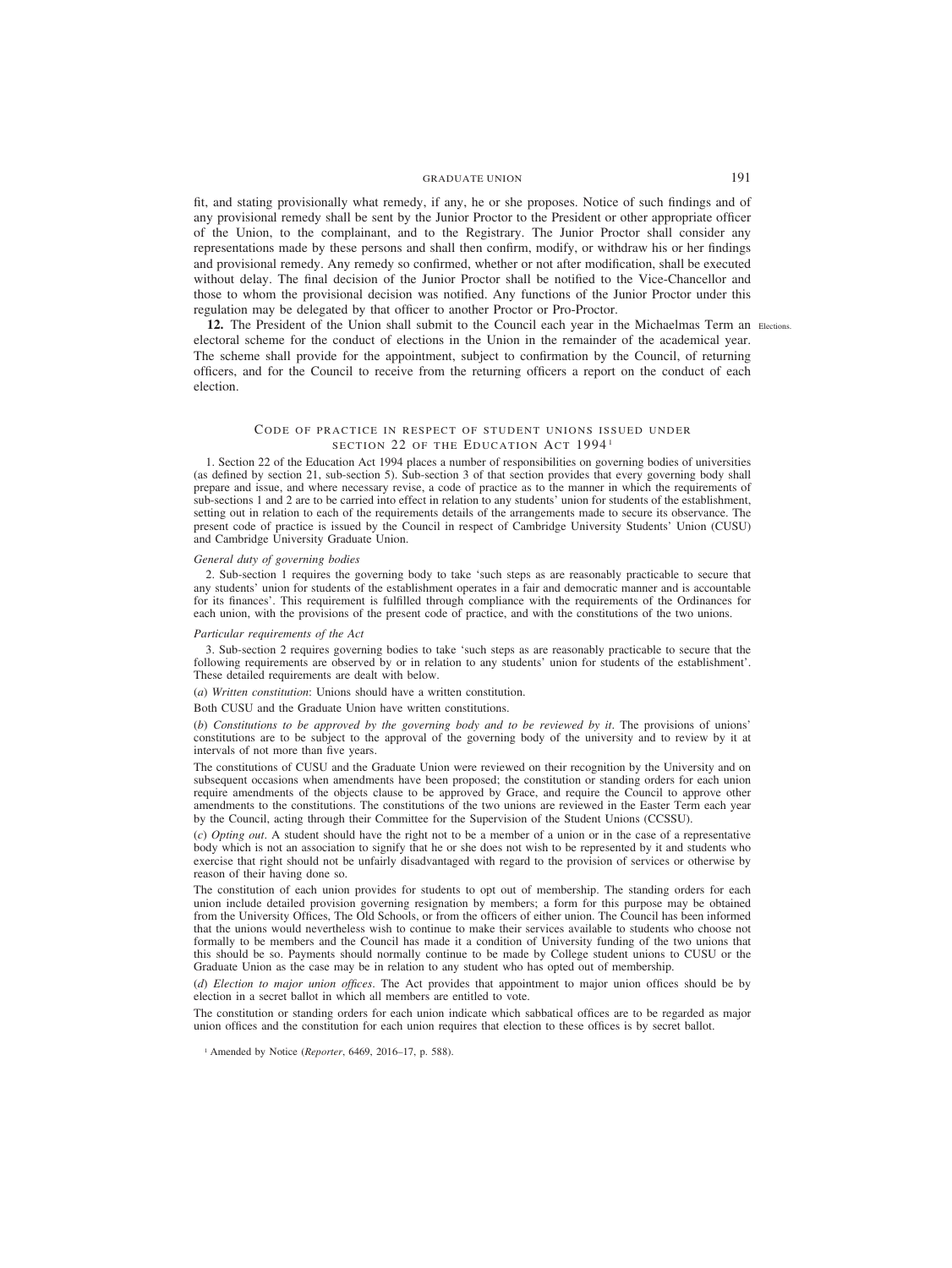(*e*) *Union elections*. Governing bodies are required to satisfy themselves that union elections are fairly and properly conducted.

The standing orders for the two unions require them to submit to the Council electoral schemes for the conduct of elections. The unions have agreed that the Council is to be informed of the appointment of returning officers, to confirm their appointment, and to receive from the returning officers a report on the conduct of elections. The CCSSU deal with this business on behalf of the Council.

(*f*) *Sabbatical or paid elected offices*. A person is not to hold sabbatical union office, or paid elected union office, for more than two years in total at the establishment.

A provision to this effect is included in the constitution or standing orders of each union.

(*g*) *Financial management*. The financial affairs of unions are to be properly conducted and appropriate arrangements are to exist for the approval of unions' budgets, and the monitoring of expenditure by the governing body.

Under the HEFCE Audit Code of Practice, the two unions are within the scope of the University's internal audit service and of the Audit Committee of the Council. It is a condition of University grant to both unions that interim half-yearly reports on expenditure should be made to the Council, and the Council will invite the CCSSU, and if necessary the Finance Committee, to consider these reports, and the accounts and estimates of the two unions.

(*h*) *Financial reports*. Financial reports of unions are to be published annually or more frequently, and are to be made available to the governing body and to all students; each report is in particular to contain a list of external organizations to which the union has made donations in the period to which the report relates and details of these donations.

Compliance with these requirements is a condition of grant from the University. The unions will circulate their accounts annually to JCR and MCR presidents and equivalent, who will make them available for reference in Colleges by junior members. The accounts will also be available for reference by junior members in the University Offices, The Old Schools, and, in respect of each union, at its own offices.

(*i*) *Groups or clubs*. The procedure for student unions to allocate resources to groups or clubs is to be fair and is to be set down in writing and freely accessible to all students.

In Cambridge the principal allocations to University clubs and societies are made not by the unions, but by two University bodies, the Societies Syndicate and the University Sports Committee. To the limited extent that the two unions make allocations to groups, clubs, or societies, they are required to operate fairly and to approve a written procedure, to be approved by the Council through the CCSSU.

(*j*) *Affiliation to external organizations*. If a union decides to affiliate to an external organization it must publish notice of its decision stating the name of the organization and details of any subscription or similar fee paid or proposed to be paid and of any donation made or proposed to be made to the organization, and such notice is to be made available to the governing body and to all students.

Appropriate reference has been made in the constitution or standing orders of each union.<sup>1</sup> Notice to the governing body is to be given to the CCSSU on the Council's behalf, and notice to students is by circulation of notices for display in Colleges.

(*k*) *Report on affiliation*. When a union is affiliated to any external organization a report is to be published annually or more frequently containing a list of external organizations to which the union is currently affiliated and details of subscriptions or similar fees paid or donations made to such organizations in the past year or since the last report, and such reports are to be made available to the governing body and to all students.

Appropriate provision has been made in the constitution or standing orders of each union and each year a list of the external organizations to which a union is affiliated shall be reported to the CCSSU on the Council's behalf.<sup>1</sup>

(*l*) *Review of affiliations*. There are to be procedures for the review of affiliations to external organizations under which the current list of affiliations is submitted for approval by members annually or more frequently, and at such intervals of not more than a year as the governing body may determine and under which a requisition may be made by such proportion of members, not exceeding five per cent, as the governing body may determine, that the question of continued affiliation to any particular organization be decided upon by a secret ballot in which all members are entitled to vote.

Appropriate provision has been made in the constitution or standing orders of each union. The Council has determined that the proportion of members seeking a requisition for a secret ballot shall be two per cent, and that such a requisition may be made once a year, in the Lent Term. Each year unions shall report to CCSSU to confirm that the current list of affiliations has been submitted for approval by members.

(*m*) *Complaints procedures for students*. There is to be a complaints procedure to be available to all students or groups of students who are dissatisfied in their dealings with a union or who claim to have been unfairly disadvantaged by reason of their having exercised the opt-out right referred to in paragraph (*c*) above, and this complaints procedure is to include provision for an independent person appointed by the governing body to investigate and report on complaints.

<sup>1</sup> Notice (*Reporter*, 6469, 2016–17, p. 588).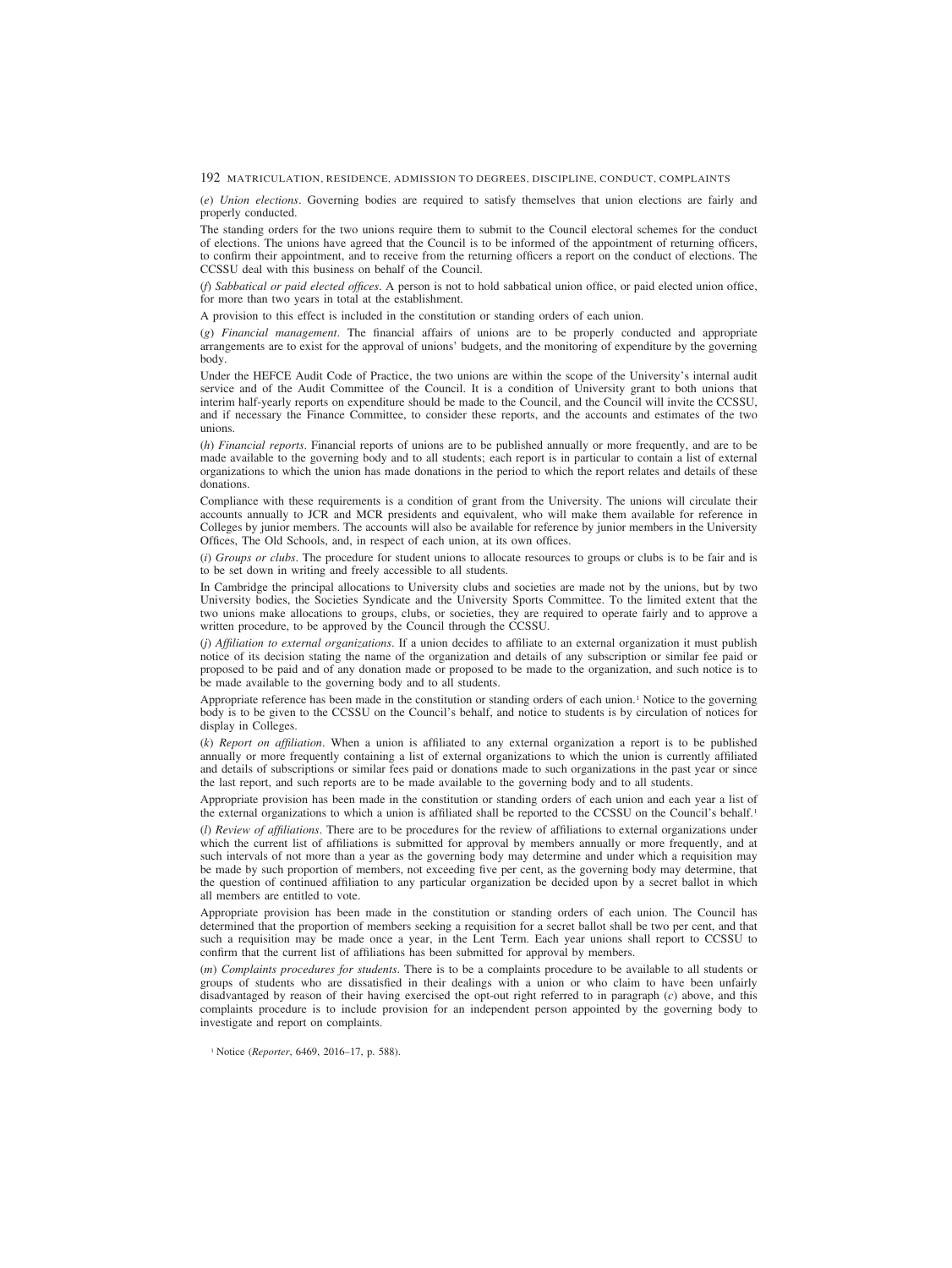# DISCIPLINE 193

The standing orders for each union include provision for a complaints procedure, the Junior Proctor being the independent person to investigate complaints. If the Junior Proctor believes that he or she cannot properly act independently in a particular case he or she will delegate the matter to another Proctor or Pro-Proctor, as provided for in the University regulations.

(*n*) *Remedies*. Complaints are to be dealt with promptly and fairly and where a complaint is upheld there should be an effective remedy.

University regulations for the unions require any remedy confirmed after an investigation under  $3(m)$  to be executed by the union without delay. The union is required to notify the Secretary of the CCSSU confirming that the remedy has been implemented. Compliance with these remedies is a condition of University grant to the unions. If a remedy is not implemented, the matter will be referred to the CCSSU so that abatement or termination of University grant, or other measures, can be considered.

### *Sub-section 4*

4. Governing bodies are to bring to the attention of all students at least once a year the code of practice; any restrictions imposed on the activities of student unions by the law relating to charities; and where applicable, the provisions of section 43 of the Education (No. 2) Act 1986 about freedom of speech in universities and colleges, and of any code of practice issued under it relevant to the activities or conduct of unions.

These matters are brought to the attention of students by the publication annually of Proctorial notices; by the publication of the present code of practice in *Statutes and Ordinances*, and information provided on the University's online student gateway. An account of the restrictions on the activities of unions, together with information on charity law, and the provisions of Section 43 of the 1986 Act and the University's code of practice under that section are included on the student gateway at http://www.cambridgestudents.cam.ac.uk/cambridge-life/studentunions.

### *Sub-section 5*

5. Governing bodies are to bring to the attention of all students at least once a year and to include in any information generally made available to persons considering whether to become students of the establishment information about the right of opt-out from union membership (paragraph (*c*) above) and about arrangements made for services for students who have opted out.

This information is given by Proctorial notice and by information for applicants included in prospectuses.

### DISCIPLINE

### GENERAL

### *Amended by Grace 4 of 4 July 2018*

Whereas it is the duty of the University to maintain good order and discipline within the University: **1.** No member of the University shall intentionally or recklessly disrupt or impede or attempt to

disrupt or impede the activities and functions of the University, or any part thereof, or of any College.

**2.** No member of the University shall intentionally or recklessly impede freedom of speech or lawful assembly within the Precincts of the University. No member of the University shall intentionally or recklessly fail to give any notice which is required to be given to a University officer or a University authority under the terms of a code of practice issued under the provisions of section 43 of the Education (No. 2) Act 1986.

**3.** No member of the University shall intentionally occupy or use any property of the University or of any College except as may be expressly or by implication authorized by the University or College authorities concerned.

**4.** No member of the University shall intentionally or recklessly damage or deface or knowingly misappropriate any property of the University or of any College.

**5.** No member of the University shall intentionally or recklessly endanger the safety, health, or property of any member, officer, or employee of the University within the Precincts of the University. **6.** (*a*) No member of the University shall engage in the harassment of:

- 
- (i) a member, officer, or employee of the University or a College; or
- (ii) any other person where the harassment takes place either within the Precincts of the University or in the course of a University or College activity.
- (*b*) Harassment shall include single or repeated incidents involving unwanted and unwarranted conduct towards another person which is reasonably likely to have the effect of (i) violating that other's dignity or (ii) creating an intimidating, hostile, degrading, humiliating, or offensive environment for that other.<sup>1</sup>

<sup>&</sup>lt;sup>1</sup> See also: Procedure on student harassment and sexual misconduct (p. [219\)](#page-53-0).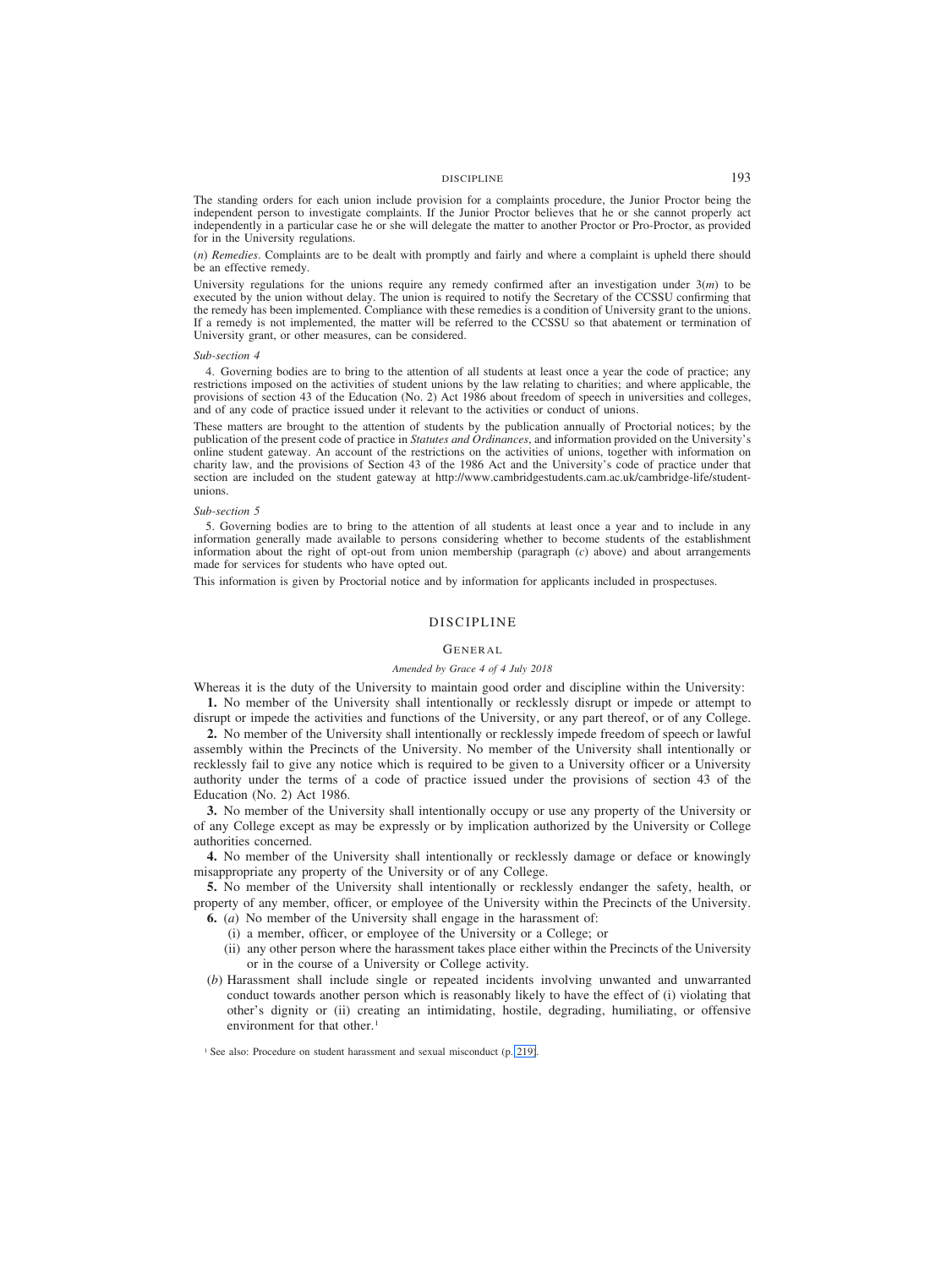**7.** No candidate shall make use of unfair means in any University examination. Unfair means shall include plagiarism<sup>1</sup> and, unless such possession is specifically authorized, the possession of any book, paper or other material relevant to the examination. No member of the University shall assist a candidate to make use of such unfair means.

**8.** No member of the University shall forge or falsify or knowingly make improper use of any degree certificate or other document attesting to academic achievement, or knowingly make false statements concerning standing or concerning results in examinations.

**9.** All members of the University shall comply with any instruction given by a University officer, or by any other person authorized to act on behalf of the University, in the proper discharge of his or her duties.

**10.** All members of the University shall state their names and the Colleges to which they belong when asked by a Proctor or Pro-Proctor, or by any other person in authority in the University or in any of the Colleges in the University.

[**11.** Regulations 1–10 above, the regulations for the initiation of proceedings under these regulations, the regulations for motor vehicles, and the regulations for bicycles and boats, shall apply to persons *in statu pupillari* who have not matriculated as if such persons were members of the University.]<sup>2</sup>

(**11.** Regulations 1–10 above and the regulations for the initiation of proceedings under these regulations shall apply to registered students who have not matriculated or are not required to matriculate as if such persons were members of the University. $\rangle^2$ 

# NOTICES BY THE GENERAL BOARD

### UNIVERSITY-WIDE STATEMENT ON PLAGIARISM

### *Amended by Notice (*Reporter*, 2017–18, p. 760)*

The General Board, with the agreement of the Examination and Assessment Committee and the Board of Graduate Studies, has issued this guidance for the information of candidates, Examiners, and Supervisors. It may be supplemented by course-specific guidance from Faculties and Departments.

Plagiarism is defined as submitting as one's own work, irrespective of intent to deceive, that which derives in part or in its entirety from the work of others without due acknowledgement; or, in the case of self-plagiarism, unless explicitly permitted by regulation, submitting one's own work that has already been submitted for assessment to satisfy the requirements of any other academic qualification, or submitted for publication without due acknowledgement. It is both poor scholarship and a breach of academic integrity.

Examples of plagiarism include **copying** (using another person's language and/or ideas as if they are a candidate's own), by:

- **quoting verbatim** another person's work without due acknowledgement of the source;
- **paraphrasing** another person's work by changing some of the words, or the order of the words, without due acknowledgement of the source;
- using ideas taken from someone else without reference to the originator;
- **cutting and pasting** from the Internet to make a pastiche of online sources;
- **submitting someone else's work** as part of a candidate's own without identifying clearly who did the work. For example, buying or commissioning work via professional agencies such as 'essay banks' or 'paper mills', or not attributing research contributed by others to a joint project.

Plagiarism might also arise from **colluding** with another person, including another candidate, other than as permitted for joint project work (i.e. where collaboration is concealed or has been forbidden). A candidate should include a general acknowledgement where he or she has received substantial help, for example with the language and style of a piece of written work.

Plagiarism can occur in respect to all types of sources and media:

- text, illustrations, musical quotations, mathematical derivations, computer code, etc.;
- material downloaded from websites or drawn from manuscripts or other media;
- published and unpublished material, including lecture handouts and other students' work.

Acceptable means of acknowledging the work of others (by referencing, in footnotes, or otherwise) is an essential component of any work submitted for assessment, whether written examination, dissertation, essay, registration exercise, or group coursework. The most appropriate method for attribution of others' work will vary according to the subject matter and mode of assessment. Faculties or Departments should issue written guidance on the relevant scholarly conventions for submitted work, and also make it clear to candidates what level of acknowledgement might be expected in written examinations. Candidates are required to familiarize themselves with this guidance, to follow it in all work submitted for assessment, whether written paper or submitted essay,

<sup>2</sup> The regulation in angular brackets will replace the regulation in square brackets subject to the approval by Her Majesty in Council of the amendments of Statute approved by Grace 4 of 4 July 2018.

<sup>&</sup>lt;sup>1</sup> Plagiarism is defined as submitting as one's own work, irrespective of intent to deceive, that which derives in part or in its entirety from the work of others without due acknowledgement.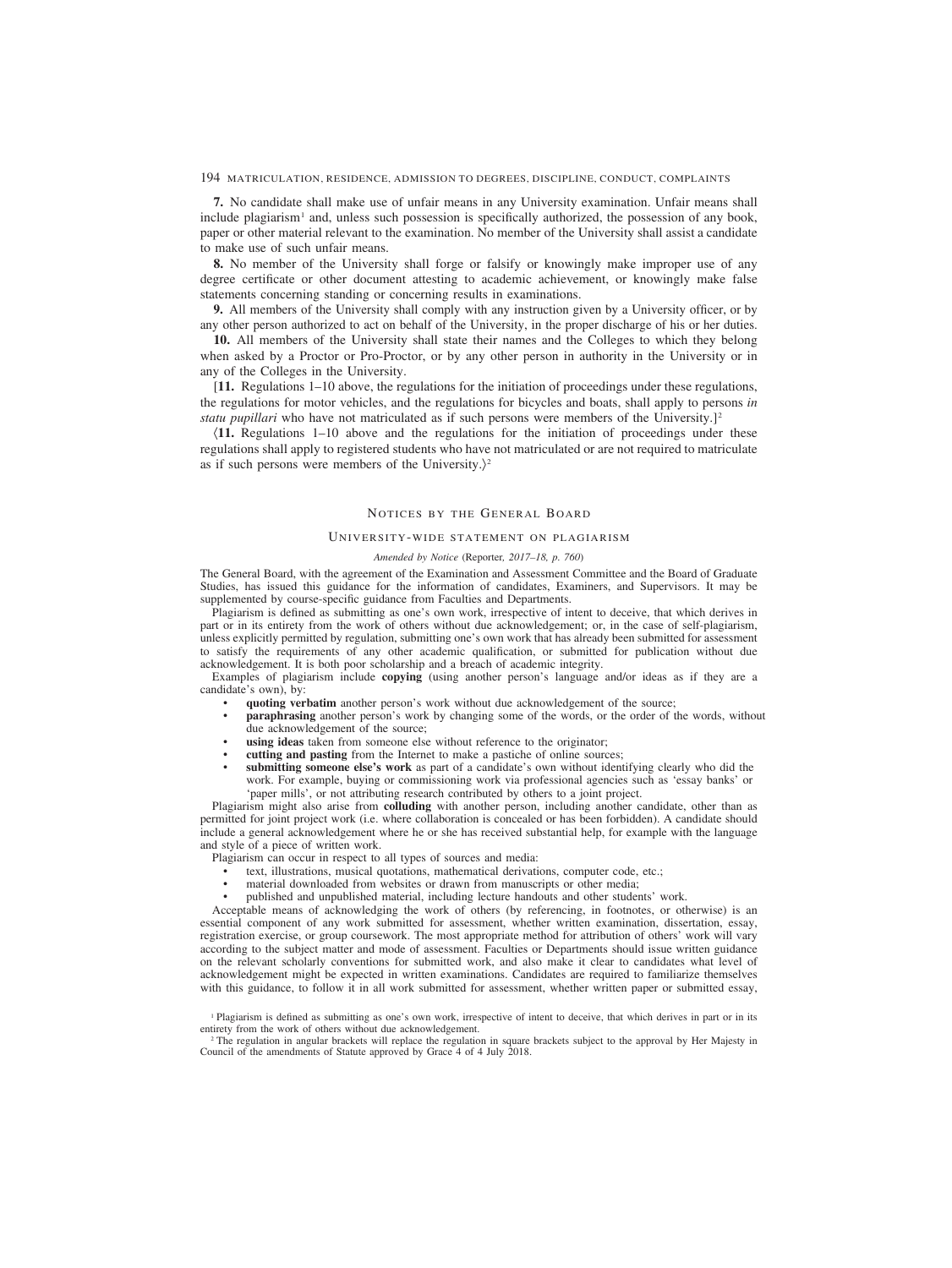# DISCIPLINE 195

and may be required to sign a declaration to that effect. If a candidate has any outstanding queries, clarification should be sought from her or his Director of Studies, Course Director, or Supervisor as appropriate.

Failure to conform to the expected standards of scholarship (e.g. by not referencing sources) in examinations or assessed work may affect the mark given to the candidate's work. In addition, suspected cases of the use of unfair means (of which plagiarism is one form) will be investigated and may be brought to one of the University courts or disciplinary panels. The University courts and disciplinary panels have wide powers to discipline those found to have used unfair means in an examination, including depriving such persons of membership of the University, and deprivation of a degree.

The University makes use of text-matching software for the purpose of plagiarism education and detection, and reserves the right to submit a candidate's work to such a service. For this purpose, candidates consent to the submission of their papers to the service and for the submitted papers to form part of the service's comparative source work database. To facilitate use of the service, students (and participating Examiners and Assessors) may be required to agree to the service provider's end-user agreement and provide a limited amount of personal data upon registration to the service, for instance, their name, email address, and course details.

### RULES FOR THE GUIDANCE OF CANDIDATES AND FOR THE PREVENTION OF MISCONDUCT IN EXAMINATIONS<sup>1</sup>

**1.** Candidates shall not commence writing at the start of an examination session until authorized to do so by the Supervisor or Senior Invigilator. Candidates shall stop writing at the end of an examination session when similarly instructed.

**2.** Except with the consent of the Supervisor or Senior Invigilator, no candidate shall be allowed to enter an examination room later or to leave an examination room earlier than thirty minutes after the beginning of a session.

**3.** A candidate may take a small bottle of non-carbonated drink to her or his desk for consumption during an examination session provided that no disturbance is thereby caused to other candidates. Except with the written consent of the Examination and Assessment Committee<sup>2</sup> no food or other items of drink may be taken into an examination room; cigarettes, e-cigarettes, and the like are also prohibited from all examination venues. A Supervisor, Invigilator, or Examiner has authority to deprive a candidate of unauthorized items until the examination session is ended.

**4.** No candidate shall take into an examination room or have in her or his possession during an examination any book or paper relevant to the examination unless specifically authorized. A Supervisor, Invigilator, or Examiner has authority to confiscate such documents.

**5.** No candidate shall take into an examination room any electronic calculator or other means of data storage or retrieval unless specifically authorized. A Supervisor, Invigilator, or Examiner has authority to confiscate unauthorized items. If a candidate is suspected of unfair means, the item will be confiscated until the Advocate has authorized its return. Where also specified, an electronic calculator must carry an official mark indicating that it has been approved for use in University examinations.

**6.** No candidate shall have in her or his possession during an examination any electronic communication or audio device. A Supervisor, Invigilator, or Examiner has authority to deprive a candidate of such equipment until the examination session is ended.

**7.** Candidates shall not remove from an examination room any paper except the question paper and such books or papers, if any, as they were authorized to take into the room. Until the time at which candidates are allowed to leave the examination room, no copy of any examination paper shall be taken from the room without the consent of the Supervisor or Invigilator.

**8.** No candidate shall communicate with any other candidate during an examination session.

**9.** Candidates shall not leave their places during a session except with the consent of the Supervisor or an Invigilator.

**10.** Candidates shall be dressed decently and not in a manner that is likely to create a disturbance in the examination room, or to distract the attention of other candidates.

11. A Supervisor, Invigilator, or Examiner shall report to the Examination and Assessment Committee<sup>2</sup> any breach of these rules and shall inform the candidate concerned that such a report is to be made. A candidate shall not be dismissed from a session except as provided in Rule 12.

**12.** A candidate who acts in such a way as to disturb or inconvenience other candidates shall be warned and may, at the discretion of the Supervisor, Invigilator, or Examiner, either be required to change seat or be dismissed from the session.

**13.** Candidates attending a practical examination must comply with the safety requirements of the laboratory in which the examination is held.

**14.** Candidates shall have regard for the welfare of others, including the general public, at the end of examination sessions (both their own sessions and those of others). In particular they should avoid: noise that might disturb active examinations or other work nearby; littering or damage, especially with food or drink; and obstructing highways or thoroughfares. Candidates shall comply with instructions given by University staff performing their duties.

<sup>&</sup>lt;sup>1</sup> Amended by Grace 3 of 27 June 2018.

<sup>&</sup>lt;sup>2</sup> The General Board has delegated authority to the Examination and Assessment Committee.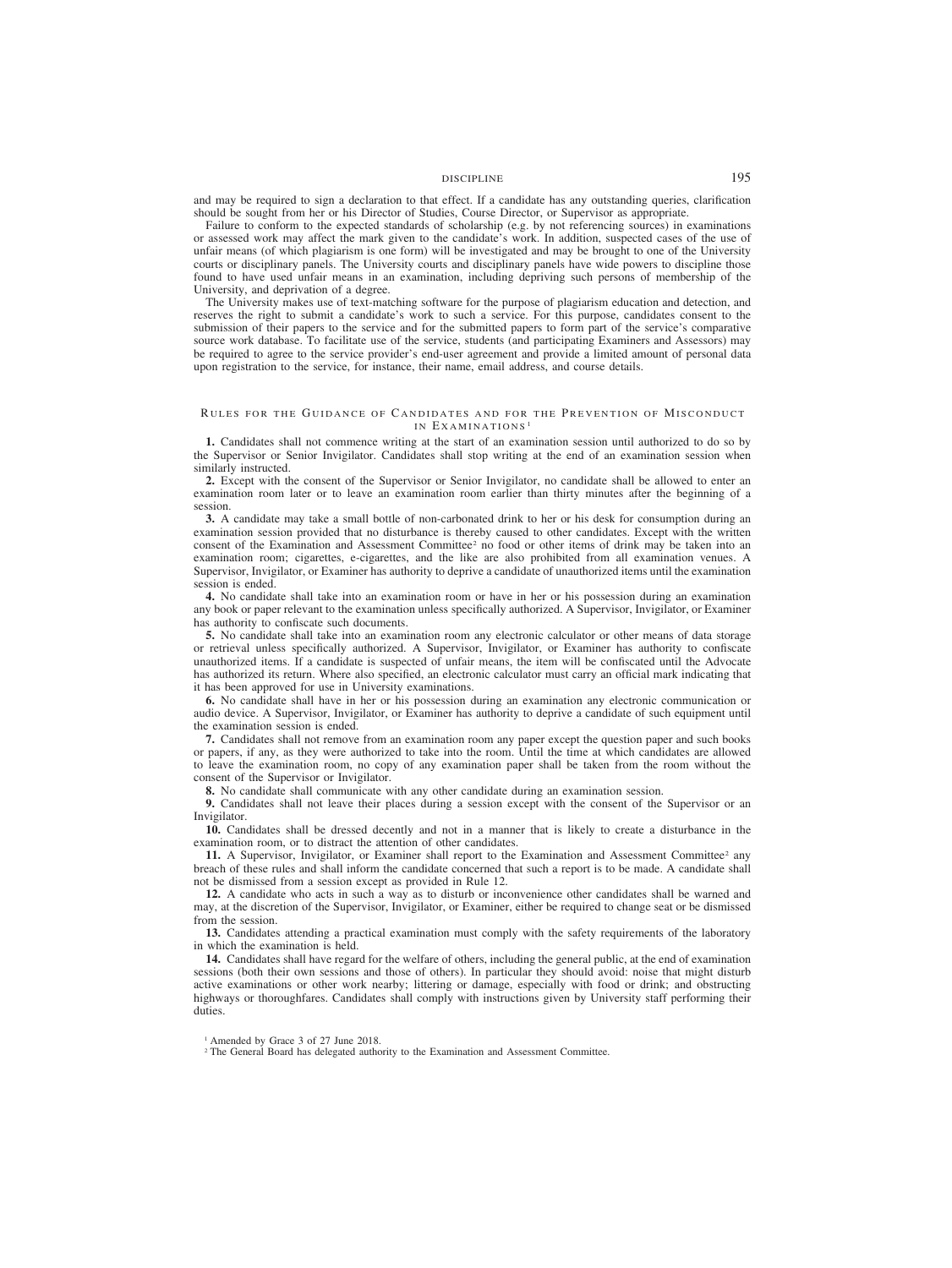### FINES

# *Amended by Grace 3 of 27 June 2018*

The General Board<sup>1</sup>, the Information Services Committee and the Library Syndicate shall have power to impose a fine not exceeding £175 on any person who infringes the regulations for those bodies or the rules made by them under those regulations.

# MOTOR VEHICLES

## *Amended by Grace 2 of 11 October 2017*

**1.** A member of the University *in statu pupillari* shall not keep, use, or cause to be kept for her or his use any motor vehicle other than a moped within ten miles of Great St Mary's Church while in residence in term or in the Long Vacation period of residence, unless he or she shall have obtained, on her or his Tutor's written recommendation, a licence for that vehicle issued by the Senior Proctor or a person appointed for the purpose by the Senior Proctor under this Ordinance (where the Senior Proctor has appointed a person to act on their behalf any reference to the Senior Proctor in this Ordinance shall be construed as referring to that person). The Senior Proctor may issue such a licence to any member of the University *in statu pupillari* who is a graduate of a university, or who has the status of Bachelor of Arts, or who has kept (or been allowed) nine terms by residence, or to whom the Senior Proctor decides that its issue is warranted by exceptional individual circumstances.

**2.** A member of the University *in statu pupillari* who is not qualified to hold a licence under Regulation 1 may, on the written recommendation of his or her Tutor, be granted a licence to keep a motor vehicle to be used for the purposes of a University Department or of a University or College club or society, or for any other purpose approved by the Senior Proctor, provided that the application be supported in writing, in the case of a University Department by the Head of the Department or a duly appointed deputy, and in the case of a University or College club or society, by the committee of the club or society.

**3.** A licence shall normally be valid until the end of the academical year in which it is issued but it may be suspended or revoked at any time by the Senior Proctor, subject to an appeal to the Discipline Board.

**4.** An application for a licence must be made within fourteen days of the vehicle being brought within a ten-mile radius of Great St Mary's Church, or, if it is already within that radius, within fourteen days of its coming into the possession of the applicant, or within the first fourteen days of Full Michaelmas Term if the application is for a renewal.

**5.** A licence shall at all times be prominently displayed on the vehicle for which it is issued.

**6.** The issue of a licence may be conditional upon the person to whom it is issued being covered by insurance on behalf of passengers, and upon restrictions on the garaging and parking of a vehicle for which it is issued.

- **7.** These regulations for motor vehicles shall not apply to
- (*a*) the use of motor vehicles licensed by the Cambridgeshire Police Authority, or in charge of or driven by tradesmen or their employees,
- (*b*) the hiring of motor vehicles, or the receiving of driving instruction.

**8.** The Senior Proctor shall have power to impose a fine not exceeding £175 for an offence against any of these regulations or for a breach of any condition made by the Senior Proctor under Regulation 6.

# BICYCLES AND BOATS

**1.** A member of the University *in statu pupillari* shall not keep, or cause to be kept for his or her use, a bicycle within the Precincts of the University, unless it bears a distinguishing mark in accordance with instructions to be issued from time to time by the Proctors.

**2.** A member of the University *in statu pupillari* shall not keep, or cause to be kept for his or her use, a boat to be used within the Precincts of the University, unless it is registered annually with the Conservators of the River Cam and bears a distinguishing mark in accordance with instructions to be issued from time to time by the Proctors.

<sup>&</sup>lt;sup>1</sup> The General Board has delegated authority to the Examination and Assessment Committee.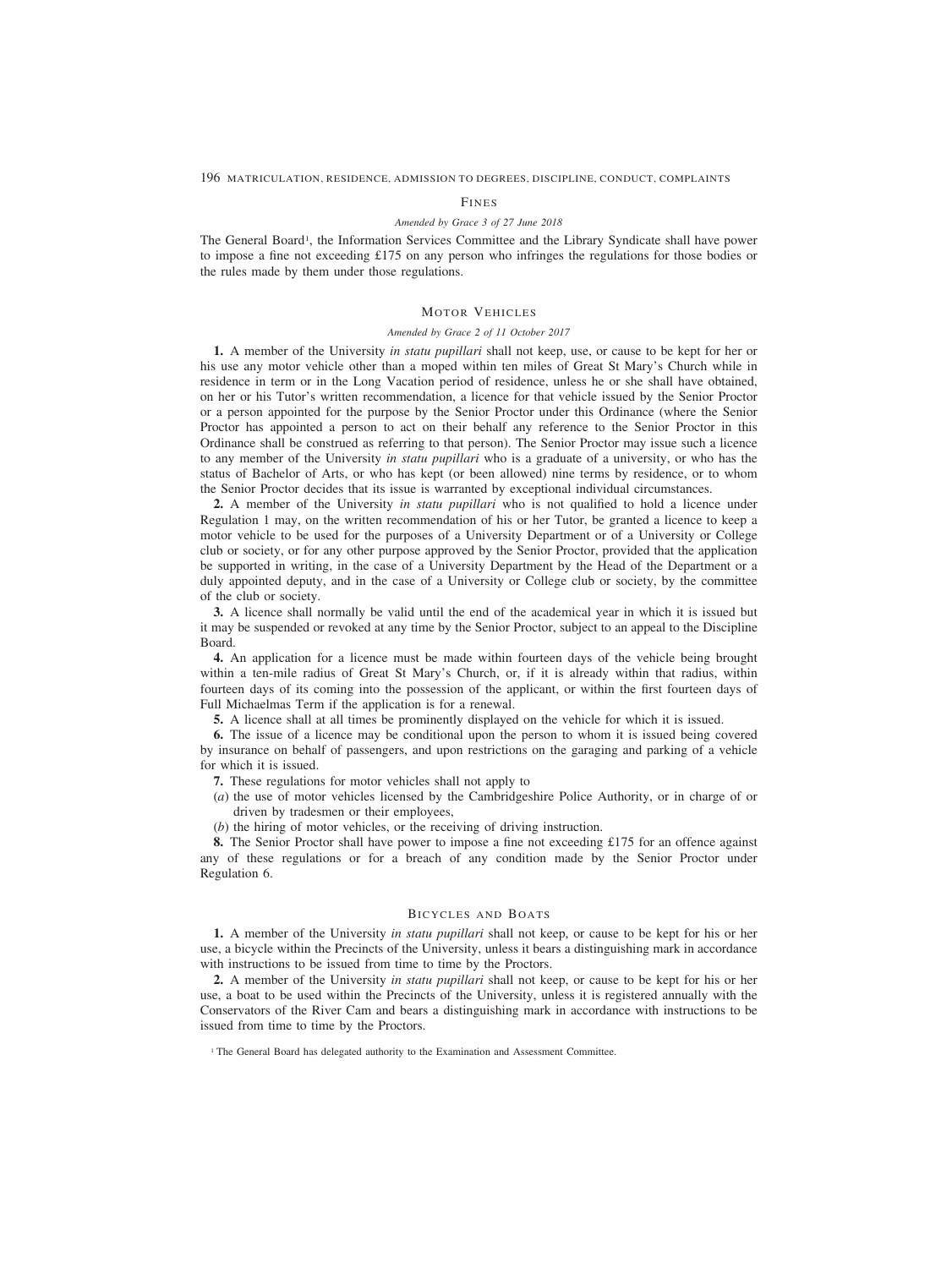# DISCIPLINE 197

# CLUBS AND SOCIETIES

### *Amended by Graces 4 of 4 October 2017 and 4 of 4 July 2018*

**1.** Any club or society consisting wholly or partly of members of the University [*in statu pupillari*]  $\langle$ who are registered students $\rangle$ <sup>1</sup> may apply to the Junior Proctor for registration as a University society. A club or society applying for registration shall submit to the Junior Proctor a statement of its current financial position and a copy of its constitution. The Junior Proctor may refer such an application to the Societies Syndicate. If the Junior Proctor refuses to register a club or society the club or society may appeal to the Societies Syndicate, who may if they think fit register the club or society.

**2.** All registered clubs or societies shall deposit any changes in their constitution with the Junior Proctor, and shall notify him or her of any change of officers.

**3.** By 31 December each year every registered club or society shall deposit with the Junior Proctor a copy of its accounts for the previous academical year approved and signed by the Senior Treasurer who shall be a member of the Regent House or if not shall be a member of the Senate approved for the purpose by the Junior Proctor. A club or society that has been permitted by the Junior Proctor to amend its constitution under Regulation 4 so as to remove the requirement to have a Senior Treasurer may be required by the Junior Proctor to submit its accounts in such manner as may be determined by the Junior Proctor in each case.

**4.** A club or society whose constitution requires it to have a Senior Treasurer shall not amend its constitution so as to remove this requirement without obtaining the prior approval of the Junior Proctor and submitting to the Junior Proctor a statement of its current financial position.

**5.** Any club or society sanctioned by the Proctors before these regulations take effect shall be deemed to have been registered in accordance with these regulations.

**6.** Any registration granted or deemed to have been granted under these regulations may be withdrawn at the discretion of the Junior Proctor, subject to a right of appeal by the club or society to the Societies Syndicate.

**7.** No club or society consisting wholly or partly of members of the University [*in statu pupillari*] (who are registered students), <sup>1</sup> whether registered under the provisions of these regulations or not, shall, while occupying University premises, engage in trade without the permission of the Finance Committee of the Council. The Finance Committee may make such permission conditional on the submission to them of annual audited accounts or subject to such other conditions (including the condition that the club or society shall be registered as a limited liability company) as the Finance Committee may deem desirable in the interests of the University or of its members. For the purpose of this regulation

- (*a*) the term 'trade' shall include the buying or selling of goods or services, whether for profit or otherwise, but shall not include the sale of tickets for admission to a public performance given by a club or society, or the sale of any paper, magazine, or journal published by a club or society or of advertising space in such a publication;
- (*b*) the term 'occupying' shall not include the occasional hiring of University premises.
- **8.** These regulations shall not apply to sports clubs.<sup>2</sup>

### MEETINGS AND PUBLIC GATHERINGS ON UNIVERSITY PREMISES

# CODE OF PRACTICE ISSUED UNDER SECTION 43 OF THE EDUCATION (NO 2) ACT 1986<sup>3</sup>

Section 43 of the Education (No 2) Act 1986, referring to freedom of speech<sup>4</sup> in universities, polytechnics, and colleges, requires the Council to issue and keep up to date a code of practice to be followed by members, students, and employees of the University for the organization of meetings and other events, which are to be held on University premises, and for the conduct required of members, students, and employees of the University in connection with such meetings, etc. This Code of Practice therefore applies to all members, students, and employees of the University, in respect of all University premises, which for the purposes of this Code includes

<sup>4</sup> See the University Statement on Freedom of Speech: https://www.registrarysoffice.admin.cam.ac.uk/governance-andstrategy/university-statement-freedom-speech.

<sup>1</sup> The text in angular brackets will replace the text in square brackets subject to the approval by Her Majesty in Council of the amendments of Statute approved by Grace 4 of 4 July 2018.

<sup>&</sup>lt;sup>2</sup> See the regulations for the University Sports Committee (p. 141). This regulation will come into effect on a date agreed by the Junior Proctor and the Chair of the University Sports Committee.

<sup>3</sup> Section 43 of the Education (No 2) Act 1986 was reproduced in *Reporter*, 1986–87, p. 578.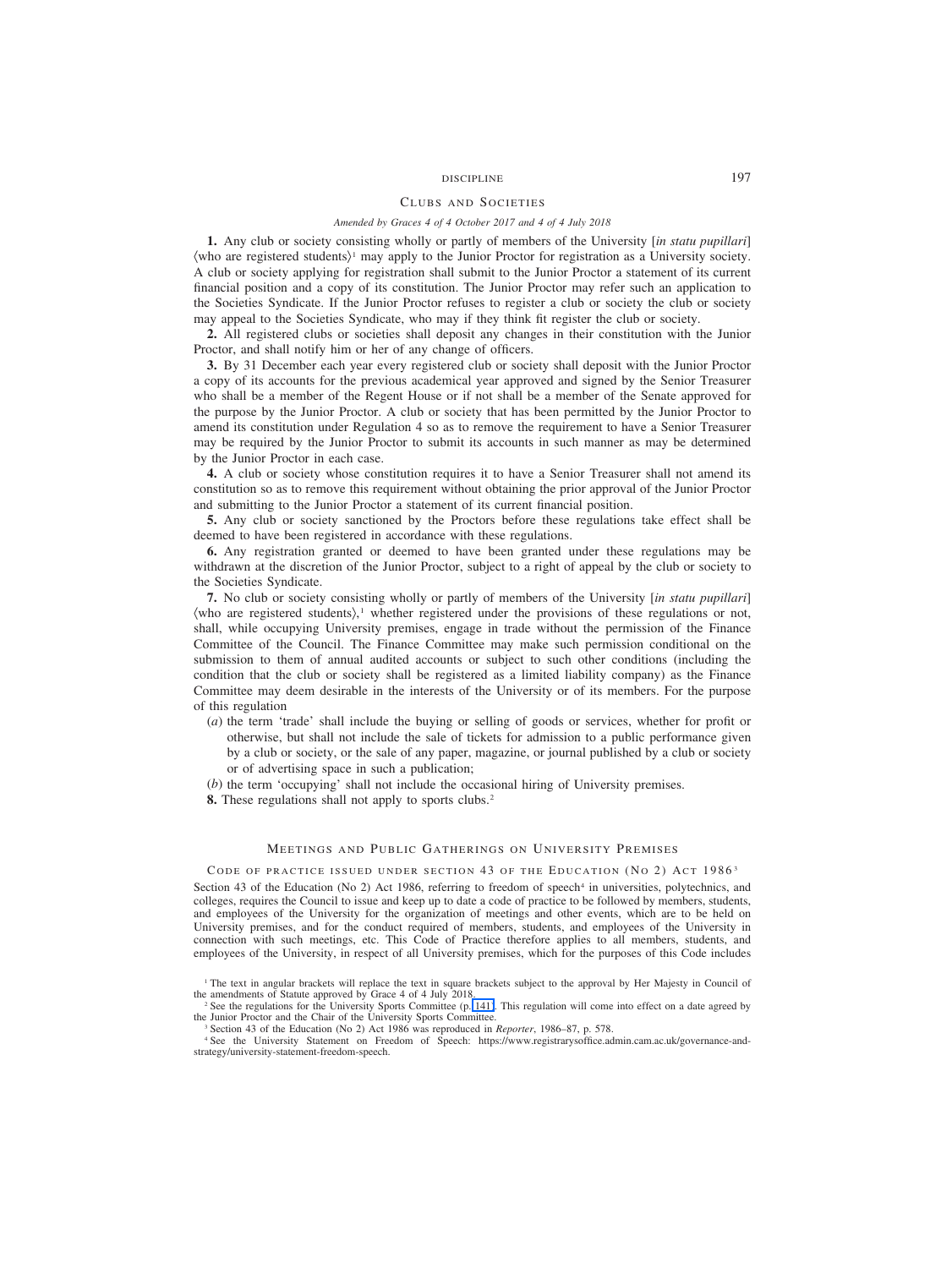Cambridge University Students' Union and the Graduate Union. Outdoor, as well as indoor, meetings and events on University premises are included.

Members of the University are reminded that alleged breaches of the general regulations for discipline and other alleged offences against the discipline of the University may be brought by the University Advocate before the University Tribunal, the Discipline Committee, or the Discipline Board, as appropriate.

### *Authority and approval processes for meetings and events on University premises*

Authority is required for meetings and events to be held on University premises, whether indoors or out of doors. In the case of accommodation assigned to a single Faculty or Department, the permission of the relevant Faculty or Departmental authorities is required. In the case of accommodation not so assigned, permission must be obtained from the central University authority responsible for the accommodation concerned and, if a room is to be reserved, a booking must be made through that authority at least fourteen working days in advance of the proposed event. Further details of who to contact are available in the Event Booking Guide at https://www.em.admin.cam.ac.uk/files/uoc\_event\_booking\_guidance\_0.pdf.

It is anticipated that, in the vast majority of cases, the authority in question will straightforwardly consider the request as part of normal business.

However, in the exceptional circumstances that the authority in question considers that the holding of the event might reasonably be refused solely because of the duty to prevent people from being drawn into terrorism, there is a process of escalation to a Referral Group to be followed before permission may be refused. Only the Referral Group may refuse permission on this basis. The request should be forwarded to the Referral Group<sup>1</sup> (email: preventconfidential@admin.cam.ac.uk) with a statement of the concerns. This referral should be made at least seven working days in advance of the proposed event. Members of the University who are concerned that a particular forthcoming event should be escalated to the Referral Group may do so directly. The Referral Group will, in consultation as necessary, determine whether the event can go ahead as originally planned, or in alternative premises, at a later date or in a different format. Only in exceptional circumstances and when the Referral Group considers that there are risks which cannot be mitigated or the event organizer refuses to meet any conditions imposed, will permission be withheld. An organizer who is unhappy with the Referral Group's decision has the right of appeal to the Vice-Chancellor or to his or her appointed deputy for these purposes.

Any decision by the Referral Group that an event proposed to be held in the University is not to take place, or may only take place subject to conditions, is binding and takes precedence over any other permission which may have been given by any other body or officer in the University.

### *Organization and management of meetings and events on University premises*

Once approved, the organizers of meetings and events must comply with any conditions set by the University authorities concerned for the organization of the meeting or other activity and the arrangements to be made. Such conditions may include the requirement that tickets should be issued for public meetings, that an adequate number of stewards should be available, that the police should be consulted and their advice taken about the arrangements, and that the time and place of the meeting should be changed. The cost of meeting the requirements, and the responsibility for fulfilling them, rests with the organizers.

### *Notification of Proctors*

In addition to seeking the permission referred to above, the organizers of all meetings and events to be held on University premises which are to be addressed or attended by persons who are not resident members of the University (except for academic meetings organized by the authority of a Faculty or Department, or for any meetings or classes of meetings approved for the purpose by the Senior Proctor as being commonly or customarily held on University premises) are required to give notice to the Senior Proctor. This notice may be given on the form used to book University premises, a copy of which will be sent by the University authority concerned to the Senior Proctor. The organizers may also, if they wish, communicate directly with the Proctors to give further details. Information is required at least seven working days in advance (although the Senior Proctor may, at his or her discretion, agree to receive information closer to the time of the meeting than this). The information needed is the date and time of the meeting, the place, the names, addresses, and Colleges (if any) of the organizers, the name of the organization making the arrangements, and the name of any expected speaker, whether or not a member of the University.

The organizers of any meeting must comply with instructions given by a Proctor, by any other University officer, or by any other person authorized to act on behalf of the University, in the proper discharge of his or her duties. The attention of members of the University is drawn to Regulations 9 and 10 of the general regulations for discipline.

<sup>&</sup>lt;sup>1</sup> The Referral Group has the following membership: The Pro-Vice-Chancellor (Institutional and International Relations) as the University's Prevent lead; the Head of the Registrary's Office (as the Prevent contact); the Senior Proctor; the Academic Secretary; a student representative; and a member of the Legal Services Office.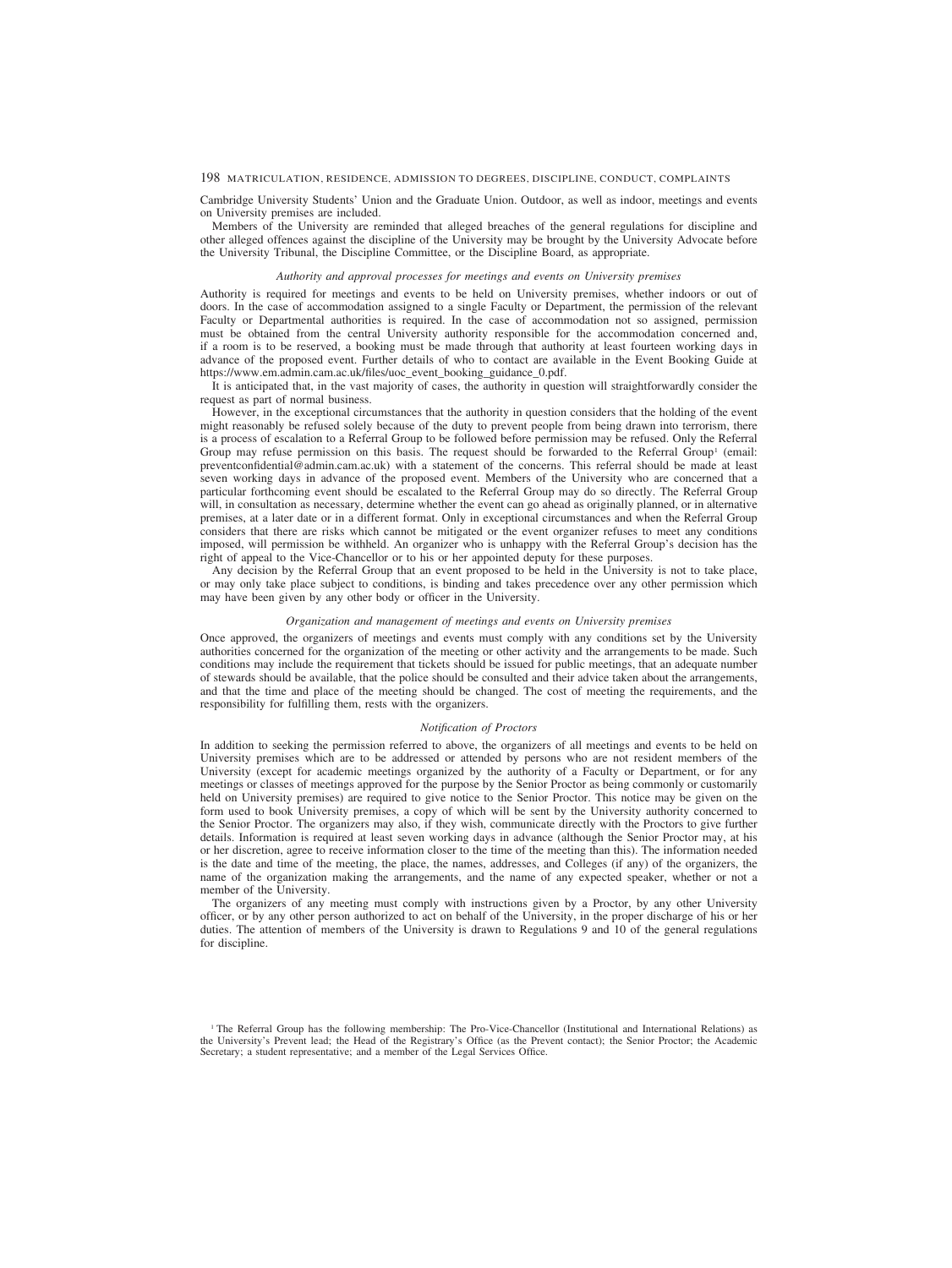### *Colleges*

The provisions of section 43 of the Education (No 2) Act 1986 apply also to the Colleges in respect of their own members, students, and employees, and in respect of visiting speakers. Colleges are also subject to the duties under section 26 of the Counter-Terrorism and Security Act 2015 to have due regard to the need to prevent people from being drawn into terrorism, as described in the University's Statement on Freedom of Speech<sup>1</sup>. Each College is requested by the University to name a senior member who will be responsible for enforcing the provisions of both the above Acts in that College and will co-operate as necessary with the Proctors. Members of the University are reminded that University disciplinary regulations apply on College premises as elsewhere in the Precincts of the University. A College may invite the Proctors to enter its premises.

The attention of organizers of public meetings and assemblies is drawn to sections 11 and 14 of the Public Order Act 1986, concerning processions and assemblies. Other legal requirements may affect the conduct of meetings, etc. A speaker, for example, who incites an audience to violence or to a breach of the peace or to racial hatred is breaking the law. Equally, assemblies of persons, even if directed to lawful purposes, cease to be lawful if they cause serious public disorder or breaches of the peace. Attention is also drawn to the provisions of the Licensing Acts, which apply to certain University premises, including the University Centre. These Acts require the licensee to maintain good order on licensed premises, and give the licensee the power to expel persons from the premises if he or she considers it necessary.

#### *The application of this Code*

Any person who is in any doubt about the application of this Code of Practice to any meeting or public gathering in the University is under an obligation to consult the Senior Proctor, who, in consultation with the officers of the Registrary's Office, will determine whether the provisions of the Code apply.

### UNIVERSITY COURTS AND DISCIPLINARY PANELS

# INITIATION OF PROCEEDINGS BEFORE THE UNIVERSITY TRIBUNAL, THE DISCIPLINE COMMITTEE, OR THE DISCIPLINE BOARD

### *Amended by Grace 4 of 4 July 2018*

**1.** Any proceedings against a person to whom the Schedule to Statute C applies shall be subject to the provisions of Chapter III of that Schedule. Proceedings against any other member of the University shall be subject to the provisions of Special Ordinance D (iv) 7.

**2.** (*a*) If the Vice-Chancellor has directed under the Schedule to Statute C, Chapter III 8, that a charge is to be preferred against a person to whom the Schedule to Statute C applies, the case shall be presented by the University Advocate.

(*b*) If in response to a complaint made under Special Ordinance D (iv) 7 the University Advocate determines that proceedings shall be brought against a member of the University before the University Tribunal or the Discipline Committee or the Discipline Board, the case shall be presented either by the Advocate or by the complainant, as may be decided by the Advocate; provided that, if a charge arises from a complaint made by the Proctors, the Advocate shall be responsible for presenting the case on behalf of the University.

**3.** The Advocate shall give written notice to the Registrary and to the complainant of the decisions taken in accordance with Special Ordinance D (iv) 7 and Regulation 2(*b*) above; if the Advocate decides that a person is to be charged, written notice shall be given to the Secretary of the appropriate court or disciplinary panel.

**4.** If a member of the University is alleged to have committed an act or to have engaged in conduct for which he or she is liable to be prosecuted in a court of law and which is also a breach of the general regulations for discipline or other offence against the discipline of the University, the Advocate may, at her or his discretion, determine whether or when to bring a charge under the University's regulations, after taking into account whether, in her or his opinion, any proceedings against the member in a court of law in respect of that act or conduct are likely to be brought, and any other factors which appear relevant to her or him.

**5.** If a [member of the University *in statu pupillari*] (registered student)<sup>2</sup> is charged with a breach of the general regulations for discipline or other offence against the discipline of the University in respect of an act or conduct for which he or she has been convicted of an offence in a court of law,

<sup>1</sup> See the University Statement on Freedom of Speech: https://www.registrarysoffice.admin.cam.ac.uk/governance-andstrategy/university-statement-freedom-speech.

<sup>&</sup>lt;sup>2</sup> The text in angular brackets will replace the text in square brackets subject to the approval by Her Majesty in Council of the amendments of Statute approved by Grace 4 of 4 July 2018.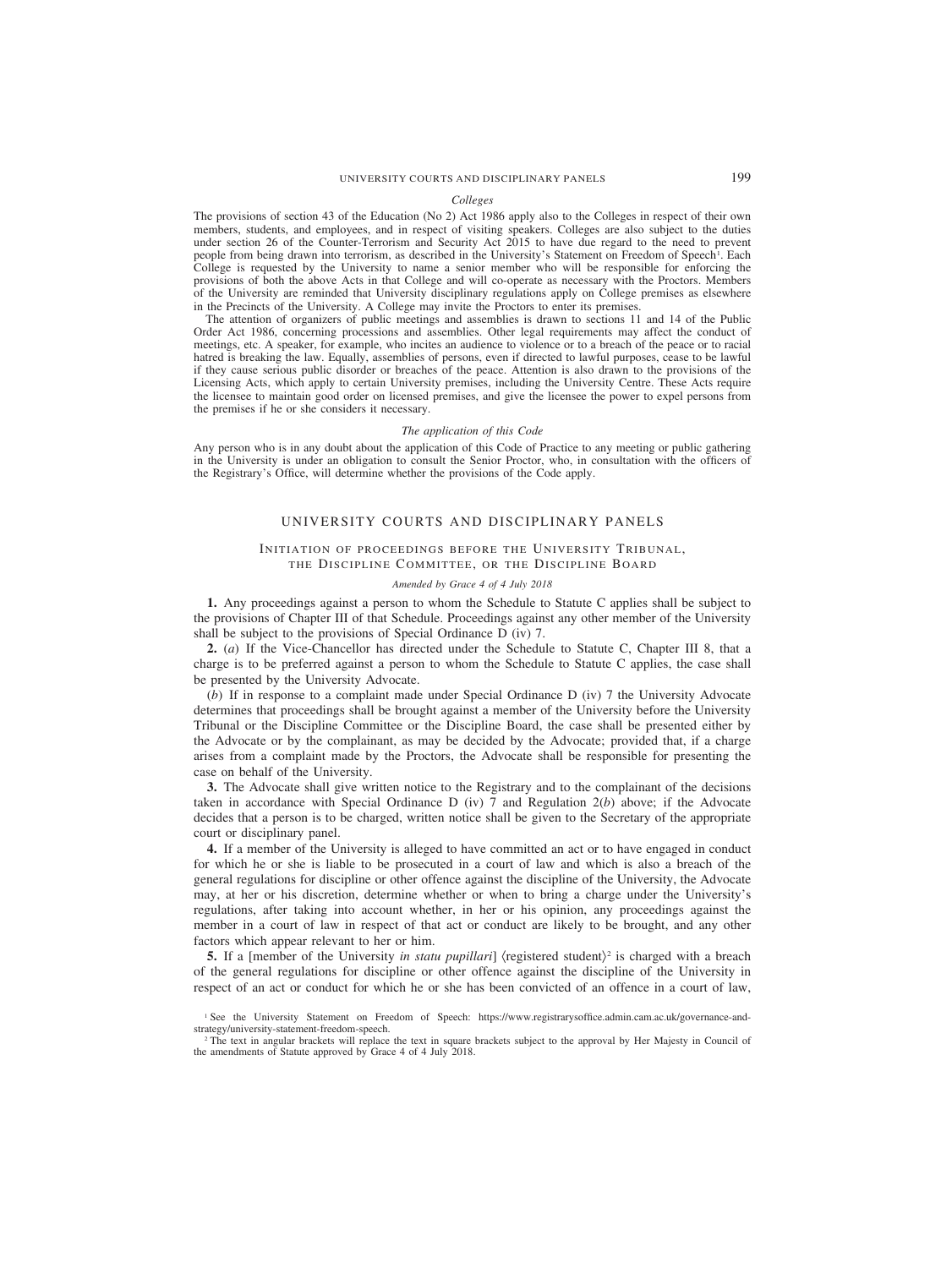such member may on proof of such conviction have a penalty of deprivation or suspension of membership of the University imposed, or may be rusticated, or deprived of any particular privileges or facilities in the University, provided that such action is in the opinion of the Discipline Committee necessary for the protection of the interests of the University; but he or she shall not be liable to any other penalty.

**6.** If a [member of the University *in statu pupillari*] (registered student)<sup>1</sup> commits an act which is a breach of the general regulations for discipline or other offence against the discipline of the University and also a breach of the discipline of his or her College, such member shall be charged before a University court or disciplinary panel only if the Advocate is satisfied

- *either* (*a*) that such member will not be subject to disciplinary proceedings in respect of that act by her or his College;
- *or* (*b*) that the general interest of the University in the maintenance of good order and discipline in the University is not likely otherwise to be sufficiently protected.

**7.** In these regulations all references to conviction in a court of law shall mean that the court has found that the offence charged has been proved and that the person so charged has not been acquitted either upon trial or upon appeal.

# UNIVERSITY TRIBUNAL

### APPOINTMENT OF MEMBERS OF THE UNIVERSITY TRIBUNAL

# *Amended by Grace 5 of 31 January 2018*

**1.** The Council shall maintain a panel, hereinafter referred to as panel (*a*), of persons who are eligible under Special Ordinance D (i) 3 to serve as Chair of the University Tribunal and who are willing to do so, and shall appoint in the Michaelmas Term each year such number of persons as the Council may think fit, to serve as members of the panel for one year from 1 January following their appointment. No member of the Council or of the Septemviri shall be a member of panel (*a*).

**2.** The Council shall maintain a panel, hereinafter referred to as panel (*b*), of members of the Regent House who are willing to serve as members of the University Tribunal, and shall appoint up to fifteen persons to the panel in the Michaelmas Term each year, to serve for one year from 1 January following their appointment. No member of the Council or of the Septemviri shall be a member of panel (*b*).

**3.** Not later than 31 December in each year the Vice-Chancellor shall appoint a member of panel (*a*) to serve as Chair of the University Tribunal for one year from 1 January next following; in making the appointment the Vice-Chancellor shall, if possible, select a person who is not a member of the Regent House. If the person appointed is unable or unwilling to act as Chair for a particular case, the Vice-Chancellor shall appoint another member of panel (*a*) to act as Chair for that case.

**4.** When a member of the University is to be charged before the University Tribunal, the Chair of the Tribunal shall appoint a date, time, and place for a hearing. The Chair shall have power, if the circumstances require it, to cancel a hearing so arranged at any time before the commencement of the hearing, and to appoint a different date, time, and place.

Appointment of Tribunal.

**5.** When a hearing has been arranged, the Clerk of the Tribunal shall forthwith send written notice to all members of panel (*b*), informing them of the date, time, and place appointed, and requiring them to indicate, not later than 5 p.m. on the fourth day after the day on which the notice is despatched, whether they are able and willing to serve. The Chair shall then appoint the other members of the Tribunal by causing lots to be drawn from among those members of panel (*b*) who have informed the Clerk of the Tribunal that they are able and willing to serve; and the Clerk shall thereupon inform the persons appointed of the charge or charges to be heard and the name of the person charged. The Chair shall in like manner appoint three reserve members of the Tribunal from panel (*b*) who shall be required to attend the Tribunal at the commencement of the proceedings so that lots may be drawn from among them if it becomes necessary to replace any member or members of the Tribunal who have failed to attend or who have otherwise become unable or unwilling to serve or against whose membership the Chair has under Regulation 6 allowed an objection. No member of the Tribunal shall be replaced after the commencement of the hearing.

Panels.

Chair.

<sup>&</sup>lt;sup>1</sup> The text in angular brackets will replace the text in square brackets subject to the approval by Her Majesty in Council of the amendments of Statute approved by Grace 4 of 4 July 2018.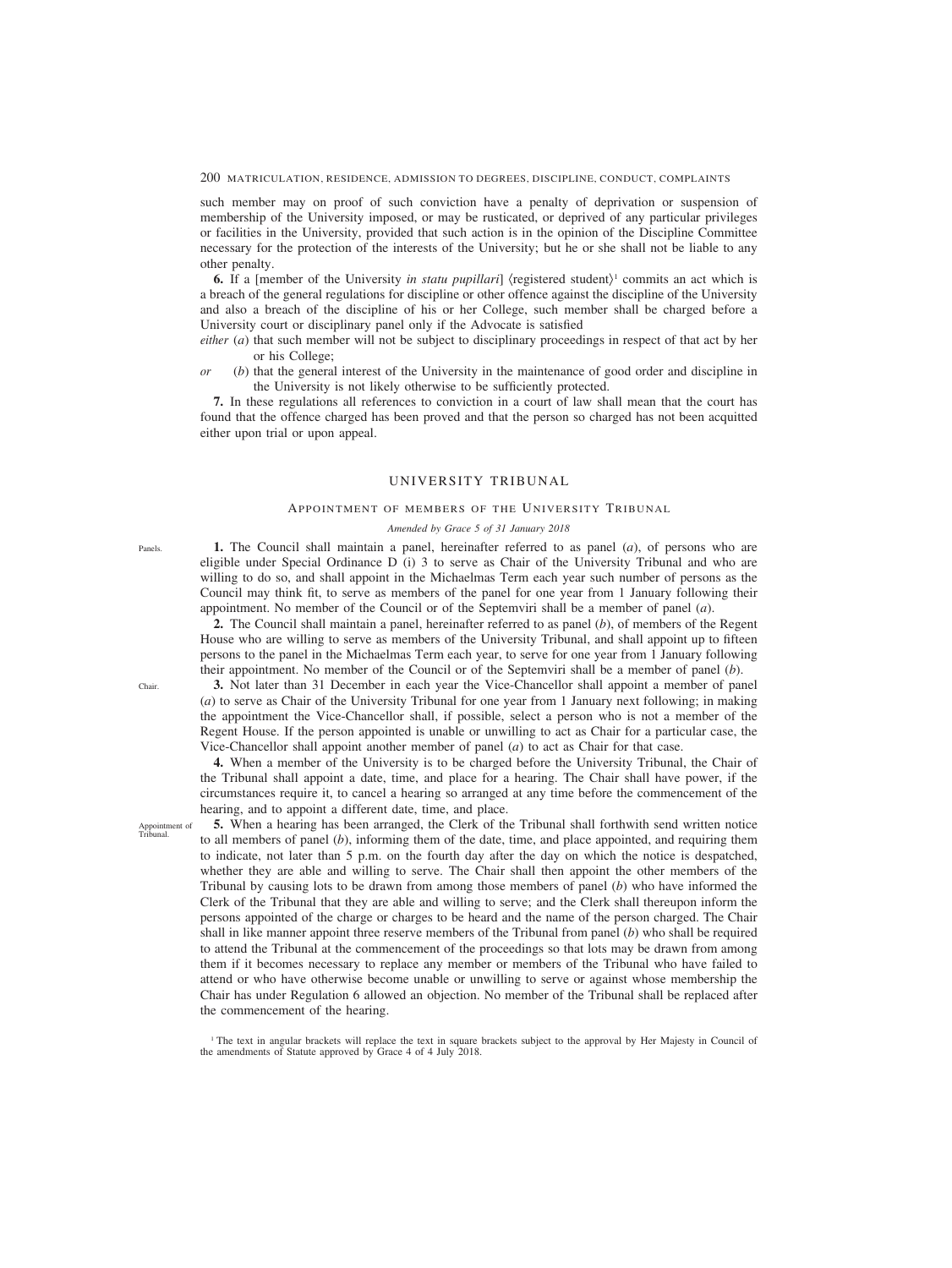**6.** A person charged before the Tribunal shall be entitled to object for good cause to any member appointed to serve on the Tribunal for those proceedings. The Chair alone shall rule on any such objection and his or her decision shall be final.

**7.** If at the commencement of the proceedings the Chair is unable, using the procedure prescribed in Regulation 5, to appoint the appropriate number of members of the Tribunal from panel (*b*), he or she shall appoint such number of members from the panel as may be needed to fill the vacant place or places.

**8.** If on any occasion there are insufficient members of panel (*b*) who are able and willing to serve as members of the Tribunal, the Vice-Chancellor shall appoint the appropriate number of members of the Regent House to fill the vacant places.

**9.** If after the commencement of proceedings the Chair becomes unable or unwilling to act, the Vice-Chancellor shall discharge the Tribunal and a new Tribunal shall be appointed in accordance with the provisions of Regulations 3–8. If after the commencement of proceedings any other member of the Tribunal becomes unable or unwilling to act, the remaining members shall continue to act, so long as there remain two members in addition to the Chair who are able and willing to act, but not otherwise. If more than two members become unable or unwilling to act, the Vice-Chancellor shall discharge the Tribunal and a new Tribunal shall be appointed in accordance with the provisions of Regulations 3–8.

## RULES OF PROCEDURE

**1.** When a member of the University is to be charged before the University Tribunal, the University Notice. Advocate, or other person responsible for presenting the case, shall send written notice to the Clerk of the Tribunal of the charge or charges to be brought before the Tribunal and the particulars thereof, and shall send with the notice any documents which it is proposed to produce and a list of all witnesses whom it is proposed to call, together with statements of the evidence that they are expected to give.

**2.** The parties to a hearing by the Tribunal shall be:

Parties.

- (*a*) the person charged;
- (*b*) the University Advocate or other person responsible for presenting the case;
- (*c*) any person who may be added as a party by the Tribunal, either on application or of their own motion.

**3.** The person charged and any person added as a party by the Tribunal shall be entitled to be represented by another person, whether such person is legally qualified or not, in connection with or at any hearing by the Tribunal.

4. The Clerk of the Tribunal shall not less than fourteen days (or such shorter period as may be summons. agreed by the Clerk with the parties) before the date appointed for the hearing send to each party (*a*) a notice of the hearing, which shall contain information and guidance concerning attendance at the hearing, the calling of witnesses and the bringing of documents, representation by another person, and written submissions, and (*b*) a copy of the charge or charges, together with the other information specified in Regulation 1.

**5.** It shall be the duty of the person presenting the case to make any necessary arrangements for the summoning of witnesses and the production of documents, and generally for the proper presentation of the case to the Tribunal.

**6.** No additional witness or documentary evidence may be introduced by the person presenting the case, beyond those of which notice has been given under Regulation 1, without the consent of the Tribunal, and such consent shall not be given save for good reason; if such late introduction is permitted, the person charged shall be allowed an adjournment sufficient to enable him or her to consider the additional evidence and respond to it, and to introduce further evidence as appropriate.

**7.** A charge shall not be determined without an oral hearing at which the person charged and any other parties to the hearing are entitled to be present together with their representatives, if any.

**8.** The Tribunal may sit either in public or *in camera* at the discretion of the Chair, provided that Admission to if the person charged so requests they shall normally sit *in camera*. The Tribunal shall have power, if they think it appropriate in the circumstances, to hear charges against two or more persons at the same hearing.

**9.** The Tribunal shall have power to proceed with a hearing in the absence of any of the persons entitled to be present and, notwithstanding the provisions of Regulation 7, the Chair shall have power

hearing.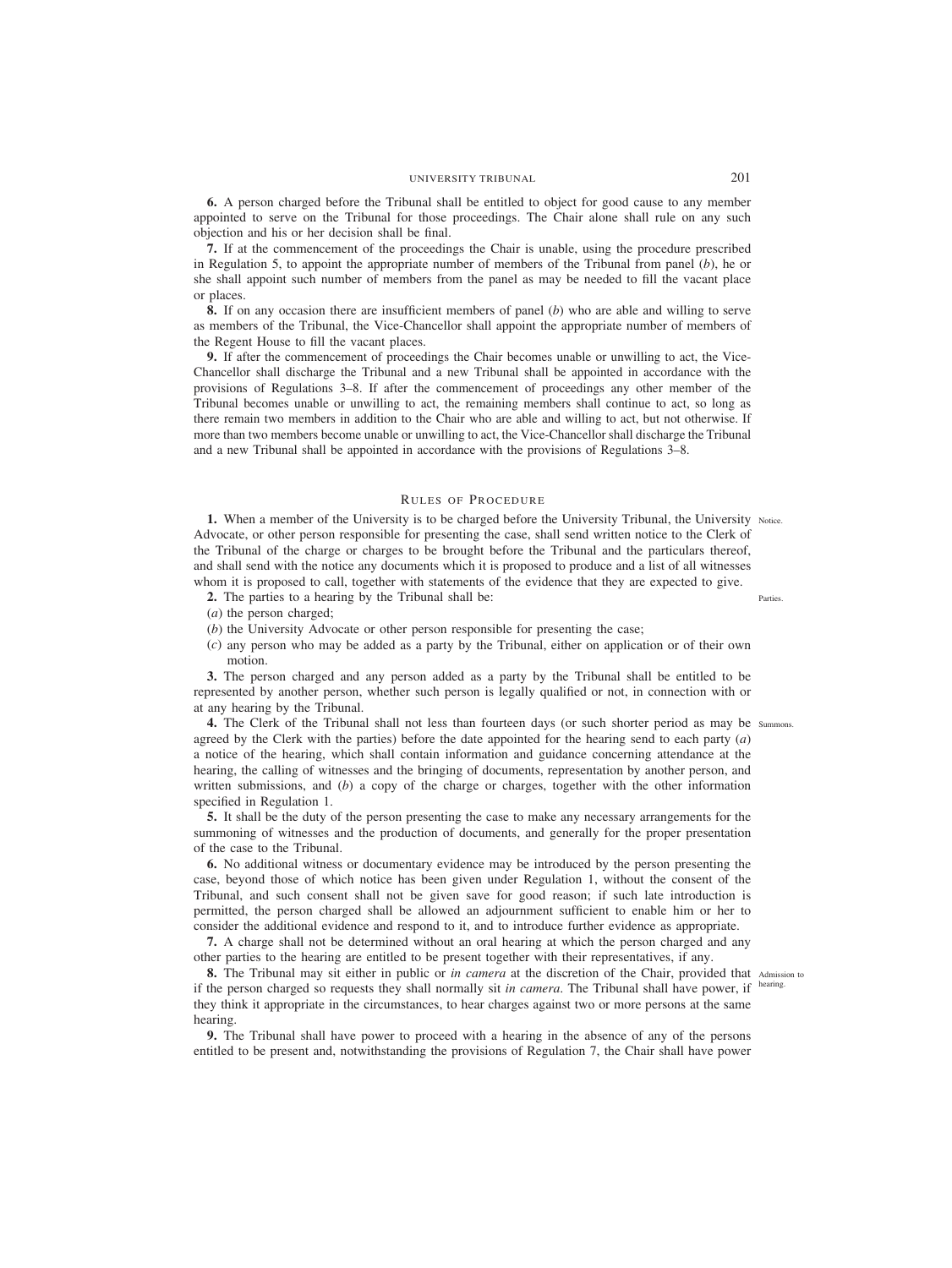to exclude any person from a hearing if in the opinion of the Chair such exclusion is necessary for the maintenance of order.

**10.** (*a*) The fact that any person has been, or is liable to be, prosecuted in a court of law in respect of an act or conduct which is the subject of proceedings before the University Tribunal shall not affect the jurisdiction or the powers of the Tribunal under Chapter III of the Schedule to Statute C; but the Tribunal shall consider the advisability of referring the matter to the police and, if they so refer the matter, shall adjourn their proceedings for such time as is reasonable in the circumstances to enable a prosecution to be undertaken.

(*b*) Evidence that a person has been convicted of an offence by or before any court of law, or that any court of law has found proved an offence with which a person was charged, shall, for the purpose of proving that the person committed the offence or was guilty of any act or conduct in respect of which he or she was so charged or convicted, be admissible in any proceedings before the University Tribunal.

**11.** Each party to a hearing before the Tribunal, or his or her representative, shall be entitled to make an opening statement, to give evidence, to call witnesses, to question any witness concerning any relevant evidence, and to address the Tribunal after the evidence has been heard.

**12.** Subject to the provisions of the Schedule to Statute C and of these Ordinances, the Tribunal shall have power to regulate their own procedure. The Chair may set time-limits for each stage of the proceedings, and any meeting of the Tribunal may be postponed or adjourned at the discretion of the Chair. It shall be the duty of the Tribunal and of the Chair to ensure that a charge is heard and determined as expeditiously as is reasonably practicable.

**13.** The Tribunal shall have power to dismiss a charge for want of prosecution, or, in the case of a charge brought under Chapter III of the Schedule to Statute C, to remit the charge to the Vice-Chancellor for further consideration.

**14.** The Tribunal shall not find a charge proved unless they are satisfied that it has been proved beyond reasonable doubt.

**15.** If the Tribunal find a charge proved, they shall, after giving the parties an opportunity to address them concerning the penalty to be imposed, determine the appropriate penalty (if any) in accordance with the provisions of Statute D II 3 or, in the case of a person charged under the Schedule to Statute C, in accordance with the provisions of Chapter III 12 of the Schedule to Statute C; and the Tribunal or the Chair, as appropriate, shall have power to impose such penalty.

**16.** The Clerk of the Tribunal shall be entitled to be present throughout the hearing and at any meeting of the Tribunal, and shall keep a sufficient record of the proceedings of the Tribunal.

**17.** The Tribunal's decision shall be recorded in a document signed by the Chair which shall contain: (*a*) the Tribunal's findings of fact regarding the charge;

(*b*) the reasons for the Tribunal's decision;

(*c*) the penalty (if any) determined by the Tribunal;

(*d*) the penalty (if any) imposed by the Tribunal or the Chair, as appropriate.

**18.** The Clerk of the Tribunal shall send a copy of the document specified in Regulation 17 to the Vice-Chancellor, the person charged, and the other parties to the hearing, and shall also send to the person charged a copy of Special Ordinance C (xiii) and Special Ordinance D (iii) 1–5 concerning appeals.

**19.** The Chair shall have power by certificate under his or her hand to correct in documents recording the decisions of the Tribunal any clerical errors arising therein from accidental mistakes or omissions.

# DISCIPLINE COMMITTEE

### APPOINTMENT OF MEMBERS OF THE DISCIPLINE COMMITTEE

#### *Amended by Grace 4 of 4 July 2018*

**1.** Any person against whom the University Advocate has determined that a charge shall be brought before the Discipline Committee shall be entitled, subject to the provisions of Regulations 8 and 9, to choose whether, for those proceedings, the Committee shall consist, in addition to the Chair, of two members of the Regent House and two [persons *in statu pupillari*] (registered students)<sup>1</sup> or of four Composition of

<sup>1</sup> The text in angular brackets will replace the text in square brackets subject to the approval by Her Majesty in Council of the amendments of Statute approved by Grace 4 of 4 July 2018.

Conduct of hearing.

**Decision** 

**Committee** 

Penalty.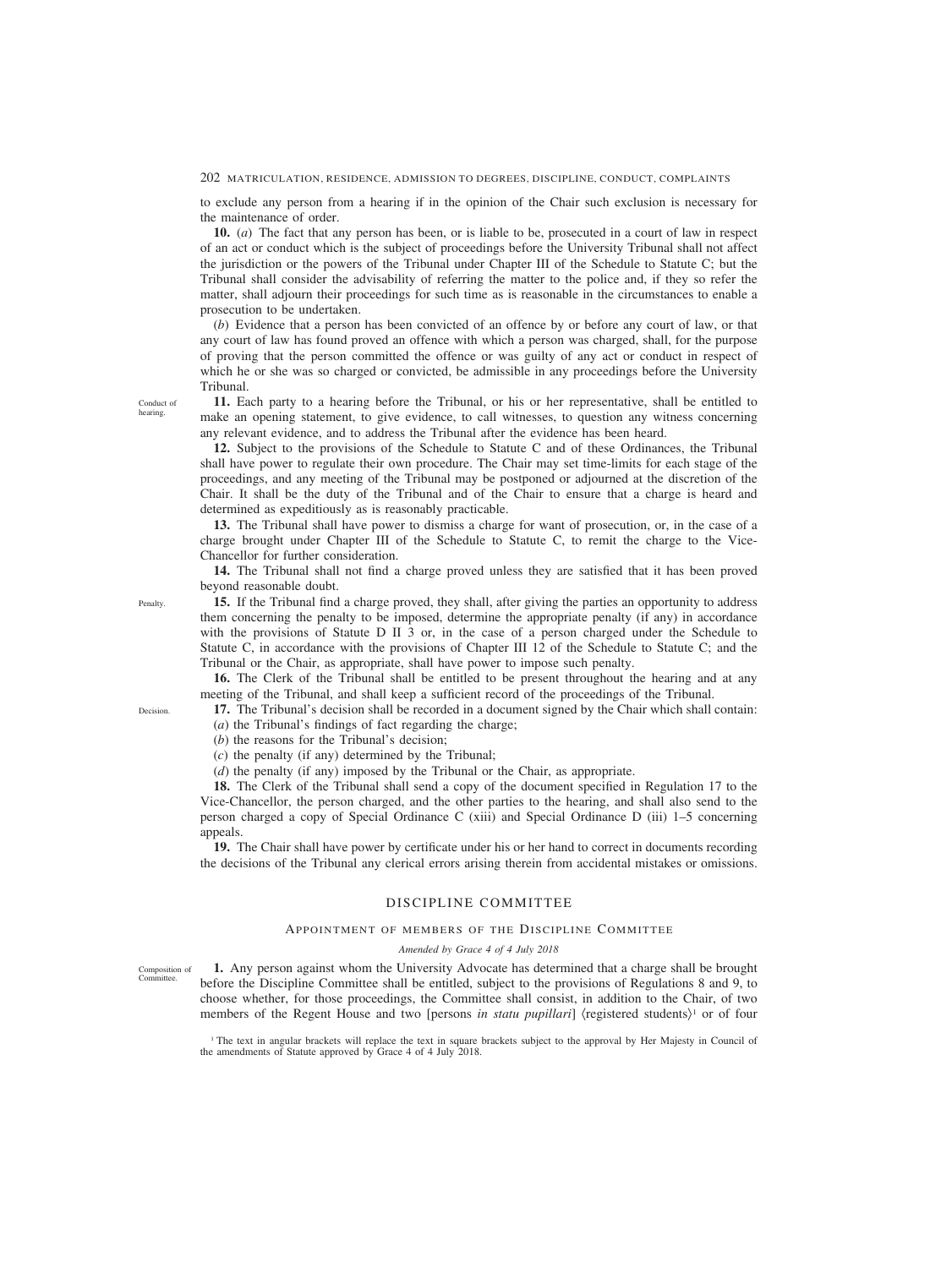members of the Regent House; provided that if, within seven days after notice of the charge, such person fails to notify his or her choice to the Secretary of the Committee, the Committee shall, subject to the provisions of Regulations 8 and 9, consist of the Chair, two members of the Regent House, and two [persons *in statu pupillari*]  $\langle$  registered students $\rangle$ .<sup>1</sup>

**2.** The Council shall maintain a panel, hereinafter referred to as panel (*a*), of persons who are Panels. eligible under Special Ordinance D (ii) 1 to serve as Chair of the Discipline Committee and who are willing to do so, and shall appoint in the Michaelmas Term in each year such number of persons as the Council may think fit, to serve as members of the panel for one year from 1 January following their appointment. No member of the Council shall be a member of panel (*a*).

**3.** The Council shall maintain a panel, hereinafter referred to as panel (*b*), of members of the Regent House who are prepared to serve as members of the Discipline Committee and the Discipline Board, and shall appoint up to twenty persons to the panel in the Michaelmas Term of each year, to serve for one year from 1 January following their appointment. No member of the Council or of the Septemviri shall be a member of panel (*b*).

**4.** The Council shall invite the Junior Combination Room Committee of each College, or if in any College there is no such Committee such other body as in the Council's opinion is the nearest equivalent to a Junior Combination Room Committee, to nominate, not later than the division of the Michaelmas Term in each year, one eligible member of the College for appointment by the Council to a panel, hereinafter referred to as panel (*c*), of [members of the University *in statu pupillari*] (registered students)<sup>1</sup> to serve as members of the Discipline Committee and the Discipline Board. An eligible member of the College shall be a [member of the College *in statu pupillari*] (registered student)<sup>1</sup> who is willing to serve on panel (*c*) and who is keeping terms by residence or, having kept the number of terms required, is pursuing a course of study or research in the University. Not later than the last day of the Michaelmas Term in each year the Council shall announce the names of the persons whom they have appointed members of panel (*c*). The persons appointed shall serve for one year from 1 January following their appointment; provided that if a member ceases to be an eligible member of a College as defined in this regulation, he or she shall cease to be a member of panel (*c*).

**5.** The Chair of the Discipline Committee shall be appointed by the Vice-Chancellor from among chair. those members of panel (*a*) who are able and willing to act as Chair for a particular case. If subsequently the Chair so appointed is unable or unwilling to act, the Vice-Chancellor shall appoint another member of panel (*a*) to act as Chair for that case.

**6.** The Secretary of the Committee shall, on the instructions of the Chair for the particular case, Appointment of send written notice to all members of panel (*b*) and, when appropriate, of panel (*c*), informing them of the dates and times the Chair is available to attend a hearing, and requiring them to indicate, not later than 5 p.m. on the fourth day after the day on which the notice is despatched, whether they are able and willing to serve on any of those dates. The Chair shall then appoint the other members of the Committee in accordance with the provisions of Regulation 1 by causing lots to be drawn from among those members of panel (*b*) and, when appropriate, of panel (*c*) who have informed the Secretary of the Committee that they are able and willing to serve; and the Secretary of the Committee shall thereupon inform the persons appointed of the charge or charges to be heard and the name and College of the person charged and the location of the hearing. The Chair shall in like manner appoint up to three reserve members of the Committee from panel (*b*) and, when appropriate, up to three from panel (*c*) who shall be required to be available to attend the hearing so that lots may be drawn from among them if it becomes necessary to replace any member or members of the Committee who have failed to attend or who have otherwise become unable or unwilling to serve or against whose membership the Chair has under Regulation 7 allowed an objection. No member of the Committee shall be replaced after the commencement of the proceedings.

**7.** A person charged before the Committee shall be entitled to object for good cause to any member appointed to serve on the Committee for those proceedings. The Chair alone shall rule on any such objection and her or his decision shall be final.

**8.** If at the commencement of the hearing the Chair is unable under the provisions of Regulation 6 to appoint the appropriate number of members of the Committee from panel (*b*) or panel (*c*), he or she shall appoint such number of members from the appropriate panel as may be needed to fill the

the Committee.

<sup>&</sup>lt;sup>1</sup> The text in angular brackets will replace the text in square brackets subject to the approval by Her Majesty in Council of the amendments of Statute approved by Grace 4 of 4 July 2018.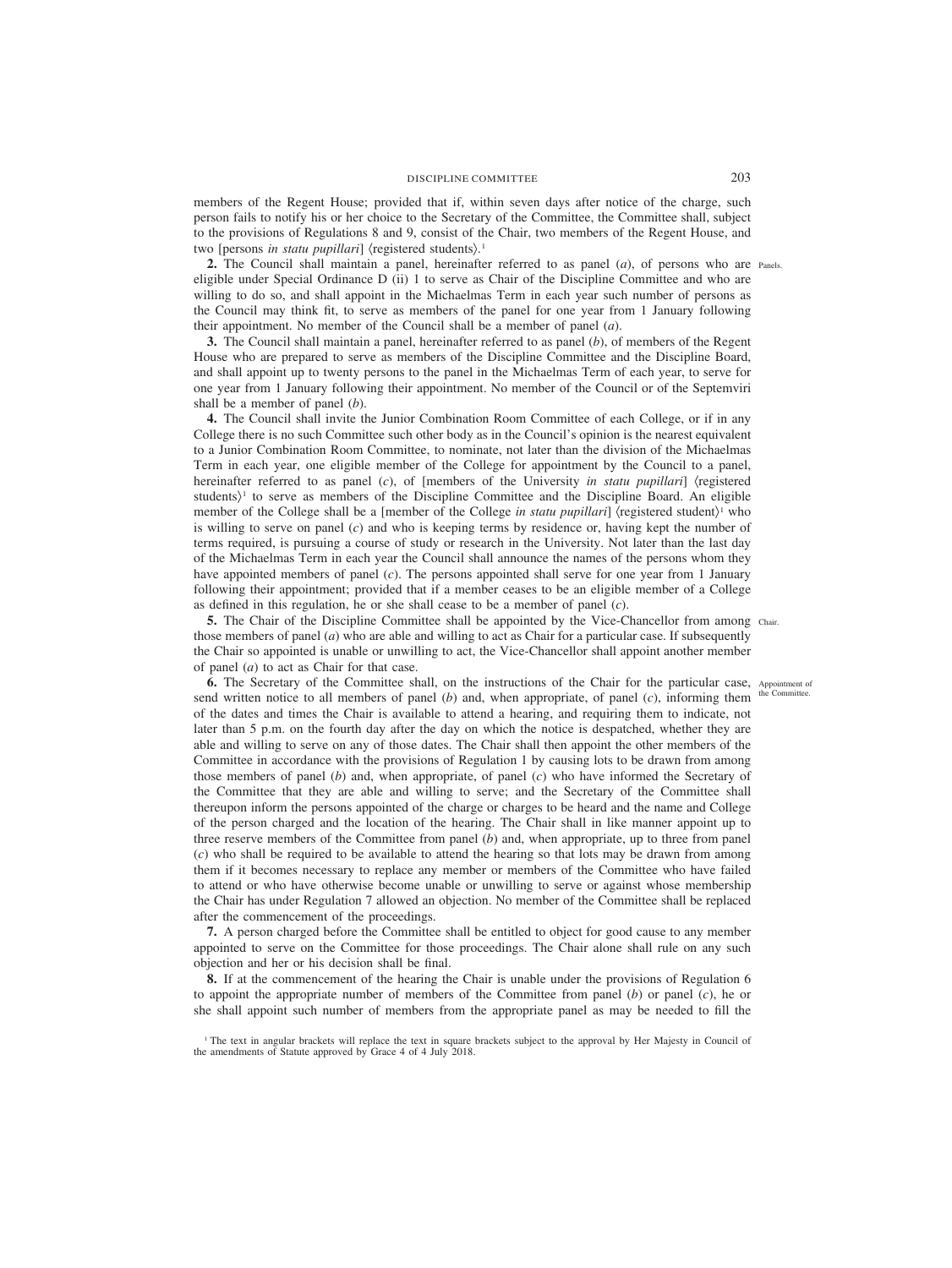vacant place or places; provided that, if in the Chair's judgement the appointment of a member or members from panel (*c*) cannot be achieved without undue delay, the Chair shall be empowered to appoint a member or members from panel (*b*) to fill the vacant place or places.

**9.** If on any occasion there are insufficient members of panel (*b*) or panel (*c*) who are able and willing to serve as members of the Committee, the Vice-Chancellor shall appoint the appropriate number of members of the Regent House to fill the vacant places on the Committee.

## RULES OF PROCEDURE

**1.** The Secretary of the Discipline Committee shall send to any person charged before the Committee written notice of (*a*) the complaint against her or him, and (*b*) the date, time, and location of the Committee hearing, and shall draw attention to the provisions of the regulations for the appointment of members of the Committee whereby the person charged is entitled to choose the composition of the Committee. Copies of such notice shall be sent to the complainant and to the Head of the College of the person charged.

**2.** The Committee may sit either in public or in private at the discretion of the Chair except that, when the person charged requests that it shall sit in private, the Chair shall normally so decide. If the Committee sits in private, the following shall be entitled to be present: the person charged, her or his Tutor (or a deputy appointed by the Tutor), the Head of her or his College (or a deputy appointed by the Head), the University Advocate, the complainant, and any person appointed to represent the person charged, the complainant, or the University Advocate.

**3.** Whether the Committee sits in public or in private, it may proceed in the absence of any of the persons entitled to be present and, notwithstanding Regulation 2, the Chair shall have power to exclude any person if in the opinion of the Chair such exclusion is necessary for the maintenance of order.

**4.** The Chair shall not impose under Statute D (ii) 15 any fine exceeding £175.

**5.** The Committee shall not find a charge proved unless it is satisfied that the charge has been proved beyond reasonable doubt.

**6.** Any penalty imposed by the Committee shall have immediate effect; provided that the Chair of the Committee and the Chair of the Septemviri shall each have power to suspend the imposition of a penalty until the conclusion of the proceedings by the Septemviri of any appeal against a decision of the Committee.

**7.** Any person who appeals to the Discipline Committee shall notify the Registrary in writing. Such notice shall specify the grounds of the appeal and shall state whether the appeal is in respect of the whole or in respect of any specified part of the finding of the Discipline Board. Except with the leave of the Discipline Committee, the appellant shall not be entitled in the proceedings of an appeal to rely on any grounds of appeal not specified in the notice of appeal.

# DISCIPLINE BOARD

### *Amended by Grace 4 of 4 July 2018*

**1.** A panel, called the Discipline Board, shall be established under the provisions of Special Ordinance D (ii) 9 and shall, except as provided in Regulations 6 and 7, consist of a Chair, one member of the Regent House, and one [member of the University *in statu pupillari*] (registered student).1 Two members of the Discipline Board shall constitute a quorum. Every finding of the Board and every decision on penalty shall require the concurrence of at least two members of the Board.

**2.** The Chair and a Deputy Chair, both of whom shall be legally qualified members of the Senate, shall be appointed by the Vice-Chancellor in the Michaelmas Term in each year to serve for one year from 1 January following their appointment.

**3.** The Chair of the Discipline Board shall as soon as may be convenient in the Lent Term appoint the other two members of the Board to serve until 31 December following their appointment by causing lots to be drawn from among the members of panel (*b*) and panel (*c*) for the Discipline Committee.

**4.** A person charged before the Board shall be entitled to object for good cause to any member of the Board. The Chair alone shall rule on any such objection and her or his decision shall be final.

<sup>1</sup> The text in angular brackets will replace the text in square brackets subject to the approval by Her Majesty in Council of the amendments of Statute approved by Grace 4 of 4 July 2018.

Admission to hearing.

Summons.

Conduct of hearing

Penalty to have immediate effect.

Appeals.

Composition of Board.

Chair and Deputy Chair.

Appointment of Board.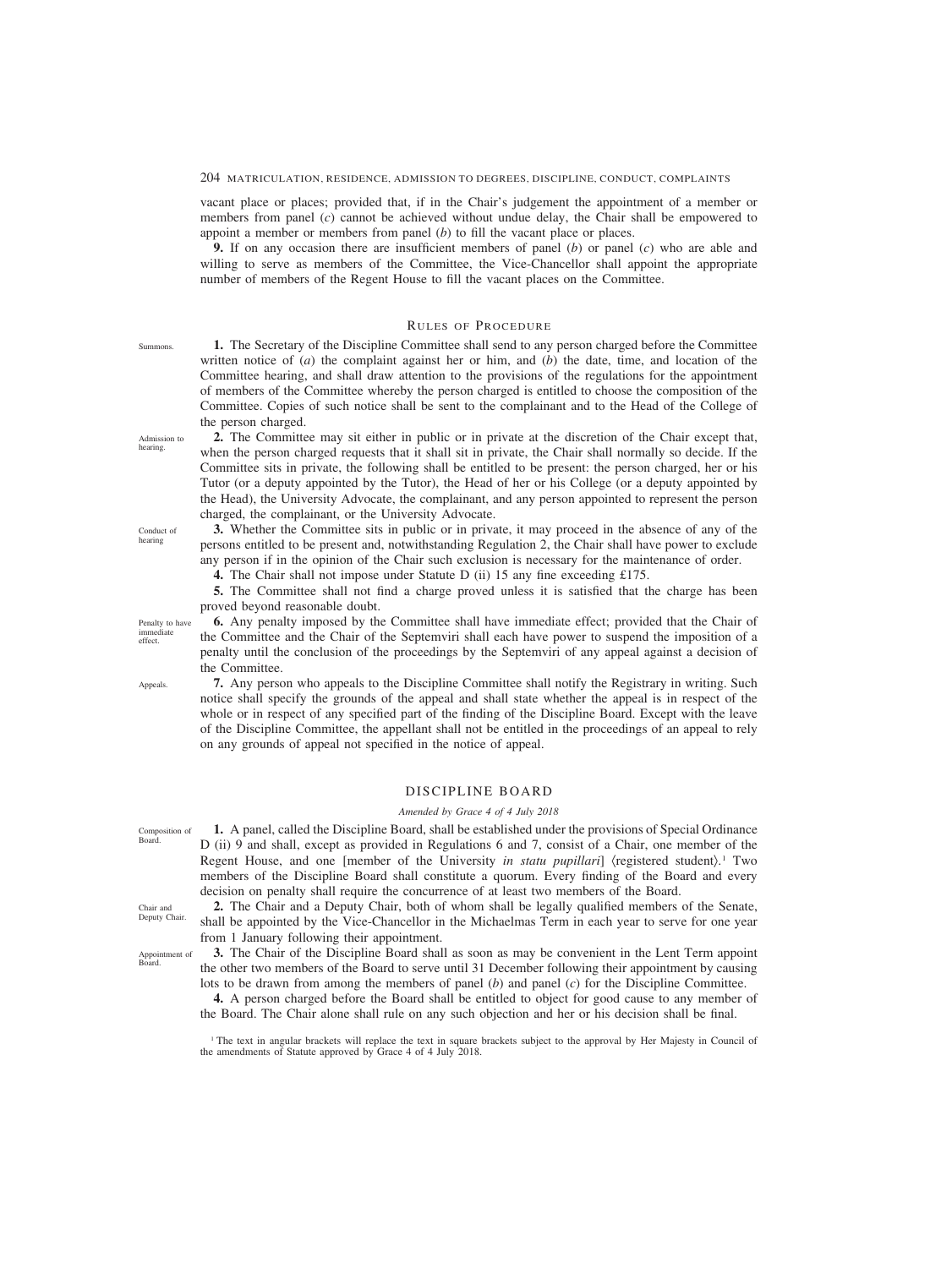**5.** The Deputy Chair shall act in place of the Chair on any occasion when the Chair is unable or unwilling to act. If any member of the Board other than the Chair is unable or unwilling to serve for the proceedings of a particular case, or if the Chair allows an objection under Regulation 4 to a member of the Board other than the Chair, the Chair shall appoint by lot a member of the appropriate panel to replace such member.

**6.** If the Chair is able to appoint only one of the other members of the Board in accordance with these regulations, the Board shall proceed as a Board of two members.

**7.** If the Chair is unable to appoint any other member of the Board in accordance with these regulations the Chair alone shall constitute the Board and shall, notwithstanding the provisions of Regulation 1, have power to exercise any of the powers of the Board.

**8.** The Registrary, or a duly appointed deputy, shall be Secretary of the Discipline Board.

**9.** When the University Advocate determines that a charge shall be heard by the Discipline Board, Notice of he or she shall send to the Secretary of the Board, for service on the person charged,

- (*a*) a notice informing the person charged of the breach or offence he or she is alleged to have committed and stating the amount of any fine (not exceeding £175) and of any order for compensation (not exceeding £250) which the University Advocate would consider appropriate if the alleged breach were proved,
- (*b*) a statement of the facts which would be placed before the Discipline Board by or on behalf of the Advocate if the person charged did not appear before the Board.

**10.** The Secretary of the Board shall thereupon serve on the person charged copies of the notice and the statement sent by the University Advocate and shall in writing inform her or him of

- (*a*) the date, time, and place fixed for the hearing;
- (*b*) the powers of the Board, under Regulation 11 below, to adjudicate in the absence of the person charged.

The Secretary shall invite the person charged to state in writing

- (i) whether he or she admits the alleged breach or offence;
- (ii) whether he or she disputes the amount of the fine or compensation specified in the University Advocate's notice;
- (iii) whether he or she proposes to attend the hearing;

and, if the person charged does not propose to attend the hearing, shall invite her or him to submit in writing any facts which it is desired to draw to the attention of the Board.

**11.** If the Board is satisfied that the procedures prescribed in Regulations 9 and 10 have been carried conduct of out, it may proceed to hear and dispose of the case in the absence of the person charged, whether or not the Advocate is also absent; provided that hearing.

- (*a*) the Board shall not allow any statement of the facts to be made by or on behalf of the University Advocate other than the statement served on the person charged in accordance with Regulations 9 and 10;
- (*b*) the Board shall not impose a fine or order compensation exceeding the amounts specified by the University Advocate under Regulation 9(*a*);
- (*c*) the Board may adjourn the proceedings at any time and require the person charged to attend.

**12.** The Board may sit either in public or in private at the discretion of the Chair.

13. The Board shall have power when hearing a case at first instance to determine at any time, Reference to subject to the consent of the person charged, not to proceed with the hearing and to require the Committee. University Advocate to bring the charge and present the case before the Discipline Committee.

14. The Board shall not in respect of a single breach impose on any person a fine exceeding £175 Maximum fine. or order compensation exceeding £250.

**15.** Any person found by the Board when hearing a case at first instance to have committed a breach Appeals from of the general regulations for discipline or other offence against the discipline of the University shall, a decision if he or she wishes to appeal under Special Ordinance D (ii) 9 to the Discipline Committee, deliver to the Secretary of the Board, within twenty-eight days after notice of the decision of the Board, written application for leave to appeal.

**16.** Any penalty imposed by the Board shall have immediate effect; provided that the Chair of the Penalty to have Board and the Chair of the Discipline Committee shall each have power to suspend the imposition of inmediate a penalty until the conclusion of the proceedings by the Discipline Committee of any appeal against a finding of the Board.

cisions of the

Secretary. charge.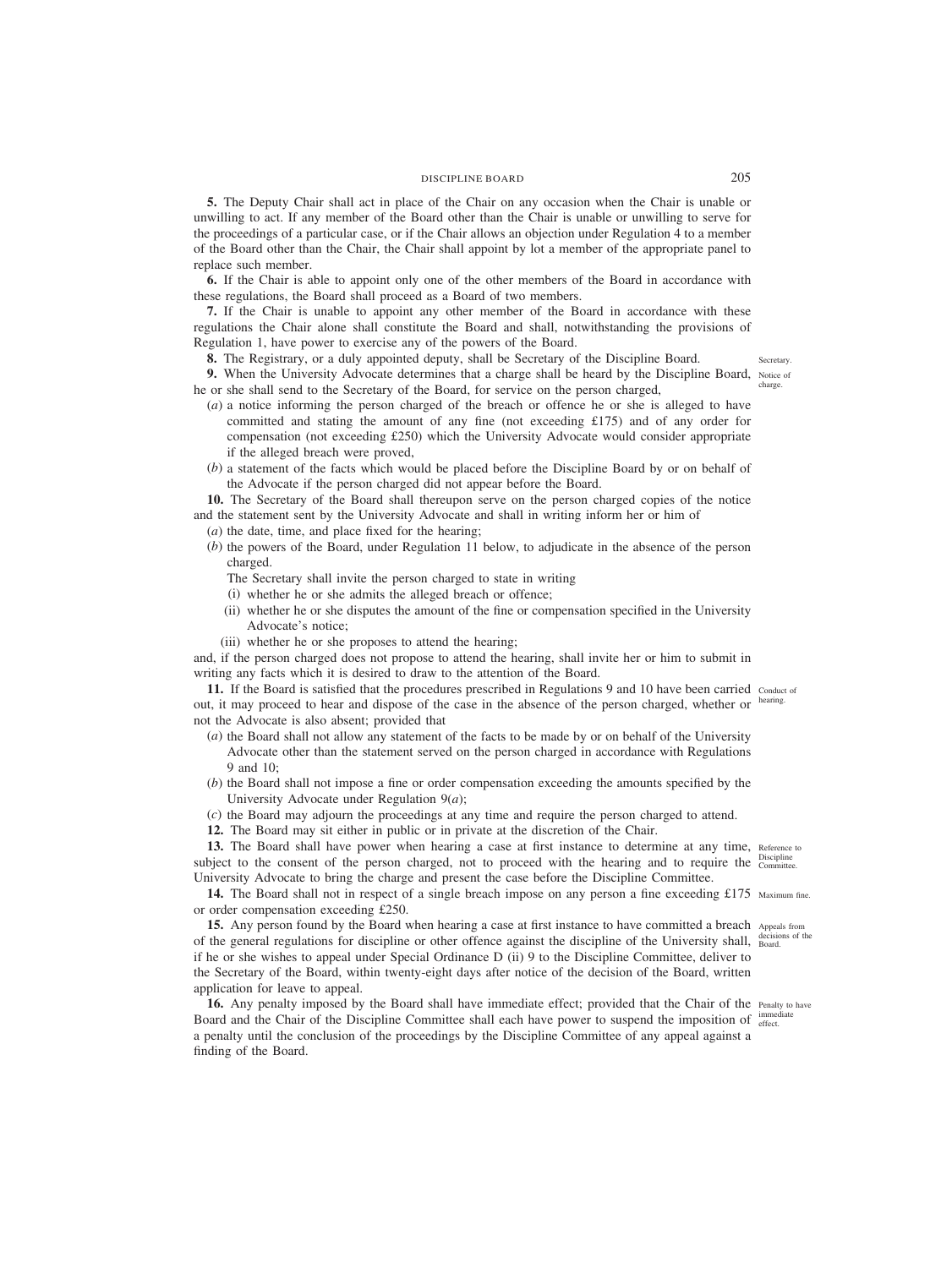Appeals to the Board.

**17.** As an appeal panel, the Discipline Board shall hear appeals by persons who come within the jurisdiction of the Discipline Committee under Special Ordinance D (ii) 3 and upon whom a University authority (other than the Discipline Committee) has, under Statute, or in accordance with an Ordinance or with a rule made under an Ordinance, imposed a penalty, provided that such a person has delivered to the Secretary of the Discipline Board, within twenty-eight days after notice of the penalty imposed by the University authority concerned, written notice of appeal to the Board; and the Board shall have power to quash the finding or to vary the penalty imposed within the limits of the power of the authority in question, and its decision shall be final.

**18.** If a person charged or an appellant appears before the Board, he or she may be represented at the proceedings only by a resident member of the Regent House or by a resident [member of the University *in statu pupillari*] (registered student)<sup>1</sup> or by a representative of Cambridge University Students' Union or the Graduate Union.

**19.** Except in so far as the procedure of the Board is determined under the provisions of Special Ordinance D (ii) and of these regulations, it shall be determined by the Chair.

# MEDICAL BOARDS

**1.** When a Medical Board is appointed to hear a case under Chapter IV 5 of the Schedule to Statute C,

(*a*) the competent authority concerned shall appoint a person to present the case to the Board;

(*b*) the Chair of the Board shall appoint a person to act as Secretary of the Board.

**2.** If after the commencement of proceedings a member of the Board becomes unable or unwilling to act, the Vice-Chancellor shall discharge the Board and a new Board shall be appointed in accordance with the provisions of Chapter IV 5 of the Schedule to Statute C.

**3.** The parties to a hearing before a Medical Board shall be:

(*a*) the person whose possible retirement on medical grounds is under consideration by the Board, hereinafter referred to as the person concerned;

(*b*) the person appointed to present the case to the Board.

**4.** The person concerned shall be entitled to be represented by another person, whether such person is legally qualified or not, in connection with and at any hearing by the Board.

**5.** The person appointed to present the case to the Board shall send to the Secretary of the Board a written statement of the case and any relevant medical evidence, and shall send with the statement any documents which it is proposed to produce and a list of all witnesses whom it is proposed to call, together with statements of the evidence that they are expected to give.

**6.** The Chair of the Board shall appoint a date, time, and place for a hearing by the Board. The Chair shall have power, if the circumstances require it, to cancel a hearing so arranged at any time before the commencement of the hearing, and to appoint a different date, time, and place.

**7.** When a hearing has been arranged, the Secretary of the Board shall not less than fourteen days (or such shorter period as may be agreed by the Secretary with the parties) before the date appointed for the hearing send notice of the hearing to the person concerned and to any representative appointed under Regulation 4. Such notice shall include:

(*a*) information and guidance concerning attendance at the hearing, the calling of witnesses and the bringing of documents, representation by another person, and written submissions;

(*b*) a statement of the case, together with the other information specified in Regulation 5.

**8.** It shall be the duty of the person presenting the case to make any necessary arrangements for the summoning of witnesses and the production of documents, and generally for the proper presentation of the case to the Board.

**9.** No additional witness or documentary evidence may be introduced by the person presenting the case, beyond those of which notice has been given under Regulation 5, without the consent of the Board, and such consent shall not be given save for good reason; if such late introduction is permitted, the person concerned shall be allowed an adjournment sufficient to enable him or her to consider the additional evidence and respond to it, and to introduce further evidence as appropriate.

<sup>1</sup> The text in angular brackets will replace the text in square brackets subject to the approval by Her Majesty in Council of the amendments of Statute approved by Grace 4 of 4 July 2018.

Parties.

Summons.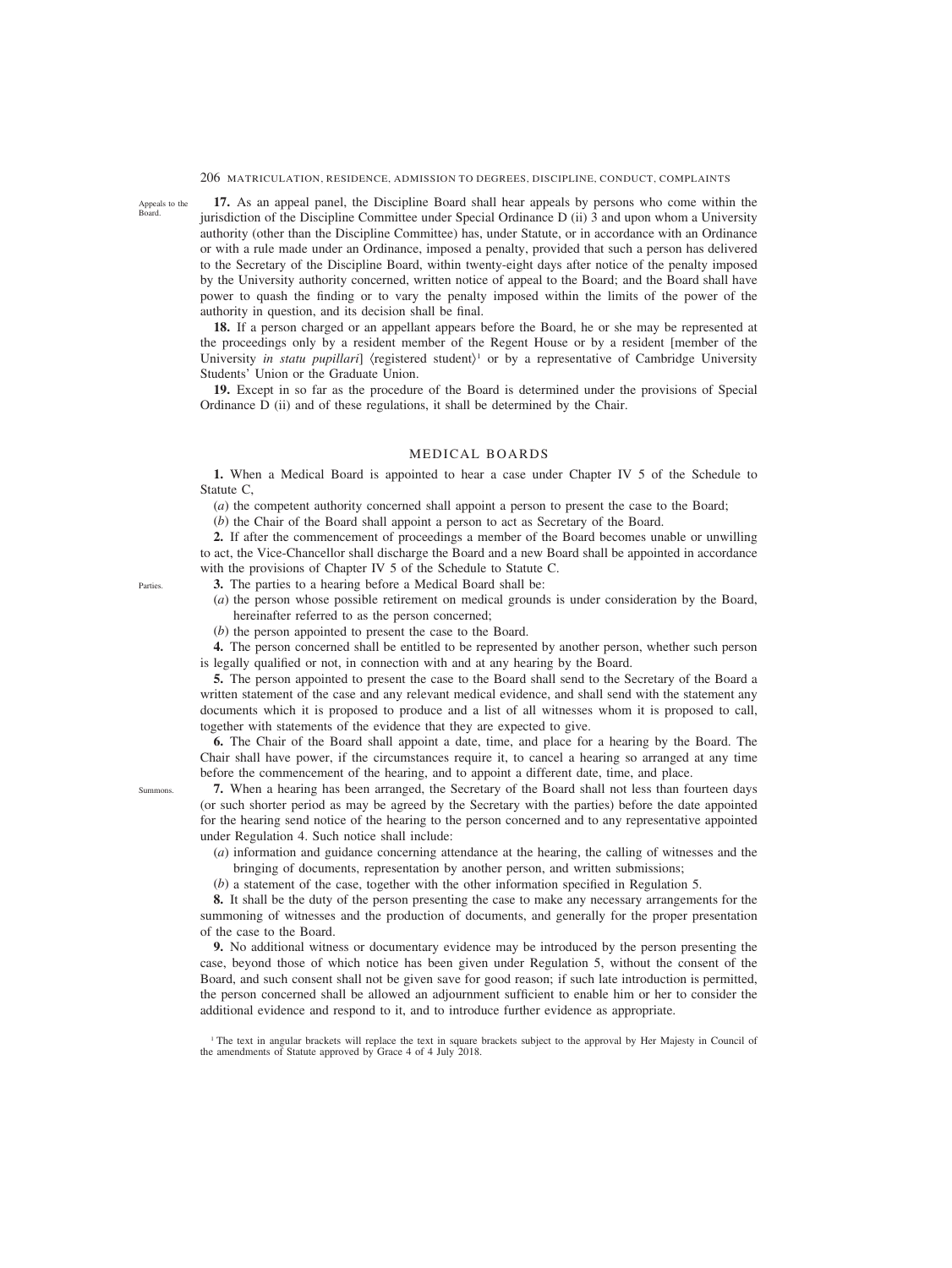# SEPTEMVIRI 2007

**10.** A case shall not be determined without an oral hearing at which the person concerned is entitled to be represented. Any hearing of or in connection with a case by a Medical Board shall take place *in camera*.

**11.** A Medical Board shall have power to proceed with a hearing in the absence of the person conduct of concerned or of his or her representative and, notwithstanding the provisions of Regulation 10, the Chair shall have power to exclude any person from a hearing if in the opinion of the Chair such exclusion is necessary for the maintenance of order.

**12.** Each party to a hearing before a Medical Board, or his or her representative, shall be entitled to make an opening statement, to give evidence, to call witnesses, to question any witness concerning any relevant evidence, and to address the Board after the evidence has been heard.

**13.** Subject to the provisions of the Schedule to Statute C and of these Ordinances, a Medical Board shall have power to regulate their own procedure, and any meeting of the Board may be postponed or adjourned at the discretion of the Chair. It shall be the duty of the Board and of the Chair to ensure that a case is heard and determined as expeditiously as is reasonably practicable.

**14.** A Medical Board shall not determine that any person's removal from office would be justified by reason of incapacity on medical grounds unless they are satisfied that the incapacity has been proved beyond reasonable doubt.

**15.** The Secretary of the Board shall be entitled to be present throughout the hearing and at any meeting of the Board, and shall keep a sufficient record of the proceedings of the Board.

**16.** The Board's decision shall be recorded in a document signed by the Chair which shall contain: Decision. (*a*) the Board's medical findings;

(*b*) the Board's other findings of fact;

(*c*) the reasons for the Board's decision.

**17.** The Secretary of the Board shall send a copy of the document specified in Regulation 16 to the person concerned, to his or her representative (if any), and to the person responsible for presenting the case to the Board, and shall also send to the person concerned a copy of Special Ordinance C (xiii) and Special Ordinance D (iii) 1–5 concerning appeals.

**18.** The Chair shall have power by certificate under his or her hand to correct in documents recording the decisions of the Board any clerical errors arising therein from accidental mistakes or omissions.

# SEPTEMVIRI

**1.** Except as provided by Special Ordinance D (i) 1–2 members of the Court of the Septemviri shall Appointment. be appointed as follows:

- (*a*) the Chair shall be appointed in the Michaelmas Term to serve for four years from 1 January following his or her appointment;
- (*b*) in each year three Septemviri shall be appointed in the Michaelmas Term to serve for two years from 1 January following their appointment.

**2.** The Registrary, or a deputy appointed by the Registrary, shall act as Clerk of the Septemviri.

**3.** Any person who wishes to institute an appeal to the Septemviri under the provisions of Statute Notice of D or Special Ordinance C (xiii) shall send to the Clerk of the Septemviri a notice in writing setting <sup>appeal.</sup> out the grounds of appeal and stating whether the appeal is in respect of the whole or in respect of any specified part of any finding of fact, decision, or sentence. In the proceedings of an appeal the appellant shall not be entitled, except with the leave of the Septemviri, to rely on any grounds of appeal not specified in the notice of appeal.

**4.** When an appeal to the Septemviri is instituted, the Chair of the Septemviri shall appoint a date, time, and place for the hearing of the appeal. The Chair shall have power, if the circumstances require it, to cancel a hearing so arranged at any time before the commencement of the hearing, and to appoint a different date, time, and place.

**5.** The parties to an appeal shall be:

(*a*) the appellant;

- (*b*) (i) in the case of an appeal against a decision of a competent authority under Chapter II of the Schedule to Statute C, the competent authority;
	- (ii) in the case of an appeal against a decision of the University Tribunal or any other University court, or of a Medical Board, or an appeal arising from proceedings before such a body, the University Advocate or other person who was responsible for presenting the case to the Tribunal or other body;

Parties.

hearing.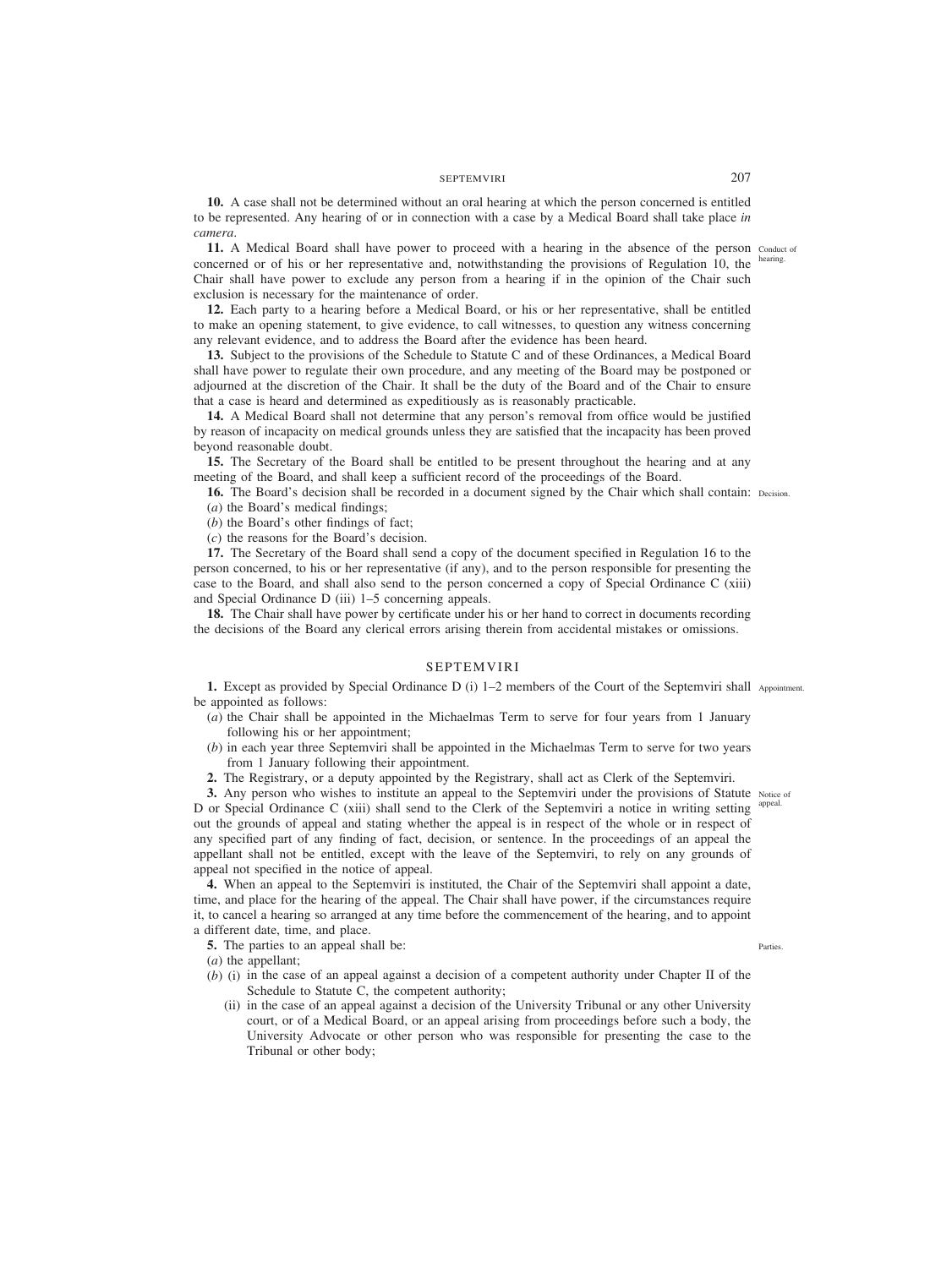- 208 MATRICULATION, RESIDENCE, ADMISSION TO DEGREES, DISCIPLINE, CONDUCT, COMPLAINTS
	- (iii) in the case of an appeal against a disciplinary decision of any other University authority, the authority concerned;
	- (iv) in the case of an appeal against any dismissal of a University officer otherwise than in pursuance of Chapters II, III, or IV of the Schedule to Statute C, the competent authority concerned;
	- (*c*) any other person added as a party by the Septemviri or by the Chair of the Septemviri, either on application or otherwise.
	- **6.** When a hearing has been arranged, the Clerk shall send to each party
	- (*a*) a notice of the hearing which shall contain information and guidance concerning attendance at the hearing, the bringing of documents, representation by another person, and the calling of fresh evidence;
	- (*b*) a copy of the notice provided by the appellant under Regulation 3.

**7.** Any party to an appeal shall be entitled to be represented by another person, whether such person is legally qualified or not, in connection with and at the hearing of the appeal.

**8.** An appeal shall not be determined without an oral hearing at which the appellant and his or her representative, if any, are entitled to be present.

**9.** The Septemviri may sit either in public or *in camera* at the discretion of the Chair, provided that if the appellant so requests they shall normally sit *in camera*. The Septemviri shall have power, if they think it appropriate in the circumstances, to hear appeals by two or more parties at the same hearing.

**10.** The Septemviri shall have power to proceed with a hearing in the absence of any of the persons entitled to be present and, notwithstanding the provisions of Regulation 8, the Chair shall have power to exclude any person from a hearing if in the opinion of the Chair such exclusion is necessary for the maintenance of order.

**11.** Each party to a hearing before the Septemviri shall be entitled to make a statement and to address the Septemviri; but witnesses may not be called save with the consent of the Septemviri. Leave to adduce fresh evidence, or to recall witnesses examined at first instance, shall be given only if the Septemviri are satisfied that it is necessary or expedient in the interests of justice.

**12.** Subject to the provisions of Statute D II, and Special Ordinance C (xiii) and Special Ordinance D (iii), and of these Ordinances, the Septemviri shall have power to regulate their own procedure. The Chair may set time-limits for each stage of the proceedings, and any meeting of the Septemviri may be postponed or adjourned at the discretion of the Chair. It shall be the duty of the Septemviri and of the Chair to ensure that any appeal is heard and determined as expeditiously as is reasonably practicable.

**13.** The Chair of the Septemviri shall not impose under Statute D II 15 any fine exceeding £175.

**14.** The Septemviri shall have power to allow or dismiss an appeal, or to dismiss an appeal for want of prosecution, or to remit an appeal for further consideration in accordance with the provisions of Special Ordinance C (xiii) 5.

**15.** The Clerk of the Septemviri shall be entitled to be present throughout the hearing and at any meeting of the Septemviri, and shall keep a sufficient record of the proceedings.

**16.** The decision of the Septemviri shall be recorded in a document signed by the Chair which shall contain:

(*a*) any findings of fact which differ from those reached by any other University authority which has previously considered the case;

(*b*) the reasons for the decision of the Septemviri;

(*c*) any penalty determined by them.

**17.** The Clerk of the Septemviri shall send a copy of the document specified in Regulation 16 to the Vice-Chancellor, the appellant, and the other parties to the appeal.

**18.** The Chair shall have power by certificate under his or her hand to correct in documents recording the decisions of the Septemviri any clerical errors arising therein from accidental mistakes or omissions.

# CONSIDERATION OF COMPLAINTS AND REQUESTS FOR REVIEW BY STUDENTS

## *Amended by Grace 4 of 4 July 2018*

**1.** The General Board shall publish and keep under review the following for the consideration of complaints and examination review by any [person who has matriculated as a student and is currently pursuing a course of study in the University, or is pursuing a course of study leading to the award of

Admission to hearing.

Conduct of hearing.

Decision.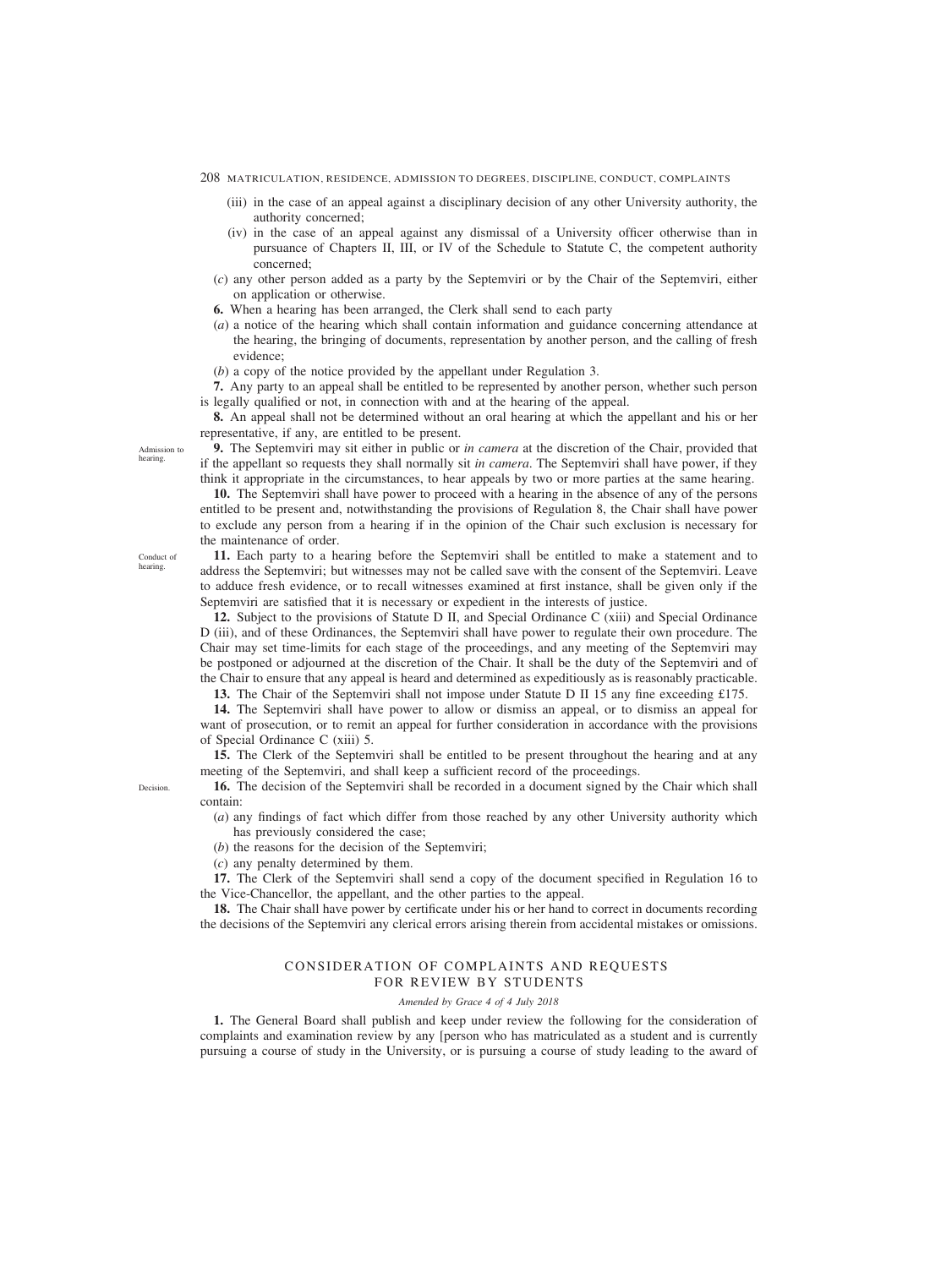a degree, diploma, or certificate of the University] (registered student),<sup>1</sup> or who held such student status at the time of the circumstances about which the complaint is being made:

(*a*) a procedure and explanatory notes for the review of examination results;

(*b*) a procedure and explanatory notes for investigating and determining complaints about the University's action or lack of action, or the provision of service by or on behalf of the University.

**2.** The General Board shall publish and keep under review a procedure and explanatory notes for the review of decisions made by such University bodies as shall be determined from time to time by the General Board.

**3.** The procedures under Regulation 1 shall include an informal local stage, a formal stage, and a review stage. During the formal stage, the matter shall be investigated and initial decisions (including whether the complaint should be considered under another procedure in accordance with Regulation 6) shall be taken by a University officer who may:

(*a*) require any member of the University to provide information and assistance;

(*b*) seek external advice and assistance.

**4.** The decision at the conclusion of the formal stage following investigation and at the review stage of the procedures under Regulation 1, and at the conclusion of the review procedure under Regulation 2, shall be taken by a University officer who is a member of the academic staff of the University.

**5.** The procedures under Regulations 1 and 2 shall be concluded by the issue of a letter to the student who brought the complaint or other matter which confirms, in accordance with guidance published from time to time by the Office of the Independent Adjudicator, that the University's internal procedures have been exhausted.

- **6.** The following shall not be considered under the procedures:
- (*a*) complaints or other matters concerning College provision;
- (*b*) complaints or other matters to which other University procedures apply unless otherwise determined by the relevant University officer under Regulations 3 or 4 above.

**7.** The University will act reasonably in considering complaints and other matters under the procedures, having regard to the individual circumstances of the case. Every effort will be made to ensure that all parties are treated with fairness and dignity. None of those carrying out the procedures will have any previous knowledge of the case or any material connection with any party to the complaint or other matter. In the event of a conflict of interest arising, the Vice-Chancellor shall have power to appoint other University officers to act in place of, and with the same powers as, those appointed under the procedures.

**8.** If a complaint or other matter is upheld, the University officer who is a member of academic staff under Regulation 4 shall be empowered to require any member of the University and/or any University institution to take such action as the University officer considers necessary. If the member of the University and/or University institution is unable or unwilling to act, the University officer may refer the matter to the competent authority for the institution concerned.

**9.** The Council and the General Board shall receive a report annually on the number, type, and outcomes of complaints and other matters considered under the procedures, together with any recommendations concerning those procedures.

# STUDENT COMPLAINT PROCEDURE

#### **1. Glossary of key terms**

**1.1.** In this procedure the following terms shall have the meanings set out below:

| Case Handler      | A member of OSCCA who determines whether a complaint is eligible to be investigated |
|-------------------|-------------------------------------------------------------------------------------|
|                   | and who conducts any subsequent investigation under the Formal Resolution stage     |
| Complainant       | A Registered Student who has made a complaint under this procedure                  |
| Complaint Officer | A trained member of academic staff who decides whether a complaint is upheld or     |
|                   | dismissed under the Formal Resolution stage                                         |

<sup>1</sup> The text in angular brackets will replace the text in square brackets subject to the approval by Her Majesty in Council of the amendments of Statute approved by Grace 4 of 4 July 2018.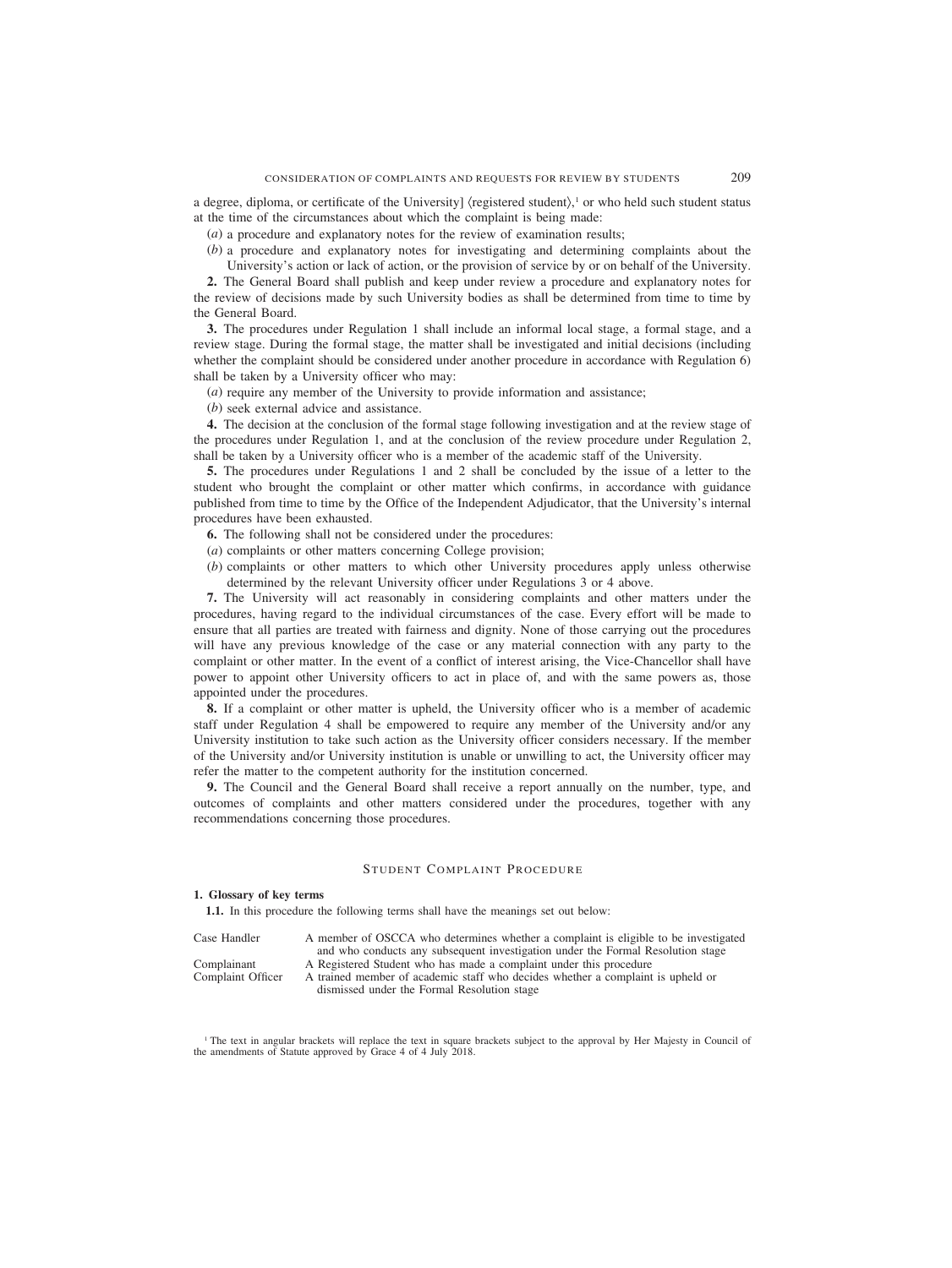| Completion of<br>Procedures Letter | A letter that confirms the end of the University's internal proceedings, following which, a<br>student may be able to raise a complaint with the Office of the Independent<br>Adjudicator                                                                                                                                                                 |
|------------------------------------|-----------------------------------------------------------------------------------------------------------------------------------------------------------------------------------------------------------------------------------------------------------------------------------------------------------------------------------------------------------|
| Institution                        | The body which the Complainant believes is responsible for the action or lack of action<br>or the provision of the service about which is the subject of the complaint including,<br>but not limited to: Faculties, Departments, non-School institutions, and administrative<br>offices within the Unified Administrative Service                         |
| OSCCA                              | The Office of Student Conduct, Complaints, and Appeals                                                                                                                                                                                                                                                                                                    |
| Registered Student                 | A person who has matriculated as a student and is currently pursuing a course of study<br>in the University; or any person pursuing a course of study leading to the award of a<br>degree, diploma, or certificate of the University; or a person who had such student<br>status at the time of the circumstances about which the complaint is being made |
| Responsible Officer                | The person authorized by the Institution to respond to complaints from Registered<br>Students concerning an action or lack of action, or a particular service under the Local<br><b>Resolution Stage</b>                                                                                                                                                  |
| Reviewer                           | A trained member of academic staff who decides whether a complaint is upheld or<br>dismissed under the Review Stage                                                                                                                                                                                                                                       |

#### **2. Scope and principles**

When does this procedure apply?

**2.1.** This procedure applies where a Registered Student wishes to express dissatisfaction, either about the University's action or lack of action, or the standard of service provided by or on behalf of the University. The University includes all Faculties, Departments, non-School institutions, and administrative offices within the Unified Administrative Service. The procedure has three stages: Local Resolution, Formal Resolution, and Review. **2.2.** This procedure also applies to Registered Students who wish to complain directly to the University about

a service provided by another organization on behalf of the University, for example, a placement provider.

**2.3.** This procedure cannot be used to make a complaint relating to the following:

(*a*) College provision, for which the student should consult the relevant College policies;

- (*b*) A decision made by an academic body regarding student progression, academic assessment or awards, for which the student should consult the examination review and examination allowances procedures;<sup>1</sup>
- (*c*) Complaints about the Students' Unions, which should be made to the Students' Union's own complaints procedure in the first instance;
- (*d*) Matters covered by other University procedures including but not limited to those concerning student discipline, student harassment and sexual misconduct, fitness to study and fitness to practise.<sup>2</sup>

**2.4.** The General Board shall approve and keep under review explanatory notes, to be read in conjunction with this procedure. Those notes shall include a policy on the use of personal information under this procedure.3 Before making a complaint, Complainants should read the procedure and the explanatory notes on the procedure. All Complainants are encouraged to seek support from a College Tutor, a member of the Students' Unions' Advice Service, or other advisor of the student's choosing.

**2.5.** A Complainant may be invited to attend a meeting under paragraph 3.2, 4.8, and 4.11 as part of this procedure. A Complainant who is invited to attend a meeting will be entitled to choose whether or not to attend the meeting and to be accompanied or represented by someone of the Complainant's choosing.

**2.6.** This procedure is an internal process and does not have the same degree of formality as proceedings in a court of law. It is not normally necessary or appropriate for Complainants or the University to be legally represented at any meetings that form part of the procedure except in exceptional circumstances.

**2.7.** This procedure can only be used by a Registered Student who has been affected by the subject matter of the complaint. Complaints should be made by Complainants themselves, although in limited circumstances the University will accept a request from a third party acting as the Complainant's authorized representative. In this circumstance, the University will communicate only with the authorized representative and therefore any reference in this procedure about communication to or from a Complainant includes the Complainant's authorized representative.

**2.8.** Group complaints can be submitted, but a group representative must be identified with whom the University will correspond and who will be responsible for liaising with the other Complainants. In such cases, references in this procedure to the 'Complainant' shall be construed as referring to more than one person. The University may separate group complaints where it considers that the issues raised impact Complainants differently or where Complainants are seeking different remedies.

**2.9.** Anonymous complaints will not normally be accepted, as this may limit the investigation and communication of the outcome. Exceptionally, an anonymous complaint may be considered if there is a compelling case, supported by evidence, for the matter to be investigated.

**2.10.** Complainants will not be disadvantaged for raising a valid complaint. The University will act reasonably in considering complaints under this procedure and decisions will be made fairly and transparently. The Responsible Officer, Case Handler, Complaint Officer, and Reviewer will have had no material involvement in the matters raised as part of the complaint or in the earlier stages of the procedure and will be independent and impartial.

<sup>2</sup> Discipline, see p. [193;](#page-27-0) procedure on student harassment and sexual misconduct, see p. [219;](#page-53-0) procedure to determine fitness to study, see p. [240;](#page-74-0) procedures to determine fitness to practise of preclinical and clinical medical students, see p[. 222;](#page-56-0) procedures to determine fitness to practise of preclinical and clinical veterinary students, see p. [230.](#page-64-0)

<sup>3</sup> These can be viewed at: https://www.studentcomplaints.admin.cam.ac.uk.

Advice, support, and guidance.

Who can use this procedure?

Principles and delegation.

<sup>1</sup> Examination review procedure, see p. [213;](#page-47-0) Review of decisions of University bodies procedure, see p. [216.](#page-50-0)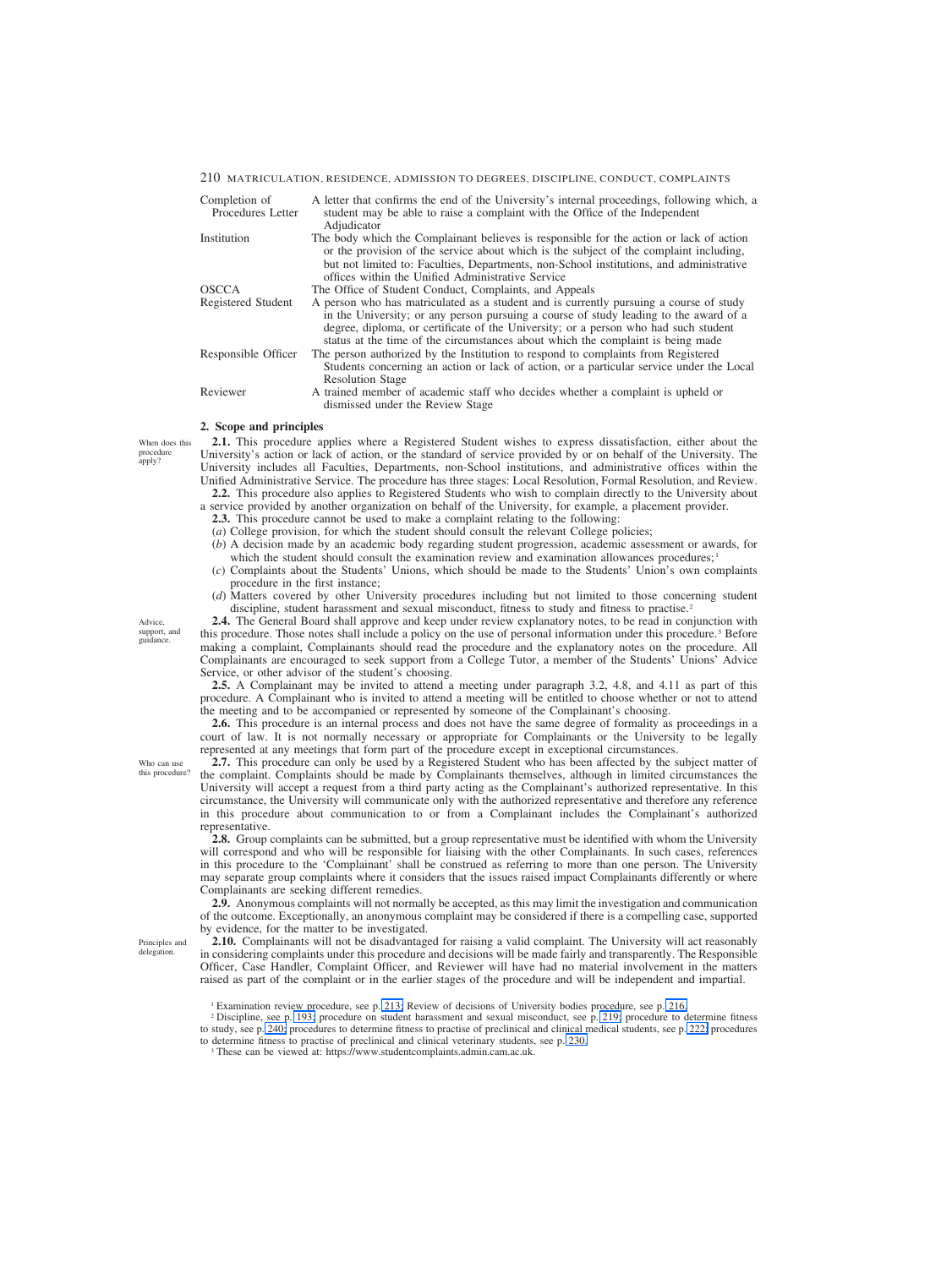**2.11.** Any reference in this procedure to a University officer or other named role includes a deputy appointed by that officer or role-holder to exercise the functions assigned to that officer under this procedure.

**2.12.** Complainants are required to raise a complaint as soon as possible and within the required timeframe Timeliness. (see paragraph 3.1, 4.1, and 5.1). Complaints or evidence submitted outside this timeframe will not be accepted unless there is a valid reason for delay, which will be judged on a case-by-case basis by the Responsible Officer, Case Handler, Complaint Officer, or Reviewer, as appropriate.

**2.13.** The University aims to process any formal complaint through Formal Resolution and any Review within 90 calendar days. The 90 calendar day timeframe requires Complainants to comply with any timescales set down in this Procedure. There will occasionally be circumstances when, for good reasons, the University will need to extend the timeframe and in these circumstances the Complainant will be notified and kept updated as to the progress of their complaint.

**2.14.** The University will only share the information and evidence submitted in a complaint with members of confidentiality. staff where it is strictly necessary in order to process, investigate, and consider the complaint. All information received from a Complainant will be handled sensitively and in accordance with the Policy on the use of personal information under the Student Complaint Procedure.

2.15. The Case Handler, Complaint Officer, or the Reviewer may terminate consideration of a complaint if it Frivolous or is considered to be frivolous or vexatious. If a complaint is terminated then the Complainant will be issued with <sup>vexatious</sup> complaints. a Completion of Procedures letter.

**2.16.** Complainants, their advisors, and staff of the University are required to communicate respectfully and Managing reasonably at all times whilst using the procedure. Abusive or threatening behaviour and language will not be behaviour. tolerated. If, following a warning, a Complainant behaves in an unacceptable manner, the Case Handler, the Complaint Officer, or the Reviewer may terminate the Complainant's request without further consideration. If a request is terminated then the Complainant will be issued with a Completion of Procedures letter.

2.17. When using this procedure, Complainants are encouraged to provide details and evidence of any disability Reasonable and/or any reasonable adjustments which may be appropriate in light of their disability. Where it may be helpful adjustments for and following the consent of the Complainant, an appropriately trained University staff member may be asked to *complainants*. provide a decision regarding reasonable adjustments.

#### **3. Local Resolution**

**3.1.** Complainants should raise complaints, in writing or in person, with the Institution concerned. It is expected that an issue will be raised as soon as possible and in any event within 28 days of it occurring. Students are normally informed of the name and contact details of the Responsible Officer to approach within handbooks or other written guidance. Where a Complainant is uncertain about the identity of the Responsible Officer, the complaint should be addressed to the person responsible for the management of the service which is the subject of the complaint, or the Head of the Institution.

**3.2.** The Responsible Officer should respond to the complaint in a timely manner and normally within 21 calendar days of its receipt. The response should be in writing where an investigation has taken place or where the complaint is submitted in writing and should include information about the next stage of the Procedure where the Complainant remains dissatisfied with the response. Where a response cannot be provided within 21 calendar days, the Responsible Officer will write to the Complainant within that period to indicate the reasons for delay and when a response is likely to be provided. The Responsible Officer may invite the Complainant to a meeting as part of an investigation, but is not obliged to hold such a meeting.

#### **4. Formal Resolution**

**4.1.** Where a Complainant is either dissatisfied with the outcome of the Local Resolution; or declines to engage with Local Resolution, or where Local Resolution is inappropriate as the issues raised are serious or systemic, the Complainant can raise a complaint under Formal Resolution with OSCCA. Complainants should raise a complaint by submitting the Formal Resolution form (available at https://www.studentcomplaints.admin.cam.ac.uk) within 28 days of either:

- (*a*) the Responsible Officer's response to the complaint; *or*
- (*b*) the matter of complaint first arising, where the Complainant reasonably considers Local Resolution is inappropriate.

**4.2.** The Case Handler shall determine on a case-by-case basis whether the period of 28 calendar days should run from a later date in recognition of a Complainant's further reasonable attempts at Local Resolution; or whether it is reasonable for the Complainant not to have attempted Local Resolution.

**4.3.** The complaint should set out the Complainant's concerns clearly and succinctly and provide evidence to substantiate the issues raised. Evidence may include independent medical evidence, reports by professionals, financial information, or witness statements.

**4.4.** A Case Handler from OSCCA will consider the submitted Complaint and will make one or more of the following determinations:

- (*a*) the complaint in whole or in part is eligible to be investigated using this procedure;
- (*b*) the complaint in whole or in part should be referred for consideration under an alternative procedure;
- (*c*) the complaint in whole or in part is ineligible to be considered by the University, for example because it is out of time, lacks substantive content, or is considered malicious, vexatious, or frivolous;
- (*d*) the Complainant should attempt Local Resolution before investigation of the complaint under this stage of the procedure.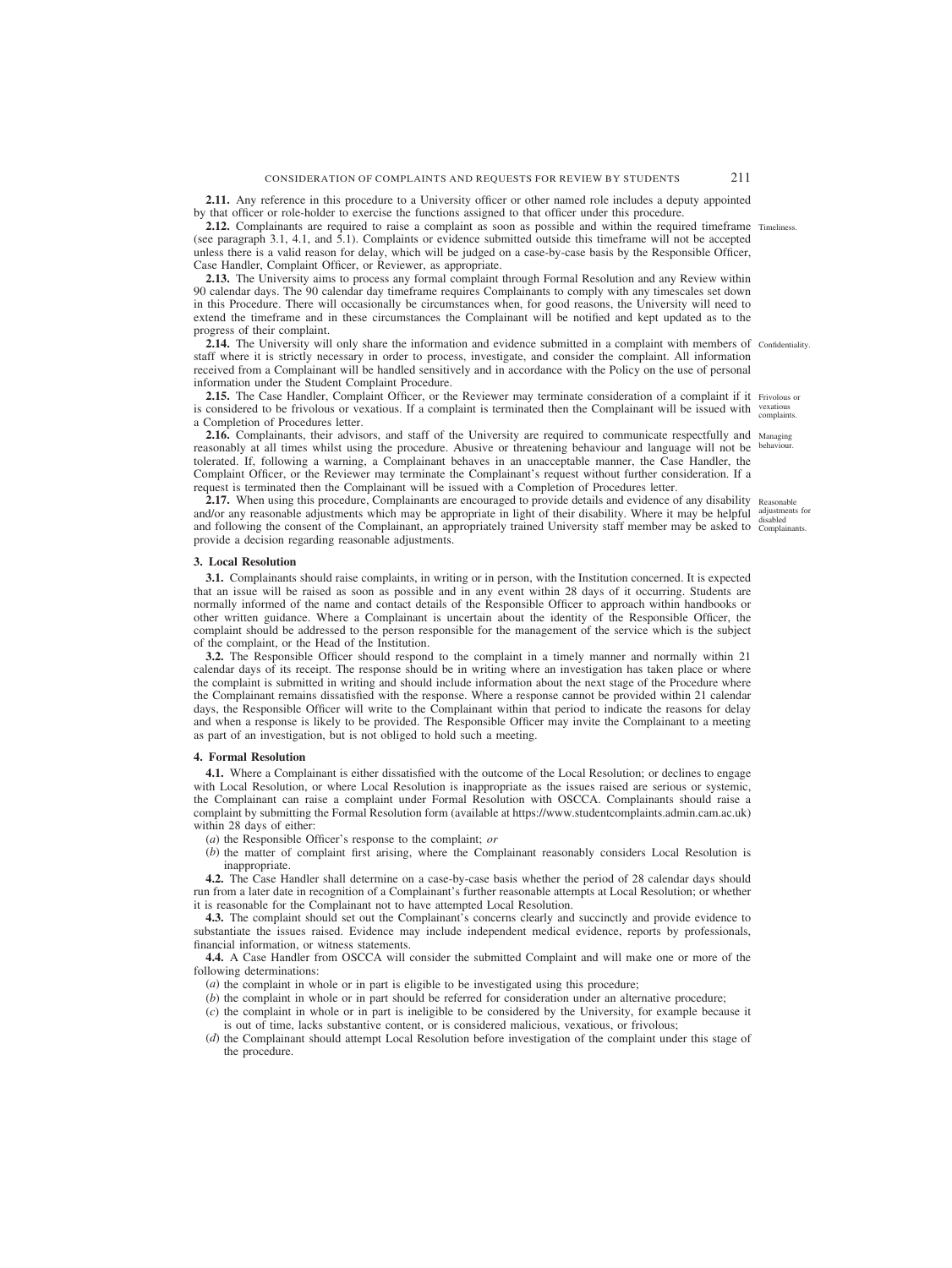**4.5.** Where a determination is made under paragraphs  $4.4(b)$ –(*d*), the reasons for this and information about the options available to the Complainant will be provided in writing within 7 calendar days. If the Complainant disagrees with the determination under paragraph 4.4, the reasons for the disagreement should be provided by the Complainant, in writing and within 7 calendar days of receiving the decision, to the Head of OSCCA who will review the determination within a further 14 calendar days. Where a complaint cannot be considered further by the University a Completion of Procedures letter will be issued. Where matters raised within the complaint would be more appropriately considered under alternative University procedures, the Case Handler will inform the Complainant about which matters will be considered under which procedure. In some circumstances, it may be necessary to suspend one procedure pending the completion of another.

**4.6.** Some requests may require the University to take swift action, for example where the issues raised have detrimental consequences for the Complainant's mental health or where external time limits apply, for example, in meeting regulatory requirements for the completion of courses. If this is the case, this procedure may be expedited.

**4.7.** Where a determination is made under paragraph 4.4(*a*) the Complainant will be informed and the Case Handler will conduct an investigation, requiring written statements and evidence from witnesses and Institutions concerning the events and applicable procedures, as appropriate.

**4.8.** A Case Handler may or may not meet individually with the Complainant, the Responsible Officer, or witnesses as part of the investigation, or collect further evidence, at the Case Handler's discretion and where the Case Handler believes it to be beneficial to do so.

**4.9.** The Case Handler shall prepare a report setting out the process that has been followed, the information that has been gathered, the conclusions that have been drawn, and any recommendations. The Case Handler should also consider whether mediation or conciliation might be effective at this stage.

**4.10.** Following investigation, the Case Handler will provide all of the materials to a Complaint Officer, appointed by the Case Handler from a panel of Complaint Officers maintained by the Council.

**4.11.** The Complaint Officer will consider all of the materials provided. In exceptional circumstances the Complaint Officer may request further written statements, hold a meeting with any individual involved in the complaint, and/or hold a hearing. The Complainant will receive all of the materials considered by the Complaint Officer at least 7 calendar days an advance of any meeting or hearing.

**4.12.** Following consideration, the Complaint Officer will have the power to make one or more of the following decisions:

- (*a*) that further steps should be taken to resolve the complaint informally (for example, through mediation with the agreement of both parties);
- (*b*) to uphold a complaint in whole or in part and where appropriate require such remedies as necessary;
- (*c*) to dismiss a complaint in whole or in part where it is found that:
	- (i) the University acted reasonably and in line with its procedures and written documentation; *and/or*
	- (ii) the substance of the complaint was not justified; *and/or*
	- (iii) the Complainant has not been substantively disadvantaged by any variation in the University's procedures or written documentation.

**4.13.** The Complainant will receive confirmation in writing of the Complaint Officer's decision, the reasons for the decision, and copies of the material considered by the Complaint Officer, normally within 45 calendar days of having submitted the Formal Resolution form.

**4.14.** Regardless of the decision made, the Complaint Officer may make observations and recommendations to Institutions for consideration following the outcome of a complaint.

#### **5. Review**

**5.1.** If a Complainant is dissatisfied following the Formal Resolution decision, the Complainant can submit a Request for Review form within 14 calendar days of the Formal Resolution decision being communicated. Alternatively, if the Complainant is dissatisfied with the decision but does not believe the reasons for the dissatisfaction would meet the grounds for a Review, the Complainant can request a Completion of Procedure letter.

**5.2.** The Review will not usually consider issues afresh or involve a further investigation. A Review can only be requested on the following grounds:

- (*a*) procedural irregularities that occurred during Formal Resolution, which were material or potentially material to the decision reached; *and/or*
- (*b*) the Formal Resolution decision is unreasonable, in that no reasonable person could have reached the same decision on the available evidence; *and/or*
- (*c*) the availability of new evidence, which materially impacts the complaint outcome and which, for valid reasons, could not have been submitted at an earlier stage.

**5.3.** If the request for Review has been made on the specified grounds and within the timeframe, as determined by OSCCA, OSCCA will appoint a Reviewer from a panel of Reviewers appointed by the Council to consider the request for Review. Where a request cannot be considered further by the University a Completion of Procedures letter will be issued.

**5.4.** The Reviewer will consider the Complainant's request, the information considered during Formal Resolution, the decision, and any new information. The Reviewer may request further information.

**5.5.** Following investigation, the Reviewer will have the power to either:

- (*a*) uphold the complaint in whole or in part and will require such remedies as necessary; *or*
- (*b*) dismiss the request for Review and confirm the Complaint Officer's decision.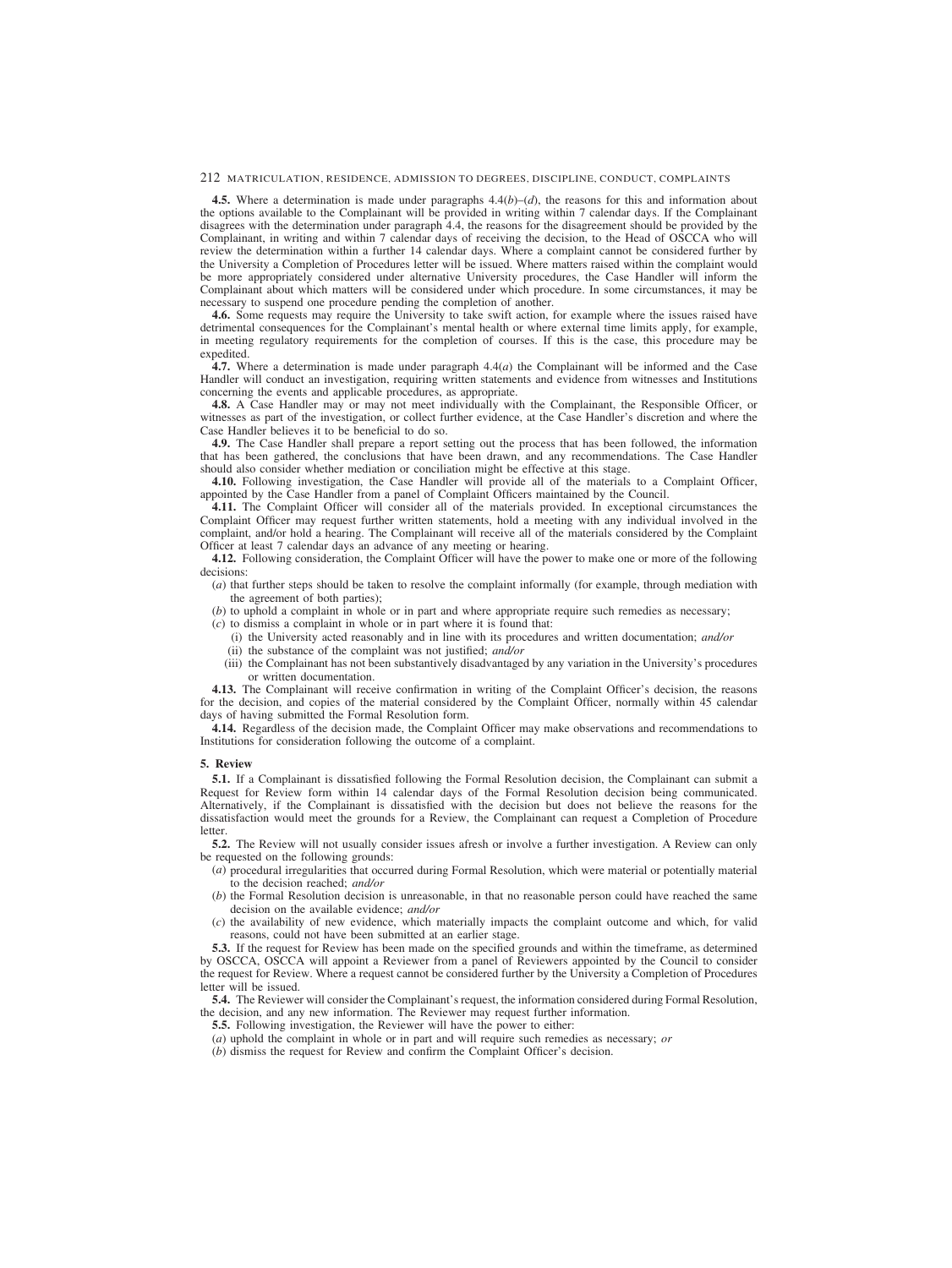<span id="page-47-0"></span>**5.6.** The Complainant will receive the Reviewer's decision and the reasons for the decision, in writing, normally within 28 calendar days of submitting the Request for Review form. This is the final stage of the University's internal process and therefore the Complainant will be issued with a Completion of Procedures letter.

#### **6. Reporting and monitoring**

**6.1.** OSCCA will monitor all complaints and decisions made under the procedure and will produce an annual report summarizing the anonymized decisions, remedies, and recommendations (including the implementation of these) made by Complaint Officers and Reviewers. Students' Unions' sabbatical officers will be invited to provide feedback on the annual report. The annual report will be submitted to the General Board's Education Committee.

# EXAMINATION REVIEW PROCEDURE

#### **1. Glossary of key terms**

**1.1.** In this procedure the following terms shall have the meanings set out below:

| Academic Judgement                   | The decision made by academic staff on the quality of the work itself or the criteria<br>being applied to mark the work, which is not a permitted ground of complaint or<br>appeal                                                                                                                               |
|--------------------------------------|------------------------------------------------------------------------------------------------------------------------------------------------------------------------------------------------------------------------------------------------------------------------------------------------------------------|
| Case Handler                         | Member of OSCCA or the Student Registry who determines whether a request is<br>eligible to be investigated and conducts any subsequent investigation under the<br>reconsideration of Examination Results stage                                                                                                   |
| Candidate                            | A student or former student who has taken a University examination                                                                                                                                                                                                                                               |
| Completion of<br>Procedures Letter   | A letter that confirms the end of the University's internal proceedings, following<br>which a student may be able to raise a complaint with the Office of the<br>Independent Adjudicator                                                                                                                         |
| <b>Examination Results</b>           | The final results of an examination that have been agreed by the Examining Body,<br>and subsequently provided to the Candidate, which may be by means of<br>publication on the Candidate's electronic student record                                                                                             |
| <b>Examination Review</b><br>Officer | A trained member of academic staff who decides whether a request for the<br>reconsideration of Examination Results is upheld or dismissed; for Candidates for<br>the degrees listed in the Schedule to this procedure, the trained member of<br>academic staff will be a member of the Board of Graduate Studies |
| Examining Body                       | The University body or bodies responsible for agreeing the Examination Results<br>(a board of Examiners, or a Degree Committee and/or the Board of Graduate<br>Studies, as appropriate)                                                                                                                          |
| <b>OSCCA</b>                         | The Office of Student Conduct, Complaints, and Appeals                                                                                                                                                                                                                                                           |
| Reviewer                             | A trained member of academic staff who considers a Review of the decision<br>following reconsideration of Examination Results under the Review Stage of the<br>procedure                                                                                                                                         |
| <b>Student Registry</b>              | Administrative department that manages aspects of student administration including<br>examination arrangements                                                                                                                                                                                                   |
| Tutor                                | The Candidate's College Tutor or equivalent officer                                                                                                                                                                                                                                                              |
| $\sim$<br>.                          |                                                                                                                                                                                                                                                                                                                  |

#### **2. Scope and principles**

2.1. This procedure applies where a Candidate submits a request for the reconsideration of Examination Results. When does this The procedure has two formal stages: Reconsideration of Examination Results; and Review (see Sections 4 and procedure 5). There is also an informal preliminary stage available for requests for the consideration of irregularities in the examination process from Candidates for examinations listed in the Schedule to the General Regulations for Examiners and Assessors<sup>1</sup> (see Section 3). apply?

**2.2.** The procedure allows for the reconsideration of Examination Results on the following grounds:

- (*a*) A procedural irregularity in the examination process that has adversely impacted on the Candidate's Examination Results;
- (*b*) Demonstrable bias or the perception of bias within the examination process;
- (*c*) (For Candidates for the degrees listed in the Schedule to this procedure) serious illness or other grave cause which has clearly impacted upon the examination itself and of which, for sufficient reason, the Examining Body was not aware.
- **2.3.** The procedure cannot be used for reconsideration of Examination Results relating to:
- (*a*) Arithmetical mark checks unless requested as a result of the permitted grounds; Candidates should liaise with their Tutor if they have informal questions about their marks;
- (*b*) Academic Judgement;
- (*c*) Teaching or supervision arrangements, complaints regarding which, if organized by the College should be submitted under the College's complaints procedure, or if organized by the University should be submitted under the Student Complaints Procedure.

**2.4.** The General Board shall approve and keep under review explanatory notes, to be read in conjunction with Advice, this procedure. Those notes shall include a policy on the use of personal information under this procedure.<sup>2</sup> Before  $\frac{\text{support}}{\text{midmost}}$ 

guidance.

<sup>2</sup> These can be viewed at: https://www.studentcomplaints.admin.cam.ac.uk.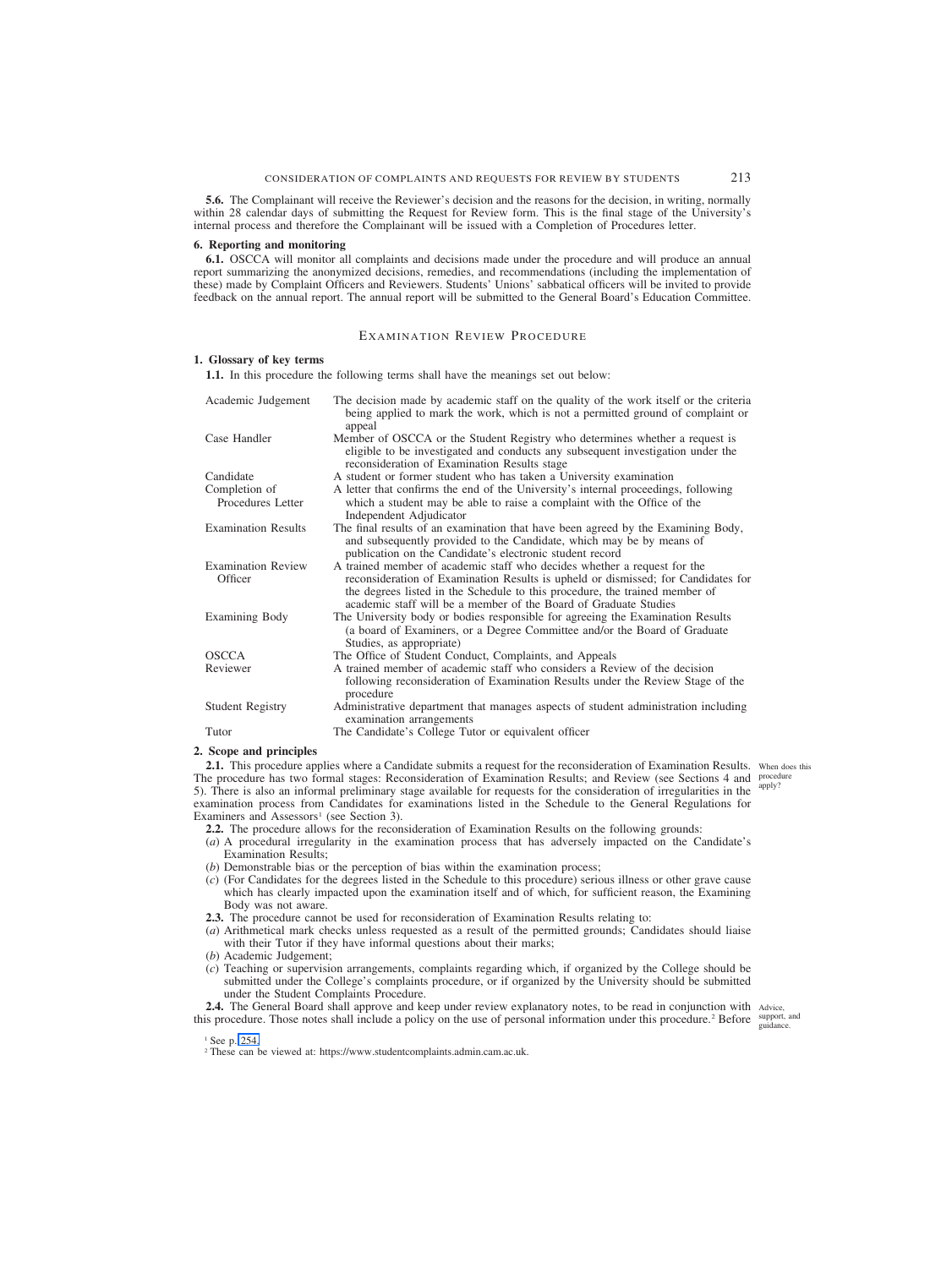requesting reconsideration of Examination Results, Candidates should read the procedure and the explanatory notes on the procedure. All Candidates are encouraged to seek support from a College Tutor, a member of the Students' Unions' Advice Service, or other advisor of the student's choosing. Candidates may also choose to discuss the matter informally with their Tutor. Requests for reconsideration of Examination Results should be made by Candidates themselves, although in limited circumstances the University will accept a request from a third party acting as the Candidate's authorized representative. In this circumstance the University will communicate only with the authorized representative and therefore any reference in this procedure about communication to or from a Candidate includes the Candidate's authorized representative.

**2.5.** This procedure is an internal process and does not have the same degree of formality as proceedings in a court of law. It is not normally necessary or appropriate for Candidates or the University to be legally represented at any meetings that form part of the procedure except in exceptional circumstances.

**2.6.** Candidates will not be disadvantaged for raising a valid request for reconsideration of Examination Results. The University will act reasonably in considering requests under this procedure and decisions will be made fairly and transparently. The Case Handler, the Examination Review Officer, and the Reviewer will have had no material involvement in the matters raised as part of the complaint or in earlier stages of the procedure and will be independent and impartial.

**2.7.** Any reference in this procedure to a University officer or other named role includes a deputy appointed by that officer or role-holder to exercise the functions assigned to that officer under this procedure.

**2.8.** Candidates are required to request a reconsideration of Examination Results as soon as possible and within 28 days of the Examination Results becoming available. A request for reconsideration of Examination Results or evidence submitted outside this timeframe will not be accepted unless there is a sufficient reason for delay, which will be judged on a case-by case basis by the Case Handler or the Reviewer, as appropriate.

**2.9.** The University aims to provide a written response concluding this procedure within 90 calendar days of receipt of a formal request for reconsideration of Examination Results (including any Review). The 90 calendar day timeframe requires Candidates to comply with any timescales set down in this procedure. There will occasionally be circumstances when, for good reasons, the Case Handler, Examination Review Officer, or Reviewer will need to extend the timeframe, and in these circumstances the Candidate will be notified and kept updated as to the progress of their request.

**2.10.** The University will only share the information and evidence submitted in a request for review with members of staff where it is strictly necessary in order to process, investigate, and consider requests made using this procedure. All information received from a Candidate will be handled sensitively and in accordance with the policy on the use of personal information under this procedure.

**2.11.** The Case Handler, the Examination Review Officer, or the Reviewer may terminate the reconsideration of Examination Results or Review if it is considered to be frivolous or vexatious. If a request is terminated then the Candidate will be issued with a Completion of Procedures letter.

**2.12.** Candidates, their advisors, and staff of the University are required to communicate respectfully and to behave reasonably at all times whilst using the procedure. Abusive or threatening behaviour and language will not be tolerated. If, following a warning, a Candidate continues to behave in an unacceptable manner, the Case Handler, Examination Review Officer, or the Reviewer may terminate the reconsideration of Examination Results or Review without further consideration. If a request is terminated then the Candidate will be issued with a Completion of Procedures letter.

**2.13.** When using this procedure, Candidates are encouraged to provide details and evidence of any disability and/or any reasonable adjustments which may be appropriate in light of their disability. Where it may be helpful and following the consent of the Candidate, an appropriately trained University staff member may be asked to provide a decision regarding reasonable adjustments.

#### **3. Review before the Examiners confirm the Examination Results (informal)**

**3.1.** This informal stage applies only to requests for the consideration of irregularities in the examination process received from Candidates for examinations listed in the Schedule to the General Regulations for Examiners and Assessors.<sup>1</sup>

**3.2.** Where a Candidate becomes aware of an irregularity, this should be reported within 5 calendar days of the examination to the Student Registry using the Representations to the Examiners form.

**3.3.** Where a form is received by the Student Registry, or the Student Registry becomes aware of an irregularity, it shall be communicated to the Chair of Examiners and considered by the Examiners at their final meeting. Following consideration, the Examiners shall take whatever action they think fit in the light of the representations. The consideration of the form and any action that has been taken will be recorded in the minutes of the Examiners' meeting.

**3.4.** The Chair of Examiners shall communicate the outcome of any review under this section of the procedure to the Student Registry who will confirm the outcome to the affected Candidates.

**3.5.** Due to the short timeframe between the examinations taking place and confirmation of the list of successful candidates, Candidates are not required to raise irregularities before receiving their Examination Results and may request reconsideration of Examination Results (Section 4 of this procedure) if the Examiners have not previously considered the matter under this informal stage.

<sup>1</sup> See p. 254.

Principles and delegation.

**Timeliness** 

Confidentiality.

Frivolous or vexatious complaints.

behaviour.

Managing

Reasonable adjustments for disabled Complainants.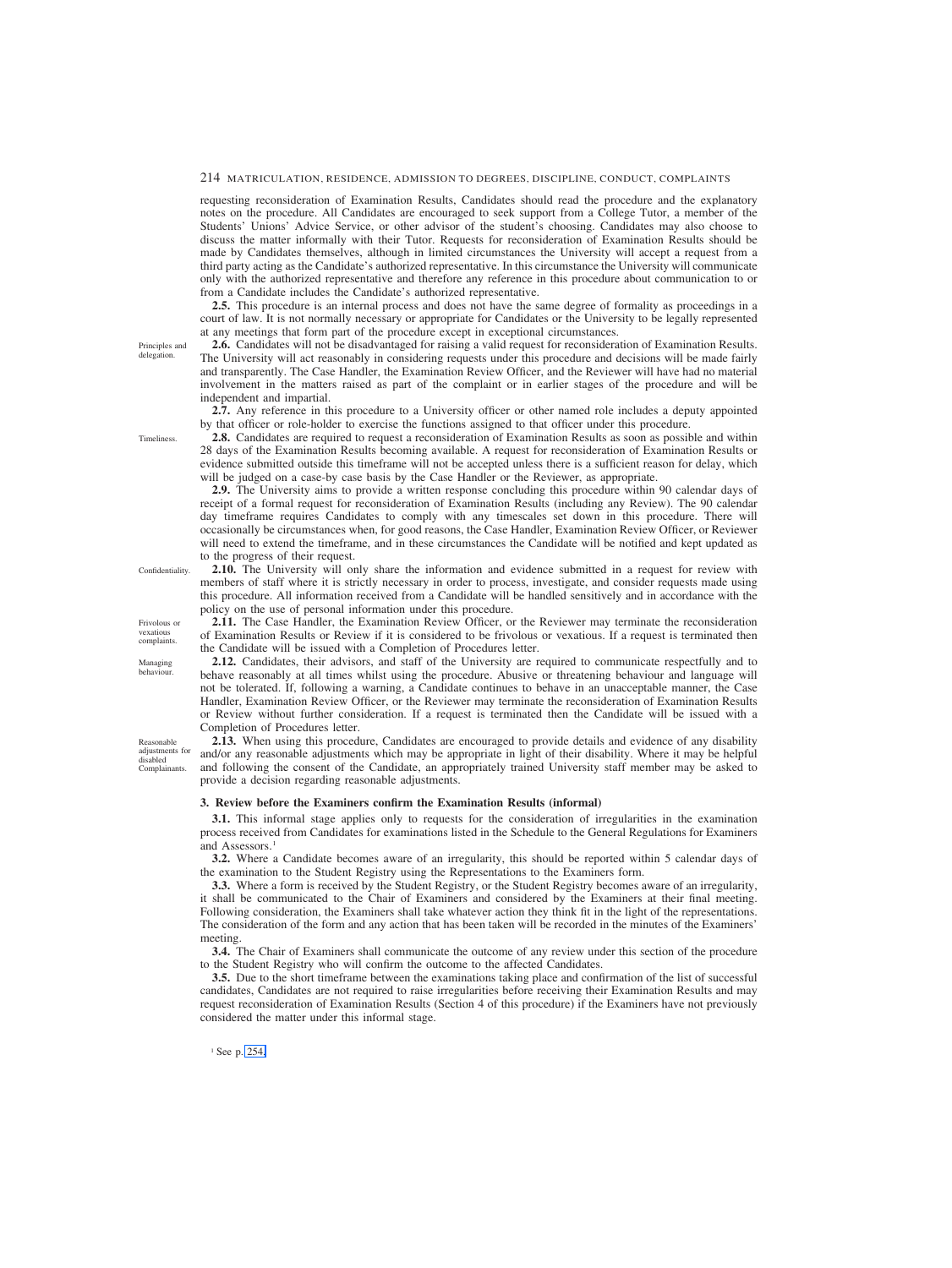#### **4. Reconsideration of Examination Results (formal)**

**4.1.** Candidates may request reconsideration of their Examination Results by submitting the Examination Review form to OSCCA within 28 calendar days of receiving notification of their Examination Results (which may be communicated via their electronic student record).

**4.2.** A Case Handler will consider the request and will make one or more of the following determinations:

(*a*) the request in whole or in part is eligible to be investigated using this procedure;

(*b*) the request in whole or in part should be referred to an alternative procedure;

 $(c)$  the request is ineligible to be considered by the University, for example because it is out of time, questions academic judgement, or is vexatious.

**4.3.** Where a determination is made under paragraphs 4.2(*b*) and (*c*), the reasons for this and information about the options available to the Candidate will be provided in writing within 7 calendar days. Where matters raised within the request would be more appropriately considered under alternative University procedures, the Case Handler will inform the Candidate about which matters will be considered under which procedure. In some circumstances, it may be necessary to suspend this procedure pending the completion of another.

**4.4.** If the Candidate disagrees with the determination under paragraph 4.2, the reasons for disagreement should be provided by the Candidate, in writing and within 7 calendar days of receiving the decision, to the Head of OSCCA who will review the determination within 14 calendar days. Where, in the opinion of the Head of OSCCA, a request cannot be considered further by the University a Completion of Procedures letter will be issued.

**4.5.** Some requests may require the University to take swift action, for example where the issues raised have detrimental consequences for the Candidate's mental health or where external time limits apply for example in meeting regulatory requirements for the completion of courses. If this is the case, this procedure may be expedited.

**4.6.** Where a determination is made under paragraph 4.2(*a*) the Candidate will be informed and the Case Handler will conduct an investigation, requiring a factual statement and any relevant evidence from the Chair of the Examining Body.

**4.7.** Following receipt of the evidence requested, the Case Handler will provide all of the materials to an Examination Review Officer, appointed by the Case Handler from a panel of Examination Review Officers appointed by the Examination and Assessment Committee or nominated by the Chair of the Board of Graduate Studies.

**4.8.** The Examination Review Officer will consider all of the materials provided. In exceptional circumstances the Examination Review Officer may request further written statements and/or will have discretion to hold a meeting or hearing.

**4.9.** Following consideration of all of the evidence and whether any of the grounds under paragraph 2.2 have been met, the Examination Review Officer will have the power to make one or more of the following decisions:

- (*a*) for Candidates for the degrees listed in the Schedule to this procedure, uphold the Candidate's request where at least one of the grounds has been met and refer the matter to the Board of Graduate Studies for reconsideration in accordance with the Board's written rules and guidance;
- (*b*) uphold the Candidate's request where at least one of the grounds has been met and refer the matter back to the Examining Body for reconsideration in accordance with the Examining Body's written rules and guidance, or require the Examining Body to re-examine the Candidate in conditions considered appropriate to the Examination Review Officer including:
	- (i) to require the Examining Body to examine or re-examine the Candidate;
	- (ii) to require new Examiners to re-examine the Candidate;
	- (iii) to permit the Candidate to submit a revised dissertation or other assessment;
	- (iv) to require one or more additional Examiners to make an independent report or reports on the work submitted by the Candidate;
	- (v) to require the Examining Body to set the Candidate new examination papers or other assessments.

(*c*) dismiss the Candidate's request where it is found that none of the grounds under has been met.

**4.10.** The Candidate will receive confirmation in writing of the decision, the reasons for the decision, and copies of the evidence considered by the Examination Review Officer, normally within 45 calendar days of having submitted the Examination Review form.

**4.11.** Regardless of the decision made, the Examination Review Officer may make observations and recommendations to the Examining Body for consideration following the outcome of a review of Examination Results.

#### **5. Review (formal)**

**5.1.** If a Candidate remains dissatisfied following the decision of the Examination Review Officer, the Candidate can submit a Request for Review form within 14 calendar days of the decision being communicated. Alternatively, if the Candidate is dissatisfied with the decision but does not believe the reasons for the dissatisfaction would meet the grounds for a Review under paragraph 5.2, the Candidate can request a Completion of Procedures letter.

**5.2.** The Review will not usually consider issues afresh or involve a further investigation. A Review can only be requested on the following grounds:

- (*a*) procedural irregularities that occurred during the reconsideration of Examination Results which were material or potentially material to the decision reached; *and/or*
- (*b*) the Examination Review Officer's decision (and/or that of the Board of Graduate Studies under paragraph  $4.9(a)$ ) is unreasonable, in that no reasonable person or body could have reached the same decision on the available evidence; *and/or*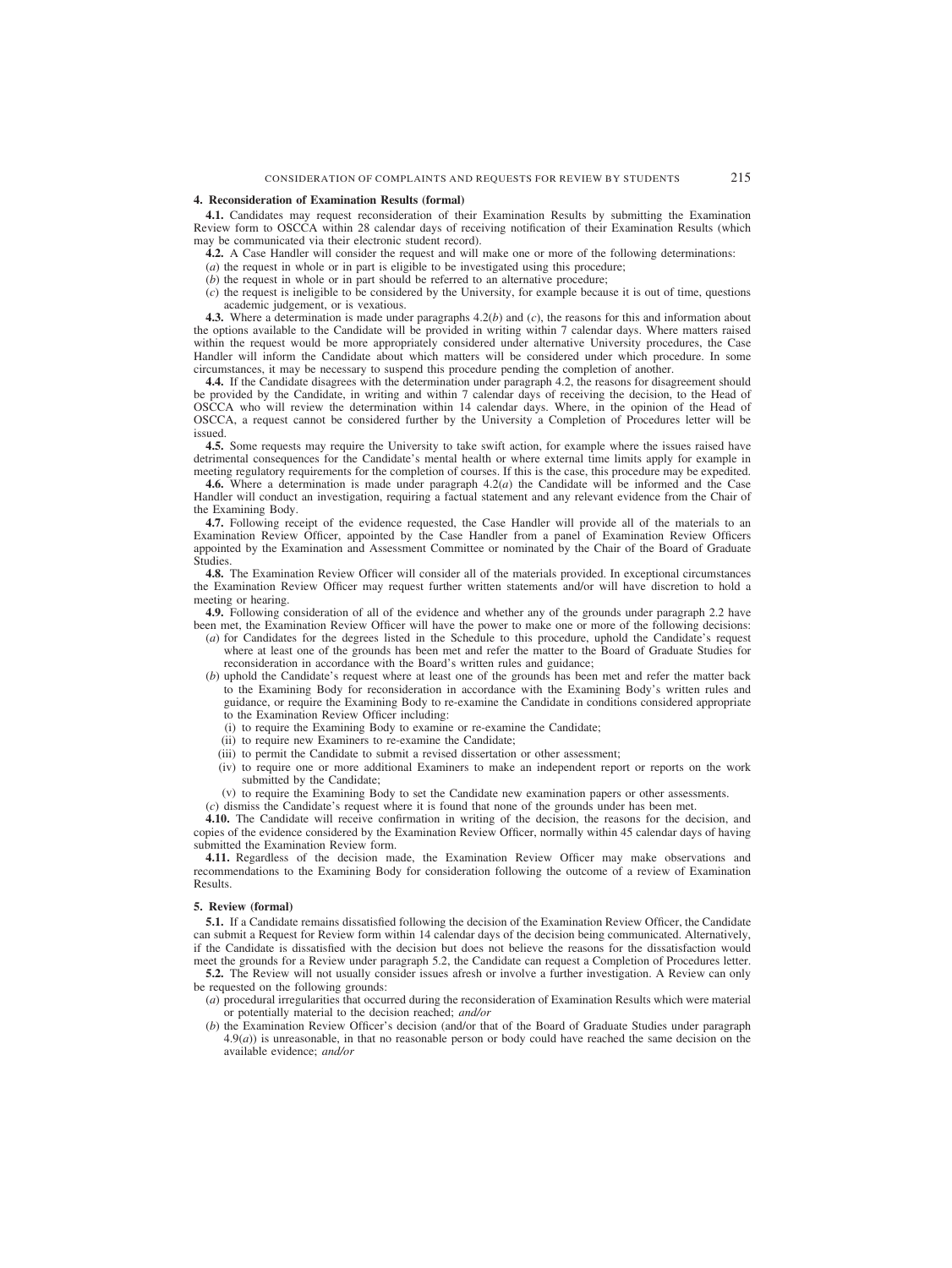<span id="page-50-0"></span>(*c*) the availability of new evidence, which materially impacts on the Examination Review Officer's decision and which, for valid reasons, could not have been submitted at an earlier stage.

**5.3.** If the request for Review has been made on the specified grounds and within the timeframe, as determined by OSCCA, OSCCA will appoint a Reviewer from a panel of Reviewers appointed by the Council, to consider the request for Review. Where a request cannot be considered further by the University a Completion of Procedures letter will be issued.

**5.4.** The Reviewer will consider the Candidate's request for Review, the information considered by the Examination Review Officer and the decision reached by the Examination Review Officer, including the consideration of whether any of the grounds under paragraph 2.2 have been met. The Reviewer may request further information.

**5.5.** Following the consideration under paragraph 5.4, the Reviewer will have the power to make one or more of the following decisions:

- (*a*) uphold the request for Review, in whole or in part, either referring the request back to the Examination Review Officer, the Board of Graduate Studies, and/or the Examining Body for reconsideration, or requiring the Examining Body to re-examine the candidate on conditions considered appropriate to the Reviewer including:
	- (i) to require the Examining Body to examine or re-examine the Candidate;
	- (ii) to require new Examiners to re-examine the Candidate;
	- (iii) to permit the Candidate to submit a revised dissertation or other assessment;
	- (iv) to require one or more additional Examiners to make an independent report or reports on the work submitted by the Candidate;
	- (v) to require the Examining Body to set the Candidate new examination papers or other assessments.
- (*b*) dismiss the request for Review and confirm the decision of the Examination Review Officer (and/or the decision of the Board of Graduate Studies under paragraph 4.9(*a*), as appropriate).

**5.6.** The Candidate will receive the Reviewer's decision and the reasons for the decision in writing, normally within 28 calendar days of submitting the Request for Review form. This is the final stage of the University's internal process and therefore the Candidate will be issued with a Completion of Procedures letter.

### **6. Reporting and monitoring**

**6.1.** OSCCA will monitor all reconsiderations of Examination Results and decisions made under the procedure and will produce an annual report summarizing the anonymized decisions, remedies, and recommendations (including the implementation of these) made by the relevant University bodies and Reviewers. Students' Unions' sabbatical officers will be invited to provide feedback on the annual report. The annual report will be submitted to the General Board's Education Committee.

### *SCHEDULE*

### **Examinations to which paragraphs 2.2(***c***) and 4.9(***a***) apply**

*Examinations, including progress examinations approved under Regulation 9 of the General Regulations for Admission as a Graduate Student,*<sup>1</sup> *leading only to the following qualifications*:

B.D. Degree M.D. Degree Vet.M.D. Degree Ph.D. Degree Ph.D. Degree by special regulations Bus.D. Degree

Eng.D. Degree M.Sc. Degree M.Litt. Degree M.Phil. Degree by dissertation Certificate of Postgraduate Study

### PROCEDURE FOR THE REVIEW OF DECISIONS OF UNIVERSITY BODIES

#### **1. Glossary of key terms**

**1.1.** In this procedure the following terms shall have the meanings set out below:

| Case Handler                       | A member of OSCCA who determines whether a request for Review is eligible to<br>be investigated under the procedure                                                                          |
|------------------------------------|----------------------------------------------------------------------------------------------------------------------------------------------------------------------------------------------|
| Complainant                        | A person who has received a decision listed in the Schedules to this procedure and<br>has chosen to request a review of the decision                                                         |
| Completion of<br>Procedures Letter | A letter that confirms the end of the University's internal proceedings, following<br>which a student may be eligible to raise a complaint with the Office of the<br>Independent Adjudicator |
| <b>OSCCA</b>                       | The Office of Student Conduct, Complaints, and Appeals                                                                                                                                       |
| Reviewer                           | A trained member of academic staff who decides whether a complaint is upheld or<br>dismissed.                                                                                                |

<sup>1</sup> See p. 440.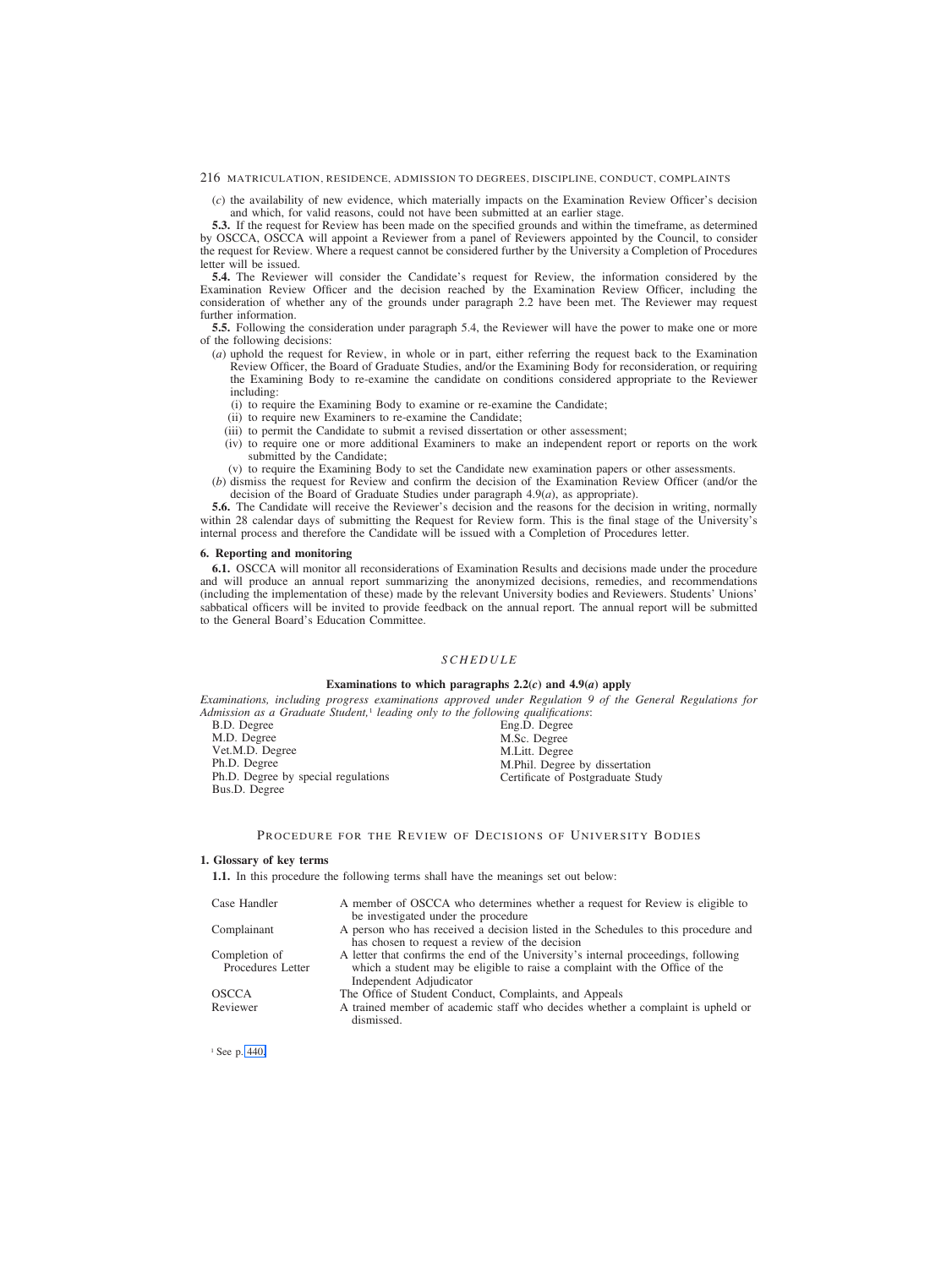### **2. Scope and principles**

**2.1.** This procedure applies where a person who has received a decision listed in the Schedules to this procedure When does this wishes a review of the decision to be undertaken. The Procedure has one stage: Review. procedure apply?

**2.2.** The Review will not usually consider issues afresh or involve a further investigation. The procedure allows for a decision listed in the Schedules to be reviewed on the following grounds:

(*a*) procedural irregularities that occurred during the decision-making process, which were material or potentially material to the decision reached; *and/or*

- (*b*) the decision is unreasonable, in that no reasonable person or body could have reached the same decision on the available evidence; *and/or*
- (*c*) the availability of new evidence, which materially impacts on the outcome and which, for valid reasons, could not have been submitted at an earlier stage.

2.3. The General Board shall approve and keep under review explanatory notes, to be read in conjunction with Advice, this procedure. Those notes shall include a Policy on the use of personal information under this procedure.1 Before making a request for Review, Complainants should read the procedure and the explanatory notes on the procedure. All Complainants are encouraged to seek support from a College Tutor, a member of the Students' Unions' Advice Service, or other advisor of the student's choosing. support, and guidance.

**2.4.** This procedure is an internal process and does not have the same degree of formality as proceedings in a court of law. It is not normally necessary or appropriate for Complainants or the University to be legally represented at any meetings that form part of the procedure except in exceptional circumstances.

**2.5.** This procedure can only be used by the person who has received a decision listed in the Schedules. The who can use request for Review can only be made by the Complainant themselves, although in limited circumstances the this procedure? University will accept a request from a third party acting as the Complainant's authorized representative. In this circumstance the University will communicate only with the authorized representative and therefore any reference in this procedure about communication to or from a Complainant includes the Complainant's authorized representative.

2.6. Complainants will not be disadvantaged for raising a valid complaint. The University will act reasonably Principles and in considering requests under this procedure and decisions will be made fairly and transparently. The Case Handler delegation. and the Reviewer will have had no material involvement in the matters raised as part of the complaint or in earlier stages of the procedure and will be independent and impartial.

**2.7.** Any reference in this procedure to a University officer or other named role includes a deputy appointed by that officer or role-holder to exercise the functions assigned to that officer under this procedure.

**2.8.** Complainants are required to raise requests for Review as soon as possible and within 14 calendar days Timeliness. of the decision to be reviewed being communicated. Requests or evidence submitted outside of this timeframe will not be accepted unless there is a valid reason for delay, which will be judged on a case-by-case basis by the Case Handler or Reviewer, as appropriate.

**2.9.** The University aims to process any request for Review within 90 calendar days. The 90 calendar day timeframe requires Complainants to comply with any timescales set down in this procedure. There will occasionally be circumstances when, for good reasons, the University will need to extend the timeframe and in these circumstances the Complainant will be notified and kept updated as to the progress of their request.

**2.10.** The University will only share the information and evidence submitted in a request for Review with Confidentiality. members of staff where it is strictly necessary in order to process, investigate, and consider the request for Review. All information received from a Complainant will be handled sensitively and in accordance with the Policy on the use of personal information under the Review of Decisions of University Bodies procedure.

**2.11.** The Case Handler or the Reviewer may terminate a Review if it is considered to be frivolous or vexatious. Frivolous or If a Review is terminated then the Complainant will be issued with a Completion of Procedures letter.

**2.12.** Complainants, their advisors, and staff of the University are required to communicate respectfully and to behave reasonably at all times whilst using the procedure. Abusive or threatening behaviour and language will behaviour. not be tolerated. If, following a warning, a Complainant behaves in an unacceptable manner, a Reviewer may terminate the Complainant's Review without further consideration. If a request is terminated then the Complainant will be issued with a Completion of Procedures letter.

2.13. When using this procedure, Complainants are encouraged to provide details and evidence of any disability Reasonable and/or any reasonable adjustments which may be appropriate in light of their disability. Where it may be helpful  $\frac{\text{adjusiments}}{\text{disphled}}$ and following the consent of the Complainant, an appropriately trained University staff member may be asked to Complainants. provide a decision regarding reasonable adjustments.

#### **3. Review**

**3.1.** If a Complainant is dissatisfied following a decision listed within the Schedules to this procedure, the Complainant can submit a Request for Review form within 14 calendar days of the decision being communicated. Alternatively, if the Complainant is dissatisfied with the decision but does not believe the reasons for the dissatisfaction would meet the grounds for a Review, the Complainant can request a Completion of Procedure letter.

**3.2.** If the request for Review has been made on the specified grounds and within the timeframe, as determined by the Case Handler, OSCCA will appoint a Reviewer from a panel of Reviewers appointed by the Council to consider the request for Review. Where a request cannot be considered further by the University a Completion of Procedures letter will be issued.

<sup>1</sup> These can be viewed at: https://www.studentcomplaints.admin.cam.ac.uk.

vexatious complaints. Managing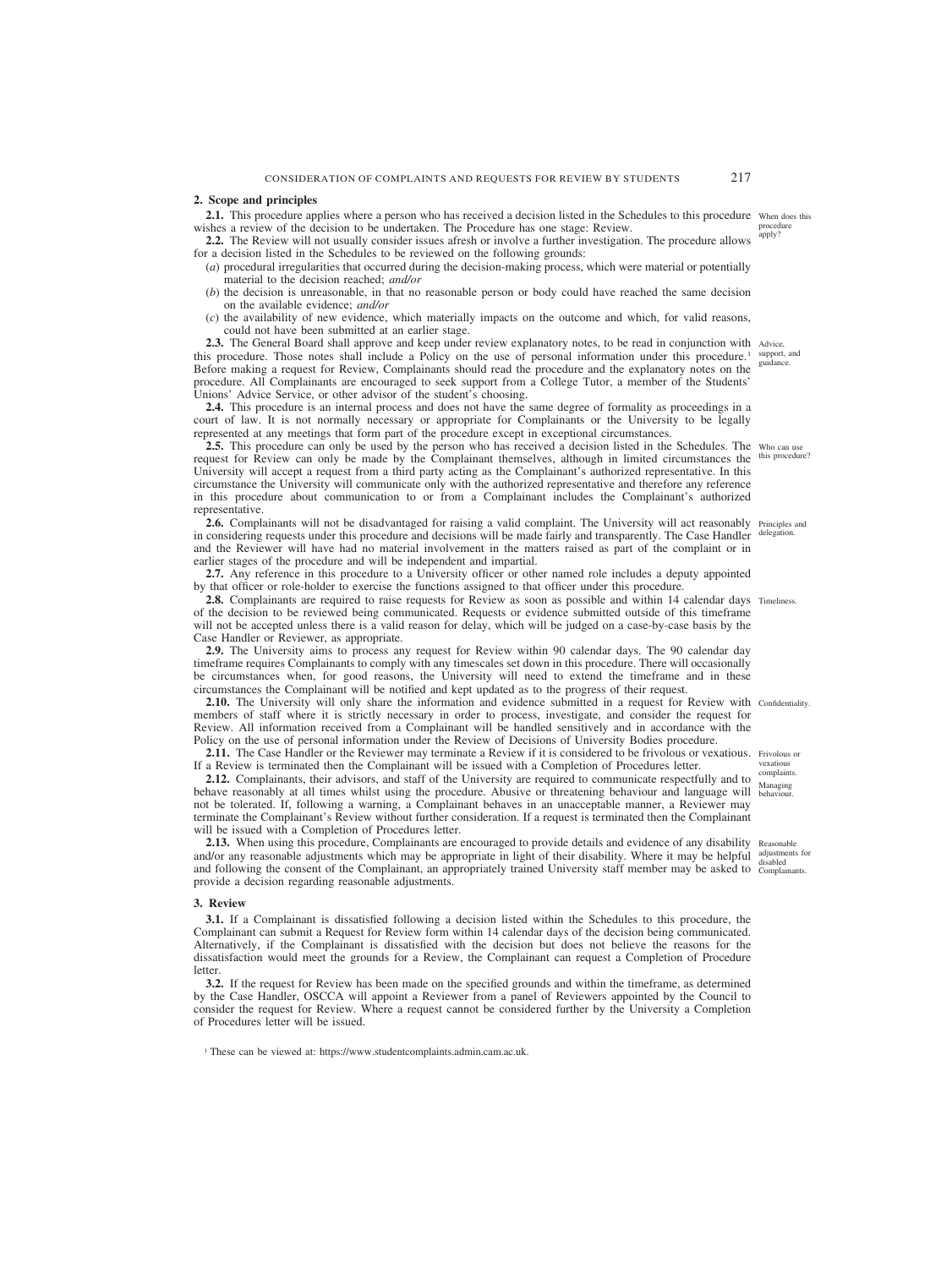**3.3.** The Reviewer will consider the Complainant's request, the information considered in reaching the decision, the decision itself, and any new information. The Reviewer may request further information.

- **3.4.** Following consideration of the materials, the Reviewer will have the power to either:
	- uphold the request for Review in whole or in part, either referring back to the decision-making body
	- for reconsideration, or where this would be unsuitable, requiring such remedies as necessary; *or*
	- dismiss the request for Review and confirm the original decision.

**3.5.** The Complainant will receive the Reviewer's decision and the reasons for the decision, in writing, normally within 28 calendar days of submitting the Request for Review form. This is the final stage of the University's internal process and therefore the Complainant will be issued with a Completion of Procedures letter.

### **4. Reporting and monitoring**

**4.1.** OSCCA will monitor all reviews of decisions made under the procedure and will produce an annual report summarizing anonymized decisions, remedies, and recommendations (including the implementation of these) made by Reviewers. Students' Unions' sabbatical officers will be invited to provide feedback on the annual report. The annual report will be submitted to the General Board's Education Committee.

# *SCHEDULE A*

### *Amended by Grace 3 of 27 June 2018*

### **Examination Access and Mitigation Committee**

Decisions taken by the Examination Access and Mitigation Committee in respect of individual students in the exercise of:

(*a*) its powers under the regulations for Allowances to Candidates for Examinations;

(*b*) its powers in respect of allowances of terms (exceptional permission to go out of residence, permission to return into residence, and allowance of terms for the purpose of being in standing to take examinations or proceed to the B.A. Degree) under the regulations for Residence and the Precincts of the University.

## *SCHEDULE B*

### **Board of Graduate Studies**

Decisions of the Board of Graduate Studies taken in respect of individual students in the exercise of its powers. Decisions taken on behalf of the Board of Graduate Studies in respect of individual students where, following consideration, those decisions have been ratified by the Board of Graduate Studies.

# *SCHEDULE C*

### **Faculty Board of Clinical Medicine**

Decisions of the Faculty Board of Clinical Medicine taken in respect of individual students who have applied exceptionally for an additional attempt at a Second M.B. or Final M.B. Examination under Regulations 13 or  $21(b)$ , or who have applied exceptionally for an extension of time to complete the course under Regulation 20 of the regulations for the degrees of Bachelor of Medicine and Bachelor of Surgery.

# *SCHEDULE V*

### **Faculty Board of Veterinary Medicine**

Decisions of the Faculty Board of Veterinary Medicine in respect of individual students who have applied exceptionally for an additional attempt at any Part of the Vet.M.B. examination under Regulations 11 or 19(*c*) of the regulations for the degree of Bachelor of Veterinary Medicine.

# *SCHEDULE X*

#### *Amended by Grace 3 of 27 June 2018*

#### **Other bodies**

### *Examination Access and Mitigation Committee*

Decisions of the Examination Access and Mitigation Committee in respect of candidates who for special reasons apply to be examined under conditions other than the ordinary conditions, or at other times than those previously advertised, or in respect of the conditions under which such permission is given or withheld.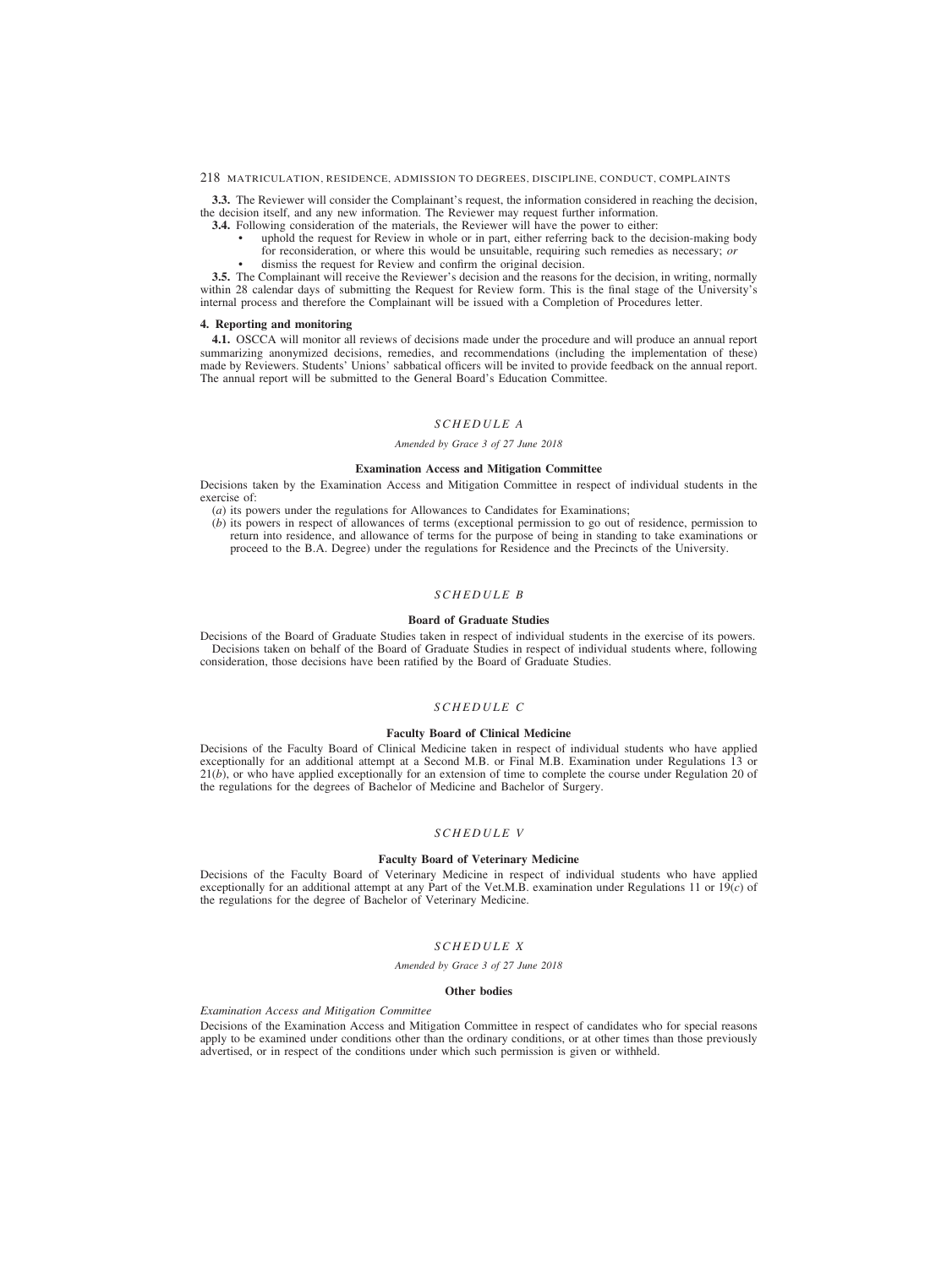### <span id="page-53-0"></span>*General Board*

Decisions of the General Board in respect of an individual candidate in exercise of its powers regarding reasonable adjustments.

#### *Faculty Board of Law*

Decisions of the Faculty Board of Law concerning applications exceptionally for an additional attempt at an examination designated as an Examination for Professional Exemption under Regulation 15 of the regulations for the Law Tripos.

### *Faculty Boards or comparable authorities*

Decisions not to allow a student who has completed the requirement of the B.A. Degree to progress to that Part of a Tripos required for the M.Eng. or the M.Math. or the M.Sci. Degree.

# CASES OF STUDENT HARASSMENT AND SEXUAL MISCONDUCT

#### *Amended by Grace 4 of 4 July 2018*

[The Council shall publish and keep under review a procedure for handling cases of student harassment and sexual misconduct between persons pursuing a course of study leading to the award of a degree, diploma, or certificate of the University.]<sup>1</sup>

(The Council shall publish and keep under review a procedure for handling cases of harassment and sexual misconduct between registered students. $\rangle$ <sup>1</sup>

### PROCEDURE ON STUDENT HARASSMENT AND SEXUAL MISCONDUCT

*Amended by Grace 4 of 4 July 2018 and Notice (*Reporter*, 2017–18, p. 841)*

#### **1. Glossary**

**1.1.** In this procedure the following terms shall have the meanings set out below:

| Code of Conduct    | The Code of Conduct for Students in respect of Harassment and Sexual Misconduct <sup>2</sup>                                                                                                                                                   |
|--------------------|------------------------------------------------------------------------------------------------------------------------------------------------------------------------------------------------------------------------------------------------|
| Complainant        | A Student who has made a complaint under this procedure                                                                                                                                                                                        |
| <b>Working Day</b> | Any day except weekends, public holidays, and any other day when the University<br>Offices are closed                                                                                                                                          |
| <b>OSCCA</b>       | The Office of Student Conduct, Complaints, and Appeals                                                                                                                                                                                         |
| Panel              | The Harassment and Sexual Misconduct Panel (see paragraph 6.3.1)                                                                                                                                                                               |
| Respondent         | A Student about whom a complaint has been made under this procedure                                                                                                                                                                            |
| [Student]          | A person pursuing a course of study leading to the award of a degree, diploma, or<br>certificate of the University <sup>11</sup>                                                                                                               |
| <b>Student</b>     | A registered student. For the purposes of the membership of a Harassment and<br>Sexual Misconduct Panel, this definition includes sabbatical officers of<br>Cambridge University Students' Union and the Graduate Union $\rangle$ <sup>1</sup> |

# **2. Scope of procedure**

**2.1.** This procedure applies where a Student wishes to complain that the behaviour of another Student contravenes the Code of Conduct<sup>2</sup> and constitutes an offence against the discipline of the University.<sup>3</sup>

**2.2.** A complaint under this procedure may be brought by or against two or more Students where the complaint is about harassment or sexual misconduct arising from the same event(s). In such cases references in this procedure to the 'Complainant' or the 'Respondent' shall be construed as appropriate as referring to more than one person.

**2.3.** A Complainant may choose whether to raise a complaint under this procedure or under an equivalent College procedure, if applicable. However, it is the expectation of the Colleges and the University that this

procedure will normally be used where:

(*a*) the complaint relates to sexual misconduct; *or*

(*b*) the complaint relates to conduct occurring in the context of University societies or sports clubs; *or*

(*c*) the complaint is brought against Students at more than two Colleges.

**2.4.** A complaint of harassment or sexual misconduct may be brought under this procedure whether or not it has been reported to the police (but see paragraph 3.6).

**2.5.** A complaint cannot be brought under this procedure where the Complainant has previously made a complaint about the same event(s) which has been dealt with under the University's Student Complaints Procedure or a College complaints procedure.

<sup>1</sup> The text in angular brackets will replace the text in square brackets subject to the approval by Her Majesty in Council of the amendments of Statute approved by Grace 4 of 4 July 2018.

<sup>2</sup> [The Code of Conduct can be viewed at: https://www.studentcomplaints.admin.cam.ac.uk/files/code\\_of\\_conduct\\_for\\_students\\_](https://www.studentcomplaints.admin.cam.ac.uk/files/code_of_conduct_for_students_in_respect_of_harassment_and_sexual_misconduct.pdf) in\_respect\_of\_harassment\_and\_sexual\_misconduct.pdf.

<sup>3</sup> See Regulation 6 of the General Regulations for Discipline (p. [193\)](#page-27-0).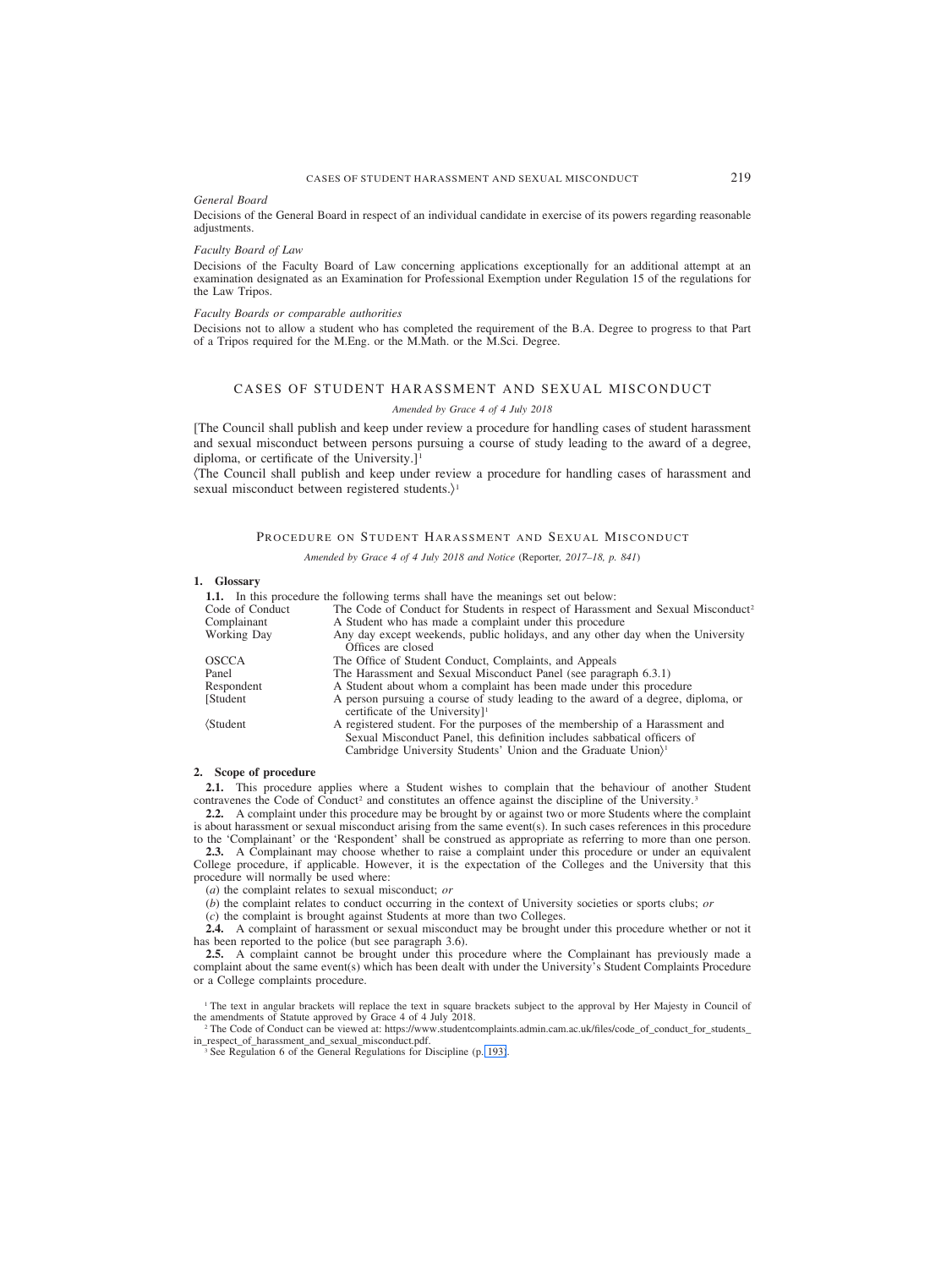**2.6.** The General Board shall approve and keep under review explanatory notes<sup>1</sup>, to be read in conjunction with this procedure. Those notes shall include a policy on the use of personal information<sup>2</sup> under this procedure.

#### **3. General principles**

**3.1.** Any reference in this procedure to a University officer or other named role includes a deputy appointed by that officer or role-holder to exercise the functions assigned to that officer under this procedure.

**3.2.** The University will act reasonably in considering complaints under this procedure, having regard to the individual circumstances of the case. Every effort will be made to ensure that all parties are treated with fairness and dignity.

**3.3.** The time limits set out in this procedure may be varied by the Head of OSCCA for good reason, after consultation with the Complainant and the Respondent as appropriate.

**3.4.** A written decision issued in accordance with this procedure shall also include the reasons for that decision.

**3.5.** The Head of OSCCA may suspend the consideration of a complaint at any stage of this procedure and/ or refer the matter for consideration under another procedure, after consultation with the Complainant and the Respondent as appropriate.

**3.6.** Where the events which are the subject of a complaint under this procedure have been reported to the police, the Head of OSCCA will normally suspend the procedure pending the outcome of any police investigation and/or criminal proceedings.

**3.7.** If the Head of OSCCA considers that precautionary action is necessary to protect any person or to enable a full and proper investigation of the complaint to be carried out, the Head of OSCCA may refer the matter to the Academic Secretary with a view to the Academic Secretary exercising the discretion under Special Ordinance D (v): Precautionary Action.

**3.8.** Where, at any point during this procedure, the Complainant and Respondent have agreed to seek alternative resolution of the complaint under paragraph 5 but have been unable to reach an agreed outcome, the Head of OSCCA will consider whether further action should be taken under this procedure and, if so, at what stage.

**3.9.** The Complainant may withdraw a complaint at any time during this procedure, by notifying the Head of OSCCA in writing. Where a complaint is withdrawn no further action will be taken under this procedure, but the Head of OSCCA may refer the matter for consideration under another University procedure.

**3.10.** None of the members of any body constituted under this procedure will have any previous knowledge of the case or any material connection with either the Complainant or the Respondent. The holders of the offices to which this procedure refers shall appoint standing deputies to act on their behalf in the event of any conflict of interest.

#### **4. Support and guidance**

**4.1.** The Head of OSCCA will provide advice at the outset to help both Complainants and Respondents to understand this procedure.

**4.2.** Complainants and Respondents are entitled to be accompanied by a supporter at any meeting held under this procedure. A supporter may be a tutor, student representative, or a friend. Complainants and Respondents are also entitled to be accompanied by a legal representative at such meetings.

#### **5. Alternative resolution**

**5.1.** Alternative resolution may be suitable for dealing with some cases that are brought under this procedure, and Colleges play a key role in supporting such processes. Wherever appropriate, Complainants are encouraged to seek alternative resolution to their concerns before bringing a formal complaint under this procedure.

**5.2.** Alternative resolution may not be appropriate for some complaints of harassment or sexual misconduct because of the seriousness of the allegations, or because the relationship between the parties has broken down. In such cases the complaint will be considered in accordance with the formal procedure (paragraph 6).

### **6. Formal procedure**

**6.1.** *Raising a complaint with OSCCA*

**6.1.1.** A Student who wishes to make a complaint under this procedure must do so in writing. The Complainant should set out details of the complaint together with details of any attempts at alternative resolution, if appropriate. **6.1.2.** The complaint should be addressed to the Head of OSCCA.

**6.1.3.** On receipt the complaint will be considered initially by a group comprising the Head of OSCCA, the Pro-Vice-Chancellor (Education), and the Secretary of the Senior Tutors' Committee. The convenor of the group will be the Head of OSCCA. The group will determine (by a majority decision) whether to:

(*a*) refer the complaint for investigation under paragraph 6.2 of this procedure;

(*b*) dismiss the complaint because it is considered to be without merit, or vexatious, frivolous, or malicious;

- (*c*) reject the complaint because it does not fall within the scope of this procedure;
- (*d*) decline to refer the complaint for investigation under this procedure and recommend to the Complainant that the complaint is raised under a College procedure;
- (*e*) decline to refer the complaint for investigation under this procedure for other reasons;

<sup>1</sup> [See: https://www.studentcomplaints.admin.cam.ac.uk/files/explanatory\\_notes\\_on\\_handling\\_cases\\_of\\_student\\_harassment\\_and\\_](https://www.studentcomplaints.admin.cam.ac.uk/files/explanatory_notes_on_handling_cases_of_student_harassment_and_sexual_misconduct.pdf) sexual\_misconduct.pdf.

<sup>2</sup> [See: https://www.studentcomplaints.admin.cam.ac.uk/files/policy\\_on\\_the\\_use\\_of\\_personal\\_information\\_under\\_the\\_procedure\\_](https://www.studentcomplaints.admin.cam.ac.uk/files/policy_on_the_use_of_personal_information_under_the_procedure_for_handling_cases_of_student_harassment_and_sexual_misconduct.pdf) for\_handling\_cases\_of\_student\_harassment\_and\_sexual\_misconduct.pdf.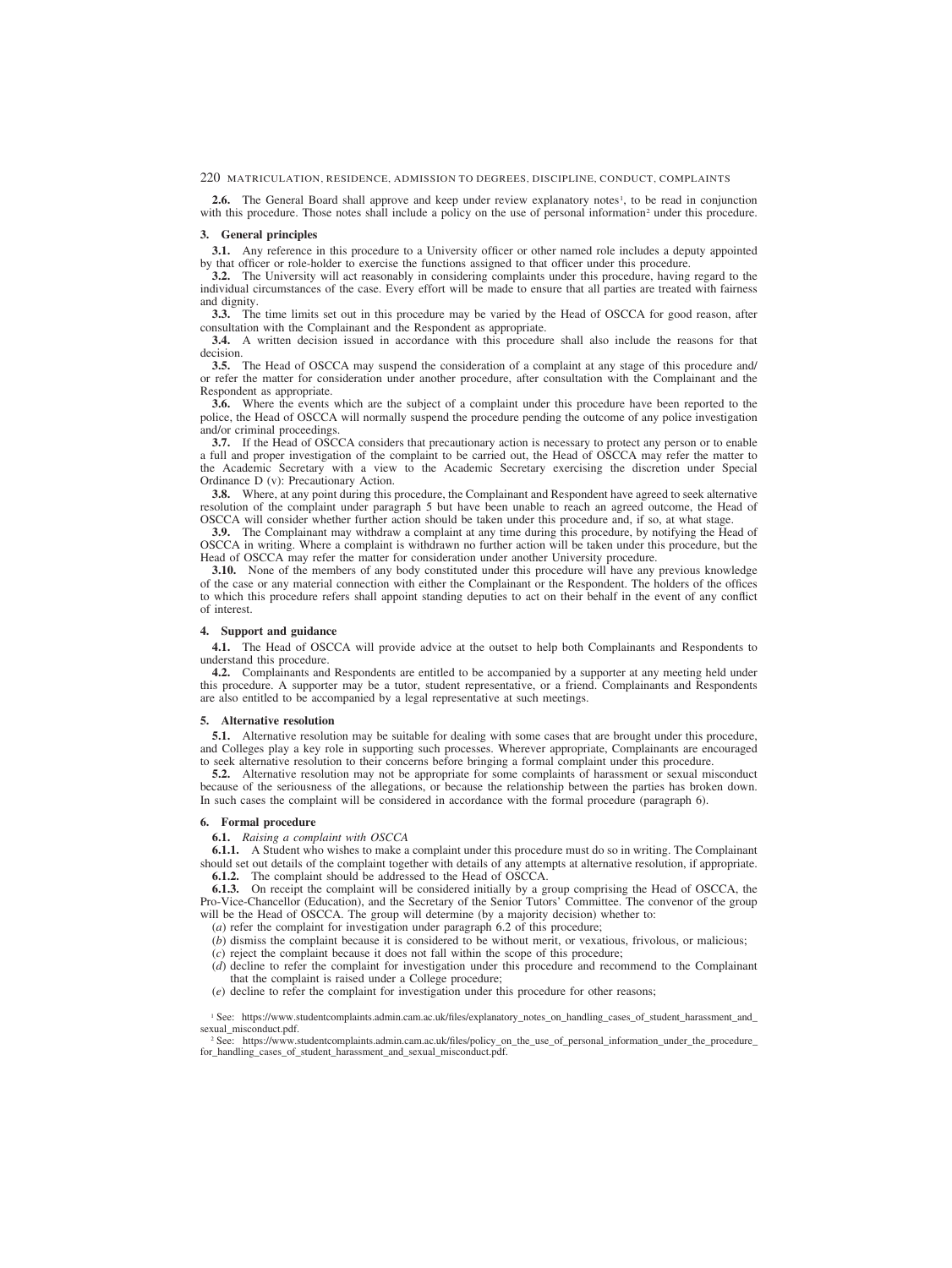### (*f*) recommend to the Complainant that alternative resolution of the complaint is sought.

**6.1.4.** The Head of OSCCA will notify the Complainant in writing of the decision of the group within ten Working Days of receipt of the written complaint.

**6.1.5.** In the event that a decision of the group falls within paragraph 6.1.3 (*b*)–(*f*) and the Complainant is unhappy with that decision, the Complainant shall have the right to request a review of that decision in accordance with paragraph 6.6. The review will be considered by a Panel appointed in accordance with paragraph 6.3.1.

**6.2.** *Investigation*

**6.2.1.** Where a complaint is referred for investigation, the Head of OSCCA will appoint an investigator to carry out an investigation of the case. The role of the investigator is to prepare a report, which sets out the undisputed facts of the case and any points of difference and makes recommendations based on the evidence and policies in place.

**6.2.2.** The investigator shall conduct the investigation as the investigator thinks fit, within the context of the general principles set out in paragraph 3 and the explanatory notes issued by the General Board under paragraph 2.6. The investigator may interview (with their consent) the Complainant and the Respondent and any other person involved in the events which are the subject of the complaint and consider or request any other evidence which appears to the investigator to be relevant.

**6.2.3.** When or before inviting the Respondent to interview, the investigator must:

- (*a*) give the Respondent (and, if relevant, her or his representative) sufficient information to enable the Respondent to understand the nature of the alleged misconduct, including for example a broad summary of the evidence and the number and identities of those involved, together with the place where, and time when, the misconduct is alleged to have been carried out;
- (*b*) notify the Respondent that he or she does not have to say anything and that no adverse inferences may be drawn from the Respondent's failure to attend for interview or otherwise participate in the investigation;
- (*c*) warn the Respondent that the University may be required to provide as evidence in any subsequent criminal investigation or proceedings in a court of law information regarding the complaint, including any admission made in the course of this procedure (and/or any made during mediation or any subsequent disciplinary proceedings) and that any admission made in the course of this procedure may also be used as evidence in University disciplinary proceedings, save that the University will abide by the confidentiality of any mediation, and anything which is said in the course of mediation will not be used in evidence in any University disciplinary proceedings;
- (*d*) remind the Respondent that he or she is entitled to seek independent legal advice, and provide sufficient notice of the interview as the Respondent may reasonably require to secure such advice if he or she wishes.

**6.2.4.** Where the Respondent declines to cooperate with an investigation, the investigator may still continue with the investigation in the absence of the Respondent's cooperation. The investigator will aim to complete the investigation within twenty Working Days of the complaint being referred for investigation, but some cases may require longer, in which case the investigator will keep the Complainant and the Respondent informed about progress.

**6.2.5.** On receipt of the investigator's report, the Head of OSCCA may:

(*a*) refer the complaint for consideration by a Harassment and Sexual Assault Panel under paragraph 6.3; *or*

(*b*) decide to deal with the complaint under paragraph 6.3 without reference to the Panel.

**6.3.** *Consideration of the case*

**6.3.1.** If the case is referred to a Panel, the Registrary will appoint three members of the University, one of whom shall be a Student, to serve.

**6.3.2.** The Head of OSCCA or the Panel shall consider the complaint and the report prepared by the investigator. The Head of OSCCA or the Panel may meet (with their consent) the Complainant and/or the Respondent and any other person involved in the events which are the subject of the complaint.

**6.3.3.** Having considered the complaint and the report, and following any meeting(s) under paragraph 6.3.2, the Head of OSCCA or the Panel (by a majority decision) may:

- (*a*) refer the complaint for consideration under the University's disciplinary procedures (see paragraph 6.5);
- (*b*) dismiss the complaint because it is considered to be without merit, or vexatious, frivolous, or malicious;
- (*c*) decide that no further action should be taken under this procedure;
- (*d*) recommend to the Complainant and the Respondent that they should seek alternative resolution of the complaint;

(*e*) propose one or more of the resolutions set out in paragraph 6.4.1.

**6.3.4.** The Complainant and the Respondent will be notified in writing of the decision of the Head of OSCCA or the Panel under paragraph 6.3.3 within twenty Working Days.

**6.3.5.** In the event that a decision of the Head of OSCCA or the Panel falls within paragraph 6.3.3 (*b*)–(*e*) and the Complainant is unhappy with that decision, the Complainant shall have the right to request a review of that decision in accordance with paragraph 6.6. The review will be considered by a committee of three persons appointed by the Registrary, one as Chair of the committee.

**6.4.** *Resolutions*

**6.4.1.** The Head of OSCCA or the Panel may propose a resolution to the complaint, which may include (but are not limited to) the following:

(*a*) that the Respondent will agree to abide by a conduct agreement issued by the Head of OSCCA, a record of which will be retained by the University and which may be taken into account if a further complaint is made against the Respondent under this procedure;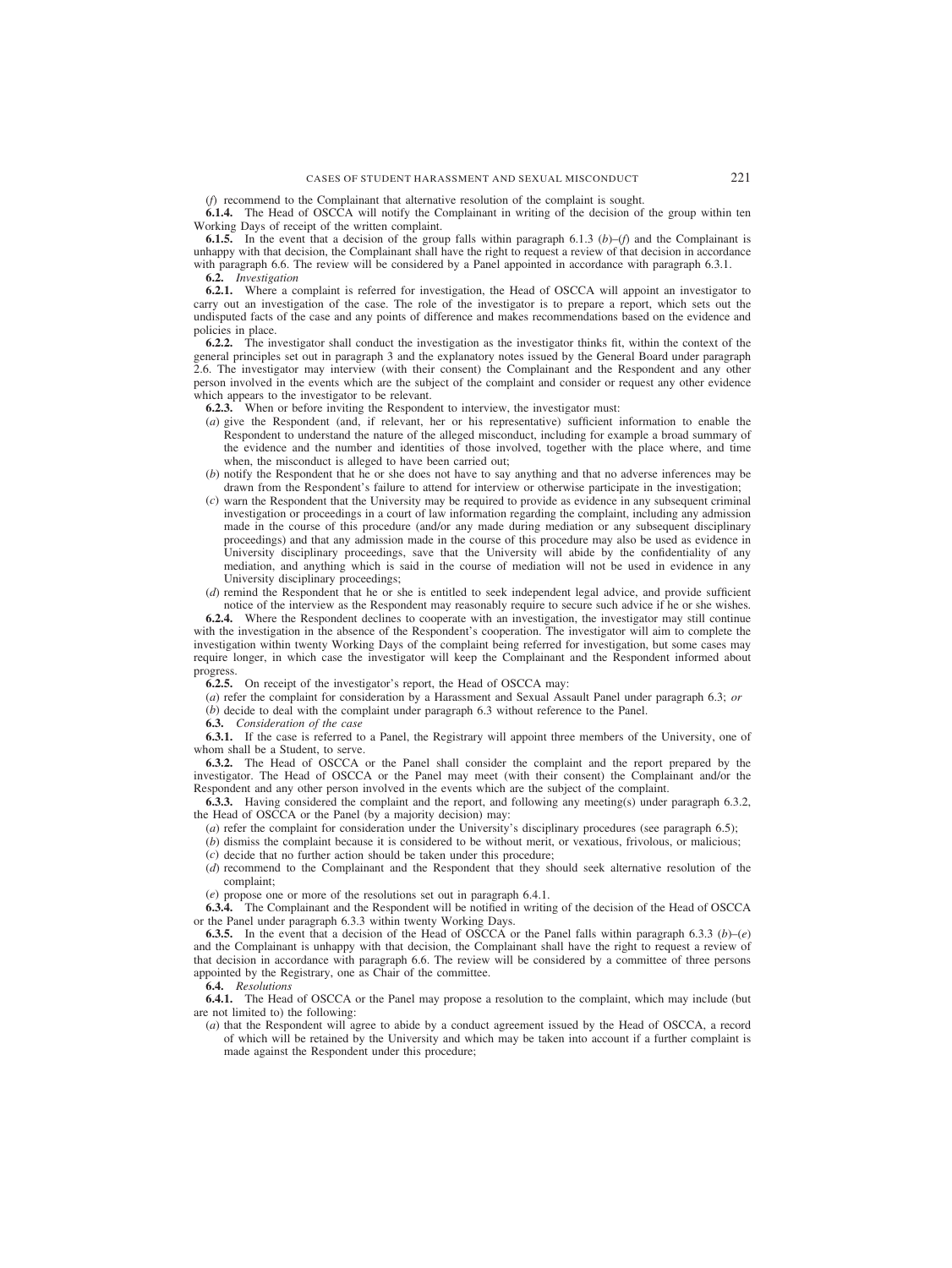<span id="page-56-0"></span>(*b*) with the prior approval of the relevant body, that the Respondent will take a period of intermission from study;

(*c*) that the Respondent will attend behaviour awareness training or workshops.

**6.4.2.** Both the Complainant and the Respondent must agree to the proposed resolution of the complaint. The Head of OSCCA will facilitate the process of reaching agreement between the Complainant and the Respondent and will issue written confirmation of any agreed resolution(s) to the Complainant and the Respondent.

**6.4.3.** If attempts at reaching an agreed resolution are unsuccessful the Head of OSCCA shall refer the complaint for consideration under the University's disciplinary procedures in accordance with paragraph 6.5.

**6.4.4.** If there are grounds to believe that the Respondent has failed to comply with the terms of an agreed resolution, the Head of OSCCA shall determine whether the complaint should be referred for consideration under the University's disciplinary procedures in accordance with paragraph 6.5.

**6.5.** *Disciplinary proceedings*

**6.5.1.** Where the Head of OSCCA or the Panel refers a complaint for consideration under the University's disciplinary procedures, it will be referred to the University Advocate in accordance with Special Ordinance D (iv) or to any other relevant officer. The University Advocate or other relevant officer will be provided with a copy of all relevant material, including the report of the investigator and a copy of the decision of the Head of OSCCA or the Panel.

**6.5.2.** The University Advocate or other relevant officer may decide to:

(*a*) invoke disciplinary proceedings against the Respondent;

(*b*) refer the case back to the Head of OSCCA for further attempts at an agreed resolution;

(*c*) take no further action.

**6.5.3.** The Complainant and the Respondent will be notified in writing of the decision of the University Advocate or other relevant officer within twenty Working Days.

**6.5.4.** Where the University Advocate or other relevant officer decides to take no further action, the Complainant shall have the right to request a review of that decision in accordance with paragraph 6.6. The review will be considered by a committee of three persons appointed by the Registrary, one as Chair of the committee.

**6.5.5.** Where disciplinary proceedings are brought against the Respondent, a copy of all relevant material, including the report of the investigator and a copy of the decision of the Head of OSCCA or the Panel will be made available to the relevant disciplinary body.

**6.6.** *Review*

**6.6.1.** In accordance with paragraphs 6.1.5, 6.3.5, or 6.5.4 of this procedure, the Complainant may seek the review of a decision made under this procedure. The review will be carried out by the body specified in the relevant paragraph.

**6.6.2.** A request for a review shall be made in writing and sent to the Registrary within fifteen Working Days of written notification of the decision (unless, for good reason, the Registrary permits a longer period). The request for review shall specify the grounds for review which may be only one or more of the following:

- (*a*) that there was material procedural irregularity in the consideration of the Complainant's case;
- (*b*) that there was bias or prejudice on the part of the decision-maker;
- (*c*) that the decision reached was perverse in that it was one which no reasonable decision-maker could have reached on the available evidence;
- (*d*) that fresh material evidence is available, which was not available and/or not presented for good reason at the time of the original decision.
- **6.6.3.** The request for a review should be accompanied by supporting documentation.

**6.6.4.** The reviewing body will consider the request for review and the documentation available to the original decision-maker. The reviewing body may, at its discretion, hold a hearing and regulate arrangements for the conduct of the hearing.

**6.6.5.** The reviewing body will issue an adjudication in writing as soon as possible, which shall normally be within twenty Working Days of the receipt of the request for a review or (if a hearing is held) within ten Working Days of the hearing. The reviewing body shall have power to confirm, quash, or amend the original decision or refer it back to the decision-maker for further consideration.

### **7. Reporting**

**7.1.** An annual report of complaints considered under this procedure will be made to the Council, the General Board, and the Colleges, in which references to individual cases will be made anonymously.

**7.2.** The Head of OSCCA will be responsible for the regular review of this procedure.

# PROCEDURES TO DETERMINE FITNESS TO PRACTISE OF PRECLINICAL AND CLINICAL MEDICAL STUDENTS

## *Introduction*

**1.** The General Medical Council (GMC) has a duty, as a matter of public safety under the Medical Act 1983, to ensure that medical students are fit to practise medicine when they apply to the GMC for provisional registration. The following regulations shall govern the procedures in the University to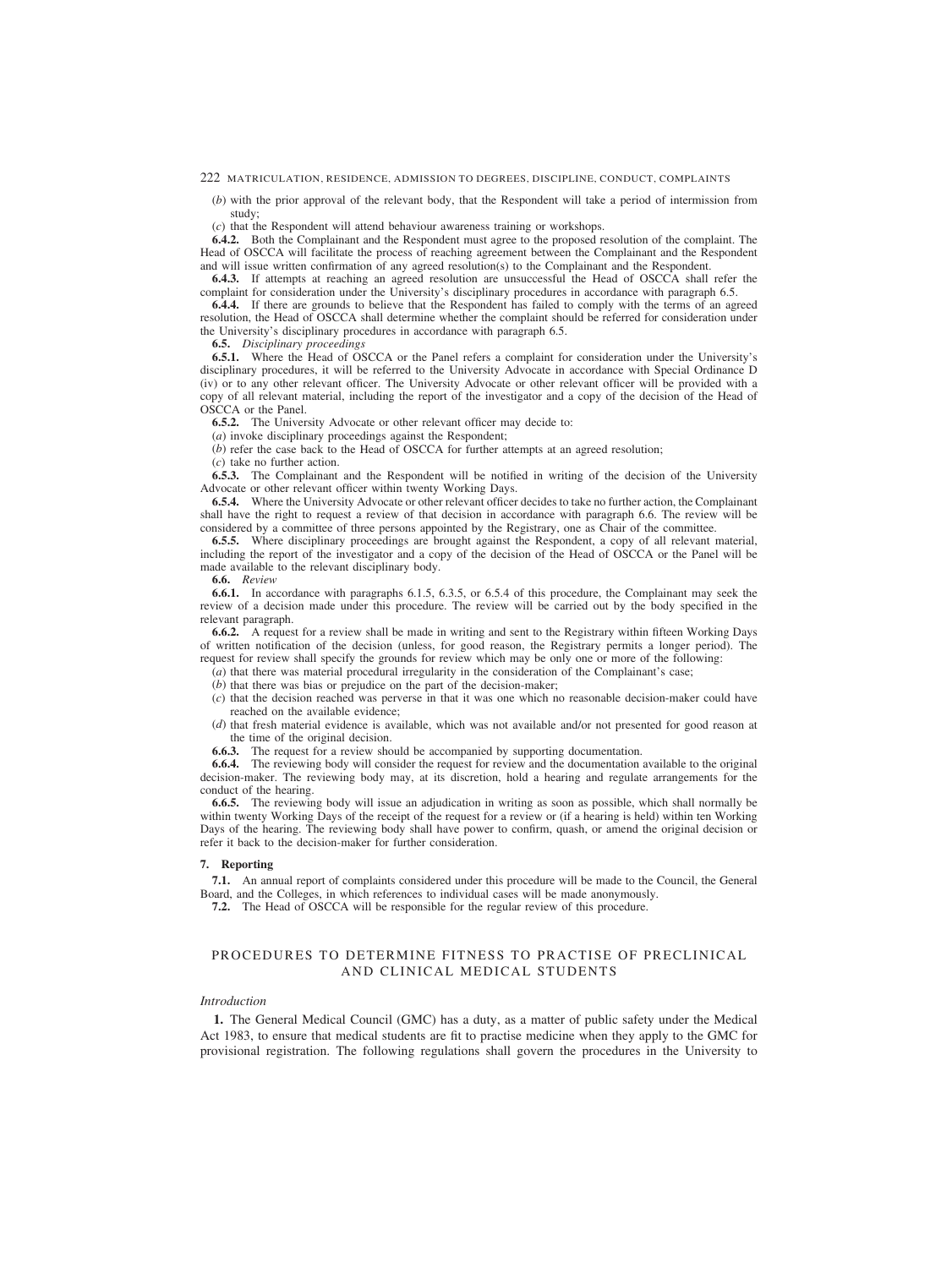ensure that preclinical and clinical medical students are fit to practise medicine as defined in guidance issued by the Medical Schools Council and General Medical Council.

**2.** There shall be a Medical Students Register which shall be maintained by the Faculty Boards of Medical Biology and Clinical Medicine through a Fitness to Practise Committee (FTP Committee).

**3.** Any person or body may refer any matter which gives a cause for concern about a medical student's fitness to practise to the FTP Committee in accordance with these procedures.

**4.** Where the FTP Committee considers that there is a question to be determined concerning the fitness to practise of a medical student, the FTP Committee shall appoint an Investigator who shall report to the FTP Committee. Having considered the Investigator's report, the FTP Committee may refer the matter to a Fitness to Practise Adjudication Panel (FTP Adjudication Panel) to consider Adjudication whether the student is fit to practise medicine or whether to impose sanctions (which include formal <sup>Panel.</sup> warnings, conditions, and suspension or removal from the Medical Students Register).

**5.** A medical student shall, if required to do so, attend meetings and/or hearings with the FTP Committee, an Investigator, and a FTP Adjudication Panel. A medical student and the FTP Committee may appeal to a Fitness to Practise Appeal Panel (FTP Appeal Panel) on grounds specified in these Appeal. procedures.

**6.** Fitness to practise issues can arise from a student's conduct, health, or performance. Medical students have a responsibility to report any illness or disability that may affect their fitness to practise to their Senior Tutor or Director of Studies and, as appropriate, to the Director of Medical Education in the Faculty of Clinical Medicine or the Director of Education (Biological Sciences) in the Faculty of Biology.

**7.** The University also has a duty to support its medical students. The Medical and Veterinary Medical and Student Progress Panel (MVSPP) monitors the academic performance and progress of preclinical and Veterinary clinical medical students, including issues relating to ill health and any other cause for concern which <sup>Progress Panel.</sup> does not merit a referral to the FTP Committee.

**8.** A student who wishes to remain on the Medical Students Register will be expected to co-operate with obtaining such reports from the University's Occupational Health Service and/or other experts as may be deemed necessary.

**9.** When applying for provisional registration with the General Medical Council, medical students are required to inform the GMC of the details of any referral to the FTP Committee and any and all matters that might have a bearing on her or his fitness to practise.

# THE COMPOSITION, ROLES, AND DUTIES OF THE FITNESS TO PRACTISE BODIES

### *Fitness to Practise Committee* (*FTP Committee*)

- **10.** The FTP Committee shall comprise a minimum of three members:
- (*a*) a Chair appointed by the Faculty Board of Clinical Medicine who shall be a member of the Regent House and a practising GMC-registered medical practitioner;
- (*b*) one member appointed by the Faculty Board of Clinical Medicine who shall be a member of the Regent House and a practising GMC-registered medical practitioner; and
- (*c*) one member appointed by the Faculty Board of Biology who shall be a member of the Regent House and not a GMC-registered medical practitioner.

**11.** No member of the FTP Committee shall have had any material involvement or interest in respect of each individual case before the FTP Committee. All members of the FTP Committee shall be required to make a declaration of interest in the case.

**12.** Members of the FTP Committee shall be appointed in the Michaelmas Term to serve for three years from 1 January following their appointment.

13. The Faculty Boards of Clinical Medicine and Biology shall in addition jointly maintain a Fitness Fitness to to Practise Panel (FTP Panel). Every three years in the Michaelmas Term, or as necessary:

- (*a*) the Faculty Board of Clinical Medicine shall appoint to the FTP Panel at least six members of the Regent House qualifying for appointment to the FTP Committee under Regulation 10(*b*);
- (*b*) the Faculty Board of Biology shall appoint to the FTP Panel at least six members of the Regent House qualifying for appointment to the FTP Committee under Regulation 10(*c*).

**14.** In the event of a member of the FTP Committee appointed under Regulations 10(*a*) or 10(*b*) having a conflict of interest in any case, a replacement member qualifying for appointment to the FTP

Students Register.

Membership.

Practise Panel.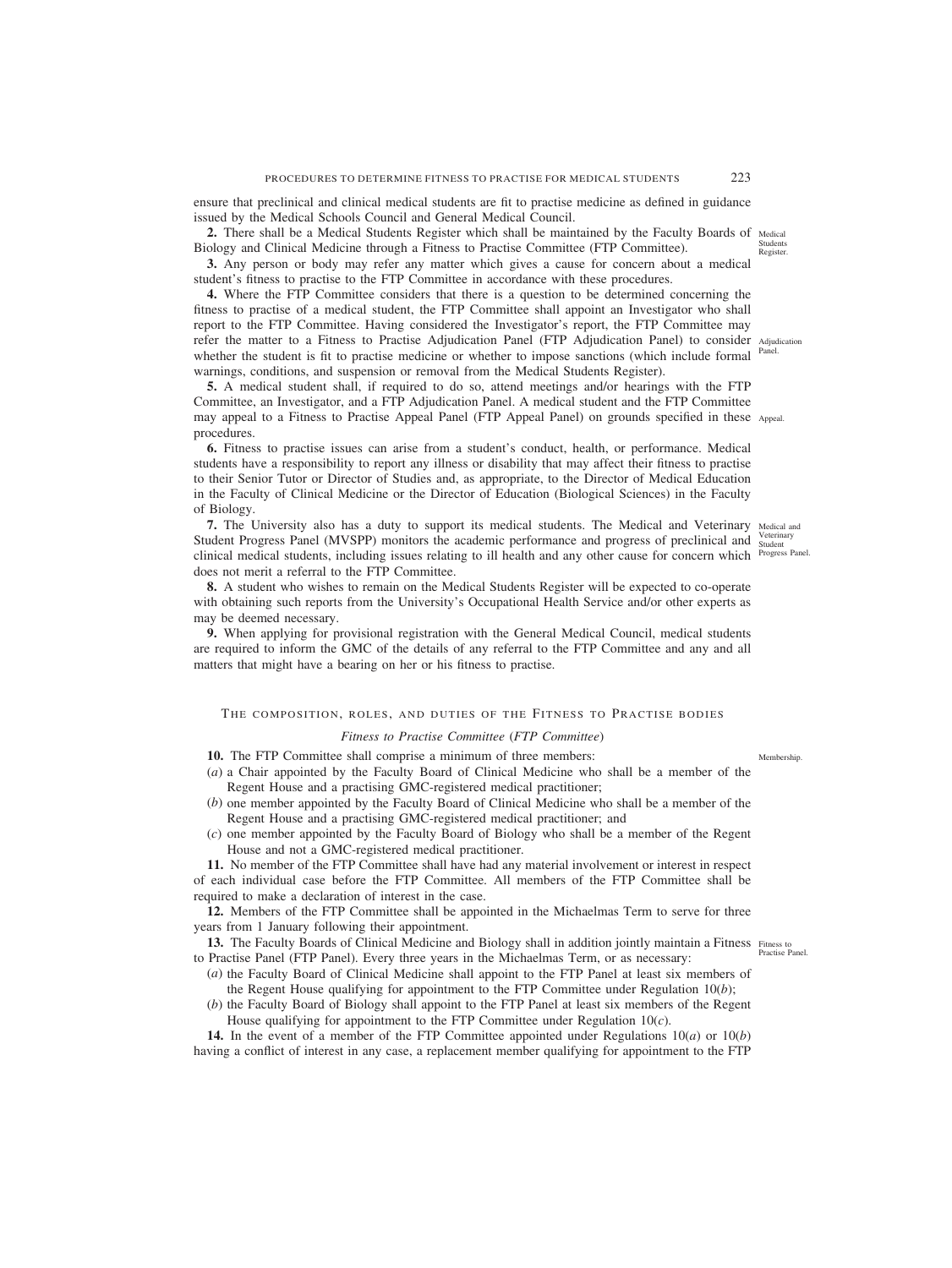Committee under those regulations shall be appointed from the FTP Panel for the purposes of the case in question by the Chair of the Faculty Board of Clinical Medicine.

**15.** In the event of a member of the FTP Committee appointed under Regulation 10(*c*) having a conflict of interest in any case, a replacement member qualifying for appointment to the FTP Committee under that regulation shall be appointed from the FTP Panel for the purposes of the case in question by the Chair of the Faculty Board of Biology.

**16.** The Faculty Board of Clinical Medicine shall appoint a person to be Secretary to the FTP Committee.

**17.** The FTP Committee may co-opt a maximum of two members to the FTP Committee from the FTP Panel or elsewhere and may require such reports to be prepared as it considers necessary.

**18.** The duties of the FTP Committee shall be:

- (*a*) to maintain the Medical Students Register on behalf of the Faculty Boards of Biology and of Clinical Medicine;
- (*b*) to produce and keep under review a code of conduct to be observed by medical students;
- (*c*) to consider all expressions of concern about a medical student's fitness to practise and, if appropriate, to appoint an Investigator from the FTP Panel who shall have discretion to investigate any issues relating to the student's fitness to practise medicine;
- (*d*) to consider an Investigator's report, make recommendations and, if appropriate, refer a medical student to a FTP Adjudication Panel;
- (*e*) to keep under review these Fitness to Practise procedures and to recommend changes to the Faculty Boards of Biology and Clinical Medicine, who shall report such changes to the University for approval.

**19.** The FTP Committee shall meet at least once a year in the Michaelmas Term and whenever there is any business to consider. Three members shall constitute a quorum. The Chair shall have a casting vote, if necessary. In the absence of the Chair for a meeting of the FTP Committee, the member appointed under Regulation 10(*b*) may become Chair for that meeting, or the meeting may be adjourned.

**20.** The FTP Committee shall submit the minutes of its meetings to the Faculty Boards of Biology and of Clinical Medicine and to the Medical Education Committee.

# *Fitness to Practise Adjudication Panel* (*FTP Adjudication Panel*)

**21.** A FTP Adjudication Panel shall comprise a Chair and two other members, all of whom shall be appointed by the Registrary from the FTP Panel as soon as practicable after he or she has been notified (by the Secretary to the FTP Committee) that a case has been referred to a FTP Adjudication Panel. The Chair shall be a practising GMC-registered medical practitioner.

**22.** The three members of a FTP Adjudication Panel shall constitute the quorum for a hearing of the FTP Adjudication Panel at which a medical student's fitness to practise is determined. The Chair shall have a casting vote, if necessary.

**23.** A FTP Adjudication Panel shall decide whether a medical student is fit to practise medicine and should remain on the Medical Students Register and/or should be subject to sanctions.

**24.** No member of a FTP Adjudication Panel shall have had any material involvement or interest in the case. All members of a FTP Adjudication Panel shall be required to make a declaration of interest in respect of the case. A replacement member shall be appointed by the Registrary from the FTP Support Panel in the event of a conflict of interest.

**25.** A FTP Adjudication Panel may require such reports to be prepared as it considers necessary.

**26.** The Secretary of the medical student's Faculty Board, or her or his nominated deputy, shall serve as Secretary to a FTP Adjudication Panel. For the purpose of these regulations, preclinical students are assigned to the Faculty of Biology and clinical students to the Faculty of Clinical Medicine.

# *Fitness to Practise Appeal Panel* (*FTP Appeal Panel*)

**27.** An Appeal Panel shall be appointed to consider an appeal which is made by a medical student or by the FTP Committee in respect of a decision of a FTP Adjudication Panel.

**28.** The Council of the University shall maintain three panels, panel (*a*), panel (*b*), and panel (*c*), from which members of an Appeal Panel shall be appointed as follows:

**Secretary** Co-opted members.

Duties of the Committee.

Chair and members.

**Meetings** 

Quorum.

Panels.

Secretary.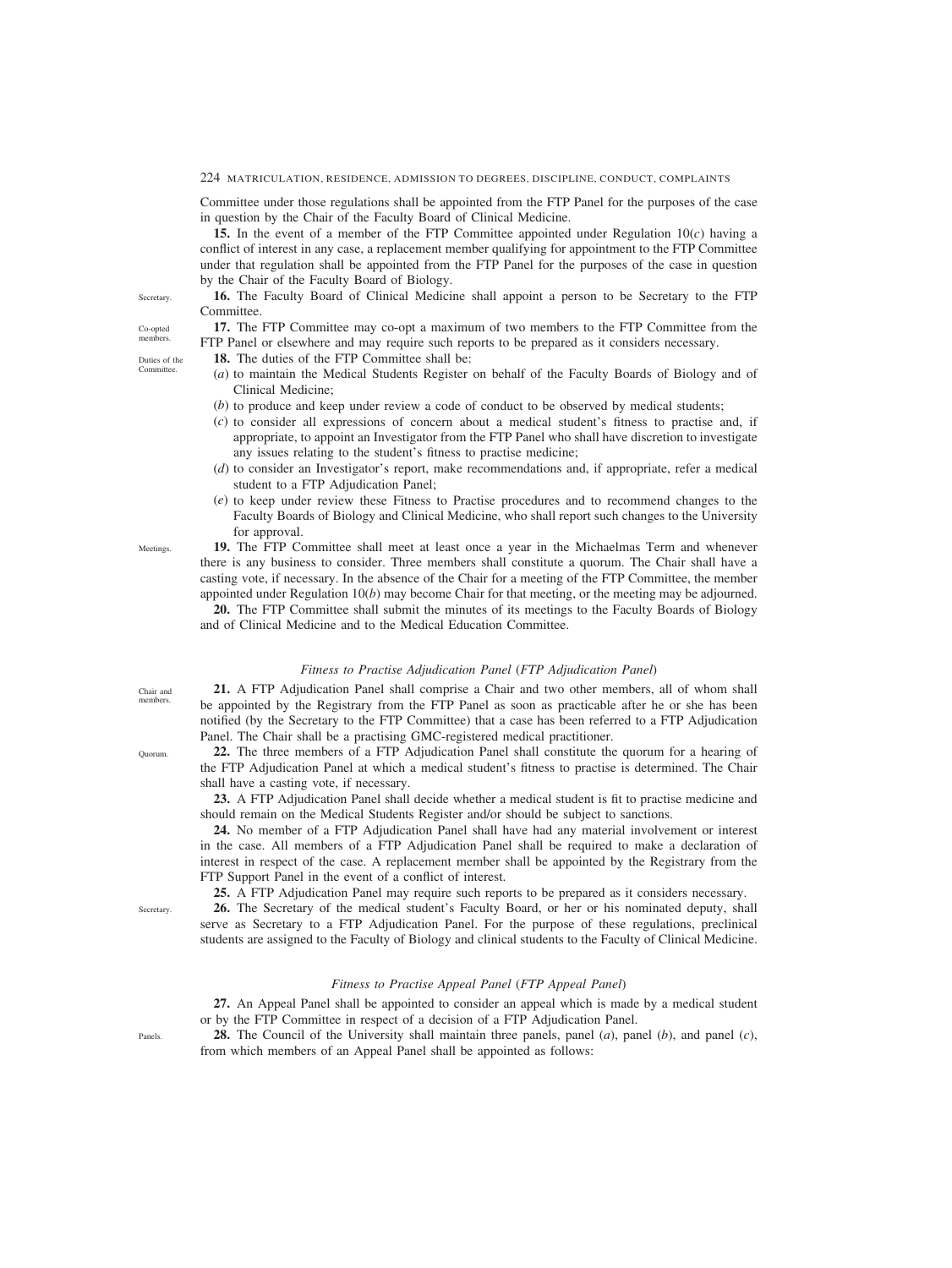- panel (*a*): persons who are legally qualified or who have had experience of acting in a judicial capacity, not being members of the Council;
- panel (*b*): members of the Regent House not being members of the FTP Committee, FTP Panel, or FTP Adjudication Panel or of the Faculties of Biology or Clinical Medicine;

panel (*c*): members of the academic staff of a UK Medical School, being practising GMC-registered medical practitioners, who are not members of the Regent House.

**29.** The Council shall appoint in the Michaelmas Term each year such number of persons as they shall see fit to serve as members of each panel for three years from 1 January following their appointment.

**30.** An Appeal Panel shall consist of three members:

Members.

- (*a*) one person designated by the Vice-Chancellor from panel (*a*), who shall be the Chair of the Appeal Panel;
- (*b*) one drawn by lot from panel (*b*);
- (*c*) one drawn by lot from panel (*c*).

**31.** No member of an Appeal Panel shall have had any material involvement or interest in the case. All members of the Appeal Panel shall be required to make a declaration of interest in respect of the case. In the event of a conflict of interest, an alternative member shall be appointed by the Vice-Chancellor or by lot, as appropriate.

**32.** The Registrary, or a person nominated by the Registrary, shall act as Clerk of the Appeal Panel. Clerk.

**33.** The three members of the Appeal Panel shall constitute the quorum. The Chair shall have a Quorum. casting vote, if necessary.

# FITNESS TO PRACTISE PROCEDURES

**34.** The consideration of whether or not a medical student is fit to practise medicine shall take place in accordance with the following procedures which may comprise of at least three stages, a preliminary consideration by the FTP Committee, an investigation, and an adjudication by a FTP Adjudication Panel, and may be followed by a final appeal stage.

**35.** If at any stage the Chair of any of the bodies involved considers that the medical student may have committed an offence under the criminal law or against the discipline of the University, the Chair shall suspend proceedings and refer the circumstances for consideration by the police or to the University Advocate under Statute D, as appropriate. In such instances, the body or bodies shall not normally reach a decision on the student's fitness to practise until either the police or University Advocate (as appropriate) has confirmed that it is not intended to institute proceedings against the medical student, or, if proceedings are taken, until the criminal courts or University courts or disciplinary panels (as appropriate) have ruled finally on the matter. Pending the outcome of any consideration by the police and the criminal courts and/or the University Advocate and the University courts or disciplinary panels, the FTP Committee and its Chair shall review the student's status and take any measures under these procedures which are considered necessary.

**36.** The FTP Committee, the Investigator, a FTP Adjudication Panel, and the Appeal Panel may obtain legal advice through the Registrary to assist with the performance of their duties under these procedures.

**37.** Any notification to a medical student under these procedures may be sent to the medical student's University email address.

### *Preliminary stage involving the Fitness to Practise Committee*

**38.** Any expression of concern that a medical student may not be fit to practise medicine shall be made in writing to the Secretary of the FTP Committee; it shall show clearly the author's name and address. Anonymous referrals shall only be acted upon in exceptional circumstances as the FTP Committee sees fit, having regard to the seriousness of the issues raised and the fairness to any individuals mentioned in the referral. The FTP Committee may also consider that the identity of individuals, although known to the FTP Committee, may need to be withheld or protected in exceptional circumstances.

**39.** The Secretary of the FTP Committee shall communicate the expression of concern to the Chair of the FTP Committee who may take Chair's action in respect of any measures which are considered necessary or appropriate pending consideration by the FTP Committee.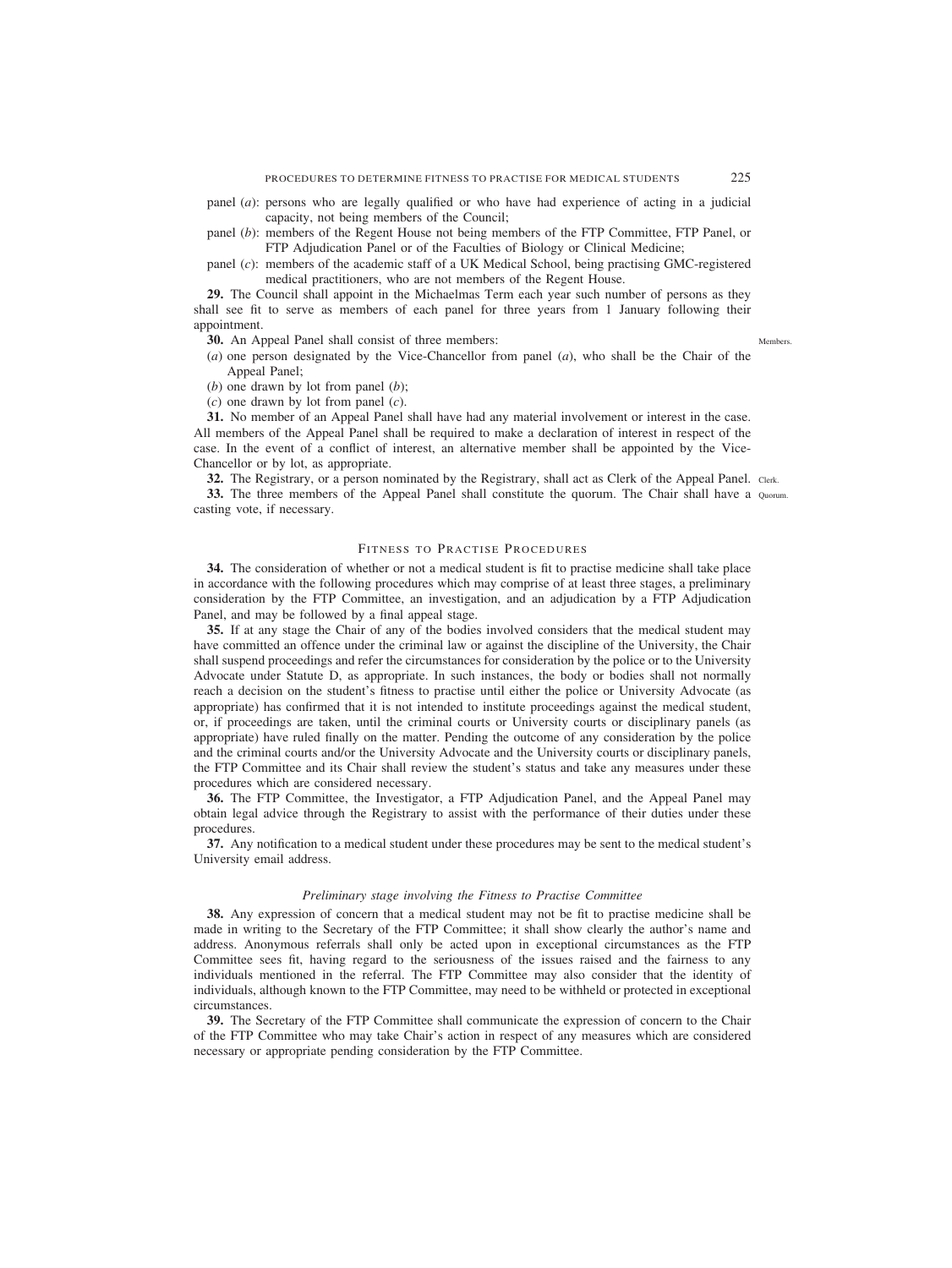**40.** The Secretary of the FTP Committee shall inform the medical student of the details of any expression of concern and, at the discretion of the Chair of the FTP Committee, arrange for the student to attend a meeting of the FTP Committee. During any meeting with the FTP Committee, the medical student may be accompanied by a member of the University or other representative chosen by the medical student who shall notify the Secretary of the FTP Committee two days in advance of any meeting if he/she will be accompanied and by whom.

**41.** The Secretary of the FTP Committee shall inform the medical student of the persons appointed to be members of the FTP Committee. If the medical student has good cause to object to the membership of the FTP Committee, he or she shall provide grounds to the Secretary of the FTP Committee in writing within seven days. In the case of a member appointed under Regulation  $10(a)$  or (*b*), the Chair of the Faculty Board of Clinical Medicine shall decide whether to replace that member of the FTP Committee and shall appoint an alternative member as considered appropriate. In the case of a member appointed under Regulation 10(*c*), the Chair of the Faculty Board of Biology shall decide whether to replace that member of the FTP Committee and shall appoint an alternative member as considered appropriate. The Secretary of the FTP Committee shall inform the medical student accordingly. The decision of the Chair of the Faculty Board of Clinical Medicine or of the Chair of the Faculty Board of Biology shall be final.

**42.** The FTP Committee shall decide whether the medical student shall during the course of any fitness to practise procedures:

- (*a*) continue her or his studies without limitation;
- (*b*) continue her or his studies under specified conditions;
- (*c*) be prohibited from entering specified clinical facilities as a medical student; and/or
- (*d*) be provisionally suspended from the Medical Students Register and therefore from the clinical components of the course.

**43.** The FTP Committee may, pending the outcome of any fitness to practise procedures, review and change a decision regarding a medical student's status and any measures which are considered necessary.

**44.** The FTP Committee shall determine whether the matter can and should be dealt with informally, whether the matter should be referred back to the Student Progress Panel (MVSPP), or whether an Investigator should be appointed to investigate the student's conduct, health, and/or performance. The FTP Committee shall normally take this initial decision within one month from the date of receipt of the expression of concern.

**45.** If the University Advocate institutes proceedings against the medical student under Statute D any subsequent judgement of a University court or disciplinary panel may be considered as evidence within any fitness to practise procedures. If a University court or disciplinary panel finds that a charge is proven against the student then that finding shall be conclusive evidence that the medical student in question has committed the offence against the discipline of the University with which he or she was charged.

# *Investigation*

**46.** If the FTP Committee decides to commence an investigation, the Secretary of the FTP Committee shall write to the medical student concerned and to the Senior Tutor of the student's College stating that an investigation of the medical student's fitness to practise is going to take place. The letter to the medical student shall state the nature of the expression of concern and the grounds for commencing the investigation.

Investigator.

Procedures under Statute D.

> **47.** The FTP Committee shall appoint an Investigator from the FTP Panel who has had no material involvement or interest in this case. The Investigator shall interview the medical student concerned, the maker of the allegation (unless an anonymous concern has been permitted), and any other relevant persons. A formal note of each interview shall be prepared by the Investigator and, if possible, agreed with the person who has been interviewed. A written report shall be prepared and submitted by the Investigator to the FTP Committee.

> **48.** The FTP Committee, an Investigator and a FTP Adjudication Panel may, at any stage, require reports to be prepared by the Occupational Health Service and/or other experts as to the student's fitness to practise and will expect the student to co-operate with obtaining such reports in order for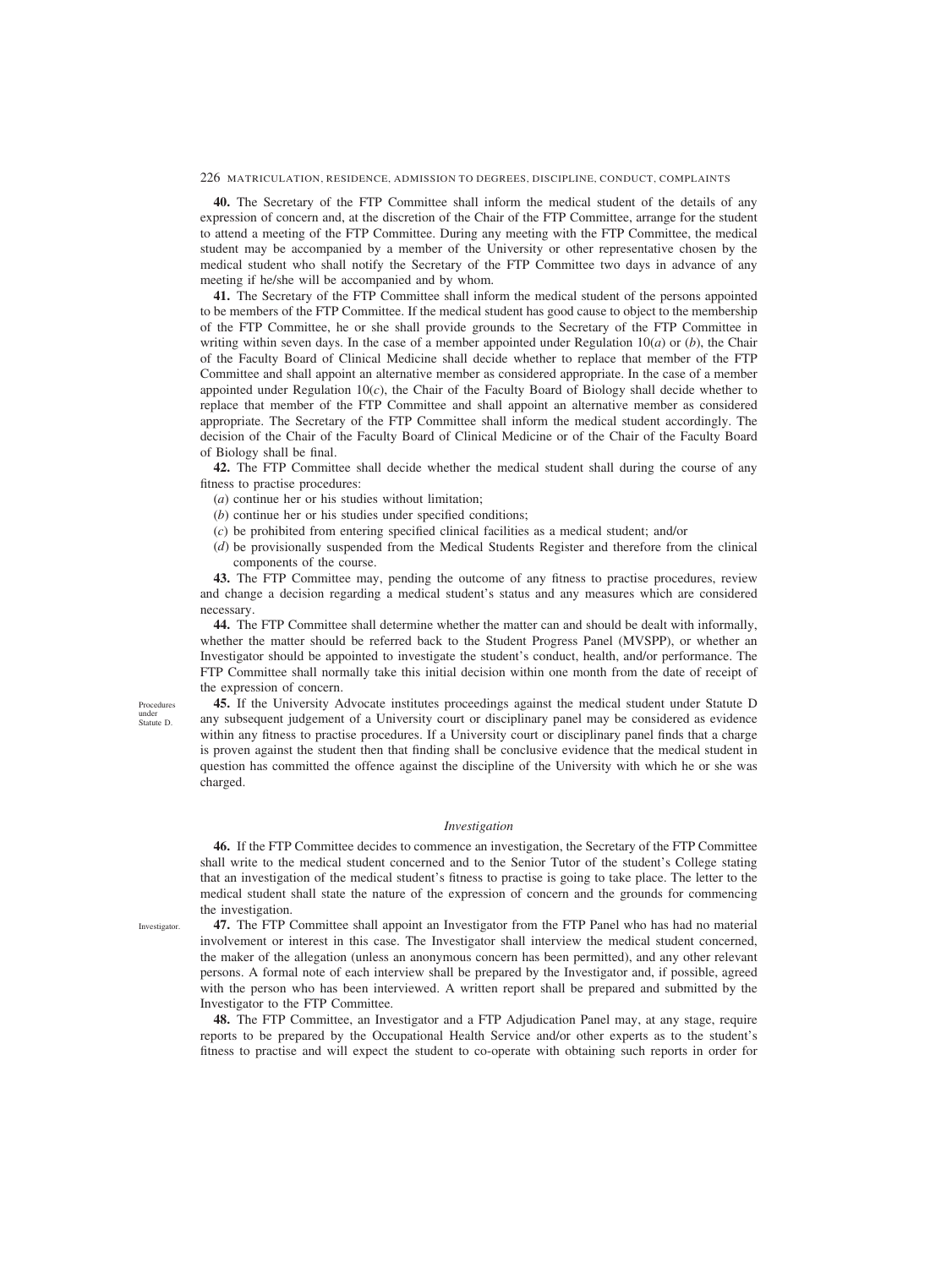those bodies to discharge their duties to consider the student's fitness to practise. All such reports shall be co-ordinated through the FTP Committee.

**49.** During any interview with the Investigator, the medical student may be accompanied by a member of the University or other representative chosen by the medical student who shall notify the Investigator two days in advance of any meeting if he/she will be accompanied and by whom.

**50.** On receipt of the Investigator's report, the FTP Committee shall take one of the following decisions:

(*a*) that no further action be taken;

- (*b*) that there is no serious issue to be determined with regard to the medical student's fitness to practise, but that the medical student would benefit from remedial measures being put in place; the Chair of the FTP Committee shall on behalf of the FTP Committee (i) agree such measures with the medical student, the student's Senior Tutor, and the Director of Medical Education in the Faculty of Clinical Medicine or the Director of Education (School of the Biological Sciences) in the Faculty of Biology as appropriate, and then so inform the Secretary of the FTP Committee in writing, or (ii) in the event of failure to agree such measures, the FTP Committee shall refer the matter to a FTP Adjudication Panel; or
- (*c*) that there may be a serious issue to be determined concerning the medical student's fitness to practise and shall refer the matter to a FTP Adjudication Panel.

**51.** The Secretary of the FTP Committee shall inform the medical student, the MVSPP, and the Decision. student's Senior Tutor in writing of the FTP Committee's decision and of any agreed measures normally within seven days. Where the FTP Committee decide that a matter shall be referred to a FTP Adjudication Panel, the Secretary of the FTP Committee shall notify the Registrary and the student's Faculty Board Secretary. Correspondence from the Secretary informing the student shall be submitted to the next full meeting of the FTP Committee.

# *Adjudication by FTP Adjudication Panel*

**52.** If a medical student is referred by the FTP Committee to a FTP Adjudication Panel, the Chair of the FTP Adjudication Panel shall determine the procedure to be adopted by the FTP Adjudication Panel which shall normally include:

- (*a*) informing the medical student of the persons appointed to be members of the FTP Adjudication Panel;
- (*b*) providing the medical student with copies of the documents provided by the FTP Committee to the FTP Adjudication Panel, including the Investigator's report;
- (*c*) informing the medical student of the names of any persons who may be asked to attend a FTP Adjudication Panel to give evidence and setting out the basis upon which the medical student may call persons who may have information relevant to the case to give evidence (whether they are members of the University or not) either orally at the hearing or in writing;
- (*d*) setting a timetable for the progress of the proceedings, including time limits for each step of the proceedings and a date, time and place for the hearing.

**53.** The Secretary of the FTP Adjudication Panel shall inform the medical student and the Chair of the FTP Committee of the procedure to be followed. The Chair of the FTP Adjudication Panel may at any stage of the proceedings hold a case management meeting at which she or he may (i) review the progress of the proceedings, and in particular the extent to which any timetable previously set by the Chair has been complied with, (ii) issue or vary directions or time limits for the further conduct of the proceedings, and/or (iii) set or vary a date, time, or place for the hearing. The Secretary of the FTP Adjudication Panel shall inform the medical student and the Secretary of the FTP Committee of the date, time, and place of a case management meeting at least seven days in advance of such meeting.

**54.** If the medical student has good cause to object to the membership of a FTP Adjudication Panel, objection to he or she shall provide grounds to the Secretary of the FTP Adjudication Panel in writing within seven  $P_{\text{rand}}$ days of being notified of the membership of the FTP Adjudication Panel. The Registrary shall decide whether to replace that member of the FTP Adjudication Panel and shall appoint an alternative member from the FTP Panel as considered appropriate. The Secretary of a FTP Adjudication Panel shall inform the medical student accordingly. The decision of the Registrary shall be final.

**55.** The medical student shall attend all case management meetings and hearings of a FTP Adjudication Panel in person, unless prevented by exceptional circumstances. If the medical student

members of the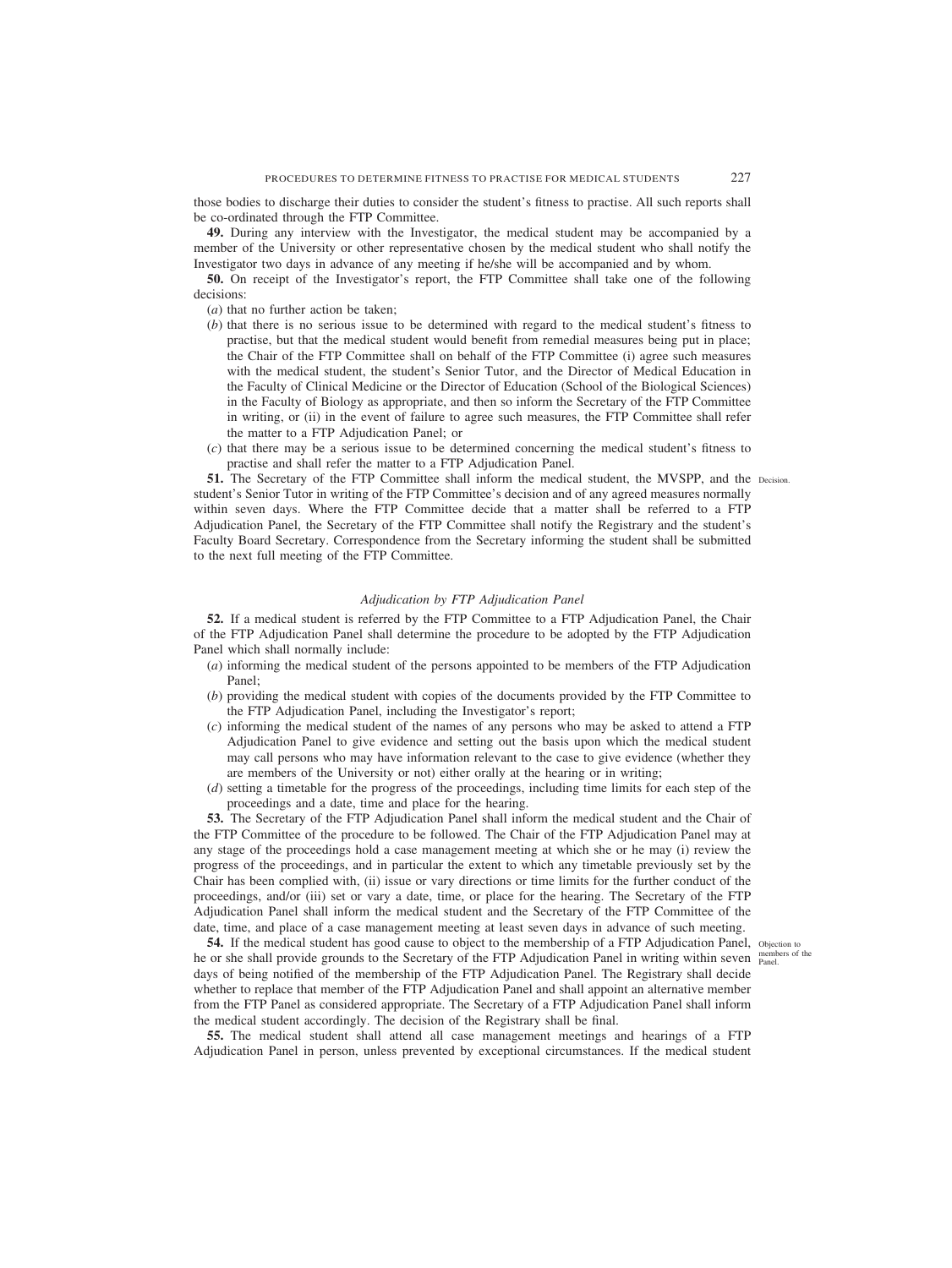fails to attend any case management meeting or any hearing without reasonable explanation, a FTP Adjudication Panel may, at its discretion, consider the case in the medical student's absence.

**56.** The medical student may choose to be accompanied by a member of the University or other representative chosen by the medical student who must inform the Secretary of the FTP Adjudication Panel of the identity of the individual and the capacity in which he or she is attending as soon as practicable and at least four days in advance of the case management meeting or hearing.

**57.** The medical student's Senior Tutor (or a deputy appointed by the Senior Tutor), if not nominated by the student, shall be entitled, with the student's consent, to be present at any case management meeting or hearing.

Private hearing.

Procedure for conduct of the hearing.

**58.** Case management meetings and hearings of the FTP Adjudication Panel shall be conducted in private unless the Chair of a FTP Adjudication Panel agrees to a request from the student for any case management meeting or hearing to be held in public.

**59.** A Chair of the FTP Adjudication Panel shall determine the procedure for the conduct of a FTP Adjudication Panel hearing to consider a medical student's fitness to practise. The procedure shall normally be as follows:

- (*a*) The Chair shall introduce all those present at the hearing and explain the powers of a FTP Adjudication Panel.
- (*b*) The Chair shall invite the Chair of a FTP Committee (or a person appointed by her or him) to make an opening statement and shall then invite FTP Adjudication Panel members to ask questions.
- (*c*) The Chair shall invite the medical student or her or his representative to make a statement and shall then invite FTP Adjudication Panel members to question the student.
- (*d*) The Chair shall invite any other persons called upon to attend the hearing (normally to include the Chair of a FTP Committee and Investigator) to make a brief statement and shall then invite FTP Adjudication Panel members to ask questions.
- (*e*) At each stage, the Chair shall have discretion to allow reciprocal questioning by all parties.
- (*f*) When the Chair is satisfied that a FTP Adjudication Panel has completed its questioning and that the medical student and other persons present have had a full opportunity to convey information to a FTP Adjudication Panel, the student and all other persons not on a FTP Adjudication Panel except the Secretary of a FTP Adjudication Panel shall withdraw. The Secretary of a FTP Adjudication Panel shall remain to provide advice on procedure but shall take no part in a FTP Adjudication Panel reaching its decision on the case itself.
- (*g*) A FTP Adjudication Panel shall then discuss the case.
- (*h*) Those attending the first part of the hearing shall all be invited back into the hearing once a FTP Adjudication Panel has concluded its discussions. A FTP Adjudication Panel shall seek any further clarification which it requires, and may at its discretion call for a further adjournment or adjournments. The Chair shall then outline to the medical student a FTP Adjudication Panel's decision.

**60.** A FTP Adjudication Panel, following consideration of the case, may make one of the following decisions on the balance of probabilities and by a simple majority (the Chair having a casting vote if necessary):

- (*a*) declare that the medical student is fit to practise and that he or she may continue on the course with no conditions or other sanctions;
- (*b*) declare that the student is fit to practise but provide a formal warning which should be added to the medical student's record;
- (*c*) declare that there are grounds for concern as to the student's fitness to practise and impose other sanctions in respect of the student's continuation with her or his course of study for the Second or Final M.B. Examinations which may include
	- (i) that the student be temporarily suspended from the Medical Students Register, specifying the arrangements for monitoring by the FTP Committee of the suspension (including a minimum period if appropriate) and the arrangements for the termination of suspension, or
	- (ii) that the student be subject to other conditions.
- (*d*) declare that the medical student is unfit to practise, that the medical student be removed from the Medical Students Register and that the General Medical Council be informed of this sanction.

**61.** The Secretary of a FTP Adjudication Panel shall confirm the decision of a FTP Adjudication Panel and the reasons for the decision in writing normally within seven days, specifying any time

Decision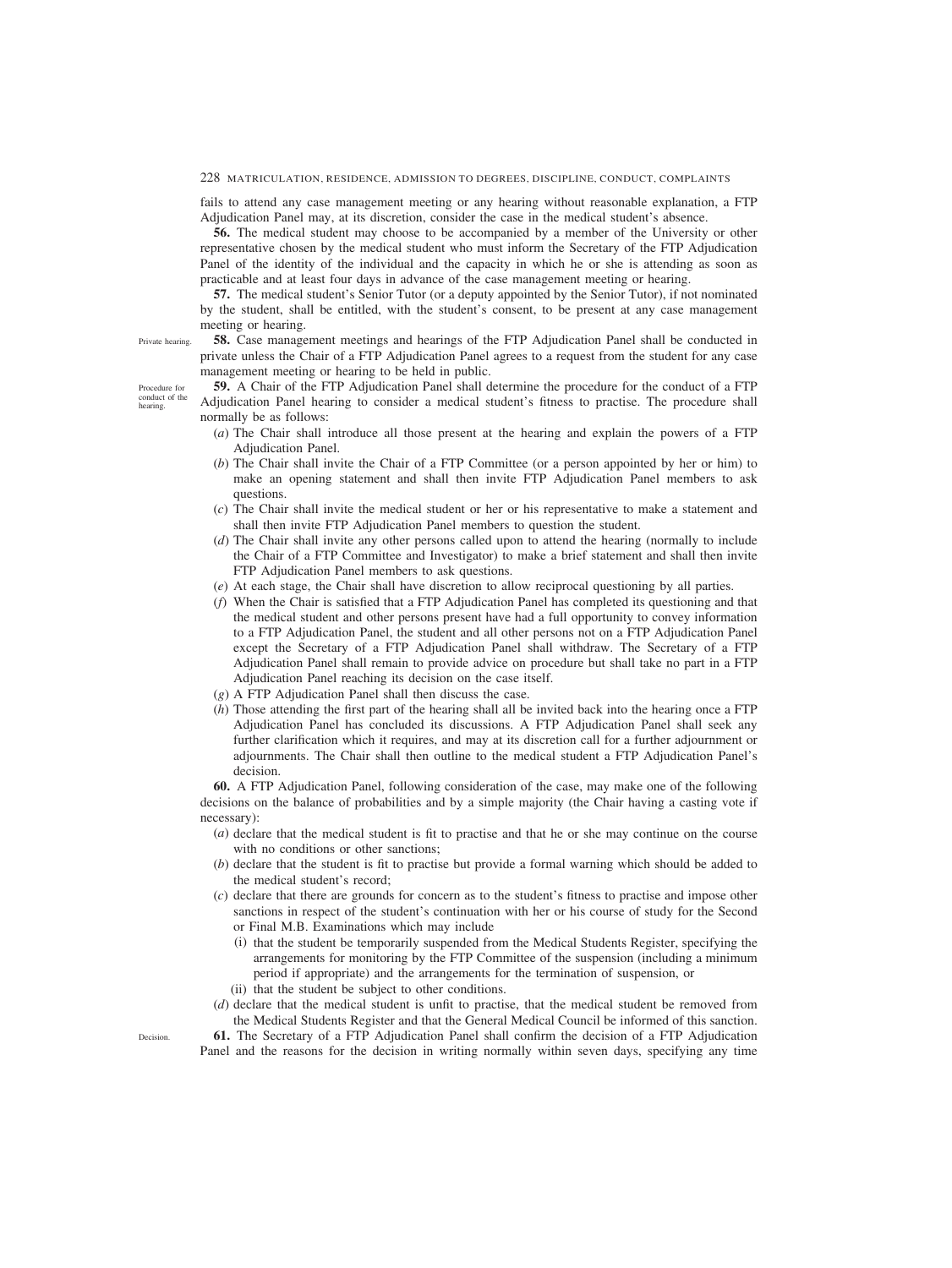period or sanction that may apply, to the medical student and also to the Chair of the FTP Committee, the MVSPP, the Senior Tutor of the student's College, the Director of Medical Education in the School of Clinical Medicine and, as appropriate, the Director of Education in the School of Biological Sciences.

# *Appeal*

**62.** A medical student and the FTP Committee shall have the right of appeal to an Appeal Panel in respect of a decision of a FTP Adjudication Panel as set out in these procedures.

**63.** A medical student and the FTP Committee may give notice of appeal in respect of a decision of a FTP Adjudication Panel on only one or more of the following grounds:

- (*a*) irregularity in process;
- (*b*) the coming to light of fresh evidence, which was not available and/or presented for a good reason; and/or
- (*c*) the proportionality of a sanction imposed by the FTP Adjudication Panel.

**64.** A notice of appeal shall be in writing and shall be received by the Registrary within twentyeight days of the date of notification of a FTP Adjudication Panel decision. The notice of appeal shall state the grounds on which the appeal is made and provide all material relied upon for the appeal. On receipt of the notice of appeal, and if the Registrary considers that there are grounds for an appeal as set out within these procedures, the Registrary shall appoint an Appeal Panel to hear the appeal. The parties shall not be entitled to rely during the appeal hearing, without the permission of the Appeal Panel, on any grounds other than those set out in the notice of appeal.

**65.** During the consideration of the appeal, the decision of a FTP Adjudication Panel shall remain in force.

**66.** An Appeal Panel hearing shall be arranged as soon as possible, and normally within three Appeal Panel months of the date of the Registrary receiving the notice of appeal, in accordance with the following bearing procedures:

- 
- (*a*) The Clerk of the Appeal Panel shall inform the medical student and the Chair of the FTP Committee of the persons appointed to be members of the Appeal Panel. If the medical student or the Chair of the FTP Committee has good cause to object to the membership of the Appeal Panel, he or she shall provide grounds to the Clerk of the Appeal Panel in writing within seven days or as determined by the Chair of the Appeal Panel. The Vice-Chancellor shall decide whether that member of the Appeal Panel should be replaced and, if the Vice-Chancellor decides that the member should be replaced, a replacement member shall be designated by the Vice-Chancellor (in the case of the Chair) or drawn by lot (in the case of any other member). The Clerk of the Appeal Panel shall inform the parties accordingly. The decision of the Vice-Chancellor shall be final.
- (*b*) Any documentation to be considered by the Appeal Panel shall be sent to the parties and the members of the Appeal Panel at least fourteen days before the hearing.
- (*c*) The medical student may be accompanied by a member of the University or other representative chosen by the medical student who must inform the Secretary to the Appeal Panel of the identity of the person and the capacity in which he or she is attending seven days in advance of the hearing. The medical student's Senior Tutor (or a deputy appointed by the Senior Tutor), if not nominated by the student, shall, with the agreement of the student, be entitled to be present.
- (*d*) The hearing shall be held in private unless the Chair of the Appeal Panel agrees to a request from the student that the hearing be held in public.
- (*e*) The Chair of the FTP Adjudication Panel, or a person appointed by her or him, shall represent the FTP Adjudication Panel at the Appeal Panel hearing. The Chair of the FTP Committee, or a person appointed by her or him, shall represent the FTP Committee at the Appeal Panel hearing.

**67.** The Appeal Panel shall consider its decision in private. The Clerk of the Appeal Panel shall be present throughout the hearing and throughout consideration by the Appeal Panel of its decision.

**68.** The Appeal Panel may confirm, quash, amend, or refer back the decision to the same, or a newly constituted, FTP Adjudication Panel.

**69.** As soon as possible, normally within seven days from the Appeal Panel hearing, the Clerk of Decision. the Appeal Panel shall inform the medical student in writing of the decision and the reasons for the decision. That notification shall specify whether the case is to be referred back to a FTP Panel or, if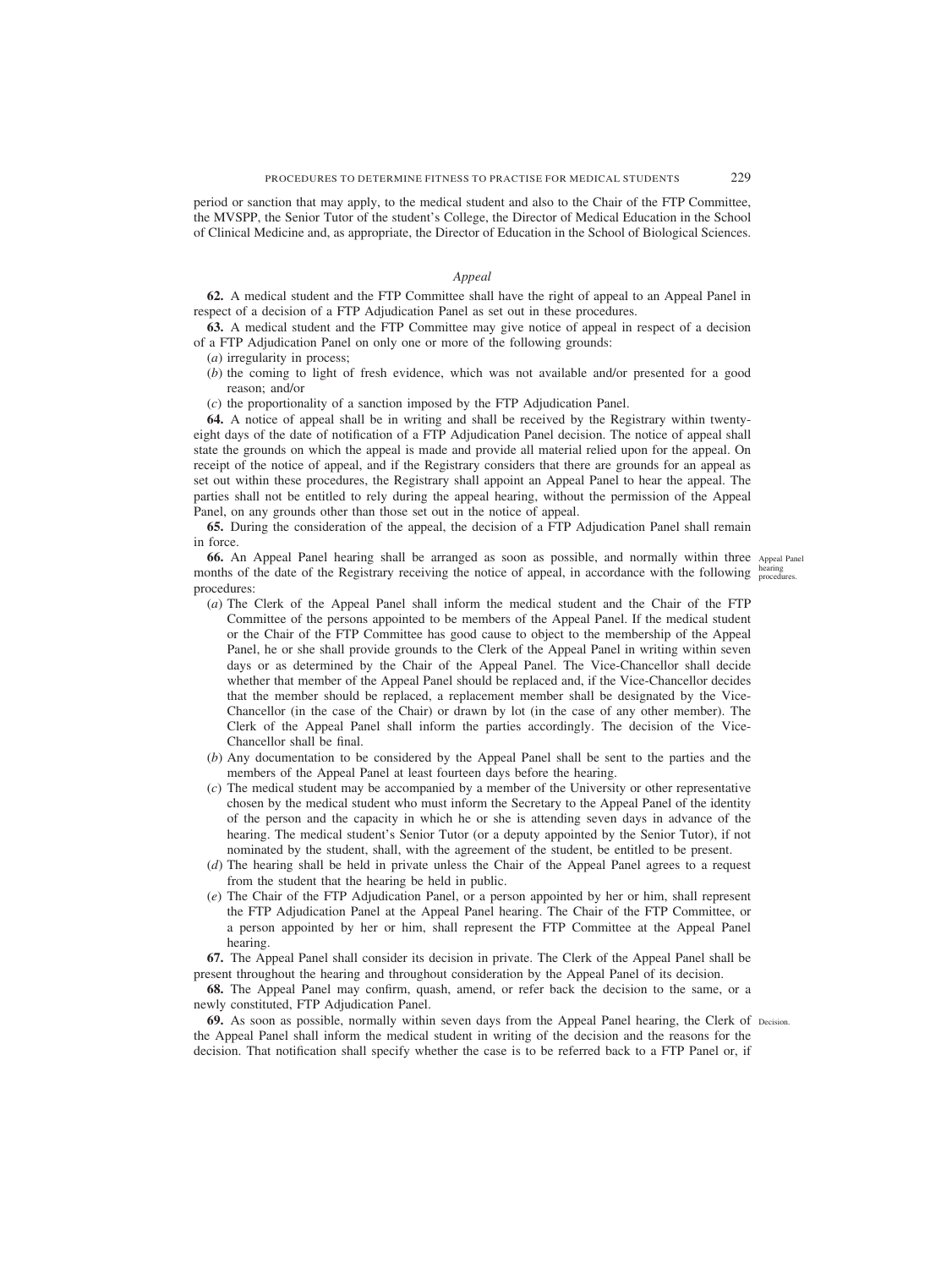<span id="page-64-0"></span>not, the notification should be a Completion of Procedures letter and inform the medical student that she or he may refer the matter to the Office of the Independent Adjudicator for Higher Education. The Secretary to the Appeal Panel shall also inform the Chair of the FTP Adjudication Panel, the Chair of the FTP Committee, the MVSPP, the Senior Tutor of the student's College, the Director of Medical Education in the School of Clinical Medicine and, as appropriate, the Director of Education in the School of Biological Sciences.

## *Record and declaration*

**70.** The FTP Committee and the Faculty Boards of Biology or Clinical Medicine, as appropriate, shall make a record of any sanctions imposed (including a formal warning, a suspension or removal from the Medical Students Register, or other conditions) or undertakings provided by a medical student relating to arrangements for the monitoring or supervision of her or his conduct, health, or performance. The FTP Committee shall determine whether the information is to be kept permanently on the medical student's record, until a further review or until one year after the student has obtained full registration with the General Medical Council.

**71.** A medical student upon whom conditions have been imposed shall be required to confirm in writing that he or she shall comply with such conditions.

**72.** A medical student who has undertaken to comply with arrangements for the management and supervision of her or his conduct, health, or performance shall be required to confirm in writing that he or she will comply with the arrangements.

**73.** When applying to the General Medical Council for provisional registration, a student shall inform the General Medical Council of the details of any referral to the Fitness to Practise Committee and any and all matters that might have a bearing on her or his fitness to practise.

# PROCEDURES TO DETERMINE FITNESS TO PRACTISE OF PRECLINICAL AND CLINICAL VETERINARY STUDENTS

### *Introduction*

**1.** The Royal College of Veterinary Surgeons (RCVS) has a duty to ensure that veterinary students are fit to practise veterinary medicine when they apply for registration. The following regulations shall govern the procedures in the University to ensure that preclinical and clinical veterinary students are fit to practise veterinary medicine.

**2**. There shall be a Veterinary Students Register, which shall be maintained by the Faculty Boards of Biology and Veterinary Medicine through a Veterinary Fitness to Practise Committee (VFTP Committee).

**3.** Any person or body may refer any matter which gives a cause for concern about a veterinary student's fitness to practise to the VFTP Committee in accordance with these procedures.

**4.** Where the VFTP Committee considers that there is a question to be determined concerning the fitness to practise of a veterinary student, the VFTP Committee shall appoint an Investigator who shall report to the VFTP Committee. Having considered the Investigator's report, the VFTP Committee may refer the matter to a Fitness to Practise Adjudication Panel (VFTP Adjudication Panel) to consider whether the student is fit to practise veterinary medicine or whether to impose sanctions (which include formal warnings, conditions and suspension, or removal from the Veterinary Students Register).

**5.** A veterinary student shall, if required to do so, attend meetings and/or hearings with the VFTP Committee, an Investigator, and a VFTP Adjudication Panel. A veterinary student and the VFTP Committee may appeal to a Fitness to Practise Appeal Panel (VFTP Appeal Panel) on grounds specified in these procedures.

**6.** Fitness to practise issues can arise from a student's conduct, health, or performance. Veterinary students have a responsibility to report any illness or disability that may affect their fitness to practise to their Senior Tutor or Director of Studies and, as appropriate, to the Director of Teaching in the Faculty of Veterinary Medicine or the Director of Education (Biological Sciences) in the Faculty of Biology.

**7.** The University also has a duty to support its veterinary students. The Medical and Veterinary Student Progress Panel (MVSPP) monitors the academic performance and progress of preclinical and

Veterinary Students Register

Adjudication Panel.

Appeal.

Medical and Veterinary Student Progress Panel.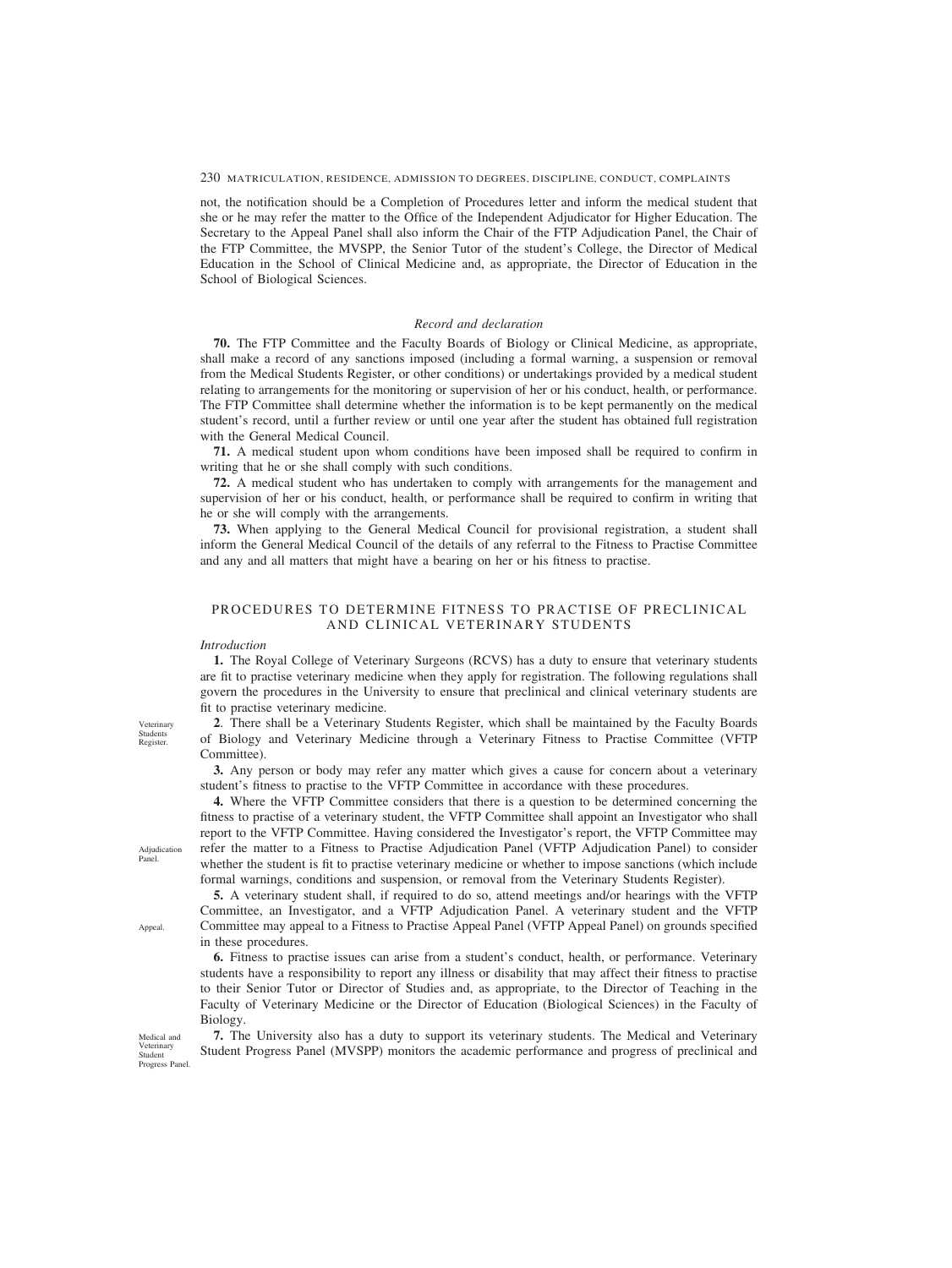clinical veterinary students, including issues relating to ill health and any other cause for concern which does not merit a referral to the VFTP Committee.

**8.** A student who wishes to remain on the Veterinary Students Register will be expected to cooperate with obtaining such reports from the University's Occupational Health Service and/or other experts as may be deemed necessary.

**9.** When applying for registration with the Royal College of Veterinary Surgeons (RCVS) veterinary students will be required to inform the RCVS of the details of any referral to the VFTP Committee and any and all matters that might have a bearing on his or her fitness to practise.

# THE COMPOSITION, ROLES, AND DUTIES OF THE FITNESS TO PRACTISE BODIES

# *Fitness to Practise Committee* (*VFTP Committee*)

**10.** The VFTP Committee shall comprise a minimum of three members:

- (*a*) a Chair appointed by the Faculty Board of Veterinary Medicine who shall be a practising veterinary surgeon;
- (*b*) one member appointed by the Faculty Board of Veterinary Medicine who shall be a practising veterinary surgeon; and
- (*c*) one member appointed by the Faculty Board of Biology who shall be a member of the Regent House and not normally a registered veterinary surgeon.

**11.** No member of the VFTP Committee shall have had any material involvement or interest in respect of each individual case before the VFTP Committee. All members of the VFTP Committee shall be required to make a declaration of interest in the case.

**12.** Members of the VFTP Committee shall be appointed in the Michaelmas Term to serve for three years from 1 January following their appointment.

13. The Faculty Boards of Veterinary Medicine and Biology shall in addition jointly maintain a veterinary Veterinary Fitness to Practise Support Panel (VFTP Support Panel). Every three years in the Michaelmas Fitness to Term, or as necessary:

- Support Panel.
- (*a*) the Faculty Board of Veterinary Medicine shall appoint to the VFTP Support Panel at least six members qualifying for appointment to the VFTP Committee under Regulation 10(*b*);
- (*b*) the Faculty Board of Biology shall appoint to the VFTP Support Panel at least six members of the Regent House qualifying for appointment to the VFTP Committee under Regulation 10(*c*).

**14.** In the event of a member of the VFTP Committee appointed under Regulations 10(*a*) or 10(*b*) having a conflict of interest in any case, a replacement member qualifying for appointment to the VFTP Committee under those regulations shall be appointed from the VFTP Support Panel for the purposes of the case in question by the Chair of the Faculty Board of Veterinary Medicine.

**15.** In the event of a member of the VFTP Committee appointed under Regulation 10(*c*) having a conflict of interest in any case, a replacement member qualifying for appointment to the VFTP Committee under that regulation shall be appointed from the VFTP Support Panel for the purposes of the case in question by the Chair of the Faculty Board of Biology.

16. The Faculty Board of Veterinary Medicine shall appoint a person to be Secretary to the VFTP secretary. Committee.

**17.** The VFTP Committee may co-opt a maximum of two members to the VFTP Committee from co-opted the VFTP Support Panel or elsewhere and may require such reports to be prepared as it considers members. necessary.

18. The duties of the VFTP Committee shall be:

- Duties of the
- (a) to maintain the Veterinary Students Register on behalf of the Faculty Boards of Biology and of Committee. Veterinary Medicine;
- (*b*) to produce and keep under review a code of conduct to be observed by veterinary students;
- (*c*) to consider all expressions of concern about a veterinary student's fitness to practise and, if appropriate, to appoint an Investigator from the VFTP Support Panel who shall have discretion to investigate any issues relating to the student's fitness to practise medicine;
- (*d*) to consider an Investigator's report, make recommendations and, if appropriate, refer a veterinary student to a VFTP Adjudication Panel;
- (*e*) to keep under review these Fitness to Practise procedures and to recommend changes to the Faculty Boards of Biology and Veterinary Medicine, who shall report such changes to the University for approval.

Membership.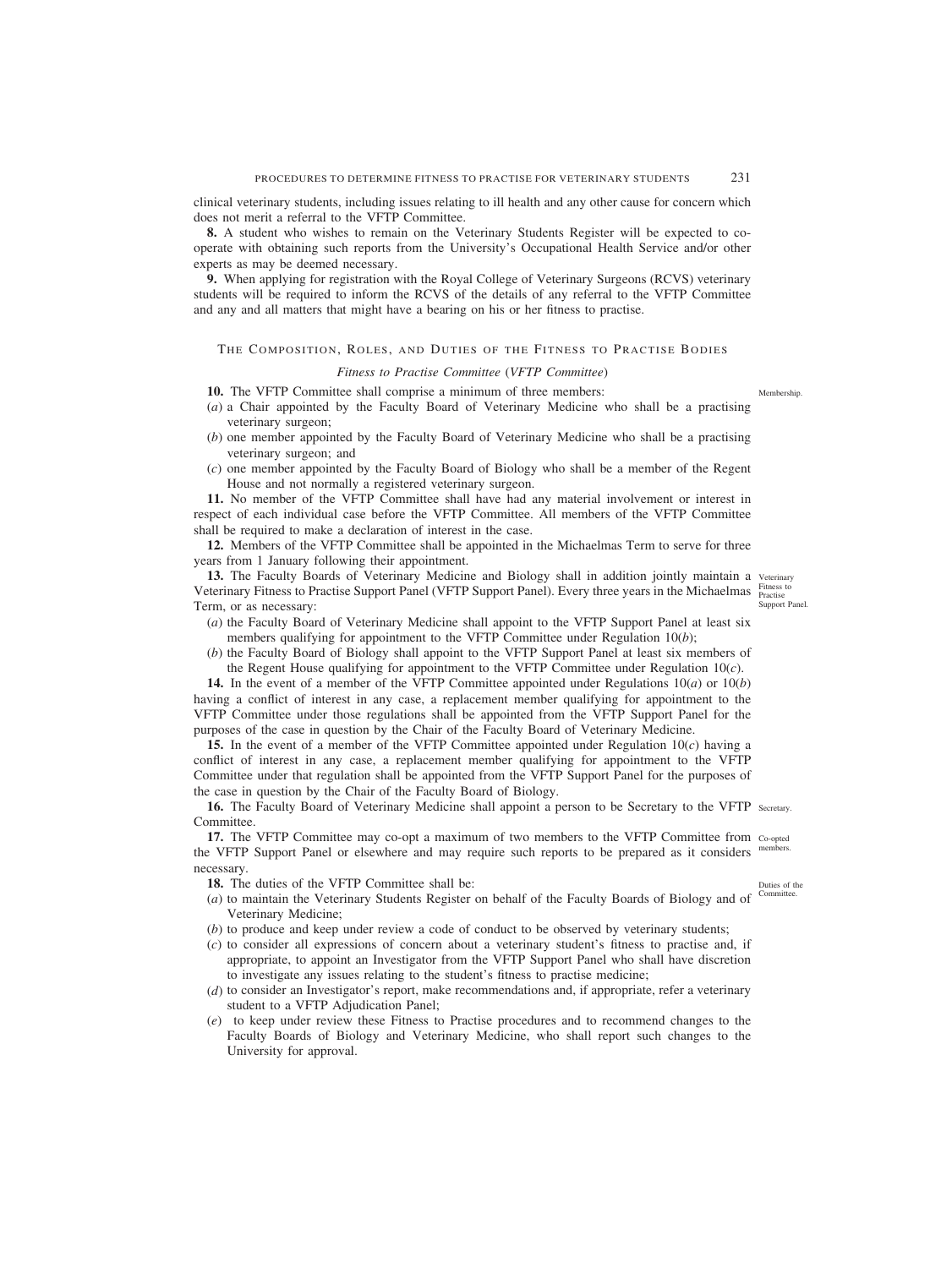**19.** The VFTP Committee shall meet at least once a year in the Michaelmas Term and whenever there is any business to consider. Three members shall constitute a quorum. The Chair shall have a casting vote, if necessary. In the absence of the Chair for a meeting of the VFTP Committee, the member appointed under Regulation 10(*b*) may become Chair for that meeting, or the meeting may be adjourned.

**20.** The VFTP Committee shall submit the minutes of its meetings to the Faculty Boards of Biology and of Veterinary Medicine and to the Veterinary Education Committee.

## *Fitness to Practise Adjudication Panel* (*VFTP Adjudication Panel*)

**21.** A VFTP Adjudication Panel shall comprise a Chair and two other members, all of whom shall be appointed by the Registrary from the VFTP Support Panel as soon as practicable after she or he has been notified (by the Secretary to the VFTP Committee) that a case has been referred to a VFTP Adjudication Panel. The Chair shall be a practising registered veterinary practitioner.

**22.** The three members of a VFTP Adjudication Panel shall constitute the quorum for a hearing of the VFTP Adjudication Panel at which a veterinary student's fitness to practise is determined. The Chair shall have a casting vote, if necessary.

**23.** A VFTP Adjudication Panel shall decide whether a veterinary student is fit to practise medicine and should remain on the Veterinary Students Register and/or should be subject to sanctions.

**24.** No member of a VFTP Adjudication Panel shall have had any material involvement or interest in the case. All members of a VFTP Adjudication Panel shall be required to make a declaration of interest in respect of the case. A replacement member shall be appointed by the Registrary from the VFTP Support Panel in the event of a conflict of interest.

**25.** A VFTP Adjudication Panel may require such reports to be prepared as it considers necessary. **26.** The Secretary of the veterinary student's Faculty Board, or his or her nominated deputy, shall serve as Secretary to a VFTP Adjudication Panel. For the purpose of these regulations, preclinical students are assigned to the Faculty of Biology and clinical students to the Faculty of Veterinary Medicine.

### *Fitness to Practise Appeal Panel* (*VFTP Appeal Panel*)

**27.** An Appeal Panel shall be appointed to consider an appeal which is made by a veterinary student or by the VFTP Committee in respect of a decision of a VFTP Adjudication Panel.

**28.** The Council of the University shall maintain three panels, panel (*a*), panel (*b*), and panel (*c*), from which members of an Appeal Panel shall be appointed as follows:

- panel (*a*): persons who are legally qualified or who have had experience of acting in a judicial capacity, not being members of the Council;
- panel (*b*): members of the Regent House not being members of the VFTP Committee, VFTP Support Panel, or VFTP Adjudication Panel, or of the Faculties of Biology or Veterinary Medicine;

panel (*c*): members of the academic staff of a UK Veterinary School, being practising RCVSregistered veterinary practitioners, who are not members of the Regent House.

**29.** The Council shall appoint in the Michaelmas Term each year such number of persons as they shall see fit to serve as members of each panel for three years from 1 January following their appointment.

**30.** An Appeal Panel shall consist of three members:

(*a*) one person designated by the Vice-Chancellor from panel (*a*), who shall be the Chair of the Appeal Panel;

(*b*) one drawn by lot from panel (*b*);

(*c*) one drawn by lot from panel (*c*).

**31.** No member of an Appeal Panel shall have had any material involvement or interest in the case. All members of the Appeal Panel shall be required to make a declaration of interest in respect of the case. In the event of a conflict of interest, an alternative member shall be appointed by the Vice-Chancellor or by lot, as appropriate.

**32.** The Registrary, or a person nominated by the Registrary, shall act as Clerk of the Appeal Panel.

**33.** The three members of the Appeal Panel shall constitute the quorum. The Chair shall have a casting vote, if necessary.

**Meetings** 

Chair and members.

Quorum.

Secretary.

Panels.

Clerk. Quorum.

Members.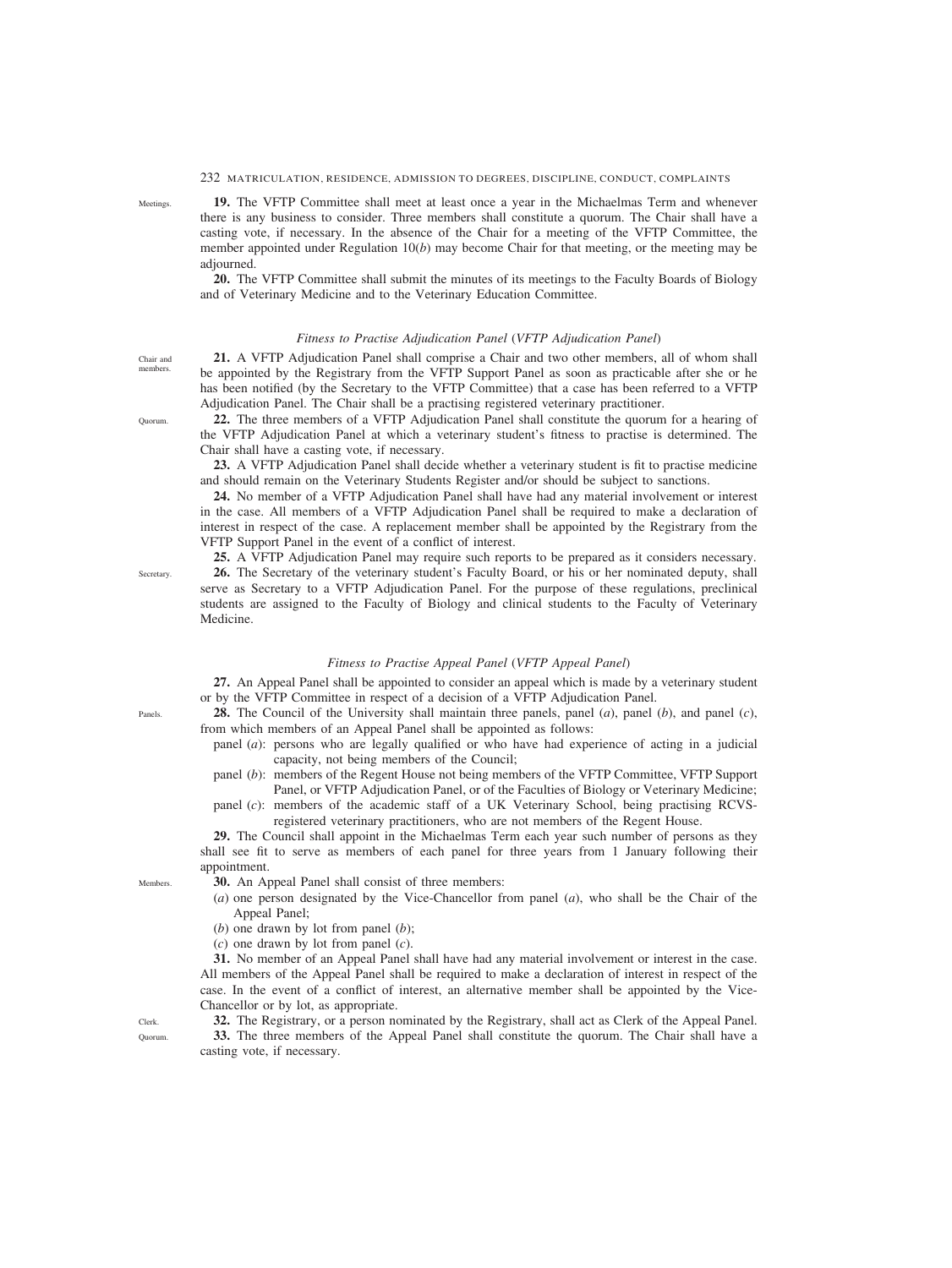### FITNESS TO PRACTISE PROCEDURES

**34.** The consideration of whether or not a veterinary student is fit to practise medicine shall take place in accordance with the following procedures which may comprise of at least three stages, a preliminary consideration by the VFTP Committee, an investigation, and an adjudication by a VFTP Adjudication Panel, and may be followed by a final appeal stage.

**35.** If at any stage the Chair of any of the bodies involved considers that the veterinary student may have committed an offence under the criminal law or against the discipline of the University, the Chair shall suspend proceedings and refer the circumstances for consideration by the police or to the University Advocate under Statute D, as appropriate. In such instances, the body or bodies shall not normally reach a decision on the student's fitness to practise until either the police or University Advocate (as appropriate) has confirmed that it is not intended to institute proceedings against the veterinary student, or, if proceedings are taken, until the criminal courts or University courts or disciplinary panels (as appropriate) have ruled finally on the matter. Pending the outcome of any consideration by the police and the criminal courts and/or the University Advocate and the University courts or disciplinary panels, the VFTP Committee and its Chair shall review the student's status and take any measures under these procedures which are considered necessary.

**36.** The VFTP Committee, the Investigator, a VFTP Adjudication Panel, and the Appeal Panel may obtain legal advice through the Registrary to assist with the performance of their duties under these procedures.

**37.** Any notification to a veterinary student under these procedures may be sent to the veterinary student's University email address.

## *Preliminary stage involving the Fitness to Practise Committee*

**38.** Any expression of concern that a veterinary student may not be fit to practise medicine shall be made in writing to the Secretary of the VFTP Committee; it shall show clearly the author's name and address. Anonymous referrals shall only be acted upon in exceptional circumstances as the VFTP Committee sees fit, having regard to the seriousness of the issues raised and the fairness to any individuals mentioned in the referral. The VFTP Committee may also consider that the identity of individuals, although known to the VFTP Committee, may need to be withheld or protected in exceptional circumstances.

**39.** The Secretary of the VFTP Committee shall communicate the expression of concern to the Chair of the VFTP Committee who may take Chair's action in respect of any measures which are considered necessary or appropriate pending consideration by the VFTP Committee.

**40.** The Secretary of the VFTP Committee shall inform the veterinary student of the details of any expression of concern and, at the discretion of the Chair of the VFTP Committee, arrange for the student to attend a meeting of the VFTP Committee. During any meeting with the VFTP Committee, the veterinary student may be accompanied by a member of the University or other representative chosen by the veterinary student who shall notify the Secretary of the VFTP Committee two days in advance of any meeting if he/she will be accompanied and by whom.

**41.** The Secretary of the VFTP Committee shall inform the veterinary student of the persons appointed to be members of the VFTP Committee. If the veterinary student has good cause to object to the membership of the VFTP Committee, he or she shall provide grounds to the Secretary of the VFTP Committee in writing within seven days. In the case of a member appointed under Regulation 10(*a*) or (*b*), the Chair of the Faculty Board of Veterinary Medicine shall decide whether to replace that member of the VFTP Committee and shall appoint an alternative member as considered appropriate. In the case of a member appointed under Regulation  $10(c)$ , the Chair of the Faculty Board of Biology shall decide whether to replace that member of the VFTP Committee and shall appoint an alternative member as considered appropriate. The Secretary of the VFTP Committee shall inform the veterinary student accordingly. The decision of the Chair of the Faculty Board of Veterinary Medicine or of the Chair of the Faculty Board of Biology shall be final.

**42.** The VFTP Committee shall decide whether the veterinary student shall during the course of any fitness to practise procedures:

(*a*) continue her or his studies without limitation;

(*b*) continue her or his studies under specified conditions;

(*c*) be prohibited from entering specified clinical facilities as a veterinary student; and/or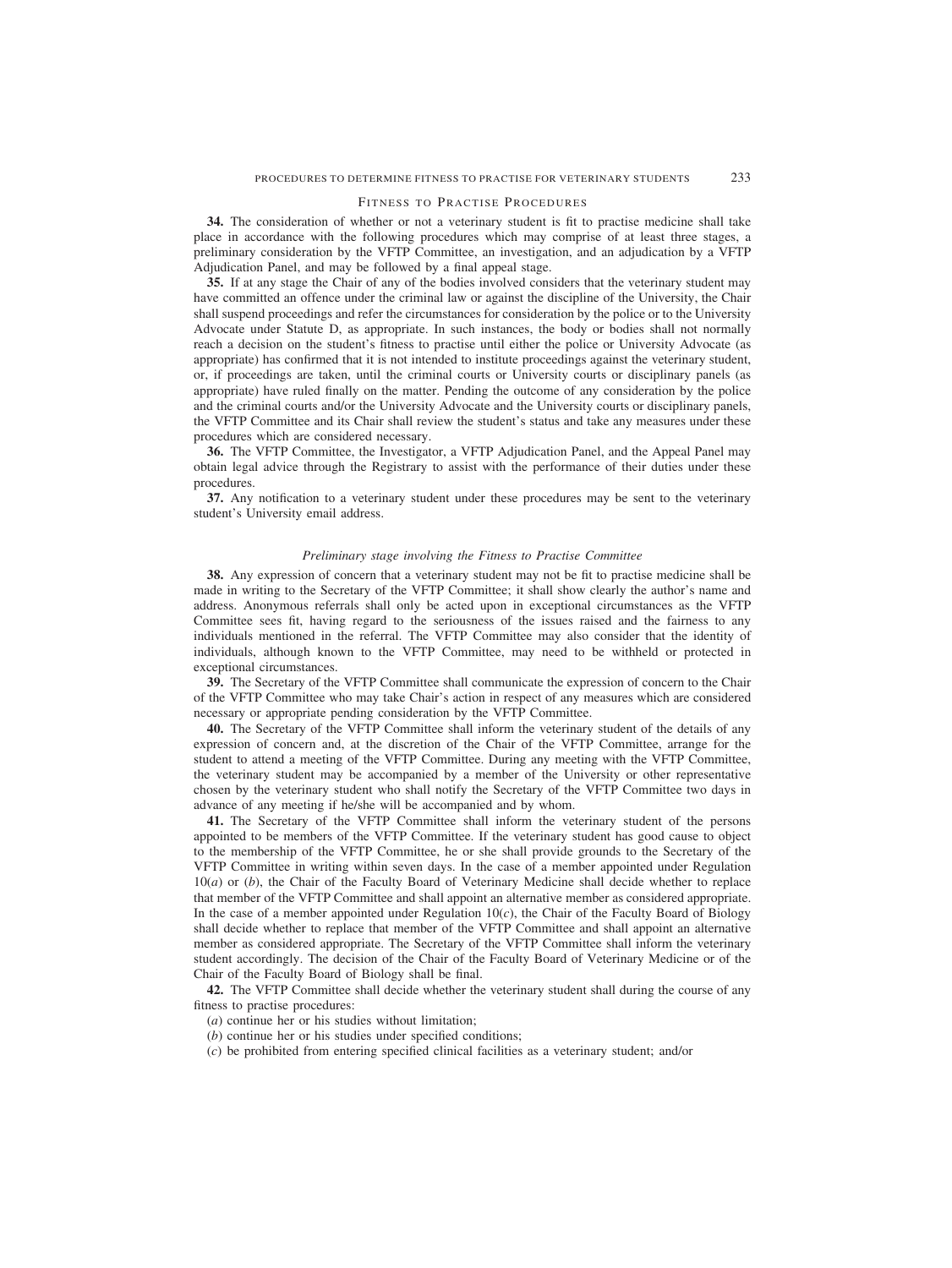(*d*) be provisionally suspended from the Veterinary Students Register and therefore from the clinical components of the course.

**43.** The VFTP Committee may, pending the outcome of any fitness to practise procedures, review and change a decision regarding a veterinary student's status and any measures which are considered necessary.

**44.** The VFTP Committee shall determine whether the matter can and should be dealt with informally, whether the matter should be referred back to the Student Progress Panel (MVSPP), or whether an Investigator should be appointed to investigate the student's conduct, health, and/or performance. The VFTP Committee shall normally take this initial decision within one month from the date of receipt of the expression of concern.

**45.** If the University Advocate institutes proceedings against the veterinary student under Statute D, any subsequent judgement of a University court or disciplinary panel may be considered as evidence within any fitness to practise procedures. If a University court or disciplinary panel finds that a charge is proven against the student then that finding shall be conclusive evidence that the veterinary student in question has committed the offence against the discipline of the University with which he or she was charged.

### *Investigation*

**46.** If the VFTP Committee decides to commence an investigation, the Secretary of the VFTP Committee shall write to the veterinary student concerned and to the Senior Tutor of the student's College stating that an investigation of the veterinary student's fitness to practise is going to take place. The letter to the veterinary student shall state the nature of the expression of concern and the grounds for commencing the investigation.

**47.** The VFTP Committee shall appoint an Investigator from the VFTP Support Panel who has had no material involvement or interest in this case. The Investigator shall interview the veterinary student concerned, the maker of the allegation (unless an anonymous concern has been permitted), and any other relevant persons. A formal note of each interview shall be prepared by the Investigator and, if possible, agreed with the person who has been interviewed. A written report shall be prepared and submitted by the Investigator to the VFTP Committee.

**48.** The VFTP Committee, an Investigator, and a VFTP Adjudication Panel may, at any stage, require reports to be prepared by the Occupational Health Service and/or other experts as to the student's fitness to practise and will expect the student to co-operate with obtaining such reports in order for those bodies to discharge their duties to consider the student's fitness to practise. All such reports shall be co-ordinated through the VFTP Committee.

**49.** During any interview with the Investigator, the veterinary student may be accompanied by a member of the University or other representative chosen by the veterinary student who shall notify the Investigator two days in advance of any meeting if he/she will be accompanied and by whom.

**50.** On receipt of the Investigator's report, the VFTP Committee shall take one of the following decisions:

(*a*) that no further action be taken;

- (*b*) that there is no serious issue to be determined with regard to the veterinary student's fitness to practise, but that the veterinary student would benefit from remedial measures being put in place; the Chair of the VFTP Committee shall on behalf of the VFTP Committee (i) agree such measures with the veterinary student, the student's Senior Tutor, and the Director of Teaching in the Department of Veterinary Medicine or the Director of Education in the Faculty of Biology as appropriate, and then so inform the Secretary of the VFTP Committee in writing, or (ii) in the event of failure to agree such measures, the VFTP Committee shall refer the matter to the VFTP Adjudication Panel; or
- (*c*) that there may be a serious issue to be determined concerning the veterinary student's fitness to practise and shall refer the matter to the VFTP Adjudication Panel.

**51.** The Secretary of the VFTP Committee shall inform the veterinary student, the MVSPP, and the student's Senior Tutor in writing of the VFTP Committee's decision and of any agreed measures normally within seven days. Correspondence from the Secretary informing the student shall be submitted to the next full meeting of the VFTP Committee.

Procedures under Statute D.

Investigator.

**Decision**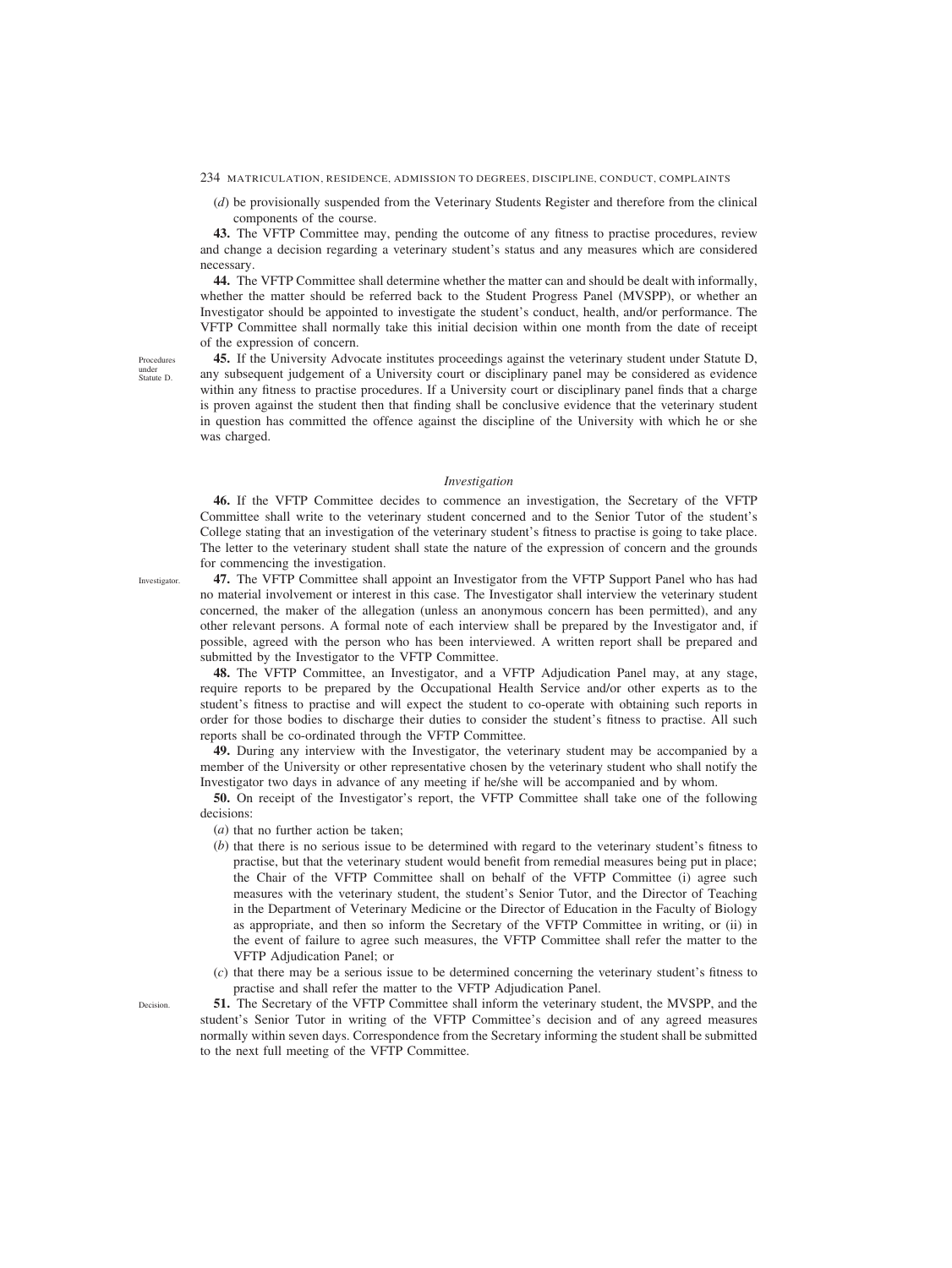# *Adjudication by VFTP Adjudication Panel*

**52.** If a veterinary student is referred by the VFTP Committee to a VFTP Adjudication Panel, the Chair of the VFTP Adjudication Panel shall determine the procedure to be adopted by the VFTP Adjudication Panel which shall normally include:

- (*a*) informing the veterinary student of the persons appointed to be members of a VFTP Adjudication Panel;
- (*b*) providing the veterinary student with copies of the documents provided by the VFTP Committee to a VFTP Adjudication Panel, including the Investigator's report;
- (*c*) informing the veterinary student of the names of any persons who may be asked to attend a VFTP Adjudication Panel to give evidence and setting out the basis upon which the veterinary student may call persons who may have information relevant to the case to give evidence (whether they are members of the University or not) either orally at the hearing or in writing;
- (*d*) setting a timetable for the progress of the proceedings, including time limits for each step of the proceedings and a date, time, and place for the hearing.

**53.** The Secretary of the VFTP Adjudication Panel shall inform the veterinary student and the Chair of the VFTP Committee of the procedure to be followed. The Chair of the VFTP Adjudication Panel may at any stage of the proceedings hold a case management meeting at which she or he may (i) review the progress of the proceedings, and in particular the extent to which any timetable previously set by the Chair has been complied with, (ii) issue or vary directions or time limits for the further conduct of the proceedings, and/or (iii) set or vary a date, time, or place for the hearing. The Secretary of the VFTP Adjudication Panel shall inform the veterinary student and the Secretary of the VFTP Committee of the date, time and place of a case management meeting at least seven days in advance of such meeting.

**54.** If the veterinary student has good cause to object to the membership of a VFTP Adjudication objection to Panel, he or she shall provide grounds to the Secretary of a VFTP Adjudication Panel in writing within  $_{\text{panel}}^{\text{mem}}$ seven days of being notified of the membership of the VFTP Adjudication Panel. The Registrary shall decide whether to replace that member of a VFTP Adjudication Panel and shall appoint an alternative member from the VFTP Support Panel as considered appropriate. The Secretary of a VFTP Adjudication Panel shall inform the veterinary student accordingly. The decision of the Registrary shall be final.

**55.** The veterinary student shall attend all case management meetings and hearings of a VFTP Adjudication Panel in person, unless prevented by exceptional circumstances. If the veterinary student fails to attend any case management meeting or any hearing without reasonable explanation, a VFTP Adjudication Panel may, at its discretion, consider the case in the veterinary student's absence.

**56.** The veterinary student may choose to be accompanied by a member of the University or other representative chosen by the veterinary student who must inform the Secretary of the VFTP Adjudication Panel of the identity of the individual and the capacity in which he or she is attending as soon as practicable and at least four days in advance of the case management meeting or hearing.

**57.** The veterinary student's Senior Tutor (or a deputy appointed by the Senior Tutor), if not nominated by the student, shall be entitled, with the student's consent, to be present at any case management meeting or hearing.

**58.** Case management meetings and hearings of the VFTP Adjudication Panel shall be conducted Private hearing. in private unless the Chair of a VFTP Adjudication Panel agrees to a request from the student for any case management meeting or hearing to be held in public.

**59.** A Chair of the VFTP Adjudication Panel shall determine the procedure for the conduct of a Procedure for VFTP Adjudication Panel hearing to consider a veterinary student's fitness to practise. The procedure conduct of the shall normally be as follows:

- (*a*) The Chair shall introduce all those present at the hearing and explain the powers of a VFTP Adjudication Panel.
- (*b*) The Chair shall invite the Chair of a VFTP Committee (or a person appointed by him or her) to make an opening statement and shall then invite VFTP Adjudication Panel members to ask questions.
- (*c*) The Chair shall invite the veterinary student or her or his representative to make a statement and shall then invite VFTP Adjudication Panel members to question the student.
- (*d*) The Chair shall invite any other persons called upon to attend the hearing (normally to include the Chair of a VFTP Committee and Investigator) to make a brief statement and shall then invite VFTP Adjudication Panel members to ask questions.

members of the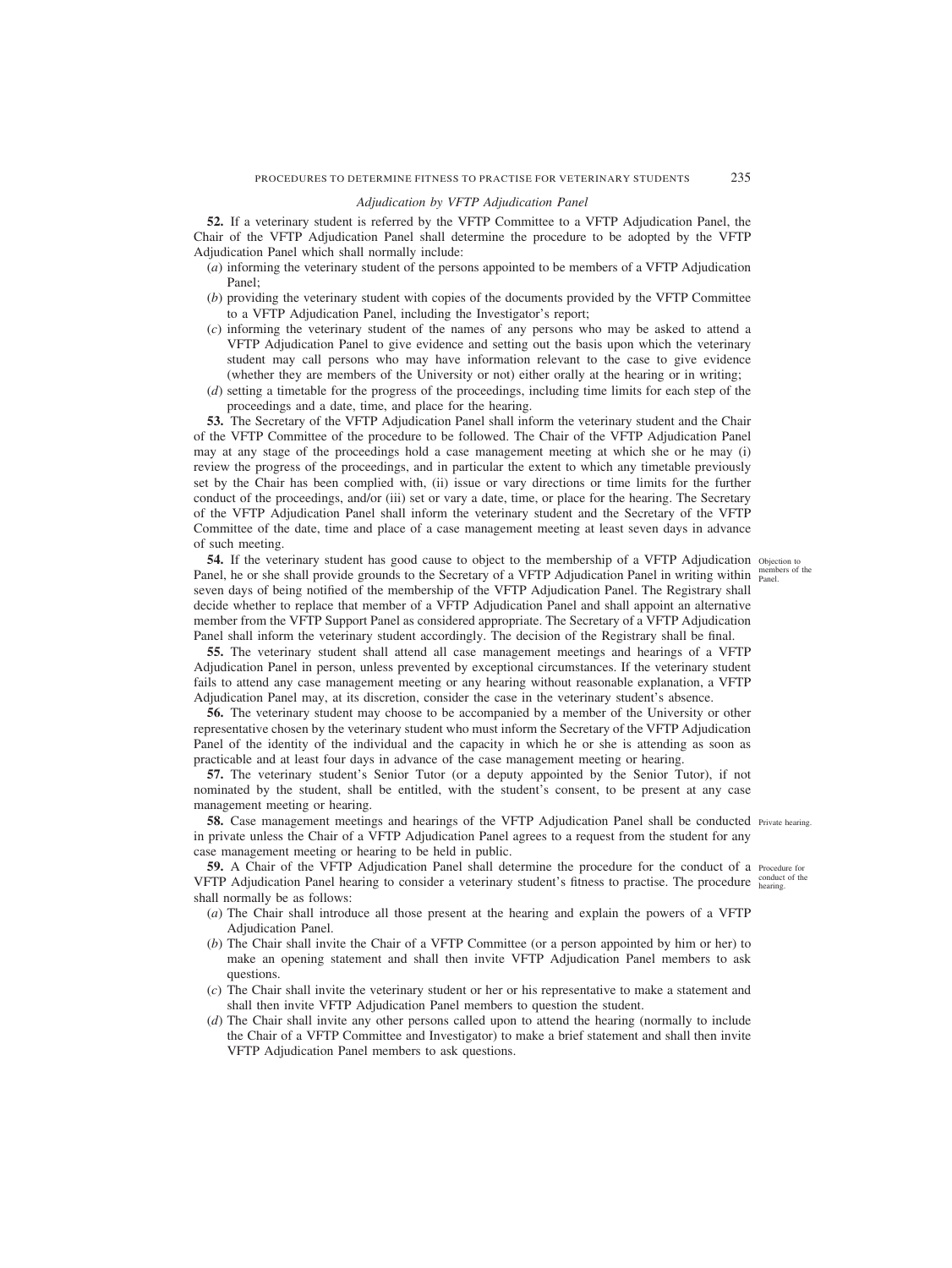- (*e*) At each stage, the Chair shall have discretion to allow reciprocal questioning by all parties.
- (*f*) When the Chair is satisfied that a VFTP Adjudication Panel has completed its questioning and that the veterinary student and other persons present have had a full opportunity to convey information to a VFTP Adjudication Panel, the student and all other persons not on a VFTP Adjudication Panel except the Secretary of a VFTP Adjudication Panel shall withdraw. The Secretary of a VFTP Adjudication Panel shall remain to provide advice on procedure but shall take no part in a VFTP Adjudication Panel reaching its decision on the case itself.
- (*g*) A VFTP Adjudication Panel shall then discuss the case.
- (*h*) Those attending the first part of the hearing shall all be invited back into the hearing once a VFTP Adjudication Panel has concluded its discussions. A VFTP Adjudication Panel shall seek any further clarification which it requires, and may at its discretion call for a further adjournment or adjournments. The Chair shall then outline to the veterinary student a VFTP Adjudication Panel's decision.

**60.** A VFTP Adjudication Panel, following consideration of the case, may make one of the following decisions on the balance of probabilities and by a simple majority (the Chair having a casting vote if necessary):

- (*a*) declare that the veterinary student is fit to practise and that he or she may continue on the course with no conditions or other sanctions;
- (*b*) declare that the student is fit to practise but provide a formal warning which should be added to the veterinary student's record;
- (*c*) declare that there are grounds for concern as to the student's fitness to practise and impose other sanctions in respect of the student's continuation with her or his course of study for the Second or Final Vet. M.B. Examinations which may include
	- (i) that the student be temporarily suspended from the Veterinary Students Register, specifying the arrangements for monitoring by the VFTP Committee of the suspension (including a minimum period if appropriate) and the arrangements for the termination of suspension, or
	- (ii) that the student be subject to other conditions.
- (*d*) declare that the veterinary student is unfit to practise, that the veterinary student be removed from the Veterinary Students Register, and that the Royal College of Veterinary Surgeons be informed of this sanction.

**61.** The Secretary of a VFTP Adjudication Panel shall confirm the decision of a VFTP Adjudication Panel and the reasons for the decision in writing normally within seven days, specifying any time period or sanction that may apply, to the veterinary student and also to the Chair of the VFTP Committee, the MVSPP, the Senior Tutor of the student's College, the Director of Teaching in the Department of Veterinary Medicine and, as appropriate, the Director of Education in the School of the Biological Sciences.

## *Appeal*

**62.** A veterinary student and the VFTP Committee shall have the right of appeal to an Appeal Panel in respect of a decision of a VFTP Adjudication Panel as set out in these procedures.

**63.** A veterinary student and the VFTP Committee may give notice of appeal in respect of a decision of a VFTP Adjudication Panel on only one or more of the following grounds:

- (*a*) irregularity in process;
- (*b*) the coming to light of fresh evidence, which was not available and/or presented for a good reason; and/or
- (*c*) the proportionality of a sanction imposed by the VFTP Adjudication Panel.

**64.** A notice of appeal shall be in writing and shall be received by the Registrary within twentyeight days of the date of notification of a VFTP Adjudication Panel decision. The notice of appeal shall state the grounds on which the appeal is made and provide all material relied upon for the appeal. On receipt of the notice of appeal, and if the Registrary considers that there are grounds for an appeal as set out within these procedures, the Registrary shall appoint an Appeal Panel to hear the appeal. The parties shall not be entitled to rely during the appeal hearing, without the permission of the Appeal Panel, on any grounds other than those set out in the notice of appeal.

**65.** During the consideration of the appeal, the decision of a VFTP Adjudication Panel shall remain in force.

Decision.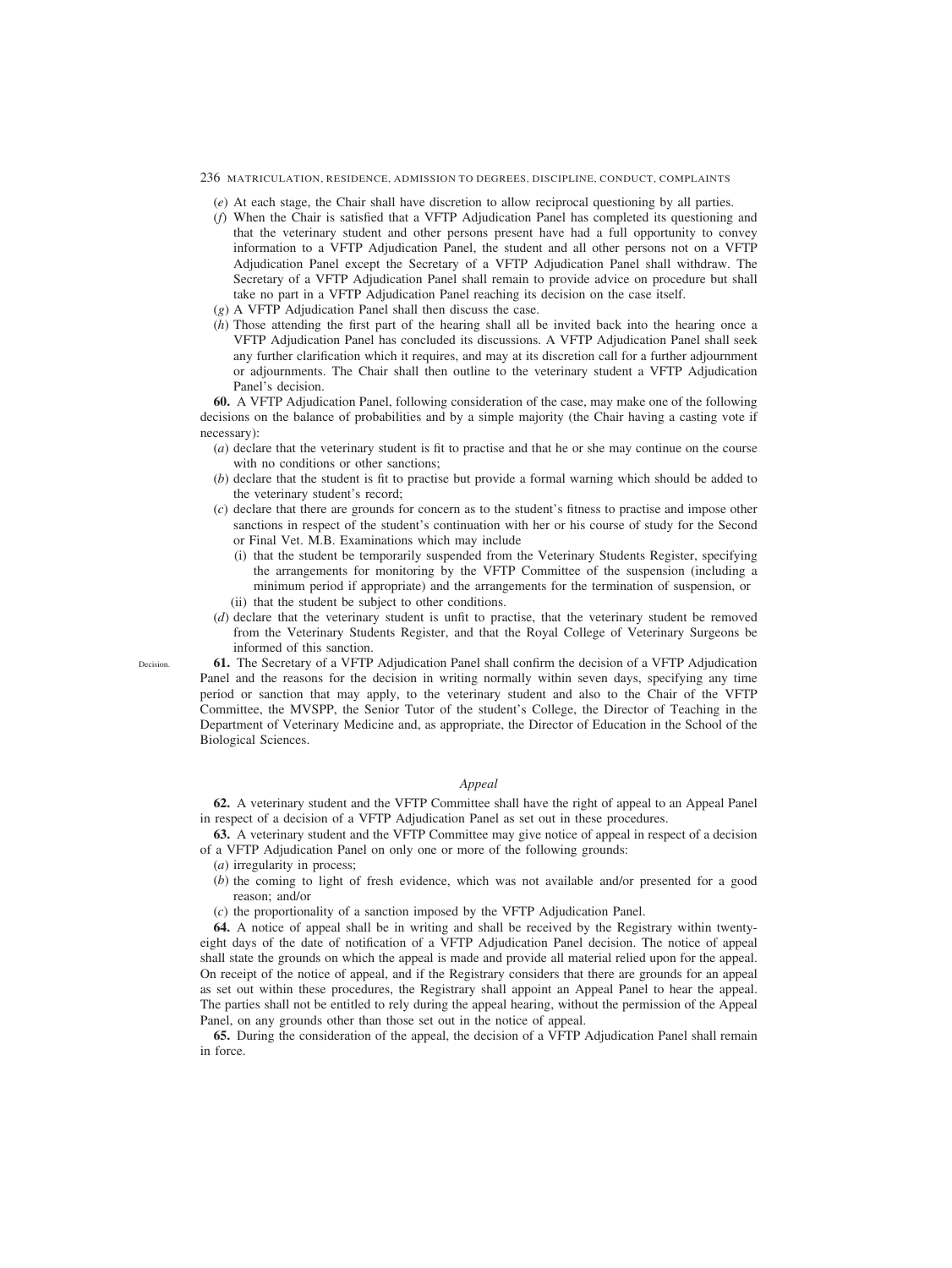**66.** An Appeal Panel hearing shall be arranged as soon as possible, and normally within three Appeal Panel months of the date of the Registrary receiving the notice of appeal, in accordance with the following **hearing** procedures. procedures:

- (*a*) The Clerk of the Appeal Panel shall inform the veterinary student and the Chair of the VFTP Committee of the persons appointed to be members of the Appeal Panel. If the veterinary student or the Chair of the VFTP Committee has good cause to object to the membership of the Appeal Panel, he or she shall provide grounds to the Clerk of the Appeal Panel in writing within seven days or as determined by the Chair of the Appeal Panel. The Vice-Chancellor shall decide whether that member of the Appeal Panel should be replaced and, if the Vice-Chancellor decides that the member should be replaced, a replacement member shall be designated by the Vice-Chancellor (in the case of the Chair) or drawn by lot (in the case of any other member). The Clerk of the Appeal Panel shall inform the parties accordingly. The decision of the Vice-Chancellor shall be final.
- (*b*) Any documentation to be considered by the Appeal Panel shall be sent to the parties and the members of the Appeal Panel at least fourteen days before the hearing.
- (*c*) The veterinary student may be accompanied by a member of the University or other representative chosen by the veterinary student who must inform the Secretary to the Appeal Panel of the identity of the person and the capacity in which he or she is attending seven days in advance of the hearing. The veterinary student's Senior Tutor (or a deputy appointed by the Senior Tutor), if not nominated by the student, shall, with the agreement of the student, be entitled to be present.
- (*d*) The hearing shall be held in private unless the Chair of the Appeal Panel agrees to a request from the student that the hearing be held in public.
- (*e*) The Chair of the VFTP Adjudication Panel, or a person appointed by her or him, shall represent the VFTP Adjudication Panel at the Appeal Panel hearing. The Chair of the VFTP Committee, or a person appointed by her or him, shall represent the VFTP Committee at the Appeal Panel hearing.

**67.** The Appeal Panel shall consider its decision in private. The Clerk of the Appeal Panel shall be present throughout the hearing and throughout consideration by the Appeal Panel of its decision.

**68.** The Appeal Panel may confirm, quash, amend, or refer back the decision to the same, or a newly constituted, VFTP Adjudication Panel.

**69.** As soon as possible, normally within seven days from the Appeal Panel hearing, the Clerk of Decision. the Appeal Panel shall inform the veterinary student in writing of the decision and the reasons for the decision. That notification shall specify whether the case is to be referred back to a VFTP Panel or, if not, the notification should be a Completion of Procedures letter and inform the veterinary student that she or he may refer the matter to the Office of the Independent Adjudicator for Higher Education. The Secretary to the Appeal Panel shall also inform the Chair of the VFTP Adjudication Panel, the Chair of the VFTP Committee, the MVSPP, the Senior Tutor of the student's College, the Director of Teaching in the Department of Veterinary Medicine and, as appropriate, the Director of Education in the School of the Biological Sciences.

## *Record and declaration*

**70.** The VFTP Committee and the Faculty Boards of Biology or Veterinary Medicine, as appropriate, shall make a record of any sanctions imposed (including a formal warning, a suspension or removal from the Veterinary Students Register, or other conditions) or undertakings provided by a veterinary student relating to arrangements for the monitoring or supervision of her or his conduct, health, or performance. The VFTP Committee shall determine whether the information is to be kept permanently on the veterinary student's record, until a further review, or until one year after the student has obtained full registration with the Royal College of Veterinary Surgeons.

**71.** A veterinary student upon whom conditions have been imposed shall be required to confirm in writing that he or she shall comply with such conditions.

**72.** A veterinary student who has undertaken to comply with arrangements for the management and supervision of her or his conduct, health, or performance shall be required to confirm in writing that he or she will comply with the arrangements.

**73.** When applying to the Royal College of Veterinary Surgeons for registration, a student shall inform the Royal College of Veterinary Surgeons of the details of any referral to the Fitness to Practise Committee and any and all matters that might have a bearing on his or her fitness to practise.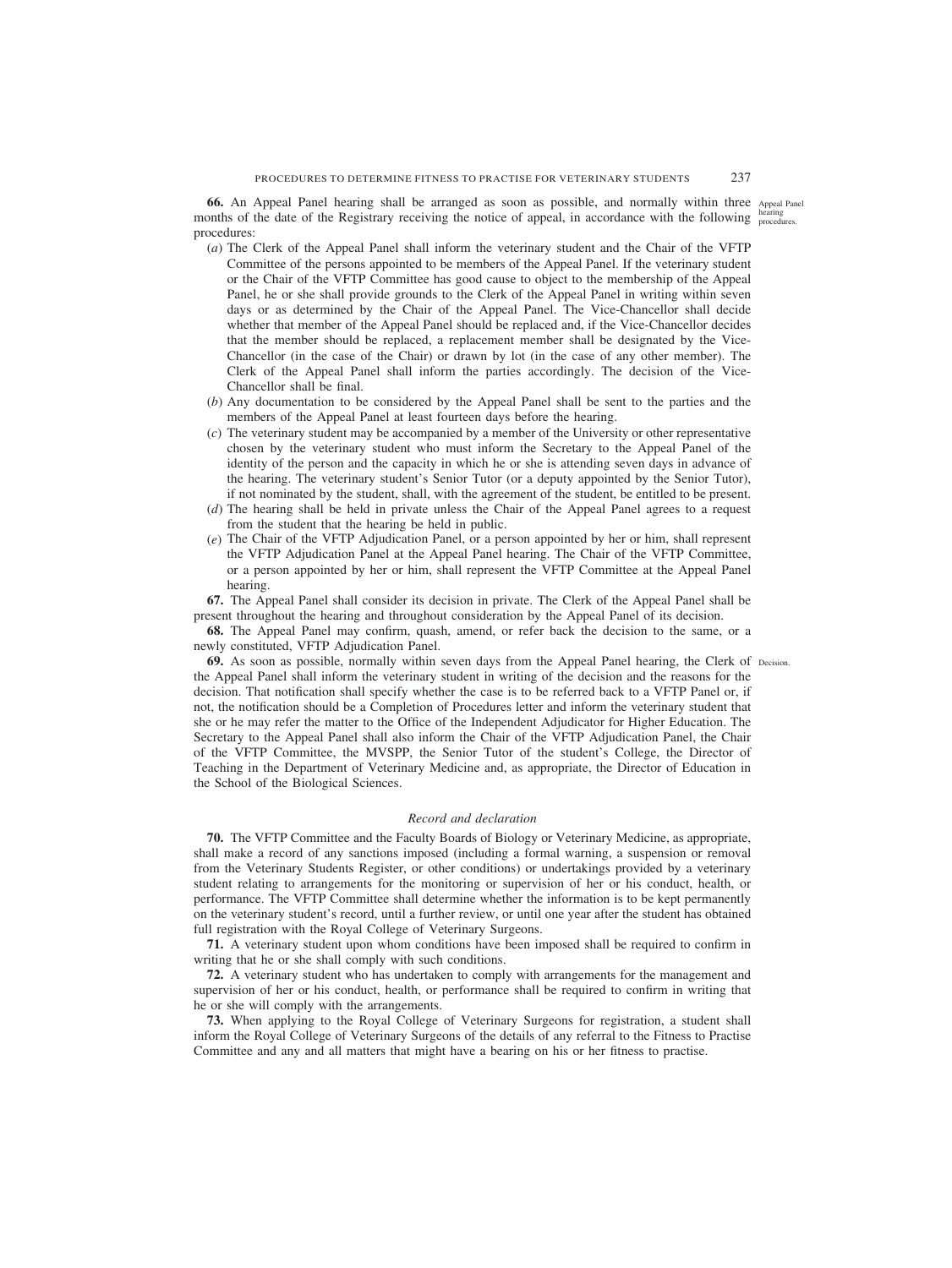#### 238 MATRICULATION, RESIDENCE, ADMISSION TO DEGREES, DISCIPLINE, CONDUCT, COMPLAINTS

# PROCEDURES TO DETERMINE THE PROGRESS OF PRECLINICAL AND CLINICAL MEDICAL STUDENTS AND PRECLINICAL AND CLINICAL VETERINARY STUDENTS

# *Introduction*

**1.** The Medical and Veterinary Student Progress Panel (MVSPP) shall be a joint body of the Faculty Boards of Biology, Clinical Medicine, and Veterinary Medicine in consultation with the Colleges.

- **2.** The MVSPP shall review or advise on the progress of a student having regard to:
- (i) academic performance including failure in M.B. or Vet.M.B. examinations;
- (ii) ill health.

Additionally, the advice of the MVSPP may be sought as a result of:

(iii) cause for concern about the student's conduct but not meriting immediate referral to the Fitness to Practise Committee or Veterinary Fitness to Practise Committee.

## THE ROLES, DUTIES, AND COMPOSITION OF THE MEDICAL AND VETERINARY STUDENT PROGRESS PANEL (MVSPP)

- **3.** The MVSPP shall consist of:
- (*a*) the Director of Medical Education in the Clinical School (who shall chair the MVSPP);
- (*b*) the Director of Education (Biological Sciences) in the Faculty of Biology;
- (*c*) the Director of Teaching in the Veterinary School;
- (*d*) the Clinical Sub-Dean (West Suffolk Hospital);
- (*e*) three members appointed by the Senior Tutors' Committee;
- (*f*) one member appointed by the Faculty Board of Biology;
- (*g*) one member appointed by the Faculty Board of Clinical Medicine;
- (*h*) one member appointed by the Faculty Board of Veterinary Medicine;
- (*i*) an administrative officer appointed by the Faculty Board of Clinical Medicine and an administrative officer appointed by the Faculty Board of Veterinary Medicine (who shall act as joint secretaries to the MVSPP).

**4.** In respect of each individual case before the MVSPP, all members of the MVSPP shall be required to make a declaration of interest in the case.

**5.** Members in classes (*e*)–(*h*) shall be appointed in the Michaelmas Term to serve for three years from 1 January following their appointment.

**6.** The duties of the MVSPP shall include:

- (*a*) to meet termly, and whenever there is any business to consider, to provide expert advice to the Colleges, and to work with Colleges to ensure that students who have not achieved the required academic standard or are experiencing health or other personal problems receive appropriate support;
- (*b*) to review the progression of all students annually in the Michaelmas Term;
- (*c*) to review all requests made on behalf of medical and veterinary students for additional attempts in exceptional circumstances at M.B. and Vet.M.B. examinations, and to give advice to the relevant Faculty Board;
- (*d*) to prepare an annual summary report on any issues arising for the attention of Senior Tutors and Faculty Boards.

**7.** Five members shall constitute a quorum. The MVSPP shall report to the Faculty Boards of Biology, Clinical Medicine, and Veterinary Medicine.

## APPEAL PROCESS FOR F1 DOCTORS

### *Introduction*

1. A holder of the degree of M.B.B.Chir. from the University who seeks full registration with the General Medical Council (GMC) and who satisfies the requirements of the Medical Act 1983 as to experience, may apply to the University for a Certificate of Experience under Section 10 of that Act following satisfactory completion of an approved Foundation Year Programme (F1 Programme) of placements in a formal employment setting. In these procedures, a doctor with a degree of M.B.B.Chir. from the University on an approved F1 Programme is referred to as a 'F1 doctor'.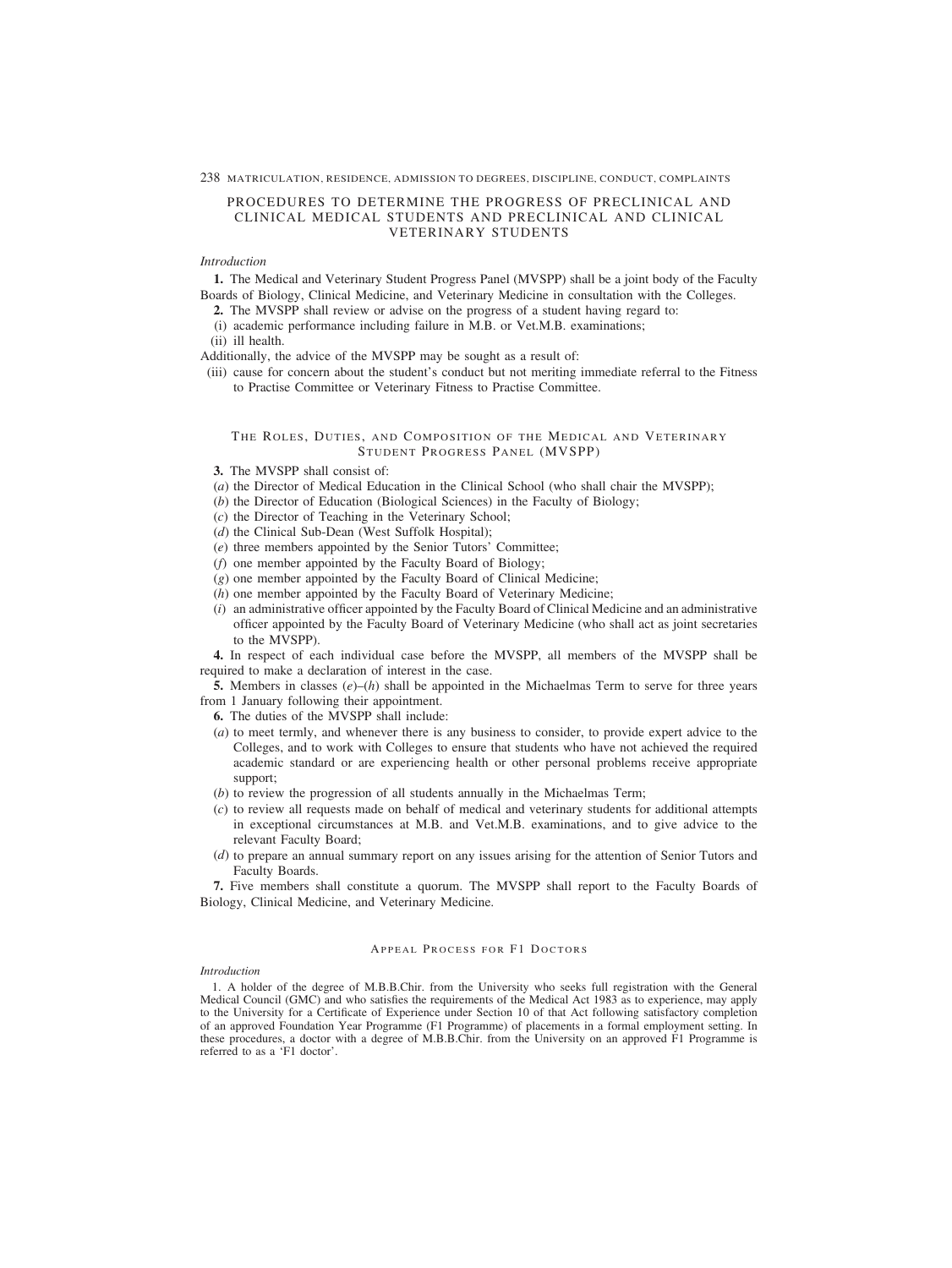2. The initial decision to provide a Certificate of Experience to a F1 doctor who holds a M.B.B.Chir. from the University, is taken, on behalf of the University, by Health Education East of England (HEEoE) which is the Local Education and Training Board (LETB) linked to the University. This decision is based on evidence, collated for the Annual Review of Competency Progression (ARCP), that the F1 doctor has completed the requirements of the Foundation Programme Curriculum for Foundation Year 1. This evidence is collated by the LETB (or equivalent body) linked to the F1 doctor's Foundation School.

3. In these procedures, the LETB (or equivalent body) linked to the F1 doctor's Foundation School is referred to as 'the LETS'. The LETS makes a recommendation to HEEoE on whether the F1 doctor has completed the requirements of the Foundation Programme Curriculum for Foundation Year 1 (approved by the GMC). In any case in which the LETB recommends that the F1 doctor has not completed the requirements of the Foundation Programme Curriculum and that the F1 doctor be released from the Foundation Programme, HEEoE will decline to issue a Certificate of Experience and the F1 doctor may appeal to the University under these procedures.

4. Such appeals will normally only be heard after the initial period of F1 training has been extended by the LETS due to the F1 doctor concerned being unable to provide evidence of the acquisition of competences and performance in practice in accordance with the requirements of the Foundation Programme curriculum.

5. Appeals with respect to a decision to extend the F1 year of training will normally be heard by the LETS.

### *The composition, roles, and duties of the F1 Doctor Appeal Panel*

6. A F1 Doctor Appeal Panel shall be appointed to consider an appeal which is made by a F1 doctor in respect of a decision by the LETS to recommend the F1 doctor is released from the Foundation Programme (ARCP Outcome 4). A F1 Doctor Appeal Panel shall be appointed by the Registrary, following consultation with the Director of Medical Education of the Clinical School of the University, as soon as practicable after receiving the notice of the appeal. The F1 Doctor Appeal Panel shall comprise the Director of Medical Education of the Clinical School of the University as Chair (or a nominated deputy) and a minimum of four other members, one of whom shall not be a GMC-registered medical practitioner.

7. The Secretary of the Faculty Board of Clinical Medicine, or her or his nominated deputy, shall serve as Clerk to the F1 Doctor Appeal Panel.

8. No member of the F1 Doctor Appeal Panel shall have had any material involvement or interest in respect of the individual case before the panel. All members of the F1 Doctor Appeal Panel shall be required to make a declaration of interest in the case.

# *F1 Doctor Appeal Panel procedures*

- 9. A F1 doctor may appeal on one or more of the following grounds:
	- (i) irregularity in the process followed by the LETS;
	- (ii) the coming to light of fresh evidence, which was not available and/or presented to the LETS for a good reason;
	- (iii) the recommendation of the LETS was manifestly unreasonable.

10. A notice of appeal shall be in writing and shall be received by the LETS within twenty-one days of the F1 doctor being notified of the decision.

11. The notice of appeal shall state the grounds on which the appeal is made. The F1 doctor shall not be entitled to rely, during the appeal, without the permission of the F1 Doctor Appeal Panel, on any grounds other than those set out in the notice of appeal.

12. On receipt of the notice of appeal, the LETB shall inform the Registrary and the Director of Medical Education of the Clinical School of the University. The Registrary shall then appoint a F1 Doctor Appeal Panel to determine the appeal.

13. If the F1 doctor formally withdraws, in writing, from the F1 Programme at this stage, the LETB shall confirm the position in writing with the F1 doctor and shall inform the Registrary and the Director of Medical Education. The Clerk of the F1 Doctor Appeal Panel shall write to the F1 doctor to confirm that no further action will be taken on the appeal.

14. The Chair of the F1 Doctor Appeal Panel shall determine the procedure to be adopted by the F1 Doctor Appeal Panel which shall normally include:

- (*a*) informing the F1 doctor of the persons appointed to be members of the F1 Doctor Appeal Panel;
- (*b*) informing the F1 doctor and the LETB of the evidence required for consideration by the F1 Doctor Appeal Panel;
- (*c*) informing the F1 doctor and the LETB of the names of any persons who may be asked to attend a F1 Doctor Appeal Panel hearing to give evidence and setting out the basis upon which the F1 doctor may call persons who may have information relevant to the case to give evidence either orally at the hearing or in writing;
- (*d*) setting a timetable for the progress of the proceedings, including time limits for each step of the proceedings and making arrangements for any hearing.

15. The Clerk of the Appeal Panel shall inform the F1 doctor of the procedure to be followed and whether he or she is required to attend any appeal hearing.

16. If the F1 doctor has good cause to object to the membership of a F1 Doctor Appeal Panel, he or she shall provide grounds to the Clerk of the F1 Doctor Appeal Panel in writing within seven days of being notified of the membership of the panel. The Registrary shall decide whether to replace that member of the panel and shall appoint an alternative member as considered appropriate. The Clerk of the F1 Doctor Appeal Panel shall inform the F1 doctor accordingly. The decision of the Registrary shall be final.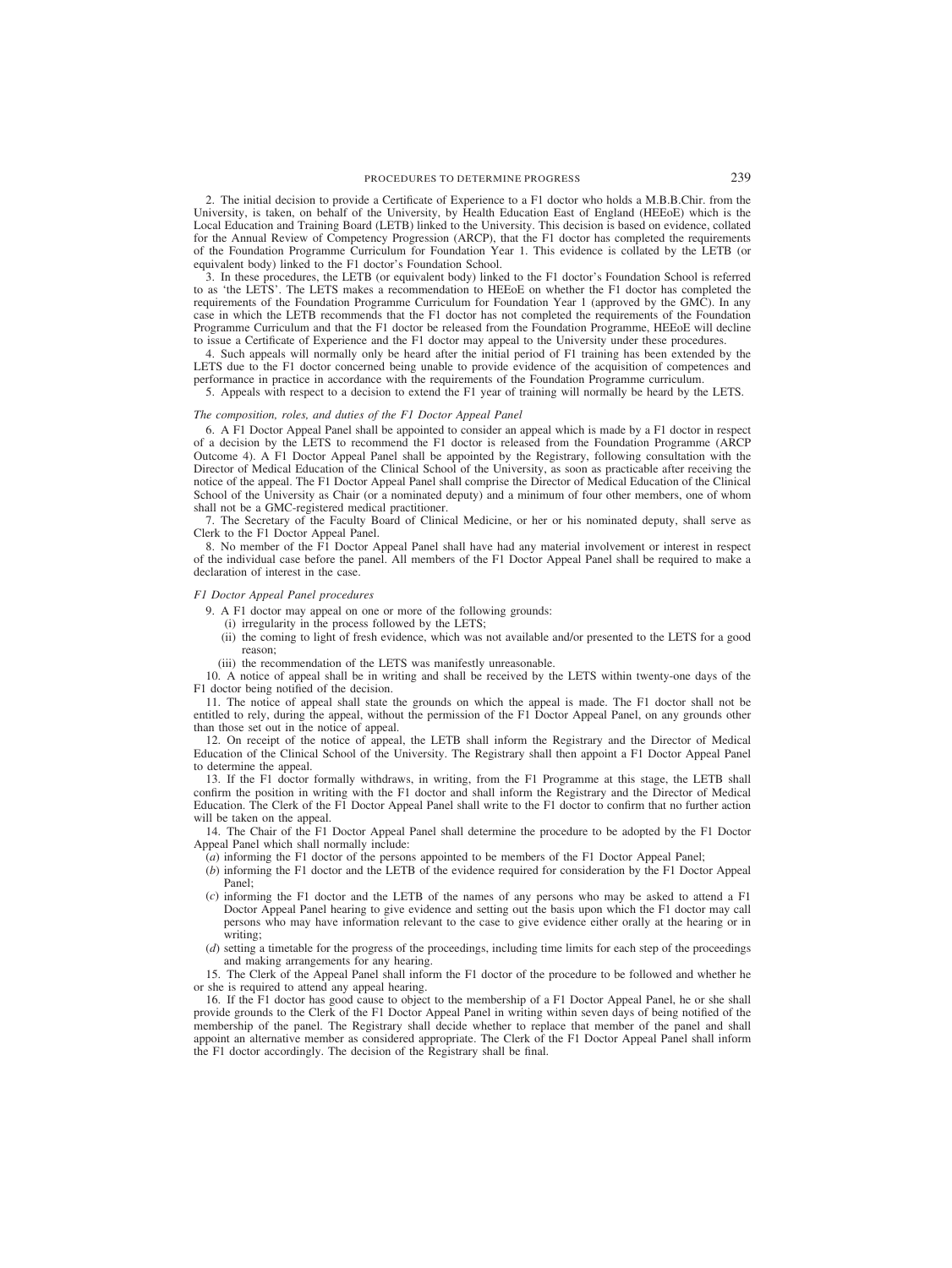240 MATRICULATION, RESIDENCE, ADMISSION TO DEGREES, DISCIPLINE, CONDUCT, COMPLAINTS

17. The F1 doctor may choose to be accompanied by another person chosen by her or him. The F1 doctor shall, at least seven days in advance of any hearing, inform the Clerk of the F1 Doctor Appeal Panel of the identity and contact details of any such person, her or his relationship to the F1 doctor (if any) and the capacity in which he or she is attending.

18. The hearing shall be held in private unless the Chair of the F1 Doctor Appeal Panel agrees to a request from the F1 doctor that the hearing be held in public.

19. The Chair of the F1 Doctor Appeal Panel shall determine the procedure for the conduct of any hearing. The Clerk of the F1 Doctor Appeal Panel shall notify the F1 doctor and the members of the panel of the procedure to be followed.

20. The F1 Doctor Appeal Panel shall consider its decision in private. The Clerk of the F1 Doctor Appeal Panel shall be present throughout the hearing and throughout consideration by the panel of its decision.

21. The F1 Doctor Appeal Panel shall normally make a decision on the day of the hearing. If this is not possible the panel shall reserve its decision for a later date to be notified to the parties. The decision of the F1 Doctor Appeal Panel shall be by a simple majority and the Chair shall have a casting vote.

22. The F1 Doctor Appeal Panel may confirm the original decision, or may substitute the previous decision with the recommendation of an alternative course of action in accordance with the options available under F1 Programme guidance.

23. As soon as possible, normally within seven days from the F1 Doctor Appeal Panel hearing, the Clerk of the F1 Doctor Appeal Panel shall inform the F1 doctor in writing of the decision.

24. The decision of the F1 Doctor Appeal Panel is final and there is no further right of appeal within the **University** 

25. The Faculty Board of Clinical Medicine and the LETS shall make a record of the decision and any recommendations or actions to be taken.

26. The Faculty Board of Clinical Medicine shall send a copy of the record to the LETB, HEEoE, and the General Medical Council.

# PROCEDURE TO DETERMINE FITNESS TO STUDY

*Amended by Graces 3 of 27 June and 4 of 4 July 2018*

### *Introduction*

**1.** This procedure sets out the formal steps which will be taken by the University when there is concern that a student's behaviour or health is seriously disrupting the welfare or academic progress of the student, or of others in the academic community, or has the potential to do so. It applies to all [matriculated]  $\langle$  registered $\rangle$ <sup>1</sup> students.

Disabled students.

**2.** The procedure should not be initiated until all avenues of local support have been explored and, in the case of disabled students, all reasonable adjustments<sup>2</sup> have been determined and put in place, or declined (in whole or part) by the student.

**3.** Any action taken under this procedure will be limited to that necessary and proportionate to protect the best interests of the student, and other members of the University.

### *Circumstances under which this procedure may be implemented*

**4.** A student's fitness to study may be brought into question as a result of a wide range of circumstances. These include, but are not restricted to, the following:

- (*a*) serious concerns about the student's behaviour or health emerge which have not been resolved through College channels, and which indicate that there is a need to address the student's fitness to study;
- (*b*) behaviour that would otherwise be dealt with as a disciplinary matter, but might be the result of an underlying physical or mental condition which has not been resolved through informal support;
- (*c*) the student's academic performance or persistent behaviour is considered to be unacceptable and this is thought to be the result of an underlying problem which may mean he or she is not fit to study;
- (*d*) serious concerns arise about the student's fitness to sit examinations or other assessment.

<sup>1</sup> The text in angular brackets will replace the text in square brackets subject to the approval by Her Majesty in Council of the amendments of Statute approved by Grace 4 of 4 July 2018.

<sup>2</sup> Under the Equality Act 2010 where a provision, criterion, or practice, a physical feature or the absence of an auxiliary aid puts a disabled student at a substantial disadvantage in comparison with students who are not disabled, the University is required to take such steps as it is reasonable to take to avoid the disadvantage.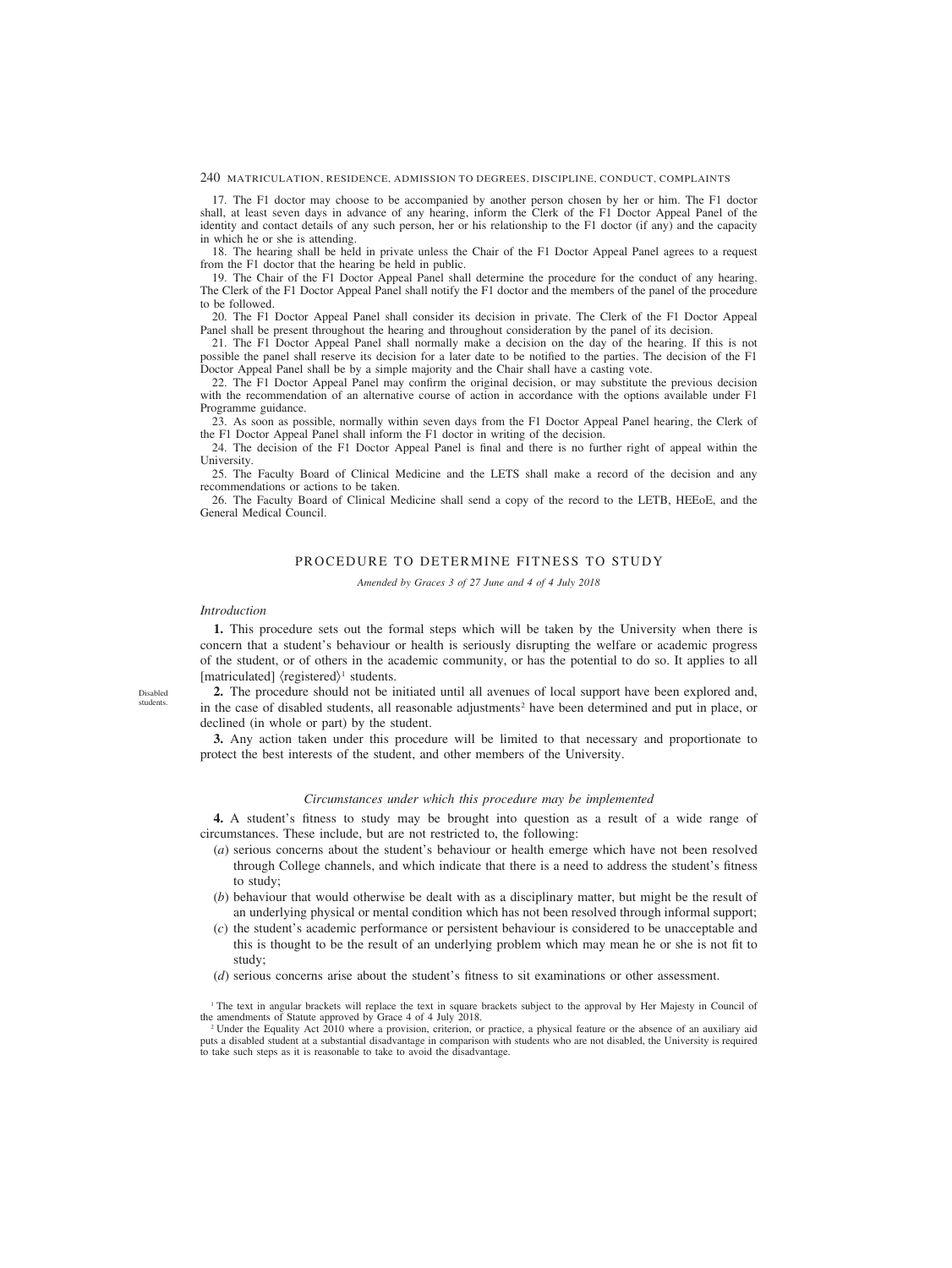# PROCEDURE TO DETERMINE FITNESS TO STUDY 241

### *Procedure for determining fitness to study*

**5.** If staff within a student's College or in any University institution have concerns regarding a senior Tutor student's fitness to study they should normally first discuss them with the student's Senior Tutor. The  $\frac{and College}{processes}$ . Senior Tutor is expected to try to resolve the matter under the College's pastoral responsibilities and applicable processes and to ensure that an appropriate record of the handling of the matter within the College is made and retained.

**6.** If processes within a student's College have not been successful in resolving satisfactorily concerns about the student's fitness to study, for example, because of the severity of the problem and/or the student's lack of engagement with efforts to respond to it, or exceptionally where it is not considered appropriate for the College's processes to be pursued first, the case may be referred to a Fitness to Fitness to Study Panel. Procedures will be initiated by the Registrary following a written referral setting out the grounds for concern about the student's fitness to study:

 $(a)$  from the student's Head of Faculty or Department,<sup>1</sup> or Senior Tutor;

(*b*) from the University Advocate; *or*

(*c*) from the General Board<sup>2</sup> or the Board of Graduate Studies.

The Registrary may designate a deputy to act in her or his place in connection with this procedure, in which event any reference to the Registrary in this procedure shall be deemed to be a reference to such a deputy.

**7.** A Fitness to Study Panel shall comprise:

(*a*) a member of the Regent House who shall act as Chair;

(*b*) a Senior Tutor from a College other than that of the student concerned; *and*

(*c*) a medically qualified person.

**8.** Members of the Panel shall be appointed by the Registrary within 21 days of the receipt of a Appointment of written referral under this procedure (or, in the case of a Panel being appointed to consider an Panel. application to resume study, within 21 days of the receipt of the application) from standing panels appointed by the University Council. No member of the Panel shall have any potential conflict of interest or previous involvement in the case. The Registrary shall also appoint a Secretary to the Panel. Secretary.

**9.** In cases where a student's condition or conduct gives rise to a need for immediate action, the student may be excluded from the University's facilities and premises, or her or his access to such Exclusion. facilities and premises may be made subject to specified conditions, for periods of up to 21 days. The Registrary, in consultation with the student's Senior Tutor and the Head of the student's Faculty or Department, is empowered to make a determination under this provision in the first instance, with subsequent renewals and/or variations of the arrangements being determined by the Chair of the Panel appointed to consider the student's case. Prior to determining whether arrangements should be renewed and/or varied, the Chair shall invite the student to make written representations and shall take into account any representations submitted by the student. The Chair shall have the discretion to revoke any exclusion under this Regulation.

**10.** The Panel will give preliminary consideration to any written referral made under this procedure to determine whether a *prima facie* case has been made to warrant further consideration under this procedure. If the Panel considers that there is no *prima facie* case it may decline to consider the case further, or may refer it for consideration under disciplinary or other procedures as it deems appropriate.

**11.** If any person has been or is liable to be prosecuted for an offence under the criminal law in respect of any conduct set out in a written referral under this procedure as giving cause for concern about a student's fitness to study, or where such conduct warrants referral to an external agency, the Chair of a Fitness to Study Panel may stay all or part of the proceedings under this procedure for such stay of period or periods as he or she may think fit.

**12.** The Chair will set a date for a formal meeting of the Fitness to Study Panel to hear the case, which date may be changed by the Chair if the circumstances require it.

**13.** The Secretary of the Panel shall give the student at least 14 days' notice of the date of the Notice of meeting of the Fitness to Study Panel. The student will also be informed of the time, venue, and purpose of the hearing, and will be provided with any documents to be considered at the meeting. He or she will be invited to provide any documentation which he or she wishes the Panel to consider. The Secretary of the Panel will ensure that all parties have access to the same documents.

Study Panel.

Composition of Panel.

proceedings.

<sup>&</sup>lt;sup>1</sup> In the case of students on inter-departmental courses referral may be by the Head of any of the Departments teaching the student.

<sup>&</sup>lt;sup>2</sup> The General Board has delegated authority to the Examination and Assessment Committee.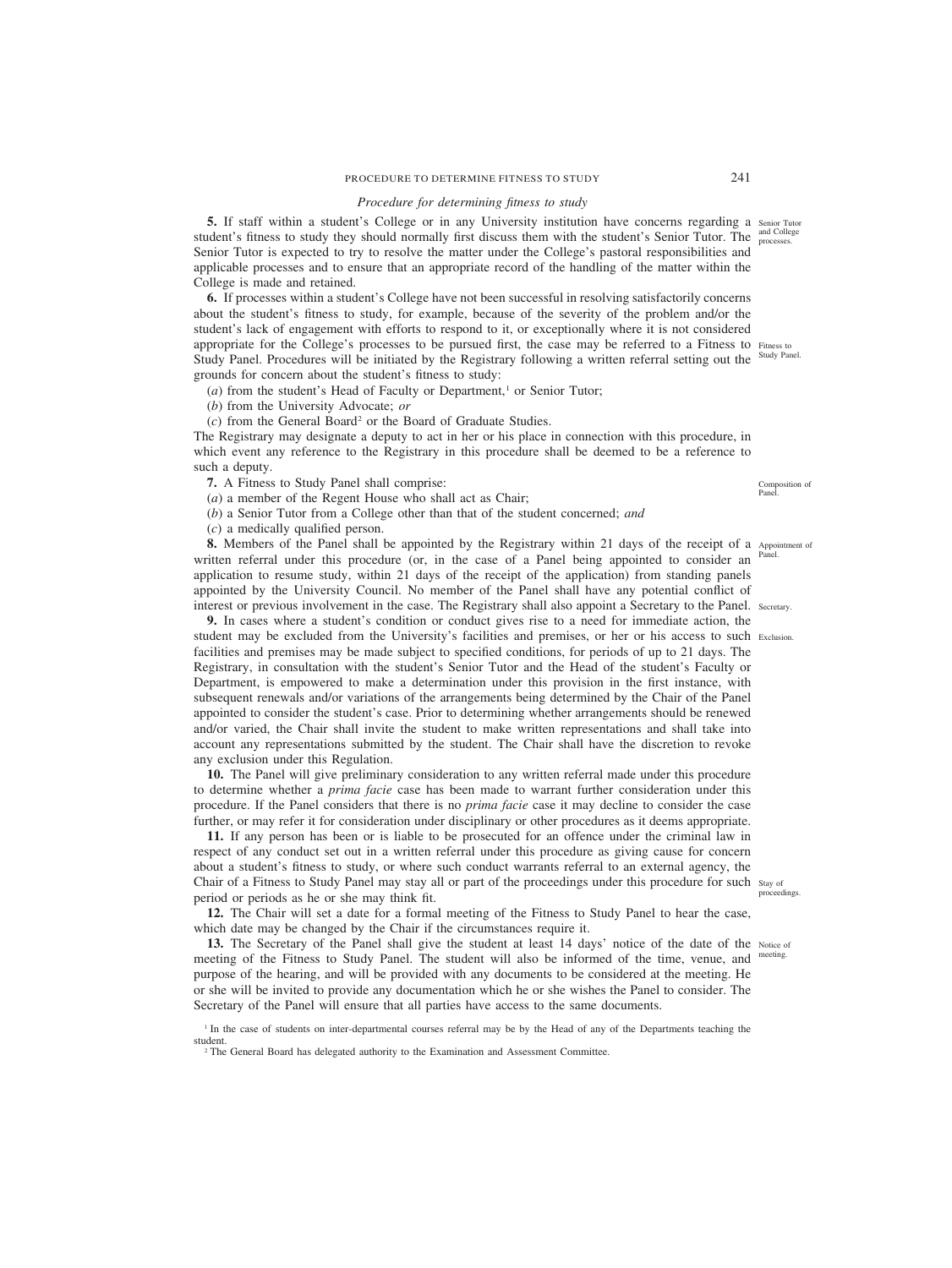#### 242 MATRICULATION, RESIDENCE, ADMISSION TO DEGREES, DISCIPLINE, CONDUCT, COMPLAINTS

**14.** If the student is unable to attend the meeting, or declines to do so, the Panel may agree to proceed in the student's absence.

**15.** The student may be accompanied and/or represented (including in her or his absence) at the meeting by a member of the Cambridge University Students' Union or Graduate Union, a fellow student, her or his College Tutor or Senior Tutor, or other person approved by the Chair. A support worker may also accompany a disabled student. The student should notify the Secretary of the Panel at least 48 hours in advance of the meeting if he or she intends to attend the meeting and if he or she is to be accompanied and/or represented, and, if so, by whom. Where a student attends the meeting but is represented, the student may still be required to answer questions at the Chair's discretion.

**16.** The purpose of the meeting will be to consider the evidence available and to reach an appropriate decision, action plan, or other outcome. The student's Senior Tutor and Head of Faculty or Department (as appropriate) will be requested to provide relevant written evidence to the Panel, and may be requested to attend at the Chair's discretion. The Panel may request other specialist opinion, including medical reports or reports from other specialist advisers, and may also request to see documents and records resulting from consideration of the student's case by the student's College under its procedures. The Panel may ask the student to attend a consultation with an expert but the Panel may proceed to consider the student's fitness to study notwithstanding a refusal or failure by the student to attend a consultation as requested. Subject to the express provisions of this procedure, the Chair shall otherwise have the power to regulate the arrangements for the provision of documentation and other evidence, as well as the conduct of the meeting.

Decisions of the Panel.

Written evidence and reports.

> **17.** The Panel shall make such decisions in respect of a student's fitness to study as it considers necessary and proportionate. These decisions may include, but are not limited to, one or more of the following:

- (*a*) to suspend the student temporarily from the University and to determine the minimum period after which the University will consider an application to resume study, and what conditions, if any, must be met before an application to resume study may be made;
- (*b*) to deprive the student of University membership and exclude her or him permanently from the University;
- (*c*) to provide that the student's access to University facilities and premises shall be subject to specified conditions;
- (*d*) to refer the case for consideration under the University's disciplinary procedures;
- (*e*) in the case of a medical or veterinary student, to refer the case for consideration under the University's Fitness to Practise procedures;
- (*f*) to agree that no further action be taken by the University; and/or
- (*g*) to make such recommendations, including to the student's College, and/or direct such actions, in respect of the student, as the Panel thinks fit.

For the purposes of candidature for an examination or competition, any terms during which a student is temporarily suspended by the Panel will be disregarded in reckoning her or his standing.

Where a Panel decides that a student's access to University facilities and premises shall be subject to specified conditions, the Panel shall stipulate arrangements for monitoring the student's compliance with those conditions and for dealing with any alleged breach of those conditions on the part of the student.

**18.** The Fitness to Study Panel may make a decision by a simple majority.

**19.** The student, the Senior Tutor of her or his College, and the Head of her or his Faculty or Department shall be notified in writing of the decision of the Panel, with reasons, within 14 days of the meeting of the Panel.

#### *Return to study*

Applications to return.

**20.** A student who has been temporarily suspended from the University under this procedure may make an application addressed to the Registrary for permission to resume study after such period and subject to meeting such conditions as may have been determined under Regulation 17(*a*) above. The application to return will be considered at the discretion of the Registrary either by the same Panel who made the decision temporarily to suspend the student or by a differently constituted Panel whose members have been appointed in accordance with Regulations 7 and 8 above. The application shall be heard at a meeting of the Panel, the arrangements for which shall be managed in accordance with